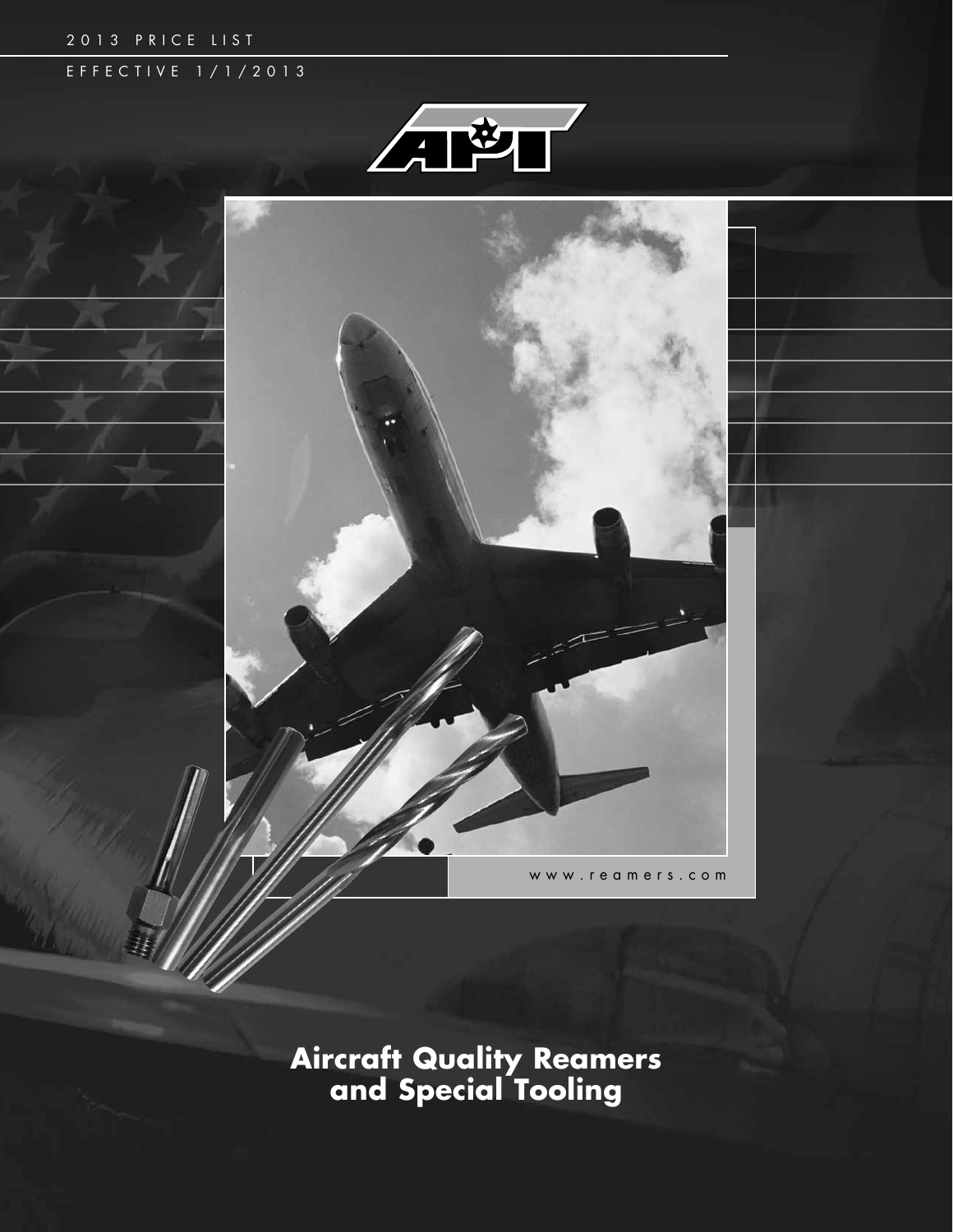## **Terms and Conditions**

2013 Price List Effective Date: January 1, 2013

#### *Return Goods Policy*

Alvord-Polk Tool will replace or apply full credit to your account for any tool that does not meet advertised catalog specifications for quality.

Alvord-Polk Tool will not accept as a return any tool that has been altered or modified from its original specifications.

A 15% re-stocking charge will be applied to any returned standard. This charge will be deducted from the credit that will be issued to your account.

Alvord-Polk Tool will not accept any return for a product that is purchased prior to two calendar years from the date of request for return.

All returns must be given a "Returned Goods Authorization" and that can only be authorized by the Quality Assurance Manager, Customer Service Manager or Division President.

Alvord-Polk Tool reserves the right to decline any return if the quantity desired to be returned cannot be reasonably re-sold within the next calendar year.

### *SPECIAL TOOLS POLICY*

Cancellations of "special" tools are subject to a charge for raw material and work performed prior to the time of cancellation. Acceptable industry practice assumes a 10% over/under shipment is allowed on a special tool order. If no over/under shipment is allowed, the corresponding RFQ (Request For Quote) and PO (Purchase Order) should carry the appropriate instructions.

#### *TERMS OF PAYMENT*

Net 30 days, F.O.B. Millersburg, PA with minimum transportation charges prepaid or allowed on orders of \$1000.00 (Net) or more. Minimum order \$25.00 (Net). If order is under \$25.00 (Net), an additional charge will be added to meet the net minimum.

#### *UNPAID ACCOUNTS POLICY*

Accounts unpaid beyond 30 days are subject to a service charge of 1.5% per month. All accounts with unpaid balances beyond 60 days are put on Credit Hold and a HOLD is placed on current active orders to the same account.

#### *SHIPPING*

FOB Millersburg, PA – Freight pre-paid on orders over \$1,000.00 (Net USA only). A \$10.00 charge will be added for drop shipments.

#### *OPEN ACCOUNT APPLICATIONS*

Complete address and telephone and fax numbers of three trade references and your bank are required.

#### *PRICES SUBJECT TO CHANGE.*

Prices effective January 1, 2013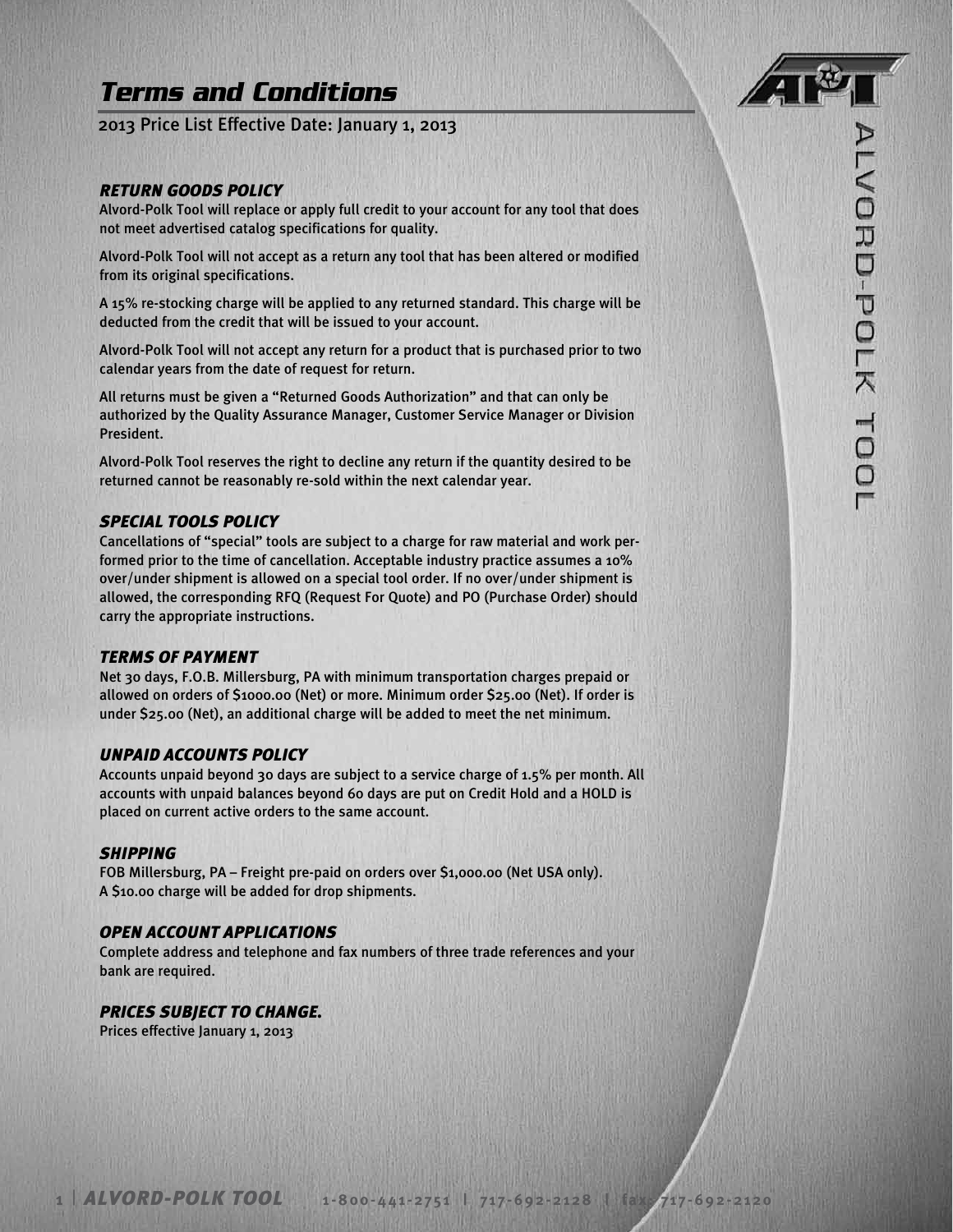### EDP Range 00001-00327

### ALVORD-POLK TOOL COMPANY PRICE LIST 2013

For more detailed part descriptions, new product offerings, and company information please visit www.alvordpolk.com. When prices are at \$0.00 please call for pricing information.

| EDP#           | Part#                    | Price              | EDP#           | Part#                       | Price              | EDP#           | Part#                       | Price                     | EDP#           | Part#                    | Price              |
|----------------|--------------------------|--------------------|----------------|-----------------------------|--------------------|----------------|-----------------------------|---------------------------|----------------|--------------------------|--------------------|
| 00001          | 12700.0280               | S20.80             | 00082          | 12700.1865                  | \$17.90            | 00164          | 12700.4365                  | \$30.10                   | 00247          | 12800.0890               | \$16.50            |
| 00002          | 12700.0292               | \$20.80            | 00083          | 12700.1870 DP               | \$17.90            | 00165          | 12700.4370 DP               | \$30.10                   | 00248          | 12800.0935               | \$16.50            |
| 00003<br>00004 | 12700.0310<br>12700.0312 | S20.80<br>\$16.20  | 00084<br>00085 | 12700.1875M<br>12700.1885   | \$16.20<br>\$17.90 | 00166<br>00167 | 12700.4375<br>12700.4385    | \$28.70<br>\$28.70        | 00249<br>00250 | 12800.0938<br>12800.0960 | \$16.50<br>S16.70  |
| 00005          | 12700.0320               | \$17.20            | 00086          | 12700.1890                  | \$17.90            | 00168          | 12700.4528                  | 533.80                    | 00251          | 12800.0980               | S16.70             |
| 00006          | 12700.0330               | \$17.20            | 00087          | 12700.1910                  | \$20.00            | 00169          | 12700.4531                  | \$33.80                   | 00252          | 12800.0984               | \$16.70            |
| 00007          | 12700.0350               | \$17.20            | 00088          | 12700.1935                  | S20.00             | 00170          | 12700.4688                  | \$33.80                   | 00253          | 12800.0995               | \$16.70            |
| 00008          | 12700.0360               | \$17.20            | 00089          | 12700.1960                  | S20.00             | 00171          | 12700.4724                  | \$33.80                   | 00254          | 12800.1015               | S16.70             |
| 00009          | 12700.0370               | \$17.20            | 00090          | 12700.1968                  | S20.00             | 00172          | 12700.4844                  | \$33.80                   | 00255          | 12800.1040               | S16.70             |
| 00010          | 12700.0380               | \$17.20            | 00091          | 12700.1990                  | \$20.00            | 00173          | 12700.4921                  | 533.80                    | 00256          | 12800.1065               | S16.70             |
| 00011<br>00012 | 12700.0390<br>12700.0394 | \$17.20<br>\$17.20 | 00092<br>00093 | 12700.2010<br>12700.2031    | S20.00<br>\$20.00  | 00174<br>00175 | 12700.4980 DP<br>12700.4990 | \$33.20<br>\$32.30        | 00257<br>00258 | 12800.1094<br>12800.1100 | \$17.00<br>\$17.00 |
| 00013          | 12700.0400               | \$17.20            | 00094          | 12700.2040                  | \$20.00            | 00176          | 12700.4995 DP               | \$32.30                   | 00259          | 12800.1110               | \$17.00            |
| 00014          | 12700.0410               | \$17.20            | 00095          | 12700.2055                  | S20.00             | 00177          | 12700.5000                  | 532.30                    | 00260          | 12800.1130               | S <sub>16.60</sub> |
| 00015          | 12700.0420               | \$17.20            | 00096          | 12700.2090                  | \$20.00            | 00178          | 12700.5010                  | 532.60                    | 00261          | 12800.1160               | \$17.00            |
| 00016          | 12700.0430               | \$17.20            | 00097          | 12700.2130                  | S20.20             | 00179          | 12700.5118                  | \$41.50                   | 00262          | 12800.1181               | \$17.00            |
| 00017          | 12700.0465               | \$17.20            | 00098          | 12700.2165                  | \$20.20            | 00180          | 12700.5312                  | \$39.50                   | 00263          | 12800.1200               | \$17.00            |
| 00018<br>00019 | 12700.0469               | \$17.20            | 00099<br>00100 | 12700.2188                  | S20.20<br>\$20.80  | 00181<br>00182 | 12700.5315                  | \$41.50                   | 00264<br>00265 | 12800.1230<br>12800.1240 | \$17.00<br>\$17.00 |
| 00020          | 12700.0520<br>12700.0550 | \$17.20<br>\$17.20 | 00101          | 12700.2210<br>12700.2280    | <b>S20.80</b>      | 00183          | 12700.5512<br>12700.5625    | 540.50<br>\$40.30         | 00266          | 12800.1247               | \$17.00            |
| 00021          | 12700.0591               | \$17.20            | 00102          | 12700.2340                  | <b>S20.80</b>      | 00184          | 12700.5709                  | \$41.50                   | 00267          | 12800.1250               | \$14.80            |
| 00022          | 12700.0595               | \$17.20            | 00103          | 12700.2344                  | <b>S20.80</b>      | 00185          | 12700.5906                  | \$41.50                   | 00268          | 12800.1260               | \$17.40            |
| 00023          | 12700.0625               | <b>S</b> 15.60     | 00104          | 12700.2362                  | \$21.90            | 00186          | 12700.5938                  | \$41.50                   | 00269          | 12800.1285               | \$17.40            |
| 00024          | 12700.0635               | \$15.60            | 00105          | 12700.2380                  | \$21.90            | 00187          | 12700.6102                  | \$50.50                   | 00270          | 12800.1360               | \$20.00            |
| 00025          | 12700.0670               | \$14.20            | 00106          | 12700.2420                  | \$21.90            | 00188          | 12700.6250                  | \$50.50                   | 00271          | 12800.1378               | \$20.00            |
| 00026          | 12700.0700               | \$14.20<br>\$14.20 | 00107<br>00108 | 12700.2460                  | \$21.90<br>\$21.90 | 00189          | 12700.6299<br>12700.6496    | \$52.40                   | 00272          | 12800.1405<br>12800.1406 | \$20.00<br>\$20.00 |
| 00027<br>00028 | 12700.0730<br>12700.0760 | \$14.20            | 00109          | 12700.2480 DP<br>12700.2490 | <b>S19.80</b>      | 00190<br>00191 | 12700.6562                  | \$52.40<br>\$54.80        | 00273<br>00274 | 12800.1440               | \$20.00            |
| 00029          | 12700.0781               | \$14.20            | 00110          | 12700.2495 DP               | \$19.80            | 00192          | 12700.6693                  | <b>\$58.80</b>            | 00275          | 12800.1470               | \$20.00            |
| 00030          | 12700.0785               | \$14.20            | 00111          | 12700.2500                  | \$19.30            | 00193          | 12700.6875                  | <b>S55.60</b>             | 00276          | 12800.1495               | \$20.00            |
| 00031          | 12700.0787               | \$14.20            | 00112          | 12700.2510                  | \$20.00            | 00194          | 12700.6890                  | \$60.70                   | 00277          | 12800.1520               | \$20.00            |
| 00032          | 12700.0810               | \$14.20            | 00113          | 12700.2559                  | \$22.20            | 00195          | 12700.7087                  | \$60.70                   | 00278          | 12800.1540               | \$20.00            |
| 00033          | 12700.0820               | \$14.20            | 00114          | 12700.2570                  | \$22.20            | 00196          | 12700.7188                  | \$60.70                   | 00279          | 12800.1562               | \$19.20            |
| 00034<br>00035 | 12700.0860<br>12700.0890 | \$14.20<br>\$14.20 | 00115<br>00116 | 12700.2610<br>12700.2656    | \$22.30<br>\$24.90 | 00197<br>00198 | 12700.7283<br>12700.7480    | 563.30<br>\$70.00         | 00280<br>00281 | 12800.1570<br>12800.1575 | \$20.00<br>\$20.00 |
| 00036          | 12700.0935               | \$14.20            | 00117          | 12700.2660                  | \$24.90            | 00199          | 12700.7500                  | 563.90                    | 00282          | 12800.1590               | \$21.30            |
| 00037          | 12700.0938               | \$12.70            | 00118          | 12700.2720                  | \$24.90            | 00200          | 12700.7677                  | \$68.20                   | 00283          | 12800.1610               | \$21.30            |
| 00038          | 12700.0960               | \$14.40            | 00119          | 12700.2756                  | \$24.90            | 00201          | 12700.7812                  | \$67.50                   | 00284          | 12800.1660               | \$21.30            |
| 00039          | 12700.0980               | \$14.40            | 00120          | 12700.2770                  | 524.90             | 00202          | 12700.7874                  | \$73.80                   | 00285          | 12800.1695               | \$21.30            |
| 00040          | 12700.0984               | \$14.40            | 00121          | 12700.2810                  | \$24.90            | 00203          | 12700.8071                  | \$73.80                   | 00286          | 12800.1719               | \$21.30            |
| 00041<br>00042 | 12700.0995<br>12700.1015 | \$13.60<br>\$13.60 | 00122<br>00123 | 12700.2812<br>12700.2900    | \$23.50<br>\$24.90 | 00204<br>00205 | 12700.8125<br>12700.8268    | \$69.20<br>\$76.00        | 00287<br>00288 | 12800.1730<br>12800.1770 | \$21.30<br>\$21.30 |
| 00043          | 12700.1040               | \$13.60            | 00124          | 12700.2950                  | \$24.90            | 00206          | 12700.8438                  | \$79.30                   | 00289          | 12800.1772               | \$21.30            |
| 00044          | 12700.1065               | \$13.60            | 00125          | 12700.2953                  | \$24.90            | 00207          | 12700.8465                  | 587.40                    | 00290          | 12800.1800               | \$21.30            |
| 00045          | 12700.1094               | \$14.20            | 00126          | 12700.2969                  | 524.90             | 00208          | 12700.8661                  | \$87.40                   | 00291          | 12800.1820               | \$21.30            |
| 00046          | 12700.1100               | \$14.20            | 00127          | 12700.3020                  | \$24.90            | 00209          | 12700.8750                  | \$81.30                   | 00292          | 12800.1850               | \$21.30            |
| 00047          | 12700.1110               | \$14.20            | 00128          | 12700.3105 DP               | \$24.90            | 00210          | 12700.8858                  | <b>588.80</b>             | 00293          | 12800.1855               | \$21.30            |
| 00048          | 12700.1130               | \$14.20<br>\$14.20 | 00129          | 12700.3115                  | \$23.50<br>\$23.50 | 00211          | 12700.9055                  | <b>\$88.80</b><br>\$87.60 | 00294          | 12800.1865<br>12800.1870 | \$21.30            |
| 00049<br>00050 | 12700.1160<br>12700.1181 | \$14.20            | 00130<br>00131 | 12700.3120 DP<br>12700.3125 | \$22.60            | 00212<br>00213 | 12700.9062<br>12700.9252    | \$95.60                   | 00295<br>00296 | 12800.1875               | \$21.30<br>\$20.00 |
| 00051          | 12700.1200               | \$14.20            | 00132          | 12700.3135                  | \$23.50            | 00214          | 12700.9375                  | \$89.30                   | 00297          | 12800.1885               | \$21.30            |
| 00052          | 12700.1230 DP            | \$14.20            | 00133          | 12700.3150                  | 524.90             | 00215          | 12700.9449                  | \$95.60                   | 00298          | 12800.1890               | \$21.10            |
| 00053          | 12700.1240               | \$14.20            | 00134          | 12700.3160                  | \$24.90            | 00216          | 12700.9646                  | S95.60                    | 00299          | 12800.1910               | S25.10             |
| 00054          | 12700.1247 DP            | \$14.20            | 00135          | 12700.3230                  | \$26.40            | 00217          | 12700.9688                  | \$98.10                   | 00300          | 12800.1935               | \$25.10            |
| 00055<br>00056 | 12700.1250<br>12700.1260 | \$11.50<br>\$14.20 | 00136          | 12700.3281                  | \$26.40<br>\$26.40 | 00218          | 12700.9843<br>12701.0000    | \$100.70<br>\$102.00      | 00301          | 12800.1960<br>12800.1968 | \$25.10<br>\$25.10 |
| 00057          | 12700.1285               | \$14.20            | 00137<br>00138 | 12700.3320<br>12700.3346    | \$26.40            | 00219<br>00220 | 12701.0625                  | \$116.40                  | 00302<br>00303 | 12800.1990               | \$24.50            |
| 00058          | 12700.1360               | \$16.70            | 00139          | 12700.3390                  | \$26.40            | 00221          | 12701.1250                  | \$126.60                  | 00304          | 12800.2010               | \$27.00            |
| 00059          | 12700.1378               | \$16.70            | 00140          | 12700.3438                  | \$26.40            | 00222          | 12701.1875                  | \$145.00                  | 00305          | 12800.2031               | \$24.50            |
| 00060          | 12700.1405               | \$16.70            | 00141          | 12700.3480                  | \$26.40            | 00223          | 12701.2500                  | \$152.60                  | 00306          | 12800.2040               | \$23.80            |
| 00061          | 12700.1406               | <b>\$16.70</b>     | 00142          | 12700.3543                  | \$26.40            | 00224          | 12701.3125                  | \$176.90                  | 00307          | 12800.2055               | \$23.80            |
| 00062<br>00063 | 12700.1440               | \$16.70<br>\$16.70 | 00143          | 12700.3580<br>12700.3594    | \$26.40<br>\$26.40 | 00225<br>00226 | 12701.3750                  | \$186.20                  | 00308          | 12800.2090<br>12800.2130 | \$23.80<br>\$23.80 |
| 00064          | 12700.1470<br>12700.1495 | \$16.70            | 00144<br>00145 | 12700.3680                  | \$26.40            | 00227          | 12701.4375<br>12701.5000    | \$200.40<br>\$214.50      | 00309<br>00310 | 12800.2165               | \$23.80            |
| 00065          | 12700.1520               | \$16.70            | 00146          | 12700.3730 DP               | \$26.40            | 00230          | 12800.0469                  | \$19.90                   | 00311          | 12800.2188               | \$23.80            |
| 00066          | 12700.1540               | <b>\$16.70</b>     | 00148          | 12700.3740                  | \$25.30            | 00231          | 12800.0520                  | \$20.30                   | 00312          | 12800.2210               | \$24.90            |
| 00067          | 12700.1562               | \$16.70            | 00149          | 12700.3745 DP               | \$26.40            | 00232          | 12800.0550                  | \$20.30                   | 00313          | 12800.2280               | \$24.90            |
| 00068          | 12700.1570               | \$16.70            | 00150          | 12700.3750                  | \$24.90            | 00233          | 12800.0591                  | \$20.00                   | 00314          | 12800.2340               | \$24.90            |
| 00069          | 12700.1575               | <b>\$16.70</b>     | 00151          | 12700.3760                  | \$25.40            | 00234          | 12800.0595                  | \$20.00                   | 00315          | 12800.2344               | \$24.90            |
| 00070<br>00071 | 12700.1590<br>12700.1610 | \$17.90<br>\$17.90 | 00152<br>00153 | 12700.3770<br>12700.3860    | \$29.60<br>\$28.60 | 00235<br>00236 | 12800.0625<br>12800.0635    | \$20.00<br>\$20.00        | 00316<br>00317 | 12800.2362<br>12800.2380 | \$26.50<br>\$26.50 |
| 00072          | 12700.1660               | \$17.90            | 00154          | 12700.3906                  | \$29.60            | 00237          | 12800.0670                  | \$17.10                   | 00318          | 12800.2420               | \$26.50            |
| 00073          | 12700.1695               | \$17.90            | 00155          | 12700.3937                  | \$29.60            | 00238          | 12800.0700                  | \$17.10                   | 00319          | 12800.2460               | \$26.50            |
| 00074          | 12700.1719               | \$17.90            | 00156          | 12700.3970                  | \$30.80            | 00239          | 12800.0730                  | \$17.10                   | 00320          | 12800.2480               | \$26.50            |
| 00075          | 12700.1730               | \$17.90            | 00157          | 12700.4040                  | \$30.80            | 00240          | 12800.0760                  | \$17.10                   | 00321          | 12800.2490               | \$22.80            |
| 00076          | 12700.1770               | \$17.90            | 00158          | 12700.4062                  | \$30.80            | 00241          | 12800.0781                  | \$16.50                   | 00322          | 12800.2495               | \$22.80            |
| 00077          | 12700.1772               | \$17.90            | 00159          | 12700.4130                  | \$30.80            | 00242          | 12800.0785                  | \$16.50                   | 00323          | 12800.2500               | \$22.40            |
| 00078<br>00079 | 12700.1800<br>12700.1820 | \$17.90<br>\$17.90 | 00160<br>00161 | 12700.4134<br>12700.4219    | 530.80<br>\$30.80  | 00243<br>00244 | 12800.0787<br>12800.0810    | \$16.50<br>\$16.50        | 00324<br>00325 | 12800.2510<br>12800.2559 | \$22.80<br>\$26.90 |
| 00080          | 12700.1850               | \$17.90            | 00162          | 12700.4331                  | 530.80             | 00245          | 12800.0820                  | \$16.50                   | 00326          | 12800.2570               | \$26.90            |
| 00081          | 12700.1855 DP            | \$17.90            | 00163          | 12700.4355 DP               | \$30.10            | 00246          | 12800.0860                  | \$16.50                   | 00327          | 12800.2610               | Ş26.90             |
|                |                          |                    |                |                             |                    |                |                             |                           |                |                          |                    |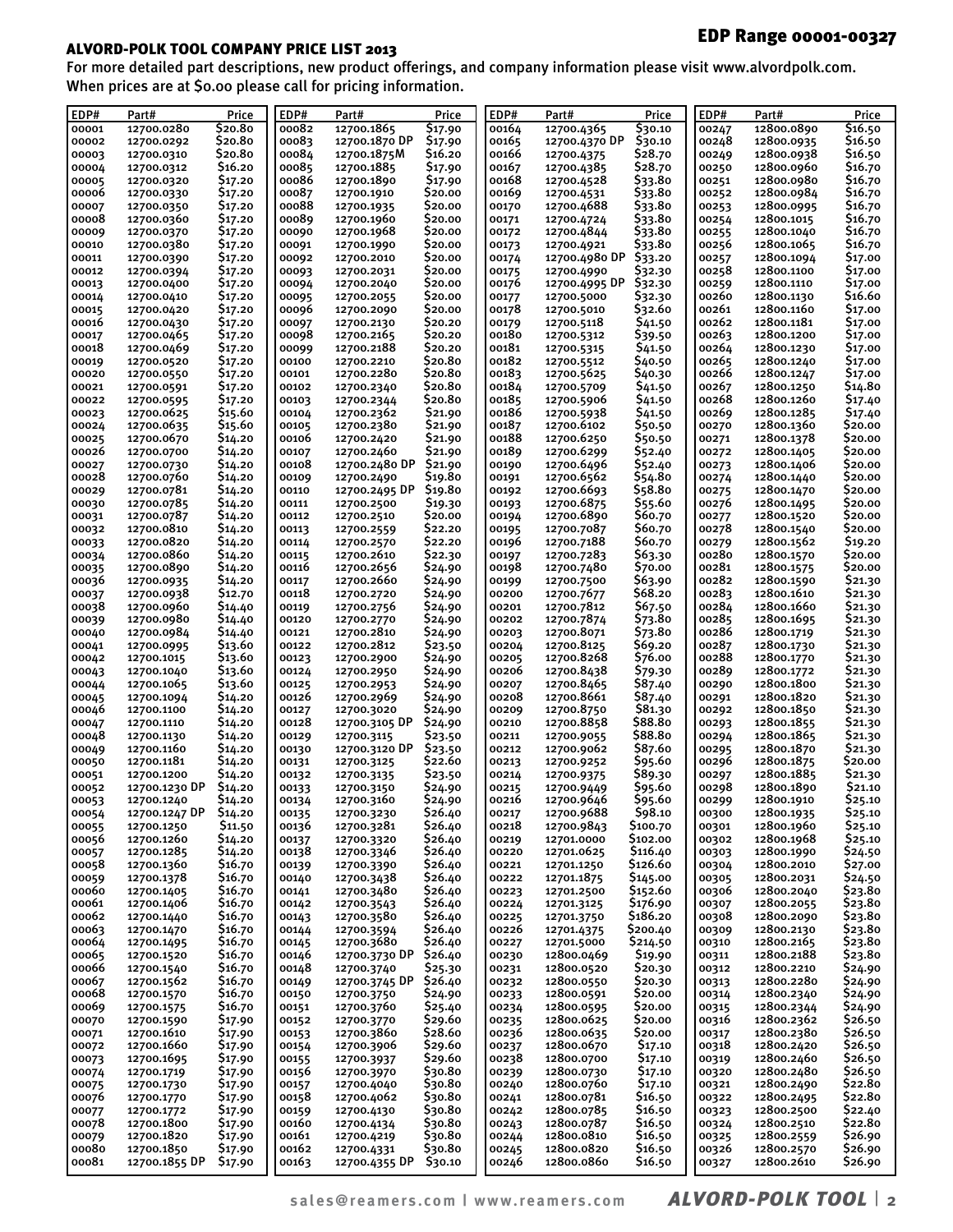## EDP Range 00328-00932

| EDP#           | Part#                    | Price                | EDP#           | Part#                        | Price                | EDP#           | Part#                        | Price                | EDP#           | Part#                    | Price              |
|----------------|--------------------------|----------------------|----------------|------------------------------|----------------------|----------------|------------------------------|----------------------|----------------|--------------------------|--------------------|
| 00328          | 12800.2656               | \$32.50              | 00459          | 12800.7500                   | \$88.60              | 00629          | 101-0-0.6562                 | \$90.20              | 00815          | 155-0-09                 | \$92.00            |
| 00329          | 12800.2660               | \$34.80              | 00460          | 12800.7812                   | \$95.20              | 00630          | 101-0-0.6875                 | S89.10               | 00816          | 155-0-10                 | S100.80            |
| 00330          | 12800.2720               | \$34.80              | 00461          | 12800.8125                   | \$95.20              | 00631          | 101-0-0.7188                 | <b>\$98.60</b>       | 00817          | 155-0-11                 | \$105.90           |
| 00331          | 12800.2756               | \$34.80              | 00462          | 12800.8438                   | \$111.30             | 00632          | 101-0-0.7500                 | \$93.50              | 00850          | 12700.5170               | \$46.30            |
| 00332          | 12800.2770               | \$34.80              | 00463          | 12800.8750                   | \$113.60             | 00633          | 101-0-0.7812                 | \$105.30             | 00851          | 12700.5300               | \$46.30            |
| 00333          | 12800.2810               | \$34.80              | 00464          | 12800.9062                   | \$122.90             | 00634          | 101-0-0.8125                 | <b>S</b> 109.70      | 00852          | 12700.5320               | \$46.30            |
| 00334          | 12800.2812               | \$33.20              | 00465          | 12800.9375                   | \$122.90             | 00635          | 101-0-0.8438                 | \$116.60             | 00853          | 12700.5450               | 549.40             |
| 00335          | 12800.2900               | \$34.80              | 00466          | 12800.9688                   | 5140.30              | 00636          | 101-0-0.8750                 | \$114.10             | 00854          | 12700.5480               | \$49.40            |
| 00336          | 12800.2950               | \$34.80              | 00467          | 12801.0000                   | \$141.10             | 00637          | 101-0-0.9062                 | \$117.90             | 00855          | 12700.5500               | 549.40             |
| 00337          | 12800.2953               | \$34.80              | 00468          | 12801.0625                   | \$151.50             | 00638          | 101-0-0.9375                 | \$116.10             | 00856          | 12700.5510               | 549.40             |
| 00338          | 12800.2969               | \$34.00              | 00469          | 12801.1250                   | 5162.60              | 00639          | 101-0-0.9688                 | \$139.60             | 00857          | 12700.5520               | 549.40             |
| 00339          | 12800.3020               | \$34.80              | 00470          | 12801.1875                   | \$187.40             | 00640          | 101-0-1.0000                 | \$141.10             | 00858          | 12700.5610               | 549.40             |
| 00340          | 12800.3105               | \$32.40              | 00471          | 12801.2500                   | \$200.40             | 00641          | 101-0-1.0625                 | \$165.60             | 00859          | 12700.5640               | \$55.90            |
| 00341          | 12800.3115               | \$32.40              | 00472          | 12801.3125                   | \$235.40             | 00642          | 101-0-1.1250                 | \$186.30             | 00860          | 12700.5690               | \$55.90            |
| 00342          | 12800.3120               | \$32.40              | 00473          | 12801.3750                   | \$245.70             | 00643          | 101-0-1.1875                 | \$215.00             | 00861          | 12700.5720               | 555.90             |
| 00343          | 12800.3125               | \$30.50              | 00474          | 12801.4375                   | \$260.90             | 00644          | 101-0-1.2500                 | \$230.40             | 00862          | 12700.5770               | 555.90             |
| 00344          | 12800.3135               | \$32.40              | 00475          | 12801.5000                   | \$283.10             | 00645          | 101-0-1.3125                 | \$261.50             | 00863          | 12700.5790               | \$55.90            |
| 00345          | 12800.3150               | \$36.50              | 00500          | 131-0-0.2500                 | \$36.00              | 00646          | 101-0-1.3750                 | \$270.90             | 00864          | 12700.5890               | 555.90             |
| 00346          | 12800.3160               | \$36.50              | 00501          | 131-0-0.2812                 | \$37.40              | 00647          | 101-0-1.4375                 | \$297.60             | 00865          | 12700.5910               | 555.90             |
| 00347          | 12800.3230               | 537.10               | 00502          | 131-0-0.3125                 | \$37.40              | 00648          | 101-0-1.5000                 | \$322.50             | 00866          | 12700.5920               | 555.90             |
| 00348          | 12800.3281               | \$37.10              | 00503          | 131-0-0.3438                 | \$40.40              | 00701          | 126-0-0.2813                 | \$190.00             | 00867          | 12700.5950               | 555.90             |
| 00349          | 12800.3320               | \$37.40              | 00504          | 131-0-0.3750                 | \$41.40              | 00702          | 126-0-0.3125                 | \$181.80             | 00868          | 12700.6080               | \$55.90            |
| 00350          | 12800.3346               | \$37.40              | 00505          | 131-0-0.4062                 | \$43.10              | 00703          | 126-0-0.3438                 | \$199.90             | 00869          | 12700.6110               | 555.90             |
| 00351          | 12800.3390               | \$37.40              | 00506          | 131-0-0.4375                 | 543.60               | 00704          | 126-0-0.3750                 | \$191.70             | 00870          | 12700.6290               | \$66.00            |
| 00352          | 12800.3438               | \$37.10              | 00507          | 131-0-0.4688                 | \$46.20              | 00705          | 126-0-0.4062                 | \$206.50             | 00871          | 12700.6310               | \$66.00            |
| 00353          | 12800.3480               | \$37.40              | 00508          | 131-0-0.5000                 | \$47.50              | 00706          | 126-0-0.4375                 | \$198.20             | 00872          | 12700.6390               | \$66.00            |
| 00354          | 12800.3543               | \$37.40              | 00509          | 131-0-0.5312                 | \$52.70              | 00707          | 126-0-0.4688                 | 5213.00              | 00873          | 12700.6420               | \$66.00            |
| 00355          | 12800.3580               | \$37.40              | 00510          | 131-0-0.5625                 | \$55.50              | 00708          | 126-0-0.5000                 | \$208.00             | 00874          | 12700.6480               | \$66.00            |
| 00356          | 12800.3594               | \$37.40              | 00511          | 131-0-0.5938                 | 557.40               | 00709          | 126-0-0.5625                 | \$221.10             | 00875          | 12700.6510               | \$66.00            |
| 00357          | 12800.3680               | \$37.80              | 00512          | 131-0-0.6250                 | \$60.90              | 00710          | 126-0-0.6250                 | \$229.30             | 00876          | 12700.6550               | \$66.00            |
| 00358          | 12800.3730               | \$35.20              | 00513          | 131-0-0.6562                 | 563.00               | 00711          | 126-0-0.6875                 | \$239.20             | 00877          | 12700.6570               | S67.80             |
| 00360          | 12800.3740               | \$35.20              | 00514          | 131-0-0.6875                 | \$64.20              | 00712          | 126-0-0.7500                 | \$273.50             | 00878          | 12700.6680               | S67.80             |
| 00361          | 12800.3745               | \$35.20              | 00515          | 131-0-0.7188                 | <b>568.80</b>        | 00713          | 126-0-0.8125                 | \$312.90             | 00879          | 12700.6710               | S67.80             |
| 00362          | 12800.3750               | \$35.00              | 00516          | 131-0-0.7500                 | \$71.90              | 00714          | 126-0-0.8750                 | \$334.20             | 00880          | 12700.6730               | \$67.80            |
| 00363          | 12800.3760               | \$39.40              | 00517          | 131-0-0.7812                 | \$76.90              | 00715          | 126-0-0.9375                 | \$357.20             | 00881          | 12700.6860               | \$67.80            |
| 00364          | 12800.3770               | \$43.10              | 00518          | 131-0-0.8125                 | 578.30               | 00716          | 126-0-1.0000                 | \$407.90             | 00882          | 12700.6880               | \$69.20            |
| 00365          | 12800.3860               | \$45.80              | 00519          | 131-0-0.8438                 | \$86.40              | 00717          | 126-0-1.0625                 | \$421.00             | 00883          | 12700.6900               | \$69.20            |
| 00366          | 12800.3906               | \$45.80              | 00520          | 131-0-0.8750                 | \$88.50              | 00718          | 126-0-1.1250                 | \$437.30             | 00884          | 12700.7020               | \$69.20            |
| 00367          | 12800.3937               | \$45.80              | 00521          | 131-0-0.9062                 | \$98.20              | 00719          | 126-0-1.1875                 | \$453.80             | 00885<br>00886 | 12700.7040               | \$69.20<br>\$69.20 |
| 00368          | 12800.3970               | \$45.80              | 00522          | 131-0-0.9375                 | \$98.90              | 00720          | 126-0-1.2500                 | \$484.90             |                | 12700.7070               |                    |
| 00369<br>00370 | 12800.4040<br>12800.4062 | \$45.80<br>\$45.80   | 00523          | 131-0-0.9688<br>131-0-1.0000 | \$102.90<br>\$105.70 | 00721<br>00722 | 126-0-1.3125<br>126-0-1.3750 | \$496.30<br>\$558.60 | 00887<br>00889 | 12700.7100               | \$69.20<br>\$71.60 |
| 00371          | 12800.4130               | \$45.80              | 00524          | 131-0-1.0625                 | \$116.20             | 00723          | 126-0-1.4375                 | \$633.90             | 00890          | 12700.7200               | \$71.60            |
| 00372          | 12800.4134               | \$46.30              | 00525<br>00526 | 131-0-1.1250                 | \$129.20             | 00724          | 126-0-1.5000                 | \$707.60             | 00891          | 12700.7270<br>12700.7300 | \$71.60            |
| 00373          | 12800.4219               | \$46.30              | 00527          | 131-0-1.1875                 | \$147.20             | 00726          | 126-0-1.6250 \$1,818.90      |                      | 00892          | 12700.7330               | S71.60             |
| 00374          | 12800.4331               | \$46.30              | 00528          | 131-0-1.2500                 | \$158.50             | 00744          | 650-0.1875                   | \$46.20              | 00893          | 12700.7360               | \$71.60            |
| 00375          | 12800.4355               | \$46.30              | 00529          | 131-0-1.3125                 | \$172.70             | 00745          | 650-0.2188                   | \$47.00              | 00894          | 12700.7470               | \$71.60            |
| 00376          | 12800.4365               | \$46.30              | 00530          | 131-0-1.3750                 | \$183.20             | 00746          | 650-0.2500                   | \$47.50              | 00895          | 12700.7640               | S79.80             |
| 00377          | 12800.4370               | \$46.30              | 00531          | 131-0-1.4375                 | \$200.40             | 00747          | 650-0.2812                   | \$48.80              | 00896          | 12700.7670               | 579.80             |
| 00378          | 12800.4375               | \$45.80              | 00532          | 131-0-1.5000                 | \$212.50             | 00748          | 650-0.3125                   | \$50.30              | 00897          | 12700.7680               | S79.80             |
| 00379          | 12800.4385               | \$48.40              | 00550          | 131-0-0.2362                 | \$37.40              | 00749          | 650-0.3438                   | 551.40               | 00898          | 12700.7800               | S79.80             |
| 00380          | 12800.4528               | \$53.30              | 00552          | 131-0-0.3150                 | 539.50               | 00750          | 650-0.3750                   | \$52.20              | 00899          | 12700.7820               | 579.80             |
| 00381          | 12800.4531               | \$53.30              | 00554          | 131-0-0.3937                 | 542.20               | 00751          | 650-0.4375                   | \$53.60              | 00900          | 12700.7860               | \$79.80            |
| 00382          | 12800.4688               | \$54.20              | 00556          | 131-0-0.4724                 | \$47.70              | 00752          | 650-0.5000                   | \$57.10              | 00901          | 12700.7880               | \$79.80            |
| 00383          | 12800.4724               | \$54.20              | 00560          | 131-0-0.6299                 | \$60.30              | 00753          | 650-0.6250                   | \$64.00              | 00902          | 12700.7950               | \$79.80            |
| 00384          | 12800.4844               | \$54.20              | 00564          | 131-0-0.7874                 | \$77.40              | 00754          | 650-0.7500                   | \$90.10              | 00903          | 12700.7980               | \$79.80            |
| 00385          | 12800.4921               | \$54.20              | 00600          | 101-0-0.1250                 | \$39.00              | 00755          | 650-0.8750                   | \$101.30             | 00904          | 12700.8060               | \$79.80            |
| 00386          | 12800.4980               | \$54.20              | 00601          | 101-0-0.1406                 | \$39.00              | 00756          | 650-1.0000                   | \$121.40             | 00905          | 12700.8080               | \$79.80            |
| 00387          | 12800.4990               | \$52.50              | 00602          | 101-0-0.1562M                | \$41.50              | 00757          | 650-0.5625                   | \$60.70              | 00906          | 12700.8110               | \$79.80            |
| 00388          | 12800.4995               | \$52.50              | 00603          | 101-0-0.1719M                | \$41.50              | 00758          | 650-0.6875                   | \$75.60              | 00907          | 12700.8140               | \$87.30            |
| 00389          | 12800.5000               | \$51.70              | 00604          | 101-0-0.1875                 | \$41.20              | 00759          | 650-0.8125                   | \$93.80              | 00908          | 12700.8250               | \$87.30            |
| 00390          | 12800.5010               | \$53.10              | 00605          | 101-0-0.2031                 | \$41.20              | 00760          | 650-0.9375                   | \$111.50             | 00909          | 12700.8290               | 587.30             |
| 00400          | 12700.5156               | \$48.10              | 00606          | 101-0-0.2188                 | \$45.50              | 00761          | 650-1.0625                   | \$133.20             | 00910          | 12700.8420               | 587.30             |
| 00401          | 12700.5469               | \$48.10              | 00607          | 101-0-0.2344                 | \$45.50              | 00762          | 650-1.1250                   | \$142.90             | 00911          | 12700.8450               | \$89.30            |
| 00402          | 12700.5781               | \$48.10              | 00608          | 101-0-0.2500                 | \$46.00              | 00763          | 650-1.1875                   | \$152.00             | 00912          | 12700.8470               | 589.30             |
| 00403          | 12700.6094               | \$53.00              | 00609          | 101-0-0.2656                 | \$46.00              | 00764          | 650-1.2500                   | \$160.20             | 00913          | 12700.8580               | \$89.30            |
| 00404          | 12700.6406               | \$55.00              | 00610          | 101-0-0.2812                 | \$49.20              | 00765          | 650-1.3125                   | \$217.90             | 00914          | 12700.8610               | \$89.30            |
| 00405          | 12700.6719               | \$61.80              | 00611          | 101-0-0.2969                 | \$49.20              | 00766          | 650-1.3750                   | \$267.90             | 00915          | 12700.8670               | \$89.30            |
| 00406          | 12700.7031               | \$63.40              | 00612          | 101-0-0.3125                 | \$49.20              | 00767          | 650-1.4375                   | \$281.40             | 00916          | 12700.8840               | \$96.90            |
| 00407          | 12700.7344               | \$77.10              | 00613          | 101-0-0.3281                 | \$51.60              | 00768          | 650-1.5000                   | \$298.70             | 00917          | 12700.8870               | \$96.90            |
| 00408          | 12700.7656               | \$75.40              | 00614          | 101-0-0.3438                 | \$56.80              | 00800          | $155 - 0 - 7/0$              | \$42.70              | 00918          | 12700.8920               | \$96.90            |
| 00409          | 12700.7969               | \$79.50              | 00615          | 101-0-0.3594                 | \$57.10              | 00801          | $155 - 0 - 6/0$              | \$42.70              | 00919          | 12700.9040               | \$96.90            |
| 00410          | 12700.8281               | \$79.90              | 00616          | 101-0-0.3750                 | \$57.30              | 00802          | $155 - 0 - 5/0$              | \$38.70              | 00920          | 12700.9070               | \$96.90            |
| 00411          | 12700.8594               | \$91.90              | 00617          | 101-0-0.3906                 | \$62.20              | 00803          | $155 - 0 - 4/0$              | \$38.70              | 00921          | 12700.9200               | \$96.90            |
| 00412          | 12700.8906               | \$93.40              | 00618          | 101-0-0.4062                 | \$64.40              | 00804          | $155 - 0 - 3/0$              | \$38.70              | 00922          | 12700.9220               | \$96.90            |
| 00413          | 12700.9219               | \$100.50             | 00619          | 101-0-0.4219                 | \$64.40              | 00805          | $155 - 0 - 2/0$              | \$35.20              | 00923          | 12700.9240               | \$96.90            |
| 00414          | 12700.9531               | \$100.50<br>\$105.70 | 00620<br>00621 | 101-0-0.4375                 | \$62.90<br>\$66.70   | 00806<br>00807 | 155-0-0                      | \$32.30              | 00924          | 12700.9260               | \$96.90<br>\$96.90 |
| 00415<br>00452 | 12700.9844<br>12800.5312 | \$62.50              | 00622          | 101-0-0.4531<br>101-0-0.4688 | \$68.50              | 00808          | 155-0-01<br>155-0-02         | \$32.30              | 00925<br>00926 | 12700.9360               | \$106.00           |
| 00453          | 12800.5625               | \$62.50              | 00623          | 101-0-0.4844                 | \$68.50              | 00809          |                              | \$32.30<br>\$33.10   | 00927          | 12700.9390<br>12700.9430 | \$106.00           |
| 00454          | 12800.5938               | \$62.50              | 00624          | 101-0-0.5000                 | \$66.40              | 00810          | 155-0-03<br>155-0-04         | \$35.00              | 00928          | 12700.9460               | \$106.00           |
| 00455          | 12800.6250               | \$72.30              | 00625          | 101-0-0.5312                 | \$73.40              | 00811          | 155-0-05                     | \$38.20              | 00929          | 12700.9520               | \$106.00           |
| 00456          | 12800.6562               | \$77.80              | 00626          | 101-0-0.5625                 | \$76.40              | 00812          | 155-0-06                     | \$42.60              | 00930          | 12700.9540               | \$106.00           |
| 00457          | 12800.6875               | \$77.80              | 00627          | 101-0-0.5938                 | \$83.10              | 00813          | 155-0-07                     | \$60.50              | 00931          | 12700.9630               | \$106.00           |
| 00458          | 12800.7188               | 586.90               | 00628          | 101-0-0.6250                 | \$80.90              | 00814          | 155-0-08                     | \$77.80              | 00932          | 12700.9660               | \$106.00           |
|                |                          |                      |                |                              |                      |                |                              |                      |                |                          |                    |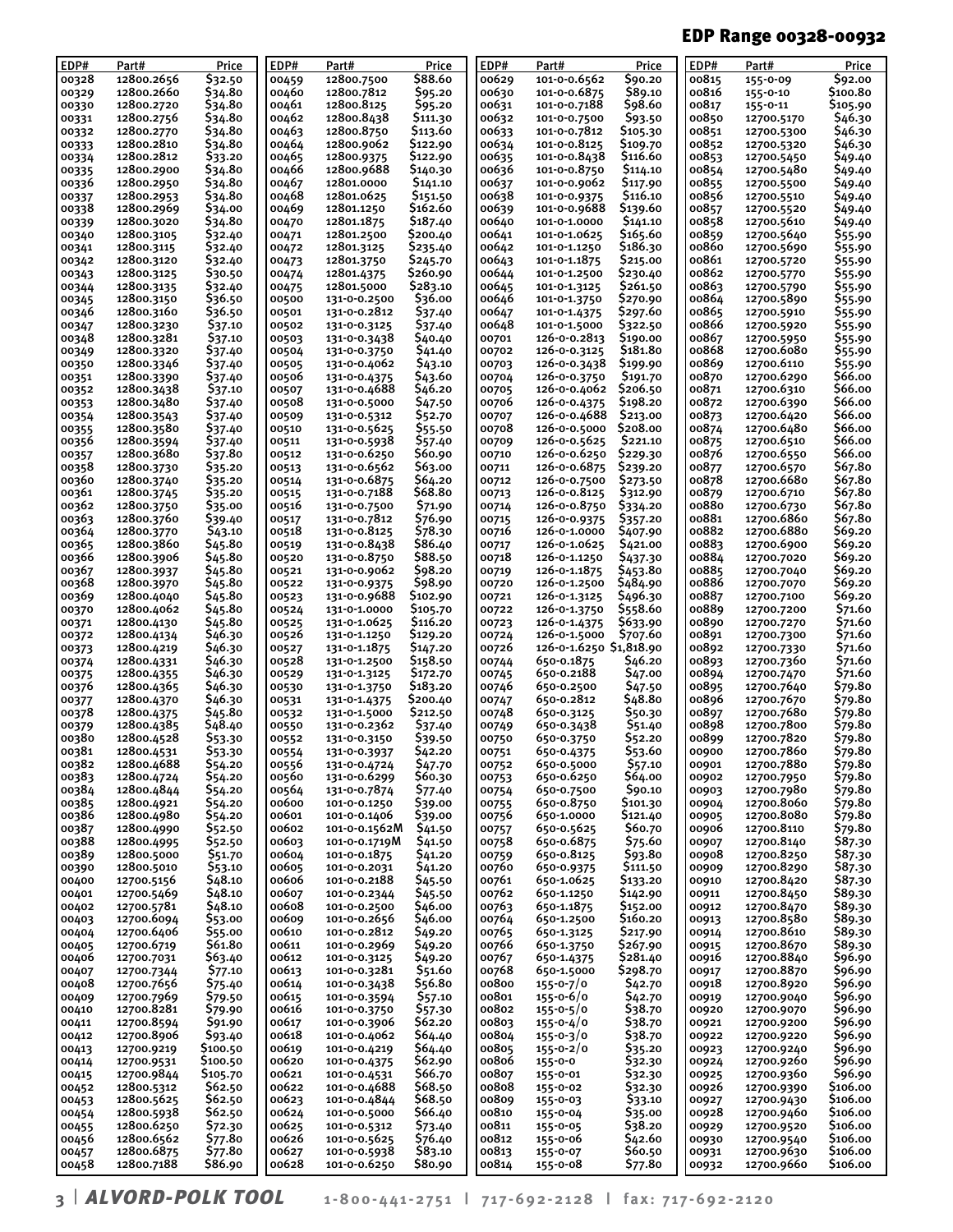## EDP Range 00933-02030

| 12700.9670<br>01180<br>00933<br>01094<br>12710.2040<br>12710.5312<br>01437<br>\$107.80<br>\$23.00<br>01181<br>\$47.80<br>12810.8750<br>\$120.10<br>00934<br>12700.9700<br>01095<br>12710.2055<br>12710.5315<br>01443<br>\$107.80<br>\$23.00<br>\$46.60<br>12810.9062<br>\$128.50<br>12700.9830<br>01096<br>12710.2090<br>01182<br>12710.5512<br>00935<br>01446<br>12700.9850<br>\$107.80<br>\$23.30<br>\$46.20<br>12810.9375<br>\$120.60<br>00936<br>01097<br>12710.2130<br>01183<br>12710.5625<br>01449<br>\$19.80<br>\$23.30<br>12810.9688<br>\$134.90<br>12710.0400<br>01098<br>12710.2165<br>01184<br>12710.5709<br>\$47.80<br>01452<br>01013<br><b>S19.80</b><br>\$23.30<br>01185<br>\$47.80<br>12811.0000<br>\$221.60<br>01014<br>12710.0410<br>01099<br>12710.2188<br>12710.5906<br>01455<br><b>S19.80</b><br>\$23.90<br>\$39.60<br>01015<br>12710.0420<br>01100<br>12710.2210<br>01186<br>12710.5938<br>\$47.80<br>01500<br>131-1-0.2500<br><b>S19.80</b><br>\$23.90<br>131-1-0.2812<br>\$41.10<br>01016<br>12710.0430<br>12710.2280<br>01187<br>12710.6102<br>557.90<br>01101<br>01501<br><b>S19.80</b><br>\$23.90<br>01188<br>12710.6250<br>\$41.10<br>01017<br>12710.0465<br>01102<br>12710.2340<br>557.90<br>01502<br>131-1-0.3125<br><b>S19.80</b><br>\$23.90<br>12710.6299<br>\$60.20<br>\$44.40<br>01018<br>12710.0469<br>12710.2344<br>01189<br>01503<br>131-1-0.3438<br>01103<br>01019<br>12710.0520<br>\$19.80<br>12710.2362<br>\$25.20<br>01190<br>12710.6496<br>\$60.20<br>01504<br>131-1-0.3750<br>\$45.50<br>01104<br><b>S19.80</b><br>12710.6562<br>\$62.90<br>12710.0550<br>12710.2380<br>\$25.20<br>01191<br>01505<br>131-1-0.4062<br>\$47.40<br>01020<br>01105<br><b>S19.80</b><br>\$25.20<br>12710.6693<br>\$67.70<br>\$48.00<br>01021<br>12710.0591<br>01106<br>12710.2420<br>01192<br>01506<br>131-1-0.4375<br><b>S19.80</b><br>\$25.20<br>12710.6875<br>\$63.90<br><b>\$50.80</b><br>01022<br>12710.0595<br>12710.2460<br>01193<br>01507<br>131-1-0.4688<br>01107<br>\$18.00<br>\$25.20<br>12710.6890<br>\$52.20<br>01023<br>12710.0625<br>01108<br>12710.2480 DP<br>01194<br>\$69.80<br>01508<br>131-1-0.5000<br><b>S18.00</b><br>Ş22.80<br><b>\$69.80</b><br>\$58.10<br>01024<br>12710.0635<br>01109<br>12710.2490<br>01195<br>12710.7087<br>131-1-0.5312<br>01509<br>\$16.30<br>12710.2495 DP<br>\$22.80<br><b>\$69.80</b><br>\$61.10<br>01025<br>12710.0670<br>01110<br>01196<br>12710.7188<br>01510<br>131-1-0.5625<br>\$16.30<br>\$22.10<br>\$63.40<br>01026<br>12710.0700<br>01111<br>12710.2500<br>01197<br>12710.7283<br>\$72.70<br>01511<br>131-1-0.5938<br>\$16.30<br>\$23.00<br>\$80.60<br>\$67.00<br>01027<br>12710.0730<br>01112<br>12710.2510<br>01198<br>12710.7480<br>01512<br>131-1-0.6250<br>\$69.50<br>\$16.30<br>\$25.50<br>\$73.40<br>131-1-0.6562<br>01028<br>12710.0760<br>01113<br>12710.2559<br>01199<br>12710.7500<br>01513<br>12710.0781<br>\$16.30<br>131-1-0.6875<br>\$70.60<br>01029<br>12710.2570<br>\$25.50<br>01200<br>12710.7677<br>578.40<br>01114<br>01514<br>\$16.30<br>\$25.60<br>\$75.60<br>01030<br>12710.0785<br>01115<br>12710.2610<br>01201<br>12710.7812<br>\$77.60<br>01515<br>131-1-0.7188<br>\$28.60<br>\$16.30<br>12710.2656<br>12710.7874<br>\$84.90<br>\$79.10<br>01031<br>12710.0787<br>01116<br>01202<br>01516<br>131-1-0.7500<br>\$28.60<br>\$84.60<br>01032<br>12710.0810<br>\$16.30<br>12710.2660<br>01203<br>12710.8071<br>\$84.90<br>01517<br>131-1-0.7812<br>01117<br>\$28.60<br>12710.0820<br>\$16.30<br>\$79.60<br>\$86.00<br>01118<br>12710.2720<br>01204<br>12710.8125<br>01518<br>131-1-0.8125<br>01033<br>\$95.10<br>12710.0860<br>\$16.30<br>\$28.60<br>12710.8268<br>\$87.60<br>131-1-0.8438<br>01034<br>01119<br>12710.2756<br>01205<br>01519<br>\$28.60<br>12710.0890<br>\$16.30<br>01206<br>12710.8438<br>\$91.10<br>131-1-0.8750<br>\$97.40<br>01035<br>01120<br>12710.2770<br>01520<br>\$16.30<br>\$28.60<br>12710.8465<br>\$100.60<br>\$108.10<br>01036<br>12710.0935<br>01121<br>12710.2810<br>01207<br>01521<br>131-1-0.9062<br>\$27.20<br>12710.8661<br>\$100.60<br>\$108.70<br>01037<br>12710.0938<br>\$14.70<br>12710.2812<br>01208<br>01522<br>131-1-0.9375<br>01122<br>12710.0960<br>S16.60<br>\$28.60<br>12710.8750<br>\$93.60<br>\$113.20<br>01038<br>01123<br>12710.2900<br>01209<br>01523<br>131-1-0.9688<br>\$28.60<br>S16.60<br>12710.8858<br>\$116.30<br>12710.0980<br>12710.2950<br>01210<br>\$102.30<br>01524<br>131-1-1.0000<br>01039<br>01124<br>\$16.60<br>\$28.60<br>\$102.30<br>\$127.70<br>01040<br>12710.0984<br>01125<br>12710.2953<br>01211<br>12710.9055<br>01525<br>131-1-1.0625<br>\$28.60<br>\$15.70<br>12710.2969<br>01212<br>12710.9062<br>\$100.70<br>01526<br>131-1-1.1250<br>\$142.10<br>01041<br>12710.0995<br>01126<br>\$28.60<br>\$162.10<br>\$15.70<br>\$110.10<br>131-1-1.1875<br>01042<br>12710.1015<br>12710.3020<br>01213<br>12710.9252<br>01527<br>01127<br>\$28.60<br>\$102.70<br>\$174.40<br>01043<br>12710.1040<br>\$15.70<br>01128<br>12710.3105 DP<br>01214<br>12710.9375<br>01528<br>131-1-1.2500<br>\$15.70<br>\$27.20<br>\$110.10<br>\$189.90<br>01044<br>12710.1065<br>01129<br>01215<br>12710.9449<br>01529<br>131-1-1.3125<br>12710.3115<br>\$27.20<br>\$110.10<br>\$201.60<br>01045<br>12710.1094<br>\$16.30<br>12710.3120 DP<br>01216<br>12710.9646<br>01530<br>131-1-1.3750<br>01130<br>\$16.30<br>\$26.00<br>12710.9688<br>\$220.50<br>12710.1100<br>12710.3125<br>01217<br>\$112.90<br>01531<br>01046<br>01131<br>131-1-1.4375<br>\$16.30<br>\$27.20<br>\$233.60<br>01047<br>12710.1110<br>01132<br>01218<br>12710.9843<br>\$115.80<br>01532<br>131-1-1.5000<br>12710.3135<br>\$16.30<br>\$28.60<br>650-F 0.1875<br>\$49.70<br>01048<br>01219<br>12711.0000<br>\$115.30<br>01744<br>12710.1130<br>01133<br>12710.3150<br>\$16.30<br>\$28.60<br>12711.0625<br>\$133.80<br>650-F 0.2188<br>\$50.40<br>01049<br>12710.1160<br>01134<br>12710.3160<br>01220<br>01745<br>\$16.30<br>650-F 0.2500<br>\$51.10<br>01050<br>12710.1181<br>530.40<br>01221<br>12711.1250<br>\$145.50<br>01746<br>01135<br>12710.3230<br>\$16.30<br>\$166.70<br>650-Г о.2812<br>01051<br>12710.1200<br>01136<br>12710.3281<br>530.40<br>01222<br>12711.1875<br>01747<br>\$52.30<br>12710.1230 DP<br>\$16.30<br>\$175.30<br>650-F 0.3125<br>\$54.00<br>01052<br>530.40<br>01223<br>12711.2500<br>01748<br>01137<br>12710.3320<br>\$16.30<br>650-F 0.3438<br>01053<br>12710.1240<br>01138<br>12710.3346<br>530.40<br>01224<br>12711.3125<br>\$203.40<br>01749<br>\$55.00<br>12710.1247 DP<br>\$16.30<br>650-F 0.3750<br>\$56.20<br>530.40<br>01225<br>\$214.10<br>01054<br>01139<br>12710.3390<br>12711.3750<br>01750<br>\$13.20<br>650-F 0.4375<br>12710.1250<br>12710.3438<br>530.40<br>01226<br>12711.4375<br>\$230.50<br>\$57.50<br>01055<br>01140<br>01751<br>12710.1260<br>\$16.30<br>\$246.70<br>650-F 0.5000<br>\$61.40<br>01056<br>01141<br>12710.3480<br>\$30.40<br>01227<br>12711.5000<br>01752<br>\$68.80<br>12710.1285<br>\$16.30<br>\$30.40<br>12810.0469<br>\$22.70<br>650-F 0.6250<br>01057<br>01230<br>01753<br>01142<br>12710.3543<br>650-F 0.7500<br>Ş96.80<br>01058<br>12710.1360<br>\$19.30<br>12710.3580<br>530.40<br>01235<br>12810.0625<br><b>S22.70</b><br>01143<br>01754<br>\$108.90<br>\$19.30<br>12810.0781<br>\$18.60<br>650-F 0.8750<br>01059<br>12710.1378<br>530.40<br>01241<br>01144<br>12710.3594<br>01755<br>\$130.30<br>\$18.20<br>650-F 1.0000<br>01060<br>12710.1405<br>\$19.30<br>12710.3680<br>530.40<br>01249<br>12810.0938<br>01145<br>01756<br>01061<br>\$19.30<br>12710.3730 DP<br>\$30.40<br>12810.1094<br>S19.10<br>01757<br>650-F 0.5625<br>\$65.20<br>12710.1406<br>01146<br>01257<br>\$29.10<br>\$16.80<br>650-F 0.6875<br>\$81.20<br>01062<br>\$19.30<br>01148<br>01267<br>12810.1250<br>01758<br>12710.1440<br>12710.3740<br>\$30.40<br>\$23.70<br>650-F 0.8125<br>\$100.90<br>01063<br>\$19.30<br>12710.3745 DP<br>01286<br>12810.1719<br>01759<br>12710.1470<br>01149<br>\$28.60<br>650-F 0.9375<br>\$119.90<br>01064<br>12710.1495<br>\$19.30<br>01150<br>01296<br>12810.1875<br>\$23.10<br>01760<br>12710.3750<br>650-F 1.0625<br>\$143.00<br>01065<br>12710.1520<br>\$19.30<br>\$29.20<br>12810.2031<br>\$26.50<br>01761<br>01151<br>12710.3760<br>01305<br>01066<br>12710.1540<br>\$19.30<br>\$34.00<br>01311<br>12810.2188<br>\$27.00<br>01762<br>650-F 1.1250<br>\$153.40<br>01152<br>12710.3770<br>650-F 1.1875<br>\$163.30<br>01067<br>\$19.30<br>\$33.00<br>\$27.90<br>01763<br>12710.1562<br>01153<br>12710.3860<br>01315<br>12810.2344<br>01068<br>\$19.30<br>12810.2500<br>\$24.90<br>650-F 1.2500<br>\$172.10<br>12710.1570<br>12710.3906<br>534.00<br>01323<br>01764<br>01154<br>\$19.30<br>12810.2656<br>650-F 1.3125<br>\$234.00<br>01069<br>\$34.00<br>01328<br>\$35.70<br>01765<br>12710.1575<br>01155<br>12710.3937<br>\$287.80<br>01070<br>12710.1590<br>S20.70<br>\$35.40<br>12810.2812<br>\$34.90<br>01766<br>650-F 1.3750<br>01156<br>12710.3970<br>01334<br>\$302.20<br>01071<br>S20.70<br>12810.2969<br>650-F 1.4375<br>12710.1610<br>01157<br>12710.4040<br>\$35.40<br>01338<br>\$35.70<br>01767<br>01072<br>12710.1660<br>Ş20.70<br>\$35.40<br>12810.3125<br>\$32.40<br>01768<br>650-F 1.5000<br>\$320.90<br>01158<br>12710.4062<br>01343<br>\$22.80<br>12710.1695<br>S20.70<br>\$35.40<br>12810.3281<br>\$38.90<br>01073<br>01159<br>12710.4130<br>01348<br>02004<br>12720.0312<br>\$19.80<br>S20.70<br>01160<br>\$35.40<br>\$37.90<br>02012<br>01074<br>12710.1719<br>12710.4134<br>01352<br>12810.3438<br>12720.0394<br>S20.70<br>\$19.80<br>01075<br>12710.1730<br>01161<br>12710.4219<br>\$35.40<br>01356<br>12810.3594<br>\$39.20<br>02013<br>12720.0400<br>\$19.80<br>01076<br>Ş20.70<br>01162<br>12710.1770<br>12710.4331<br>\$35.40<br>01362<br>12810.3750<br>\$34.80<br>02014<br>12720.0410<br>\$19.80<br>Ş20.70<br>01163<br>12710.4355 DP<br>01366<br>12810.3906<br>\$49.20<br>12720.0420<br>01077<br>12710.1772<br>\$34.70<br>02015<br>\$19.80<br>01078<br>12710.1800<br>S20.70<br>\$34.70<br>12810.4062<br>\$49.20<br>01164<br>12710.4365<br>01370<br>02016<br>12720.0430<br>01079<br>12710.1820<br>Ş20.70<br>12710.4370 DP<br>\$34.70<br>12810.4219<br>\$50.10<br>\$19.80<br>01165<br>01373<br>02017<br>12720.0465<br>\$21.00<br>01080<br>12710.1850<br>Ş20.70<br>\$33.10<br>\$46.50<br>01166<br>12710.4375<br>01378<br>12810.4375<br>02017<br>12720.1772<br>\$19.80<br>01081<br>12710.1855 DP<br>S20.70<br>\$33.10<br>\$55.90<br>01167<br>12710.4385<br>01381<br>12810.4531<br>02018<br>12720.0469<br>01082<br>\$38.80<br>\$19.80<br>12710.1865<br>Ş20.70<br>01168<br>12710.4528<br>01382<br>12810.4687<br>\$56.40<br>02019<br>12720.0520<br>01083<br>12710.1870 DP<br>\$38.80<br>\$19.80<br>Ş20.70<br>01169<br>01384<br>12810.4844<br>S56.80<br>02020<br>12710.4531<br>12720.0550<br>\$19.80<br>01084<br>12710.1875M<br><b>\$18.60</b><br><b>Ş38.80</b><br>01170<br>12710.4688<br>01389<br>12810.5000<br>554.20<br>02021<br>12720.0591<br>\$38.80<br>\$19.80<br>01085<br>12710.1885<br>S20.70<br>01410<br>12810.5312<br>\$64.70<br>02022<br>01171<br>12710.4724<br>12720.0595<br>\$18.00<br>01086<br>12710.1890<br>S20.70<br><b>Ş38.80</b><br>12810.5625<br>563.30<br>01172<br>12710.4844<br>01413<br>02023<br>12720.0625<br>\$18.00<br>01087<br>\$23.00<br>\$38.80<br>01416<br>12810.5938<br>563.90<br>02024<br>12710.1910<br>01173<br>12710.4921<br>12720.0635<br>\$16.30<br>01088<br>\$23.00<br>12710.4980 DP<br>\$38.30<br>\$71.60<br>12710.1935<br>01174<br>01419<br>12810.6250<br>02025<br>12720.0670<br>01089<br>\$23.00<br>\$37.00<br>12810.6562<br>\$82.40<br>\$16.30<br>12710.1960<br>12710.4990<br>01422<br>02026<br>12720.0700<br>01175<br>\$23.00<br>\$82.70<br>\$16.30<br>01090<br>12710.1968<br>12710.4995 DP<br>\$37.00<br>01425<br>12810.6875<br>02027<br>12720.0730<br>01176<br>\$16.30<br>01091<br>\$23.00<br>12710.5000<br>\$37.00<br>01428<br>12810.7188<br>\$94.10<br>02028<br>12720.0760<br>12710.1990<br>01177<br>01092<br>\$23.00<br>01431<br>12810.7500<br>\$91.90<br>\$16.30<br>12710.2010<br>01178<br>12710.5010<br>\$37.50<br>02029<br>12720.0781<br>\$23.00<br>12810.7812<br>\$98.60<br>12720.0785<br>\$16.30<br>01093<br>12710.2031<br>01179<br>12710.5118<br>\$47.80<br>01434<br>02030 | EDP# | Part# | Price    | EDP# | Part# | Price   | EDP# | Part# | Price  | EDP# | Part#      | Price    |
|-------------------------------------------------------------------------------------------------------------------------------------------------------------------------------------------------------------------------------------------------------------------------------------------------------------------------------------------------------------------------------------------------------------------------------------------------------------------------------------------------------------------------------------------------------------------------------------------------------------------------------------------------------------------------------------------------------------------------------------------------------------------------------------------------------------------------------------------------------------------------------------------------------------------------------------------------------------------------------------------------------------------------------------------------------------------------------------------------------------------------------------------------------------------------------------------------------------------------------------------------------------------------------------------------------------------------------------------------------------------------------------------------------------------------------------------------------------------------------------------------------------------------------------------------------------------------------------------------------------------------------------------------------------------------------------------------------------------------------------------------------------------------------------------------------------------------------------------------------------------------------------------------------------------------------------------------------------------------------------------------------------------------------------------------------------------------------------------------------------------------------------------------------------------------------------------------------------------------------------------------------------------------------------------------------------------------------------------------------------------------------------------------------------------------------------------------------------------------------------------------------------------------------------------------------------------------------------------------------------------------------------------------------------------------------------------------------------------------------------------------------------------------------------------------------------------------------------------------------------------------------------------------------------------------------------------------------------------------------------------------------------------------------------------------------------------------------------------------------------------------------------------------------------------------------------------------------------------------------------------------------------------------------------------------------------------------------------------------------------------------------------------------------------------------------------------------------------------------------------------------------------------------------------------------------------------------------------------------------------------------------------------------------------------------------------------------------------------------------------------------------------------------------------------------------------------------------------------------------------------------------------------------------------------------------------------------------------------------------------------------------------------------------------------------------------------------------------------------------------------------------------------------------------------------------------------------------------------------------------------------------------------------------------------------------------------------------------------------------------------------------------------------------------------------------------------------------------------------------------------------------------------------------------------------------------------------------------------------------------------------------------------------------------------------------------------------------------------------------------------------------------------------------------------------------------------------------------------------------------------------------------------------------------------------------------------------------------------------------------------------------------------------------------------------------------------------------------------------------------------------------------------------------------------------------------------------------------------------------------------------------------------------------------------------------------------------------------------------------------------------------------------------------------------------------------------------------------------------------------------------------------------------------------------------------------------------------------------------------------------------------------------------------------------------------------------------------------------------------------------------------------------------------------------------------------------------------------------------------------------------------------------------------------------------------------------------------------------------------------------------------------------------------------------------------------------------------------------------------------------------------------------------------------------------------------------------------------------------------------------------------------------------------------------------------------------------------------------------------------------------------------------------------------------------------------------------------------------------------------------------------------------------------------------------------------------------------------------------------------------------------------------------------------------------------------------------------------------------------------------------------------------------------------------------------------------------------------------------------------------------------------------------------------------------------------------------------------------------------------------------------------------------------------------------------------------------------------------------------------------------------------------------------------------------------------------------------------------------------------------------------------------------------------------------------------------------------------------------------------------------------------------------------------------------------------------------------------------------------------------------------------------------------------------------------------------------------------------------------------------------------------------------------------------------------------------------------------------------------------------------------------------------------------------------------------------------------------------------------------------------------------------------------------------------------------------------------------------------------------------------------------------------------------------------------------------------------------------------------------------------------------------------------------------------------------------------------------------------------------------------------------------------------------------------------------------------------------------------------------------------------------------------------------------------------------------------------------------------------------------------------------------------------------------------------------------------------------------------------------------------------------------------------------------------------------------------------------------------------------------------------------------------------------------------------------------------------------------------------------------------------------------------------------------------------------------------------------------------------------------------------------------------------------------------------------------------------------------------------------------------------------------------------------------------------------------------------------------------------------------------------------------------------------------------------------------------------------------------------------------------------------------------------------------------------------------------------------------------------------------------------------------------------------------------------------------------------------------------------------------------------------------------------------------------------------------------------------------------------------------------------------------------------------------------------------------------------------------------------------------------------------------------------------------------------------------------------------------------------------------------------------------------------------------------------------------------------------------------------------------------------------------------------------------------------------------------------------------------------------------------------------------------------------------------------------------------------------------------------------------------------------------------------------------------------------------------------------------------------------------------------------------------------------------------------------------------------------------------------------------------------------------------------------------------------------------------------------------------------------------------------------------------------------------------------------------------------------------------------------------------------------------------------------------------------------------------------------------------------------------------------------------------------------------------------------------------------------------------------------------------------------------------------------------------------------------------------------------------------------------------------------------------------------------------------------------------------------------------------------------------------------------------------------------------------------------------------------------------------------------------------------------------------------------------------------------------------------------------------------------------------------------------------------------------------------------------------------------------------------------------------------------------------------------------------------------------------------------------------------------------------------------------------------------------------------------------------------------------------------------------------------------------------------------------------------------------------------------------------------------------------------------------------------------------------------------------------------------------------------------------------------|------|-------|----------|------|-------|---------|------|-------|--------|------|------------|----------|
|                                                                                                                                                                                                                                                                                                                                                                                                                                                                                                                                                                                                                                                                                                                                                                                                                                                                                                                                                                                                                                                                                                                                                                                                                                                                                                                                                                                                                                                                                                                                                                                                                                                                                                                                                                                                                                                                                                                                                                                                                                                                                                                                                                                                                                                                                                                                                                                                                                                                                                                                                                                                                                                                                                                                                                                                                                                                                                                                                                                                                                                                                                                                                                                                                                                                                                                                                                                                                                                                                                                                                                                                                                                                                                                                                                                                                                                                                                                                                                                                                                                                                                                                                                                                                                                                                                                                                                                                                                                                                                                                                                                                                                                                                                                                                                                                                                                                                                                                                                                                                                                                                                                                                                                                                                                                                                                                                                                                                                                                                                                                                                                                                                                                                                                                                                                                                                                                                                                                                                                                                                                                                                                                                                                                                                                                                                                                                                                                                                                                                                                                                                                                                                                                                                                                                                                                                                                                                                                                                                                                                                                                                                                                                                                                                                                                                                                                                                                                                                                                                                                                                                                                                                                                                                                                                                                                                                                                                                                                                                                                                                                                                                                                                                                                                                                                                                                                                                                                                                                                                                                                                                                                                                                                                                                                                                                                                                                                                                                                                                                                                                                                                                                                                                                                                                                                                                                                                                                                                                                                                                                                                                                                                                                                                                                                                                                                                                                                                                                                                                                                                                                                                                                                                                                                                                                                                                                                                                                                                                                                                                                                                                                                                                                                                                                                                                                                                                                                                                                                                                                                                                                                                                                                                                                                                                                                                                                                                                                                                                                                                                                                                                                                                                                                                                                                                                                                                                                                                                                                                                                                                                                                                                                                                                                                                                                             |      |       | \$106.00 |      |       | \$23.00 |      |       | 545.50 |      | 12810.8125 | \$100.90 |
|                                                                                                                                                                                                                                                                                                                                                                                                                                                                                                                                                                                                                                                                                                                                                                                                                                                                                                                                                                                                                                                                                                                                                                                                                                                                                                                                                                                                                                                                                                                                                                                                                                                                                                                                                                                                                                                                                                                                                                                                                                                                                                                                                                                                                                                                                                                                                                                                                                                                                                                                                                                                                                                                                                                                                                                                                                                                                                                                                                                                                                                                                                                                                                                                                                                                                                                                                                                                                                                                                                                                                                                                                                                                                                                                                                                                                                                                                                                                                                                                                                                                                                                                                                                                                                                                                                                                                                                                                                                                                                                                                                                                                                                                                                                                                                                                                                                                                                                                                                                                                                                                                                                                                                                                                                                                                                                                                                                                                                                                                                                                                                                                                                                                                                                                                                                                                                                                                                                                                                                                                                                                                                                                                                                                                                                                                                                                                                                                                                                                                                                                                                                                                                                                                                                                                                                                                                                                                                                                                                                                                                                                                                                                                                                                                                                                                                                                                                                                                                                                                                                                                                                                                                                                                                                                                                                                                                                                                                                                                                                                                                                                                                                                                                                                                                                                                                                                                                                                                                                                                                                                                                                                                                                                                                                                                                                                                                                                                                                                                                                                                                                                                                                                                                                                                                                                                                                                                                                                                                                                                                                                                                                                                                                                                                                                                                                                                                                                                                                                                                                                                                                                                                                                                                                                                                                                                                                                                                                                                                                                                                                                                                                                                                                                                                                                                                                                                                                                                                                                                                                                                                                                                                                                                                                                                                                                                                                                                                                                                                                                                                                                                                                                                                                                                                                                                                                                                                                                                                                                                                                                                                                                                                                                                                                                                                                             |      |       |          |      |       |         |      |       |        |      |            |          |
|                                                                                                                                                                                                                                                                                                                                                                                                                                                                                                                                                                                                                                                                                                                                                                                                                                                                                                                                                                                                                                                                                                                                                                                                                                                                                                                                                                                                                                                                                                                                                                                                                                                                                                                                                                                                                                                                                                                                                                                                                                                                                                                                                                                                                                                                                                                                                                                                                                                                                                                                                                                                                                                                                                                                                                                                                                                                                                                                                                                                                                                                                                                                                                                                                                                                                                                                                                                                                                                                                                                                                                                                                                                                                                                                                                                                                                                                                                                                                                                                                                                                                                                                                                                                                                                                                                                                                                                                                                                                                                                                                                                                                                                                                                                                                                                                                                                                                                                                                                                                                                                                                                                                                                                                                                                                                                                                                                                                                                                                                                                                                                                                                                                                                                                                                                                                                                                                                                                                                                                                                                                                                                                                                                                                                                                                                                                                                                                                                                                                                                                                                                                                                                                                                                                                                                                                                                                                                                                                                                                                                                                                                                                                                                                                                                                                                                                                                                                                                                                                                                                                                                                                                                                                                                                                                                                                                                                                                                                                                                                                                                                                                                                                                                                                                                                                                                                                                                                                                                                                                                                                                                                                                                                                                                                                                                                                                                                                                                                                                                                                                                                                                                                                                                                                                                                                                                                                                                                                                                                                                                                                                                                                                                                                                                                                                                                                                                                                                                                                                                                                                                                                                                                                                                                                                                                                                                                                                                                                                                                                                                                                                                                                                                                                                                                                                                                                                                                                                                                                                                                                                                                                                                                                                                                                                                                                                                                                                                                                                                                                                                                                                                                                                                                                                                                                                                                                                                                                                                                                                                                                                                                                                                                                                                                                                                                             |      |       |          |      |       |         |      |       |        |      |            |          |
|                                                                                                                                                                                                                                                                                                                                                                                                                                                                                                                                                                                                                                                                                                                                                                                                                                                                                                                                                                                                                                                                                                                                                                                                                                                                                                                                                                                                                                                                                                                                                                                                                                                                                                                                                                                                                                                                                                                                                                                                                                                                                                                                                                                                                                                                                                                                                                                                                                                                                                                                                                                                                                                                                                                                                                                                                                                                                                                                                                                                                                                                                                                                                                                                                                                                                                                                                                                                                                                                                                                                                                                                                                                                                                                                                                                                                                                                                                                                                                                                                                                                                                                                                                                                                                                                                                                                                                                                                                                                                                                                                                                                                                                                                                                                                                                                                                                                                                                                                                                                                                                                                                                                                                                                                                                                                                                                                                                                                                                                                                                                                                                                                                                                                                                                                                                                                                                                                                                                                                                                                                                                                                                                                                                                                                                                                                                                                                                                                                                                                                                                                                                                                                                                                                                                                                                                                                                                                                                                                                                                                                                                                                                                                                                                                                                                                                                                                                                                                                                                                                                                                                                                                                                                                                                                                                                                                                                                                                                                                                                                                                                                                                                                                                                                                                                                                                                                                                                                                                                                                                                                                                                                                                                                                                                                                                                                                                                                                                                                                                                                                                                                                                                                                                                                                                                                                                                                                                                                                                                                                                                                                                                                                                                                                                                                                                                                                                                                                                                                                                                                                                                                                                                                                                                                                                                                                                                                                                                                                                                                                                                                                                                                                                                                                                                                                                                                                                                                                                                                                                                                                                                                                                                                                                                                                                                                                                                                                                                                                                                                                                                                                                                                                                                                                                                                                                                                                                                                                                                                                                                                                                                                                                                                                                                                                                                             |      |       |          |      |       |         |      |       |        |      |            |          |
|                                                                                                                                                                                                                                                                                                                                                                                                                                                                                                                                                                                                                                                                                                                                                                                                                                                                                                                                                                                                                                                                                                                                                                                                                                                                                                                                                                                                                                                                                                                                                                                                                                                                                                                                                                                                                                                                                                                                                                                                                                                                                                                                                                                                                                                                                                                                                                                                                                                                                                                                                                                                                                                                                                                                                                                                                                                                                                                                                                                                                                                                                                                                                                                                                                                                                                                                                                                                                                                                                                                                                                                                                                                                                                                                                                                                                                                                                                                                                                                                                                                                                                                                                                                                                                                                                                                                                                                                                                                                                                                                                                                                                                                                                                                                                                                                                                                                                                                                                                                                                                                                                                                                                                                                                                                                                                                                                                                                                                                                                                                                                                                                                                                                                                                                                                                                                                                                                                                                                                                                                                                                                                                                                                                                                                                                                                                                                                                                                                                                                                                                                                                                                                                                                                                                                                                                                                                                                                                                                                                                                                                                                                                                                                                                                                                                                                                                                                                                                                                                                                                                                                                                                                                                                                                                                                                                                                                                                                                                                                                                                                                                                                                                                                                                                                                                                                                                                                                                                                                                                                                                                                                                                                                                                                                                                                                                                                                                                                                                                                                                                                                                                                                                                                                                                                                                                                                                                                                                                                                                                                                                                                                                                                                                                                                                                                                                                                                                                                                                                                                                                                                                                                                                                                                                                                                                                                                                                                                                                                                                                                                                                                                                                                                                                                                                                                                                                                                                                                                                                                                                                                                                                                                                                                                                                                                                                                                                                                                                                                                                                                                                                                                                                                                                                                                                                                                                                                                                                                                                                                                                                                                                                                                                                                                                                                                             |      |       |          |      |       |         |      |       |        |      |            |          |
|                                                                                                                                                                                                                                                                                                                                                                                                                                                                                                                                                                                                                                                                                                                                                                                                                                                                                                                                                                                                                                                                                                                                                                                                                                                                                                                                                                                                                                                                                                                                                                                                                                                                                                                                                                                                                                                                                                                                                                                                                                                                                                                                                                                                                                                                                                                                                                                                                                                                                                                                                                                                                                                                                                                                                                                                                                                                                                                                                                                                                                                                                                                                                                                                                                                                                                                                                                                                                                                                                                                                                                                                                                                                                                                                                                                                                                                                                                                                                                                                                                                                                                                                                                                                                                                                                                                                                                                                                                                                                                                                                                                                                                                                                                                                                                                                                                                                                                                                                                                                                                                                                                                                                                                                                                                                                                                                                                                                                                                                                                                                                                                                                                                                                                                                                                                                                                                                                                                                                                                                                                                                                                                                                                                                                                                                                                                                                                                                                                                                                                                                                                                                                                                                                                                                                                                                                                                                                                                                                                                                                                                                                                                                                                                                                                                                                                                                                                                                                                                                                                                                                                                                                                                                                                                                                                                                                                                                                                                                                                                                                                                                                                                                                                                                                                                                                                                                                                                                                                                                                                                                                                                                                                                                                                                                                                                                                                                                                                                                                                                                                                                                                                                                                                                                                                                                                                                                                                                                                                                                                                                                                                                                                                                                                                                                                                                                                                                                                                                                                                                                                                                                                                                                                                                                                                                                                                                                                                                                                                                                                                                                                                                                                                                                                                                                                                                                                                                                                                                                                                                                                                                                                                                                                                                                                                                                                                                                                                                                                                                                                                                                                                                                                                                                                                                                                                                                                                                                                                                                                                                                                                                                                                                                                                                                                                                             |      |       |          |      |       |         |      |       |        |      |            |          |
|                                                                                                                                                                                                                                                                                                                                                                                                                                                                                                                                                                                                                                                                                                                                                                                                                                                                                                                                                                                                                                                                                                                                                                                                                                                                                                                                                                                                                                                                                                                                                                                                                                                                                                                                                                                                                                                                                                                                                                                                                                                                                                                                                                                                                                                                                                                                                                                                                                                                                                                                                                                                                                                                                                                                                                                                                                                                                                                                                                                                                                                                                                                                                                                                                                                                                                                                                                                                                                                                                                                                                                                                                                                                                                                                                                                                                                                                                                                                                                                                                                                                                                                                                                                                                                                                                                                                                                                                                                                                                                                                                                                                                                                                                                                                                                                                                                                                                                                                                                                                                                                                                                                                                                                                                                                                                                                                                                                                                                                                                                                                                                                                                                                                                                                                                                                                                                                                                                                                                                                                                                                                                                                                                                                                                                                                                                                                                                                                                                                                                                                                                                                                                                                                                                                                                                                                                                                                                                                                                                                                                                                                                                                                                                                                                                                                                                                                                                                                                                                                                                                                                                                                                                                                                                                                                                                                                                                                                                                                                                                                                                                                                                                                                                                                                                                                                                                                                                                                                                                                                                                                                                                                                                                                                                                                                                                                                                                                                                                                                                                                                                                                                                                                                                                                                                                                                                                                                                                                                                                                                                                                                                                                                                                                                                                                                                                                                                                                                                                                                                                                                                                                                                                                                                                                                                                                                                                                                                                                                                                                                                                                                                                                                                                                                                                                                                                                                                                                                                                                                                                                                                                                                                                                                                                                                                                                                                                                                                                                                                                                                                                                                                                                                                                                                                                                                                                                                                                                                                                                                                                                                                                                                                                                                                                                                                                             |      |       |          |      |       |         |      |       |        |      |            |          |
|                                                                                                                                                                                                                                                                                                                                                                                                                                                                                                                                                                                                                                                                                                                                                                                                                                                                                                                                                                                                                                                                                                                                                                                                                                                                                                                                                                                                                                                                                                                                                                                                                                                                                                                                                                                                                                                                                                                                                                                                                                                                                                                                                                                                                                                                                                                                                                                                                                                                                                                                                                                                                                                                                                                                                                                                                                                                                                                                                                                                                                                                                                                                                                                                                                                                                                                                                                                                                                                                                                                                                                                                                                                                                                                                                                                                                                                                                                                                                                                                                                                                                                                                                                                                                                                                                                                                                                                                                                                                                                                                                                                                                                                                                                                                                                                                                                                                                                                                                                                                                                                                                                                                                                                                                                                                                                                                                                                                                                                                                                                                                                                                                                                                                                                                                                                                                                                                                                                                                                                                                                                                                                                                                                                                                                                                                                                                                                                                                                                                                                                                                                                                                                                                                                                                                                                                                                                                                                                                                                                                                                                                                                                                                                                                                                                                                                                                                                                                                                                                                                                                                                                                                                                                                                                                                                                                                                                                                                                                                                                                                                                                                                                                                                                                                                                                                                                                                                                                                                                                                                                                                                                                                                                                                                                                                                                                                                                                                                                                                                                                                                                                                                                                                                                                                                                                                                                                                                                                                                                                                                                                                                                                                                                                                                                                                                                                                                                                                                                                                                                                                                                                                                                                                                                                                                                                                                                                                                                                                                                                                                                                                                                                                                                                                                                                                                                                                                                                                                                                                                                                                                                                                                                                                                                                                                                                                                                                                                                                                                                                                                                                                                                                                                                                                                                                                                                                                                                                                                                                                                                                                                                                                                                                                                                                                                                             |      |       |          |      |       |         |      |       |        |      |            |          |
|                                                                                                                                                                                                                                                                                                                                                                                                                                                                                                                                                                                                                                                                                                                                                                                                                                                                                                                                                                                                                                                                                                                                                                                                                                                                                                                                                                                                                                                                                                                                                                                                                                                                                                                                                                                                                                                                                                                                                                                                                                                                                                                                                                                                                                                                                                                                                                                                                                                                                                                                                                                                                                                                                                                                                                                                                                                                                                                                                                                                                                                                                                                                                                                                                                                                                                                                                                                                                                                                                                                                                                                                                                                                                                                                                                                                                                                                                                                                                                                                                                                                                                                                                                                                                                                                                                                                                                                                                                                                                                                                                                                                                                                                                                                                                                                                                                                                                                                                                                                                                                                                                                                                                                                                                                                                                                                                                                                                                                                                                                                                                                                                                                                                                                                                                                                                                                                                                                                                                                                                                                                                                                                                                                                                                                                                                                                                                                                                                                                                                                                                                                                                                                                                                                                                                                                                                                                                                                                                                                                                                                                                                                                                                                                                                                                                                                                                                                                                                                                                                                                                                                                                                                                                                                                                                                                                                                                                                                                                                                                                                                                                                                                                                                                                                                                                                                                                                                                                                                                                                                                                                                                                                                                                                                                                                                                                                                                                                                                                                                                                                                                                                                                                                                                                                                                                                                                                                                                                                                                                                                                                                                                                                                                                                                                                                                                                                                                                                                                                                                                                                                                                                                                                                                                                                                                                                                                                                                                                                                                                                                                                                                                                                                                                                                                                                                                                                                                                                                                                                                                                                                                                                                                                                                                                                                                                                                                                                                                                                                                                                                                                                                                                                                                                                                                                                                                                                                                                                                                                                                                                                                                                                                                                                                                                                                                             |      |       |          |      |       |         |      |       |        |      |            |          |
|                                                                                                                                                                                                                                                                                                                                                                                                                                                                                                                                                                                                                                                                                                                                                                                                                                                                                                                                                                                                                                                                                                                                                                                                                                                                                                                                                                                                                                                                                                                                                                                                                                                                                                                                                                                                                                                                                                                                                                                                                                                                                                                                                                                                                                                                                                                                                                                                                                                                                                                                                                                                                                                                                                                                                                                                                                                                                                                                                                                                                                                                                                                                                                                                                                                                                                                                                                                                                                                                                                                                                                                                                                                                                                                                                                                                                                                                                                                                                                                                                                                                                                                                                                                                                                                                                                                                                                                                                                                                                                                                                                                                                                                                                                                                                                                                                                                                                                                                                                                                                                                                                                                                                                                                                                                                                                                                                                                                                                                                                                                                                                                                                                                                                                                                                                                                                                                                                                                                                                                                                                                                                                                                                                                                                                                                                                                                                                                                                                                                                                                                                                                                                                                                                                                                                                                                                                                                                                                                                                                                                                                                                                                                                                                                                                                                                                                                                                                                                                                                                                                                                                                                                                                                                                                                                                                                                                                                                                                                                                                                                                                                                                                                                                                                                                                                                                                                                                                                                                                                                                                                                                                                                                                                                                                                                                                                                                                                                                                                                                                                                                                                                                                                                                                                                                                                                                                                                                                                                                                                                                                                                                                                                                                                                                                                                                                                                                                                                                                                                                                                                                                                                                                                                                                                                                                                                                                                                                                                                                                                                                                                                                                                                                                                                                                                                                                                                                                                                                                                                                                                                                                                                                                                                                                                                                                                                                                                                                                                                                                                                                                                                                                                                                                                                                                                                                                                                                                                                                                                                                                                                                                                                                                                                                                                                                                             |      |       |          |      |       |         |      |       |        |      |            |          |
|                                                                                                                                                                                                                                                                                                                                                                                                                                                                                                                                                                                                                                                                                                                                                                                                                                                                                                                                                                                                                                                                                                                                                                                                                                                                                                                                                                                                                                                                                                                                                                                                                                                                                                                                                                                                                                                                                                                                                                                                                                                                                                                                                                                                                                                                                                                                                                                                                                                                                                                                                                                                                                                                                                                                                                                                                                                                                                                                                                                                                                                                                                                                                                                                                                                                                                                                                                                                                                                                                                                                                                                                                                                                                                                                                                                                                                                                                                                                                                                                                                                                                                                                                                                                                                                                                                                                                                                                                                                                                                                                                                                                                                                                                                                                                                                                                                                                                                                                                                                                                                                                                                                                                                                                                                                                                                                                                                                                                                                                                                                                                                                                                                                                                                                                                                                                                                                                                                                                                                                                                                                                                                                                                                                                                                                                                                                                                                                                                                                                                                                                                                                                                                                                                                                                                                                                                                                                                                                                                                                                                                                                                                                                                                                                                                                                                                                                                                                                                                                                                                                                                                                                                                                                                                                                                                                                                                                                                                                                                                                                                                                                                                                                                                                                                                                                                                                                                                                                                                                                                                                                                                                                                                                                                                                                                                                                                                                                                                                                                                                                                                                                                                                                                                                                                                                                                                                                                                                                                                                                                                                                                                                                                                                                                                                                                                                                                                                                                                                                                                                                                                                                                                                                                                                                                                                                                                                                                                                                                                                                                                                                                                                                                                                                                                                                                                                                                                                                                                                                                                                                                                                                                                                                                                                                                                                                                                                                                                                                                                                                                                                                                                                                                                                                                                                                                                                                                                                                                                                                                                                                                                                                                                                                                                                                                                                             |      |       |          |      |       |         |      |       |        |      |            |          |
|                                                                                                                                                                                                                                                                                                                                                                                                                                                                                                                                                                                                                                                                                                                                                                                                                                                                                                                                                                                                                                                                                                                                                                                                                                                                                                                                                                                                                                                                                                                                                                                                                                                                                                                                                                                                                                                                                                                                                                                                                                                                                                                                                                                                                                                                                                                                                                                                                                                                                                                                                                                                                                                                                                                                                                                                                                                                                                                                                                                                                                                                                                                                                                                                                                                                                                                                                                                                                                                                                                                                                                                                                                                                                                                                                                                                                                                                                                                                                                                                                                                                                                                                                                                                                                                                                                                                                                                                                                                                                                                                                                                                                                                                                                                                                                                                                                                                                                                                                                                                                                                                                                                                                                                                                                                                                                                                                                                                                                                                                                                                                                                                                                                                                                                                                                                                                                                                                                                                                                                                                                                                                                                                                                                                                                                                                                                                                                                                                                                                                                                                                                                                                                                                                                                                                                                                                                                                                                                                                                                                                                                                                                                                                                                                                                                                                                                                                                                                                                                                                                                                                                                                                                                                                                                                                                                                                                                                                                                                                                                                                                                                                                                                                                                                                                                                                                                                                                                                                                                                                                                                                                                                                                                                                                                                                                                                                                                                                                                                                                                                                                                                                                                                                                                                                                                                                                                                                                                                                                                                                                                                                                                                                                                                                                                                                                                                                                                                                                                                                                                                                                                                                                                                                                                                                                                                                                                                                                                                                                                                                                                                                                                                                                                                                                                                                                                                                                                                                                                                                                                                                                                                                                                                                                                                                                                                                                                                                                                                                                                                                                                                                                                                                                                                                                                                                                                                                                                                                                                                                                                                                                                                                                                                                                                                                                                             |      |       |          |      |       |         |      |       |        |      |            |          |
|                                                                                                                                                                                                                                                                                                                                                                                                                                                                                                                                                                                                                                                                                                                                                                                                                                                                                                                                                                                                                                                                                                                                                                                                                                                                                                                                                                                                                                                                                                                                                                                                                                                                                                                                                                                                                                                                                                                                                                                                                                                                                                                                                                                                                                                                                                                                                                                                                                                                                                                                                                                                                                                                                                                                                                                                                                                                                                                                                                                                                                                                                                                                                                                                                                                                                                                                                                                                                                                                                                                                                                                                                                                                                                                                                                                                                                                                                                                                                                                                                                                                                                                                                                                                                                                                                                                                                                                                                                                                                                                                                                                                                                                                                                                                                                                                                                                                                                                                                                                                                                                                                                                                                                                                                                                                                                                                                                                                                                                                                                                                                                                                                                                                                                                                                                                                                                                                                                                                                                                                                                                                                                                                                                                                                                                                                                                                                                                                                                                                                                                                                                                                                                                                                                                                                                                                                                                                                                                                                                                                                                                                                                                                                                                                                                                                                                                                                                                                                                                                                                                                                                                                                                                                                                                                                                                                                                                                                                                                                                                                                                                                                                                                                                                                                                                                                                                                                                                                                                                                                                                                                                                                                                                                                                                                                                                                                                                                                                                                                                                                                                                                                                                                                                                                                                                                                                                                                                                                                                                                                                                                                                                                                                                                                                                                                                                                                                                                                                                                                                                                                                                                                                                                                                                                                                                                                                                                                                                                                                                                                                                                                                                                                                                                                                                                                                                                                                                                                                                                                                                                                                                                                                                                                                                                                                                                                                                                                                                                                                                                                                                                                                                                                                                                                                                                                                                                                                                                                                                                                                                                                                                                                                                                                                                                                                                             |      |       |          |      |       |         |      |       |        |      |            |          |
|                                                                                                                                                                                                                                                                                                                                                                                                                                                                                                                                                                                                                                                                                                                                                                                                                                                                                                                                                                                                                                                                                                                                                                                                                                                                                                                                                                                                                                                                                                                                                                                                                                                                                                                                                                                                                                                                                                                                                                                                                                                                                                                                                                                                                                                                                                                                                                                                                                                                                                                                                                                                                                                                                                                                                                                                                                                                                                                                                                                                                                                                                                                                                                                                                                                                                                                                                                                                                                                                                                                                                                                                                                                                                                                                                                                                                                                                                                                                                                                                                                                                                                                                                                                                                                                                                                                                                                                                                                                                                                                                                                                                                                                                                                                                                                                                                                                                                                                                                                                                                                                                                                                                                                                                                                                                                                                                                                                                                                                                                                                                                                                                                                                                                                                                                                                                                                                                                                                                                                                                                                                                                                                                                                                                                                                                                                                                                                                                                                                                                                                                                                                                                                                                                                                                                                                                                                                                                                                                                                                                                                                                                                                                                                                                                                                                                                                                                                                                                                                                                                                                                                                                                                                                                                                                                                                                                                                                                                                                                                                                                                                                                                                                                                                                                                                                                                                                                                                                                                                                                                                                                                                                                                                                                                                                                                                                                                                                                                                                                                                                                                                                                                                                                                                                                                                                                                                                                                                                                                                                                                                                                                                                                                                                                                                                                                                                                                                                                                                                                                                                                                                                                                                                                                                                                                                                                                                                                                                                                                                                                                                                                                                                                                                                                                                                                                                                                                                                                                                                                                                                                                                                                                                                                                                                                                                                                                                                                                                                                                                                                                                                                                                                                                                                                                                                                                                                                                                                                                                                                                                                                                                                                                                                                                                                                                                             |      |       |          |      |       |         |      |       |        |      |            |          |
|                                                                                                                                                                                                                                                                                                                                                                                                                                                                                                                                                                                                                                                                                                                                                                                                                                                                                                                                                                                                                                                                                                                                                                                                                                                                                                                                                                                                                                                                                                                                                                                                                                                                                                                                                                                                                                                                                                                                                                                                                                                                                                                                                                                                                                                                                                                                                                                                                                                                                                                                                                                                                                                                                                                                                                                                                                                                                                                                                                                                                                                                                                                                                                                                                                                                                                                                                                                                                                                                                                                                                                                                                                                                                                                                                                                                                                                                                                                                                                                                                                                                                                                                                                                                                                                                                                                                                                                                                                                                                                                                                                                                                                                                                                                                                                                                                                                                                                                                                                                                                                                                                                                                                                                                                                                                                                                                                                                                                                                                                                                                                                                                                                                                                                                                                                                                                                                                                                                                                                                                                                                                                                                                                                                                                                                                                                                                                                                                                                                                                                                                                                                                                                                                                                                                                                                                                                                                                                                                                                                                                                                                                                                                                                                                                                                                                                                                                                                                                                                                                                                                                                                                                                                                                                                                                                                                                                                                                                                                                                                                                                                                                                                                                                                                                                                                                                                                                                                                                                                                                                                                                                                                                                                                                                                                                                                                                                                                                                                                                                                                                                                                                                                                                                                                                                                                                                                                                                                                                                                                                                                                                                                                                                                                                                                                                                                                                                                                                                                                                                                                                                                                                                                                                                                                                                                                                                                                                                                                                                                                                                                                                                                                                                                                                                                                                                                                                                                                                                                                                                                                                                                                                                                                                                                                                                                                                                                                                                                                                                                                                                                                                                                                                                                                                                                                                                                                                                                                                                                                                                                                                                                                                                                                                                                                                                                             |      |       |          |      |       |         |      |       |        |      |            |          |
|                                                                                                                                                                                                                                                                                                                                                                                                                                                                                                                                                                                                                                                                                                                                                                                                                                                                                                                                                                                                                                                                                                                                                                                                                                                                                                                                                                                                                                                                                                                                                                                                                                                                                                                                                                                                                                                                                                                                                                                                                                                                                                                                                                                                                                                                                                                                                                                                                                                                                                                                                                                                                                                                                                                                                                                                                                                                                                                                                                                                                                                                                                                                                                                                                                                                                                                                                                                                                                                                                                                                                                                                                                                                                                                                                                                                                                                                                                                                                                                                                                                                                                                                                                                                                                                                                                                                                                                                                                                                                                                                                                                                                                                                                                                                                                                                                                                                                                                                                                                                                                                                                                                                                                                                                                                                                                                                                                                                                                                                                                                                                                                                                                                                                                                                                                                                                                                                                                                                                                                                                                                                                                                                                                                                                                                                                                                                                                                                                                                                                                                                                                                                                                                                                                                                                                                                                                                                                                                                                                                                                                                                                                                                                                                                                                                                                                                                                                                                                                                                                                                                                                                                                                                                                                                                                                                                                                                                                                                                                                                                                                                                                                                                                                                                                                                                                                                                                                                                                                                                                                                                                                                                                                                                                                                                                                                                                                                                                                                                                                                                                                                                                                                                                                                                                                                                                                                                                                                                                                                                                                                                                                                                                                                                                                                                                                                                                                                                                                                                                                                                                                                                                                                                                                                                                                                                                                                                                                                                                                                                                                                                                                                                                                                                                                                                                                                                                                                                                                                                                                                                                                                                                                                                                                                                                                                                                                                                                                                                                                                                                                                                                                                                                                                                                                                                                                                                                                                                                                                                                                                                                                                                                                                                                                                                                                                             |      |       |          |      |       |         |      |       |        |      |            |          |
|                                                                                                                                                                                                                                                                                                                                                                                                                                                                                                                                                                                                                                                                                                                                                                                                                                                                                                                                                                                                                                                                                                                                                                                                                                                                                                                                                                                                                                                                                                                                                                                                                                                                                                                                                                                                                                                                                                                                                                                                                                                                                                                                                                                                                                                                                                                                                                                                                                                                                                                                                                                                                                                                                                                                                                                                                                                                                                                                                                                                                                                                                                                                                                                                                                                                                                                                                                                                                                                                                                                                                                                                                                                                                                                                                                                                                                                                                                                                                                                                                                                                                                                                                                                                                                                                                                                                                                                                                                                                                                                                                                                                                                                                                                                                                                                                                                                                                                                                                                                                                                                                                                                                                                                                                                                                                                                                                                                                                                                                                                                                                                                                                                                                                                                                                                                                                                                                                                                                                                                                                                                                                                                                                                                                                                                                                                                                                                                                                                                                                                                                                                                                                                                                                                                                                                                                                                                                                                                                                                                                                                                                                                                                                                                                                                                                                                                                                                                                                                                                                                                                                                                                                                                                                                                                                                                                                                                                                                                                                                                                                                                                                                                                                                                                                                                                                                                                                                                                                                                                                                                                                                                                                                                                                                                                                                                                                                                                                                                                                                                                                                                                                                                                                                                                                                                                                                                                                                                                                                                                                                                                                                                                                                                                                                                                                                                                                                                                                                                                                                                                                                                                                                                                                                                                                                                                                                                                                                                                                                                                                                                                                                                                                                                                                                                                                                                                                                                                                                                                                                                                                                                                                                                                                                                                                                                                                                                                                                                                                                                                                                                                                                                                                                                                                                                                                                                                                                                                                                                                                                                                                                                                                                                                                                                                                                                             |      |       |          |      |       |         |      |       |        |      |            |          |
|                                                                                                                                                                                                                                                                                                                                                                                                                                                                                                                                                                                                                                                                                                                                                                                                                                                                                                                                                                                                                                                                                                                                                                                                                                                                                                                                                                                                                                                                                                                                                                                                                                                                                                                                                                                                                                                                                                                                                                                                                                                                                                                                                                                                                                                                                                                                                                                                                                                                                                                                                                                                                                                                                                                                                                                                                                                                                                                                                                                                                                                                                                                                                                                                                                                                                                                                                                                                                                                                                                                                                                                                                                                                                                                                                                                                                                                                                                                                                                                                                                                                                                                                                                                                                                                                                                                                                                                                                                                                                                                                                                                                                                                                                                                                                                                                                                                                                                                                                                                                                                                                                                                                                                                                                                                                                                                                                                                                                                                                                                                                                                                                                                                                                                                                                                                                                                                                                                                                                                                                                                                                                                                                                                                                                                                                                                                                                                                                                                                                                                                                                                                                                                                                                                                                                                                                                                                                                                                                                                                                                                                                                                                                                                                                                                                                                                                                                                                                                                                                                                                                                                                                                                                                                                                                                                                                                                                                                                                                                                                                                                                                                                                                                                                                                                                                                                                                                                                                                                                                                                                                                                                                                                                                                                                                                                                                                                                                                                                                                                                                                                                                                                                                                                                                                                                                                                                                                                                                                                                                                                                                                                                                                                                                                                                                                                                                                                                                                                                                                                                                                                                                                                                                                                                                                                                                                                                                                                                                                                                                                                                                                                                                                                                                                                                                                                                                                                                                                                                                                                                                                                                                                                                                                                                                                                                                                                                                                                                                                                                                                                                                                                                                                                                                                                                                                                                                                                                                                                                                                                                                                                                                                                                                                                                                                                                             |      |       |          |      |       |         |      |       |        |      |            |          |
|                                                                                                                                                                                                                                                                                                                                                                                                                                                                                                                                                                                                                                                                                                                                                                                                                                                                                                                                                                                                                                                                                                                                                                                                                                                                                                                                                                                                                                                                                                                                                                                                                                                                                                                                                                                                                                                                                                                                                                                                                                                                                                                                                                                                                                                                                                                                                                                                                                                                                                                                                                                                                                                                                                                                                                                                                                                                                                                                                                                                                                                                                                                                                                                                                                                                                                                                                                                                                                                                                                                                                                                                                                                                                                                                                                                                                                                                                                                                                                                                                                                                                                                                                                                                                                                                                                                                                                                                                                                                                                                                                                                                                                                                                                                                                                                                                                                                                                                                                                                                                                                                                                                                                                                                                                                                                                                                                                                                                                                                                                                                                                                                                                                                                                                                                                                                                                                                                                                                                                                                                                                                                                                                                                                                                                                                                                                                                                                                                                                                                                                                                                                                                                                                                                                                                                                                                                                                                                                                                                                                                                                                                                                                                                                                                                                                                                                                                                                                                                                                                                                                                                                                                                                                                                                                                                                                                                                                                                                                                                                                                                                                                                                                                                                                                                                                                                                                                                                                                                                                                                                                                                                                                                                                                                                                                                                                                                                                                                                                                                                                                                                                                                                                                                                                                                                                                                                                                                                                                                                                                                                                                                                                                                                                                                                                                                                                                                                                                                                                                                                                                                                                                                                                                                                                                                                                                                                                                                                                                                                                                                                                                                                                                                                                                                                                                                                                                                                                                                                                                                                                                                                                                                                                                                                                                                                                                                                                                                                                                                                                                                                                                                                                                                                                                                                                                                                                                                                                                                                                                                                                                                                                                                                                                                                                                                                             |      |       |          |      |       |         |      |       |        |      |            |          |
|                                                                                                                                                                                                                                                                                                                                                                                                                                                                                                                                                                                                                                                                                                                                                                                                                                                                                                                                                                                                                                                                                                                                                                                                                                                                                                                                                                                                                                                                                                                                                                                                                                                                                                                                                                                                                                                                                                                                                                                                                                                                                                                                                                                                                                                                                                                                                                                                                                                                                                                                                                                                                                                                                                                                                                                                                                                                                                                                                                                                                                                                                                                                                                                                                                                                                                                                                                                                                                                                                                                                                                                                                                                                                                                                                                                                                                                                                                                                                                                                                                                                                                                                                                                                                                                                                                                                                                                                                                                                                                                                                                                                                                                                                                                                                                                                                                                                                                                                                                                                                                                                                                                                                                                                                                                                                                                                                                                                                                                                                                                                                                                                                                                                                                                                                                                                                                                                                                                                                                                                                                                                                                                                                                                                                                                                                                                                                                                                                                                                                                                                                                                                                                                                                                                                                                                                                                                                                                                                                                                                                                                                                                                                                                                                                                                                                                                                                                                                                                                                                                                                                                                                                                                                                                                                                                                                                                                                                                                                                                                                                                                                                                                                                                                                                                                                                                                                                                                                                                                                                                                                                                                                                                                                                                                                                                                                                                                                                                                                                                                                                                                                                                                                                                                                                                                                                                                                                                                                                                                                                                                                                                                                                                                                                                                                                                                                                                                                                                                                                                                                                                                                                                                                                                                                                                                                                                                                                                                                                                                                                                                                                                                                                                                                                                                                                                                                                                                                                                                                                                                                                                                                                                                                                                                                                                                                                                                                                                                                                                                                                                                                                                                                                                                                                                                                                                                                                                                                                                                                                                                                                                                                                                                                                                                                                                                             |      |       |          |      |       |         |      |       |        |      |            |          |
|                                                                                                                                                                                                                                                                                                                                                                                                                                                                                                                                                                                                                                                                                                                                                                                                                                                                                                                                                                                                                                                                                                                                                                                                                                                                                                                                                                                                                                                                                                                                                                                                                                                                                                                                                                                                                                                                                                                                                                                                                                                                                                                                                                                                                                                                                                                                                                                                                                                                                                                                                                                                                                                                                                                                                                                                                                                                                                                                                                                                                                                                                                                                                                                                                                                                                                                                                                                                                                                                                                                                                                                                                                                                                                                                                                                                                                                                                                                                                                                                                                                                                                                                                                                                                                                                                                                                                                                                                                                                                                                                                                                                                                                                                                                                                                                                                                                                                                                                                                                                                                                                                                                                                                                                                                                                                                                                                                                                                                                                                                                                                                                                                                                                                                                                                                                                                                                                                                                                                                                                                                                                                                                                                                                                                                                                                                                                                                                                                                                                                                                                                                                                                                                                                                                                                                                                                                                                                                                                                                                                                                                                                                                                                                                                                                                                                                                                                                                                                                                                                                                                                                                                                                                                                                                                                                                                                                                                                                                                                                                                                                                                                                                                                                                                                                                                                                                                                                                                                                                                                                                                                                                                                                                                                                                                                                                                                                                                                                                                                                                                                                                                                                                                                                                                                                                                                                                                                                                                                                                                                                                                                                                                                                                                                                                                                                                                                                                                                                                                                                                                                                                                                                                                                                                                                                                                                                                                                                                                                                                                                                                                                                                                                                                                                                                                                                                                                                                                                                                                                                                                                                                                                                                                                                                                                                                                                                                                                                                                                                                                                                                                                                                                                                                                                                                                                                                                                                                                                                                                                                                                                                                                                                                                                                                                                                                             |      |       |          |      |       |         |      |       |        |      |            |          |
|                                                                                                                                                                                                                                                                                                                                                                                                                                                                                                                                                                                                                                                                                                                                                                                                                                                                                                                                                                                                                                                                                                                                                                                                                                                                                                                                                                                                                                                                                                                                                                                                                                                                                                                                                                                                                                                                                                                                                                                                                                                                                                                                                                                                                                                                                                                                                                                                                                                                                                                                                                                                                                                                                                                                                                                                                                                                                                                                                                                                                                                                                                                                                                                                                                                                                                                                                                                                                                                                                                                                                                                                                                                                                                                                                                                                                                                                                                                                                                                                                                                                                                                                                                                                                                                                                                                                                                                                                                                                                                                                                                                                                                                                                                                                                                                                                                                                                                                                                                                                                                                                                                                                                                                                                                                                                                                                                                                                                                                                                                                                                                                                                                                                                                                                                                                                                                                                                                                                                                                                                                                                                                                                                                                                                                                                                                                                                                                                                                                                                                                                                                                                                                                                                                                                                                                                                                                                                                                                                                                                                                                                                                                                                                                                                                                                                                                                                                                                                                                                                                                                                                                                                                                                                                                                                                                                                                                                                                                                                                                                                                                                                                                                                                                                                                                                                                                                                                                                                                                                                                                                                                                                                                                                                                                                                                                                                                                                                                                                                                                                                                                                                                                                                                                                                                                                                                                                                                                                                                                                                                                                                                                                                                                                                                                                                                                                                                                                                                                                                                                                                                                                                                                                                                                                                                                                                                                                                                                                                                                                                                                                                                                                                                                                                                                                                                                                                                                                                                                                                                                                                                                                                                                                                                                                                                                                                                                                                                                                                                                                                                                                                                                                                                                                                                                                                                                                                                                                                                                                                                                                                                                                                                                                                                                                                                                             |      |       |          |      |       |         |      |       |        |      |            |          |
|                                                                                                                                                                                                                                                                                                                                                                                                                                                                                                                                                                                                                                                                                                                                                                                                                                                                                                                                                                                                                                                                                                                                                                                                                                                                                                                                                                                                                                                                                                                                                                                                                                                                                                                                                                                                                                                                                                                                                                                                                                                                                                                                                                                                                                                                                                                                                                                                                                                                                                                                                                                                                                                                                                                                                                                                                                                                                                                                                                                                                                                                                                                                                                                                                                                                                                                                                                                                                                                                                                                                                                                                                                                                                                                                                                                                                                                                                                                                                                                                                                                                                                                                                                                                                                                                                                                                                                                                                                                                                                                                                                                                                                                                                                                                                                                                                                                                                                                                                                                                                                                                                                                                                                                                                                                                                                                                                                                                                                                                                                                                                                                                                                                                                                                                                                                                                                                                                                                                                                                                                                                                                                                                                                                                                                                                                                                                                                                                                                                                                                                                                                                                                                                                                                                                                                                                                                                                                                                                                                                                                                                                                                                                                                                                                                                                                                                                                                                                                                                                                                                                                                                                                                                                                                                                                                                                                                                                                                                                                                                                                                                                                                                                                                                                                                                                                                                                                                                                                                                                                                                                                                                                                                                                                                                                                                                                                                                                                                                                                                                                                                                                                                                                                                                                                                                                                                                                                                                                                                                                                                                                                                                                                                                                                                                                                                                                                                                                                                                                                                                                                                                                                                                                                                                                                                                                                                                                                                                                                                                                                                                                                                                                                                                                                                                                                                                                                                                                                                                                                                                                                                                                                                                                                                                                                                                                                                                                                                                                                                                                                                                                                                                                                                                                                                                                                                                                                                                                                                                                                                                                                                                                                                                                                                                                                                                             |      |       |          |      |       |         |      |       |        |      |            |          |
|                                                                                                                                                                                                                                                                                                                                                                                                                                                                                                                                                                                                                                                                                                                                                                                                                                                                                                                                                                                                                                                                                                                                                                                                                                                                                                                                                                                                                                                                                                                                                                                                                                                                                                                                                                                                                                                                                                                                                                                                                                                                                                                                                                                                                                                                                                                                                                                                                                                                                                                                                                                                                                                                                                                                                                                                                                                                                                                                                                                                                                                                                                                                                                                                                                                                                                                                                                                                                                                                                                                                                                                                                                                                                                                                                                                                                                                                                                                                                                                                                                                                                                                                                                                                                                                                                                                                                                                                                                                                                                                                                                                                                                                                                                                                                                                                                                                                                                                                                                                                                                                                                                                                                                                                                                                                                                                                                                                                                                                                                                                                                                                                                                                                                                                                                                                                                                                                                                                                                                                                                                                                                                                                                                                                                                                                                                                                                                                                                                                                                                                                                                                                                                                                                                                                                                                                                                                                                                                                                                                                                                                                                                                                                                                                                                                                                                                                                                                                                                                                                                                                                                                                                                                                                                                                                                                                                                                                                                                                                                                                                                                                                                                                                                                                                                                                                                                                                                                                                                                                                                                                                                                                                                                                                                                                                                                                                                                                                                                                                                                                                                                                                                                                                                                                                                                                                                                                                                                                                                                                                                                                                                                                                                                                                                                                                                                                                                                                                                                                                                                                                                                                                                                                                                                                                                                                                                                                                                                                                                                                                                                                                                                                                                                                                                                                                                                                                                                                                                                                                                                                                                                                                                                                                                                                                                                                                                                                                                                                                                                                                                                                                                                                                                                                                                                                                                                                                                                                                                                                                                                                                                                                                                                                                                                                                                                             |      |       |          |      |       |         |      |       |        |      |            |          |
|                                                                                                                                                                                                                                                                                                                                                                                                                                                                                                                                                                                                                                                                                                                                                                                                                                                                                                                                                                                                                                                                                                                                                                                                                                                                                                                                                                                                                                                                                                                                                                                                                                                                                                                                                                                                                                                                                                                                                                                                                                                                                                                                                                                                                                                                                                                                                                                                                                                                                                                                                                                                                                                                                                                                                                                                                                                                                                                                                                                                                                                                                                                                                                                                                                                                                                                                                                                                                                                                                                                                                                                                                                                                                                                                                                                                                                                                                                                                                                                                                                                                                                                                                                                                                                                                                                                                                                                                                                                                                                                                                                                                                                                                                                                                                                                                                                                                                                                                                                                                                                                                                                                                                                                                                                                                                                                                                                                                                                                                                                                                                                                                                                                                                                                                                                                                                                                                                                                                                                                                                                                                                                                                                                                                                                                                                                                                                                                                                                                                                                                                                                                                                                                                                                                                                                                                                                                                                                                                                                                                                                                                                                                                                                                                                                                                                                                                                                                                                                                                                                                                                                                                                                                                                                                                                                                                                                                                                                                                                                                                                                                                                                                                                                                                                                                                                                                                                                                                                                                                                                                                                                                                                                                                                                                                                                                                                                                                                                                                                                                                                                                                                                                                                                                                                                                                                                                                                                                                                                                                                                                                                                                                                                                                                                                                                                                                                                                                                                                                                                                                                                                                                                                                                                                                                                                                                                                                                                                                                                                                                                                                                                                                                                                                                                                                                                                                                                                                                                                                                                                                                                                                                                                                                                                                                                                                                                                                                                                                                                                                                                                                                                                                                                                                                                                                                                                                                                                                                                                                                                                                                                                                                                                                                                                                                                                             |      |       |          |      |       |         |      |       |        |      |            |          |
|                                                                                                                                                                                                                                                                                                                                                                                                                                                                                                                                                                                                                                                                                                                                                                                                                                                                                                                                                                                                                                                                                                                                                                                                                                                                                                                                                                                                                                                                                                                                                                                                                                                                                                                                                                                                                                                                                                                                                                                                                                                                                                                                                                                                                                                                                                                                                                                                                                                                                                                                                                                                                                                                                                                                                                                                                                                                                                                                                                                                                                                                                                                                                                                                                                                                                                                                                                                                                                                                                                                                                                                                                                                                                                                                                                                                                                                                                                                                                                                                                                                                                                                                                                                                                                                                                                                                                                                                                                                                                                                                                                                                                                                                                                                                                                                                                                                                                                                                                                                                                                                                                                                                                                                                                                                                                                                                                                                                                                                                                                                                                                                                                                                                                                                                                                                                                                                                                                                                                                                                                                                                                                                                                                                                                                                                                                                                                                                                                                                                                                                                                                                                                                                                                                                                                                                                                                                                                                                                                                                                                                                                                                                                                                                                                                                                                                                                                                                                                                                                                                                                                                                                                                                                                                                                                                                                                                                                                                                                                                                                                                                                                                                                                                                                                                                                                                                                                                                                                                                                                                                                                                                                                                                                                                                                                                                                                                                                                                                                                                                                                                                                                                                                                                                                                                                                                                                                                                                                                                                                                                                                                                                                                                                                                                                                                                                                                                                                                                                                                                                                                                                                                                                                                                                                                                                                                                                                                                                                                                                                                                                                                                                                                                                                                                                                                                                                                                                                                                                                                                                                                                                                                                                                                                                                                                                                                                                                                                                                                                                                                                                                                                                                                                                                                                                                                                                                                                                                                                                                                                                                                                                                                                                                                                                                                                                             |      |       |          |      |       |         |      |       |        |      |            |          |
|                                                                                                                                                                                                                                                                                                                                                                                                                                                                                                                                                                                                                                                                                                                                                                                                                                                                                                                                                                                                                                                                                                                                                                                                                                                                                                                                                                                                                                                                                                                                                                                                                                                                                                                                                                                                                                                                                                                                                                                                                                                                                                                                                                                                                                                                                                                                                                                                                                                                                                                                                                                                                                                                                                                                                                                                                                                                                                                                                                                                                                                                                                                                                                                                                                                                                                                                                                                                                                                                                                                                                                                                                                                                                                                                                                                                                                                                                                                                                                                                                                                                                                                                                                                                                                                                                                                                                                                                                                                                                                                                                                                                                                                                                                                                                                                                                                                                                                                                                                                                                                                                                                                                                                                                                                                                                                                                                                                                                                                                                                                                                                                                                                                                                                                                                                                                                                                                                                                                                                                                                                                                                                                                                                                                                                                                                                                                                                                                                                                                                                                                                                                                                                                                                                                                                                                                                                                                                                                                                                                                                                                                                                                                                                                                                                                                                                                                                                                                                                                                                                                                                                                                                                                                                                                                                                                                                                                                                                                                                                                                                                                                                                                                                                                                                                                                                                                                                                                                                                                                                                                                                                                                                                                                                                                                                                                                                                                                                                                                                                                                                                                                                                                                                                                                                                                                                                                                                                                                                                                                                                                                                                                                                                                                                                                                                                                                                                                                                                                                                                                                                                                                                                                                                                                                                                                                                                                                                                                                                                                                                                                                                                                                                                                                                                                                                                                                                                                                                                                                                                                                                                                                                                                                                                                                                                                                                                                                                                                                                                                                                                                                                                                                                                                                                                                                                                                                                                                                                                                                                                                                                                                                                                                                                                                                                                                             |      |       |          |      |       |         |      |       |        |      |            |          |
|                                                                                                                                                                                                                                                                                                                                                                                                                                                                                                                                                                                                                                                                                                                                                                                                                                                                                                                                                                                                                                                                                                                                                                                                                                                                                                                                                                                                                                                                                                                                                                                                                                                                                                                                                                                                                                                                                                                                                                                                                                                                                                                                                                                                                                                                                                                                                                                                                                                                                                                                                                                                                                                                                                                                                                                                                                                                                                                                                                                                                                                                                                                                                                                                                                                                                                                                                                                                                                                                                                                                                                                                                                                                                                                                                                                                                                                                                                                                                                                                                                                                                                                                                                                                                                                                                                                                                                                                                                                                                                                                                                                                                                                                                                                                                                                                                                                                                                                                                                                                                                                                                                                                                                                                                                                                                                                                                                                                                                                                                                                                                                                                                                                                                                                                                                                                                                                                                                                                                                                                                                                                                                                                                                                                                                                                                                                                                                                                                                                                                                                                                                                                                                                                                                                                                                                                                                                                                                                                                                                                                                                                                                                                                                                                                                                                                                                                                                                                                                                                                                                                                                                                                                                                                                                                                                                                                                                                                                                                                                                                                                                                                                                                                                                                                                                                                                                                                                                                                                                                                                                                                                                                                                                                                                                                                                                                                                                                                                                                                                                                                                                                                                                                                                                                                                                                                                                                                                                                                                                                                                                                                                                                                                                                                                                                                                                                                                                                                                                                                                                                                                                                                                                                                                                                                                                                                                                                                                                                                                                                                                                                                                                                                                                                                                                                                                                                                                                                                                                                                                                                                                                                                                                                                                                                                                                                                                                                                                                                                                                                                                                                                                                                                                                                                                                                                                                                                                                                                                                                                                                                                                                                                                                                                                                                                                                             |      |       |          |      |       |         |      |       |        |      |            |          |
|                                                                                                                                                                                                                                                                                                                                                                                                                                                                                                                                                                                                                                                                                                                                                                                                                                                                                                                                                                                                                                                                                                                                                                                                                                                                                                                                                                                                                                                                                                                                                                                                                                                                                                                                                                                                                                                                                                                                                                                                                                                                                                                                                                                                                                                                                                                                                                                                                                                                                                                                                                                                                                                                                                                                                                                                                                                                                                                                                                                                                                                                                                                                                                                                                                                                                                                                                                                                                                                                                                                                                                                                                                                                                                                                                                                                                                                                                                                                                                                                                                                                                                                                                                                                                                                                                                                                                                                                                                                                                                                                                                                                                                                                                                                                                                                                                                                                                                                                                                                                                                                                                                                                                                                                                                                                                                                                                                                                                                                                                                                                                                                                                                                                                                                                                                                                                                                                                                                                                                                                                                                                                                                                                                                                                                                                                                                                                                                                                                                                                                                                                                                                                                                                                                                                                                                                                                                                                                                                                                                                                                                                                                                                                                                                                                                                                                                                                                                                                                                                                                                                                                                                                                                                                                                                                                                                                                                                                                                                                                                                                                                                                                                                                                                                                                                                                                                                                                                                                                                                                                                                                                                                                                                                                                                                                                                                                                                                                                                                                                                                                                                                                                                                                                                                                                                                                                                                                                                                                                                                                                                                                                                                                                                                                                                                                                                                                                                                                                                                                                                                                                                                                                                                                                                                                                                                                                                                                                                                                                                                                                                                                                                                                                                                                                                                                                                                                                                                                                                                                                                                                                                                                                                                                                                                                                                                                                                                                                                                                                                                                                                                                                                                                                                                                                                                                                                                                                                                                                                                                                                                                                                                                                                                                                                                                                                             |      |       |          |      |       |         |      |       |        |      |            |          |
|                                                                                                                                                                                                                                                                                                                                                                                                                                                                                                                                                                                                                                                                                                                                                                                                                                                                                                                                                                                                                                                                                                                                                                                                                                                                                                                                                                                                                                                                                                                                                                                                                                                                                                                                                                                                                                                                                                                                                                                                                                                                                                                                                                                                                                                                                                                                                                                                                                                                                                                                                                                                                                                                                                                                                                                                                                                                                                                                                                                                                                                                                                                                                                                                                                                                                                                                                                                                                                                                                                                                                                                                                                                                                                                                                                                                                                                                                                                                                                                                                                                                                                                                                                                                                                                                                                                                                                                                                                                                                                                                                                                                                                                                                                                                                                                                                                                                                                                                                                                                                                                                                                                                                                                                                                                                                                                                                                                                                                                                                                                                                                                                                                                                                                                                                                                                                                                                                                                                                                                                                                                                                                                                                                                                                                                                                                                                                                                                                                                                                                                                                                                                                                                                                                                                                                                                                                                                                                                                                                                                                                                                                                                                                                                                                                                                                                                                                                                                                                                                                                                                                                                                                                                                                                                                                                                                                                                                                                                                                                                                                                                                                                                                                                                                                                                                                                                                                                                                                                                                                                                                                                                                                                                                                                                                                                                                                                                                                                                                                                                                                                                                                                                                                                                                                                                                                                                                                                                                                                                                                                                                                                                                                                                                                                                                                                                                                                                                                                                                                                                                                                                                                                                                                                                                                                                                                                                                                                                                                                                                                                                                                                                                                                                                                                                                                                                                                                                                                                                                                                                                                                                                                                                                                                                                                                                                                                                                                                                                                                                                                                                                                                                                                                                                                                                                                                                                                                                                                                                                                                                                                                                                                                                                                                                                                                                             |      |       |          |      |       |         |      |       |        |      |            |          |
|                                                                                                                                                                                                                                                                                                                                                                                                                                                                                                                                                                                                                                                                                                                                                                                                                                                                                                                                                                                                                                                                                                                                                                                                                                                                                                                                                                                                                                                                                                                                                                                                                                                                                                                                                                                                                                                                                                                                                                                                                                                                                                                                                                                                                                                                                                                                                                                                                                                                                                                                                                                                                                                                                                                                                                                                                                                                                                                                                                                                                                                                                                                                                                                                                                                                                                                                                                                                                                                                                                                                                                                                                                                                                                                                                                                                                                                                                                                                                                                                                                                                                                                                                                                                                                                                                                                                                                                                                                                                                                                                                                                                                                                                                                                                                                                                                                                                                                                                                                                                                                                                                                                                                                                                                                                                                                                                                                                                                                                                                                                                                                                                                                                                                                                                                                                                                                                                                                                                                                                                                                                                                                                                                                                                                                                                                                                                                                                                                                                                                                                                                                                                                                                                                                                                                                                                                                                                                                                                                                                                                                                                                                                                                                                                                                                                                                                                                                                                                                                                                                                                                                                                                                                                                                                                                                                                                                                                                                                                                                                                                                                                                                                                                                                                                                                                                                                                                                                                                                                                                                                                                                                                                                                                                                                                                                                                                                                                                                                                                                                                                                                                                                                                                                                                                                                                                                                                                                                                                                                                                                                                                                                                                                                                                                                                                                                                                                                                                                                                                                                                                                                                                                                                                                                                                                                                                                                                                                                                                                                                                                                                                                                                                                                                                                                                                                                                                                                                                                                                                                                                                                                                                                                                                                                                                                                                                                                                                                                                                                                                                                                                                                                                                                                                                                                                                                                                                                                                                                                                                                                                                                                                                                                                                                                                                                                             |      |       |          |      |       |         |      |       |        |      |            |          |
|                                                                                                                                                                                                                                                                                                                                                                                                                                                                                                                                                                                                                                                                                                                                                                                                                                                                                                                                                                                                                                                                                                                                                                                                                                                                                                                                                                                                                                                                                                                                                                                                                                                                                                                                                                                                                                                                                                                                                                                                                                                                                                                                                                                                                                                                                                                                                                                                                                                                                                                                                                                                                                                                                                                                                                                                                                                                                                                                                                                                                                                                                                                                                                                                                                                                                                                                                                                                                                                                                                                                                                                                                                                                                                                                                                                                                                                                                                                                                                                                                                                                                                                                                                                                                                                                                                                                                                                                                                                                                                                                                                                                                                                                                                                                                                                                                                                                                                                                                                                                                                                                                                                                                                                                                                                                                                                                                                                                                                                                                                                                                                                                                                                                                                                                                                                                                                                                                                                                                                                                                                                                                                                                                                                                                                                                                                                                                                                                                                                                                                                                                                                                                                                                                                                                                                                                                                                                                                                                                                                                                                                                                                                                                                                                                                                                                                                                                                                                                                                                                                                                                                                                                                                                                                                                                                                                                                                                                                                                                                                                                                                                                                                                                                                                                                                                                                                                                                                                                                                                                                                                                                                                                                                                                                                                                                                                                                                                                                                                                                                                                                                                                                                                                                                                                                                                                                                                                                                                                                                                                                                                                                                                                                                                                                                                                                                                                                                                                                                                                                                                                                                                                                                                                                                                                                                                                                                                                                                                                                                                                                                                                                                                                                                                                                                                                                                                                                                                                                                                                                                                                                                                                                                                                                                                                                                                                                                                                                                                                                                                                                                                                                                                                                                                                                                                                                                                                                                                                                                                                                                                                                                                                                                                                                                                                                                             |      |       |          |      |       |         |      |       |        |      |            |          |
|                                                                                                                                                                                                                                                                                                                                                                                                                                                                                                                                                                                                                                                                                                                                                                                                                                                                                                                                                                                                                                                                                                                                                                                                                                                                                                                                                                                                                                                                                                                                                                                                                                                                                                                                                                                                                                                                                                                                                                                                                                                                                                                                                                                                                                                                                                                                                                                                                                                                                                                                                                                                                                                                                                                                                                                                                                                                                                                                                                                                                                                                                                                                                                                                                                                                                                                                                                                                                                                                                                                                                                                                                                                                                                                                                                                                                                                                                                                                                                                                                                                                                                                                                                                                                                                                                                                                                                                                                                                                                                                                                                                                                                                                                                                                                                                                                                                                                                                                                                                                                                                                                                                                                                                                                                                                                                                                                                                                                                                                                                                                                                                                                                                                                                                                                                                                                                                                                                                                                                                                                                                                                                                                                                                                                                                                                                                                                                                                                                                                                                                                                                                                                                                                                                                                                                                                                                                                                                                                                                                                                                                                                                                                                                                                                                                                                                                                                                                                                                                                                                                                                                                                                                                                                                                                                                                                                                                                                                                                                                                                                                                                                                                                                                                                                                                                                                                                                                                                                                                                                                                                                                                                                                                                                                                                                                                                                                                                                                                                                                                                                                                                                                                                                                                                                                                                                                                                                                                                                                                                                                                                                                                                                                                                                                                                                                                                                                                                                                                                                                                                                                                                                                                                                                                                                                                                                                                                                                                                                                                                                                                                                                                                                                                                                                                                                                                                                                                                                                                                                                                                                                                                                                                                                                                                                                                                                                                                                                                                                                                                                                                                                                                                                                                                                                                                                                                                                                                                                                                                                                                                                                                                                                                                                                                                                                                             |      |       |          |      |       |         |      |       |        |      |            |          |
|                                                                                                                                                                                                                                                                                                                                                                                                                                                                                                                                                                                                                                                                                                                                                                                                                                                                                                                                                                                                                                                                                                                                                                                                                                                                                                                                                                                                                                                                                                                                                                                                                                                                                                                                                                                                                                                                                                                                                                                                                                                                                                                                                                                                                                                                                                                                                                                                                                                                                                                                                                                                                                                                                                                                                                                                                                                                                                                                                                                                                                                                                                                                                                                                                                                                                                                                                                                                                                                                                                                                                                                                                                                                                                                                                                                                                                                                                                                                                                                                                                                                                                                                                                                                                                                                                                                                                                                                                                                                                                                                                                                                                                                                                                                                                                                                                                                                                                                                                                                                                                                                                                                                                                                                                                                                                                                                                                                                                                                                                                                                                                                                                                                                                                                                                                                                                                                                                                                                                                                                                                                                                                                                                                                                                                                                                                                                                                                                                                                                                                                                                                                                                                                                                                                                                                                                                                                                                                                                                                                                                                                                                                                                                                                                                                                                                                                                                                                                                                                                                                                                                                                                                                                                                                                                                                                                                                                                                                                                                                                                                                                                                                                                                                                                                                                                                                                                                                                                                                                                                                                                                                                                                                                                                                                                                                                                                                                                                                                                                                                                                                                                                                                                                                                                                                                                                                                                                                                                                                                                                                                                                                                                                                                                                                                                                                                                                                                                                                                                                                                                                                                                                                                                                                                                                                                                                                                                                                                                                                                                                                                                                                                                                                                                                                                                                                                                                                                                                                                                                                                                                                                                                                                                                                                                                                                                                                                                                                                                                                                                                                                                                                                                                                                                                                                                                                                                                                                                                                                                                                                                                                                                                                                                                                                                                                                             |      |       |          |      |       |         |      |       |        |      |            |          |
|                                                                                                                                                                                                                                                                                                                                                                                                                                                                                                                                                                                                                                                                                                                                                                                                                                                                                                                                                                                                                                                                                                                                                                                                                                                                                                                                                                                                                                                                                                                                                                                                                                                                                                                                                                                                                                                                                                                                                                                                                                                                                                                                                                                                                                                                                                                                                                                                                                                                                                                                                                                                                                                                                                                                                                                                                                                                                                                                                                                                                                                                                                                                                                                                                                                                                                                                                                                                                                                                                                                                                                                                                                                                                                                                                                                                                                                                                                                                                                                                                                                                                                                                                                                                                                                                                                                                                                                                                                                                                                                                                                                                                                                                                                                                                                                                                                                                                                                                                                                                                                                                                                                                                                                                                                                                                                                                                                                                                                                                                                                                                                                                                                                                                                                                                                                                                                                                                                                                                                                                                                                                                                                                                                                                                                                                                                                                                                                                                                                                                                                                                                                                                                                                                                                                                                                                                                                                                                                                                                                                                                                                                                                                                                                                                                                                                                                                                                                                                                                                                                                                                                                                                                                                                                                                                                                                                                                                                                                                                                                                                                                                                                                                                                                                                                                                                                                                                                                                                                                                                                                                                                                                                                                                                                                                                                                                                                                                                                                                                                                                                                                                                                                                                                                                                                                                                                                                                                                                                                                                                                                                                                                                                                                                                                                                                                                                                                                                                                                                                                                                                                                                                                                                                                                                                                                                                                                                                                                                                                                                                                                                                                                                                                                                                                                                                                                                                                                                                                                                                                                                                                                                                                                                                                                                                                                                                                                                                                                                                                                                                                                                                                                                                                                                                                                                                                                                                                                                                                                                                                                                                                                                                                                                                                                                                                                             |      |       |          |      |       |         |      |       |        |      |            |          |
|                                                                                                                                                                                                                                                                                                                                                                                                                                                                                                                                                                                                                                                                                                                                                                                                                                                                                                                                                                                                                                                                                                                                                                                                                                                                                                                                                                                                                                                                                                                                                                                                                                                                                                                                                                                                                                                                                                                                                                                                                                                                                                                                                                                                                                                                                                                                                                                                                                                                                                                                                                                                                                                                                                                                                                                                                                                                                                                                                                                                                                                                                                                                                                                                                                                                                                                                                                                                                                                                                                                                                                                                                                                                                                                                                                                                                                                                                                                                                                                                                                                                                                                                                                                                                                                                                                                                                                                                                                                                                                                                                                                                                                                                                                                                                                                                                                                                                                                                                                                                                                                                                                                                                                                                                                                                                                                                                                                                                                                                                                                                                                                                                                                                                                                                                                                                                                                                                                                                                                                                                                                                                                                                                                                                                                                                                                                                                                                                                                                                                                                                                                                                                                                                                                                                                                                                                                                                                                                                                                                                                                                                                                                                                                                                                                                                                                                                                                                                                                                                                                                                                                                                                                                                                                                                                                                                                                                                                                                                                                                                                                                                                                                                                                                                                                                                                                                                                                                                                                                                                                                                                                                                                                                                                                                                                                                                                                                                                                                                                                                                                                                                                                                                                                                                                                                                                                                                                                                                                                                                                                                                                                                                                                                                                                                                                                                                                                                                                                                                                                                                                                                                                                                                                                                                                                                                                                                                                                                                                                                                                                                                                                                                                                                                                                                                                                                                                                                                                                                                                                                                                                                                                                                                                                                                                                                                                                                                                                                                                                                                                                                                                                                                                                                                                                                                                                                                                                                                                                                                                                                                                                                                                                                                                                                                                                                             |      |       |          |      |       |         |      |       |        |      |            |          |
|                                                                                                                                                                                                                                                                                                                                                                                                                                                                                                                                                                                                                                                                                                                                                                                                                                                                                                                                                                                                                                                                                                                                                                                                                                                                                                                                                                                                                                                                                                                                                                                                                                                                                                                                                                                                                                                                                                                                                                                                                                                                                                                                                                                                                                                                                                                                                                                                                                                                                                                                                                                                                                                                                                                                                                                                                                                                                                                                                                                                                                                                                                                                                                                                                                                                                                                                                                                                                                                                                                                                                                                                                                                                                                                                                                                                                                                                                                                                                                                                                                                                                                                                                                                                                                                                                                                                                                                                                                                                                                                                                                                                                                                                                                                                                                                                                                                                                                                                                                                                                                                                                                                                                                                                                                                                                                                                                                                                                                                                                                                                                                                                                                                                                                                                                                                                                                                                                                                                                                                                                                                                                                                                                                                                                                                                                                                                                                                                                                                                                                                                                                                                                                                                                                                                                                                                                                                                                                                                                                                                                                                                                                                                                                                                                                                                                                                                                                                                                                                                                                                                                                                                                                                                                                                                                                                                                                                                                                                                                                                                                                                                                                                                                                                                                                                                                                                                                                                                                                                                                                                                                                                                                                                                                                                                                                                                                                                                                                                                                                                                                                                                                                                                                                                                                                                                                                                                                                                                                                                                                                                                                                                                                                                                                                                                                                                                                                                                                                                                                                                                                                                                                                                                                                                                                                                                                                                                                                                                                                                                                                                                                                                                                                                                                                                                                                                                                                                                                                                                                                                                                                                                                                                                                                                                                                                                                                                                                                                                                                                                                                                                                                                                                                                                                                                                                                                                                                                                                                                                                                                                                                                                                                                                                                                                                                                             |      |       |          |      |       |         |      |       |        |      |            |          |
|                                                                                                                                                                                                                                                                                                                                                                                                                                                                                                                                                                                                                                                                                                                                                                                                                                                                                                                                                                                                                                                                                                                                                                                                                                                                                                                                                                                                                                                                                                                                                                                                                                                                                                                                                                                                                                                                                                                                                                                                                                                                                                                                                                                                                                                                                                                                                                                                                                                                                                                                                                                                                                                                                                                                                                                                                                                                                                                                                                                                                                                                                                                                                                                                                                                                                                                                                                                                                                                                                                                                                                                                                                                                                                                                                                                                                                                                                                                                                                                                                                                                                                                                                                                                                                                                                                                                                                                                                                                                                                                                                                                                                                                                                                                                                                                                                                                                                                                                                                                                                                                                                                                                                                                                                                                                                                                                                                                                                                                                                                                                                                                                                                                                                                                                                                                                                                                                                                                                                                                                                                                                                                                                                                                                                                                                                                                                                                                                                                                                                                                                                                                                                                                                                                                                                                                                                                                                                                                                                                                                                                                                                                                                                                                                                                                                                                                                                                                                                                                                                                                                                                                                                                                                                                                                                                                                                                                                                                                                                                                                                                                                                                                                                                                                                                                                                                                                                                                                                                                                                                                                                                                                                                                                                                                                                                                                                                                                                                                                                                                                                                                                                                                                                                                                                                                                                                                                                                                                                                                                                                                                                                                                                                                                                                                                                                                                                                                                                                                                                                                                                                                                                                                                                                                                                                                                                                                                                                                                                                                                                                                                                                                                                                                                                                                                                                                                                                                                                                                                                                                                                                                                                                                                                                                                                                                                                                                                                                                                                                                                                                                                                                                                                                                                                                                                                                                                                                                                                                                                                                                                                                                                                                                                                                                                                                                             |      |       |          |      |       |         |      |       |        |      |            |          |
|                                                                                                                                                                                                                                                                                                                                                                                                                                                                                                                                                                                                                                                                                                                                                                                                                                                                                                                                                                                                                                                                                                                                                                                                                                                                                                                                                                                                                                                                                                                                                                                                                                                                                                                                                                                                                                                                                                                                                                                                                                                                                                                                                                                                                                                                                                                                                                                                                                                                                                                                                                                                                                                                                                                                                                                                                                                                                                                                                                                                                                                                                                                                                                                                                                                                                                                                                                                                                                                                                                                                                                                                                                                                                                                                                                                                                                                                                                                                                                                                                                                                                                                                                                                                                                                                                                                                                                                                                                                                                                                                                                                                                                                                                                                                                                                                                                                                                                                                                                                                                                                                                                                                                                                                                                                                                                                                                                                                                                                                                                                                                                                                                                                                                                                                                                                                                                                                                                                                                                                                                                                                                                                                                                                                                                                                                                                                                                                                                                                                                                                                                                                                                                                                                                                                                                                                                                                                                                                                                                                                                                                                                                                                                                                                                                                                                                                                                                                                                                                                                                                                                                                                                                                                                                                                                                                                                                                                                                                                                                                                                                                                                                                                                                                                                                                                                                                                                                                                                                                                                                                                                                                                                                                                                                                                                                                                                                                                                                                                                                                                                                                                                                                                                                                                                                                                                                                                                                                                                                                                                                                                                                                                                                                                                                                                                                                                                                                                                                                                                                                                                                                                                                                                                                                                                                                                                                                                                                                                                                                                                                                                                                                                                                                                                                                                                                                                                                                                                                                                                                                                                                                                                                                                                                                                                                                                                                                                                                                                                                                                                                                                                                                                                                                                                                                                                                                                                                                                                                                                                                                                                                                                                                                                                                                                                                                             |      |       |          |      |       |         |      |       |        |      |            |          |
|                                                                                                                                                                                                                                                                                                                                                                                                                                                                                                                                                                                                                                                                                                                                                                                                                                                                                                                                                                                                                                                                                                                                                                                                                                                                                                                                                                                                                                                                                                                                                                                                                                                                                                                                                                                                                                                                                                                                                                                                                                                                                                                                                                                                                                                                                                                                                                                                                                                                                                                                                                                                                                                                                                                                                                                                                                                                                                                                                                                                                                                                                                                                                                                                                                                                                                                                                                                                                                                                                                                                                                                                                                                                                                                                                                                                                                                                                                                                                                                                                                                                                                                                                                                                                                                                                                                                                                                                                                                                                                                                                                                                                                                                                                                                                                                                                                                                                                                                                                                                                                                                                                                                                                                                                                                                                                                                                                                                                                                                                                                                                                                                                                                                                                                                                                                                                                                                                                                                                                                                                                                                                                                                                                                                                                                                                                                                                                                                                                                                                                                                                                                                                                                                                                                                                                                                                                                                                                                                                                                                                                                                                                                                                                                                                                                                                                                                                                                                                                                                                                                                                                                                                                                                                                                                                                                                                                                                                                                                                                                                                                                                                                                                                                                                                                                                                                                                                                                                                                                                                                                                                                                                                                                                                                                                                                                                                                                                                                                                                                                                                                                                                                                                                                                                                                                                                                                                                                                                                                                                                                                                                                                                                                                                                                                                                                                                                                                                                                                                                                                                                                                                                                                                                                                                                                                                                                                                                                                                                                                                                                                                                                                                                                                                                                                                                                                                                                                                                                                                                                                                                                                                                                                                                                                                                                                                                                                                                                                                                                                                                                                                                                                                                                                                                                                                                                                                                                                                                                                                                                                                                                                                                                                                                                                                                                                             |      |       |          |      |       |         |      |       |        |      |            |          |
|                                                                                                                                                                                                                                                                                                                                                                                                                                                                                                                                                                                                                                                                                                                                                                                                                                                                                                                                                                                                                                                                                                                                                                                                                                                                                                                                                                                                                                                                                                                                                                                                                                                                                                                                                                                                                                                                                                                                                                                                                                                                                                                                                                                                                                                                                                                                                                                                                                                                                                                                                                                                                                                                                                                                                                                                                                                                                                                                                                                                                                                                                                                                                                                                                                                                                                                                                                                                                                                                                                                                                                                                                                                                                                                                                                                                                                                                                                                                                                                                                                                                                                                                                                                                                                                                                                                                                                                                                                                                                                                                                                                                                                                                                                                                                                                                                                                                                                                                                                                                                                                                                                                                                                                                                                                                                                                                                                                                                                                                                                                                                                                                                                                                                                                                                                                                                                                                                                                                                                                                                                                                                                                                                                                                                                                                                                                                                                                                                                                                                                                                                                                                                                                                                                                                                                                                                                                                                                                                                                                                                                                                                                                                                                                                                                                                                                                                                                                                                                                                                                                                                                                                                                                                                                                                                                                                                                                                                                                                                                                                                                                                                                                                                                                                                                                                                                                                                                                                                                                                                                                                                                                                                                                                                                                                                                                                                                                                                                                                                                                                                                                                                                                                                                                                                                                                                                                                                                                                                                                                                                                                                                                                                                                                                                                                                                                                                                                                                                                                                                                                                                                                                                                                                                                                                                                                                                                                                                                                                                                                                                                                                                                                                                                                                                                                                                                                                                                                                                                                                                                                                                                                                                                                                                                                                                                                                                                                                                                                                                                                                                                                                                                                                                                                                                                                                                                                                                                                                                                                                                                                                                                                                                                                                                                                                                                             |      |       |          |      |       |         |      |       |        |      |            |          |
|                                                                                                                                                                                                                                                                                                                                                                                                                                                                                                                                                                                                                                                                                                                                                                                                                                                                                                                                                                                                                                                                                                                                                                                                                                                                                                                                                                                                                                                                                                                                                                                                                                                                                                                                                                                                                                                                                                                                                                                                                                                                                                                                                                                                                                                                                                                                                                                                                                                                                                                                                                                                                                                                                                                                                                                                                                                                                                                                                                                                                                                                                                                                                                                                                                                                                                                                                                                                                                                                                                                                                                                                                                                                                                                                                                                                                                                                                                                                                                                                                                                                                                                                                                                                                                                                                                                                                                                                                                                                                                                                                                                                                                                                                                                                                                                                                                                                                                                                                                                                                                                                                                                                                                                                                                                                                                                                                                                                                                                                                                                                                                                                                                                                                                                                                                                                                                                                                                                                                                                                                                                                                                                                                                                                                                                                                                                                                                                                                                                                                                                                                                                                                                                                                                                                                                                                                                                                                                                                                                                                                                                                                                                                                                                                                                                                                                                                                                                                                                                                                                                                                                                                                                                                                                                                                                                                                                                                                                                                                                                                                                                                                                                                                                                                                                                                                                                                                                                                                                                                                                                                                                                                                                                                                                                                                                                                                                                                                                                                                                                                                                                                                                                                                                                                                                                                                                                                                                                                                                                                                                                                                                                                                                                                                                                                                                                                                                                                                                                                                                                                                                                                                                                                                                                                                                                                                                                                                                                                                                                                                                                                                                                                                                                                                                                                                                                                                                                                                                                                                                                                                                                                                                                                                                                                                                                                                                                                                                                                                                                                                                                                                                                                                                                                                                                                                                                                                                                                                                                                                                                                                                                                                                                                                                                                                                                             |      |       |          |      |       |         |      |       |        |      |            |          |
|                                                                                                                                                                                                                                                                                                                                                                                                                                                                                                                                                                                                                                                                                                                                                                                                                                                                                                                                                                                                                                                                                                                                                                                                                                                                                                                                                                                                                                                                                                                                                                                                                                                                                                                                                                                                                                                                                                                                                                                                                                                                                                                                                                                                                                                                                                                                                                                                                                                                                                                                                                                                                                                                                                                                                                                                                                                                                                                                                                                                                                                                                                                                                                                                                                                                                                                                                                                                                                                                                                                                                                                                                                                                                                                                                                                                                                                                                                                                                                                                                                                                                                                                                                                                                                                                                                                                                                                                                                                                                                                                                                                                                                                                                                                                                                                                                                                                                                                                                                                                                                                                                                                                                                                                                                                                                                                                                                                                                                                                                                                                                                                                                                                                                                                                                                                                                                                                                                                                                                                                                                                                                                                                                                                                                                                                                                                                                                                                                                                                                                                                                                                                                                                                                                                                                                                                                                                                                                                                                                                                                                                                                                                                                                                                                                                                                                                                                                                                                                                                                                                                                                                                                                                                                                                                                                                                                                                                                                                                                                                                                                                                                                                                                                                                                                                                                                                                                                                                                                                                                                                                                                                                                                                                                                                                                                                                                                                                                                                                                                                                                                                                                                                                                                                                                                                                                                                                                                                                                                                                                                                                                                                                                                                                                                                                                                                                                                                                                                                                                                                                                                                                                                                                                                                                                                                                                                                                                                                                                                                                                                                                                                                                                                                                                                                                                                                                                                                                                                                                                                                                                                                                                                                                                                                                                                                                                                                                                                                                                                                                                                                                                                                                                                                                                                                                                                                                                                                                                                                                                                                                                                                                                                                                                                                                                                                             |      |       |          |      |       |         |      |       |        |      |            |          |
|                                                                                                                                                                                                                                                                                                                                                                                                                                                                                                                                                                                                                                                                                                                                                                                                                                                                                                                                                                                                                                                                                                                                                                                                                                                                                                                                                                                                                                                                                                                                                                                                                                                                                                                                                                                                                                                                                                                                                                                                                                                                                                                                                                                                                                                                                                                                                                                                                                                                                                                                                                                                                                                                                                                                                                                                                                                                                                                                                                                                                                                                                                                                                                                                                                                                                                                                                                                                                                                                                                                                                                                                                                                                                                                                                                                                                                                                                                                                                                                                                                                                                                                                                                                                                                                                                                                                                                                                                                                                                                                                                                                                                                                                                                                                                                                                                                                                                                                                                                                                                                                                                                                                                                                                                                                                                                                                                                                                                                                                                                                                                                                                                                                                                                                                                                                                                                                                                                                                                                                                                                                                                                                                                                                                                                                                                                                                                                                                                                                                                                                                                                                                                                                                                                                                                                                                                                                                                                                                                                                                                                                                                                                                                                                                                                                                                                                                                                                                                                                                                                                                                                                                                                                                                                                                                                                                                                                                                                                                                                                                                                                                                                                                                                                                                                                                                                                                                                                                                                                                                                                                                                                                                                                                                                                                                                                                                                                                                                                                                                                                                                                                                                                                                                                                                                                                                                                                                                                                                                                                                                                                                                                                                                                                                                                                                                                                                                                                                                                                                                                                                                                                                                                                                                                                                                                                                                                                                                                                                                                                                                                                                                                                                                                                                                                                                                                                                                                                                                                                                                                                                                                                                                                                                                                                                                                                                                                                                                                                                                                                                                                                                                                                                                                                                                                                                                                                                                                                                                                                                                                                                                                                                                                                                                                                                                                             |      |       |          |      |       |         |      |       |        |      |            |          |
|                                                                                                                                                                                                                                                                                                                                                                                                                                                                                                                                                                                                                                                                                                                                                                                                                                                                                                                                                                                                                                                                                                                                                                                                                                                                                                                                                                                                                                                                                                                                                                                                                                                                                                                                                                                                                                                                                                                                                                                                                                                                                                                                                                                                                                                                                                                                                                                                                                                                                                                                                                                                                                                                                                                                                                                                                                                                                                                                                                                                                                                                                                                                                                                                                                                                                                                                                                                                                                                                                                                                                                                                                                                                                                                                                                                                                                                                                                                                                                                                                                                                                                                                                                                                                                                                                                                                                                                                                                                                                                                                                                                                                                                                                                                                                                                                                                                                                                                                                                                                                                                                                                                                                                                                                                                                                                                                                                                                                                                                                                                                                                                                                                                                                                                                                                                                                                                                                                                                                                                                                                                                                                                                                                                                                                                                                                                                                                                                                                                                                                                                                                                                                                                                                                                                                                                                                                                                                                                                                                                                                                                                                                                                                                                                                                                                                                                                                                                                                                                                                                                                                                                                                                                                                                                                                                                                                                                                                                                                                                                                                                                                                                                                                                                                                                                                                                                                                                                                                                                                                                                                                                                                                                                                                                                                                                                                                                                                                                                                                                                                                                                                                                                                                                                                                                                                                                                                                                                                                                                                                                                                                                                                                                                                                                                                                                                                                                                                                                                                                                                                                                                                                                                                                                                                                                                                                                                                                                                                                                                                                                                                                                                                                                                                                                                                                                                                                                                                                                                                                                                                                                                                                                                                                                                                                                                                                                                                                                                                                                                                                                                                                                                                                                                                                                                                                                                                                                                                                                                                                                                                                                                                                                                                                                                                                                                             |      |       |          |      |       |         |      |       |        |      |            |          |
|                                                                                                                                                                                                                                                                                                                                                                                                                                                                                                                                                                                                                                                                                                                                                                                                                                                                                                                                                                                                                                                                                                                                                                                                                                                                                                                                                                                                                                                                                                                                                                                                                                                                                                                                                                                                                                                                                                                                                                                                                                                                                                                                                                                                                                                                                                                                                                                                                                                                                                                                                                                                                                                                                                                                                                                                                                                                                                                                                                                                                                                                                                                                                                                                                                                                                                                                                                                                                                                                                                                                                                                                                                                                                                                                                                                                                                                                                                                                                                                                                                                                                                                                                                                                                                                                                                                                                                                                                                                                                                                                                                                                                                                                                                                                                                                                                                                                                                                                                                                                                                                                                                                                                                                                                                                                                                                                                                                                                                                                                                                                                                                                                                                                                                                                                                                                                                                                                                                                                                                                                                                                                                                                                                                                                                                                                                                                                                                                                                                                                                                                                                                                                                                                                                                                                                                                                                                                                                                                                                                                                                                                                                                                                                                                                                                                                                                                                                                                                                                                                                                                                                                                                                                                                                                                                                                                                                                                                                                                                                                                                                                                                                                                                                                                                                                                                                                                                                                                                                                                                                                                                                                                                                                                                                                                                                                                                                                                                                                                                                                                                                                                                                                                                                                                                                                                                                                                                                                                                                                                                                                                                                                                                                                                                                                                                                                                                                                                                                                                                                                                                                                                                                                                                                                                                                                                                                                                                                                                                                                                                                                                                                                                                                                                                                                                                                                                                                                                                                                                                                                                                                                                                                                                                                                                                                                                                                                                                                                                                                                                                                                                                                                                                                                                                                                                                                                                                                                                                                                                                                                                                                                                                                                                                                                                                                                             |      |       |          |      |       |         |      |       |        |      |            |          |
|                                                                                                                                                                                                                                                                                                                                                                                                                                                                                                                                                                                                                                                                                                                                                                                                                                                                                                                                                                                                                                                                                                                                                                                                                                                                                                                                                                                                                                                                                                                                                                                                                                                                                                                                                                                                                                                                                                                                                                                                                                                                                                                                                                                                                                                                                                                                                                                                                                                                                                                                                                                                                                                                                                                                                                                                                                                                                                                                                                                                                                                                                                                                                                                                                                                                                                                                                                                                                                                                                                                                                                                                                                                                                                                                                                                                                                                                                                                                                                                                                                                                                                                                                                                                                                                                                                                                                                                                                                                                                                                                                                                                                                                                                                                                                                                                                                                                                                                                                                                                                                                                                                                                                                                                                                                                                                                                                                                                                                                                                                                                                                                                                                                                                                                                                                                                                                                                                                                                                                                                                                                                                                                                                                                                                                                                                                                                                                                                                                                                                                                                                                                                                                                                                                                                                                                                                                                                                                                                                                                                                                                                                                                                                                                                                                                                                                                                                                                                                                                                                                                                                                                                                                                                                                                                                                                                                                                                                                                                                                                                                                                                                                                                                                                                                                                                                                                                                                                                                                                                                                                                                                                                                                                                                                                                                                                                                                                                                                                                                                                                                                                                                                                                                                                                                                                                                                                                                                                                                                                                                                                                                                                                                                                                                                                                                                                                                                                                                                                                                                                                                                                                                                                                                                                                                                                                                                                                                                                                                                                                                                                                                                                                                                                                                                                                                                                                                                                                                                                                                                                                                                                                                                                                                                                                                                                                                                                                                                                                                                                                                                                                                                                                                                                                                                                                                                                                                                                                                                                                                                                                                                                                                                                                                                                                                                                             |      |       |          |      |       |         |      |       |        |      |            |          |
|                                                                                                                                                                                                                                                                                                                                                                                                                                                                                                                                                                                                                                                                                                                                                                                                                                                                                                                                                                                                                                                                                                                                                                                                                                                                                                                                                                                                                                                                                                                                                                                                                                                                                                                                                                                                                                                                                                                                                                                                                                                                                                                                                                                                                                                                                                                                                                                                                                                                                                                                                                                                                                                                                                                                                                                                                                                                                                                                                                                                                                                                                                                                                                                                                                                                                                                                                                                                                                                                                                                                                                                                                                                                                                                                                                                                                                                                                                                                                                                                                                                                                                                                                                                                                                                                                                                                                                                                                                                                                                                                                                                                                                                                                                                                                                                                                                                                                                                                                                                                                                                                                                                                                                                                                                                                                                                                                                                                                                                                                                                                                                                                                                                                                                                                                                                                                                                                                                                                                                                                                                                                                                                                                                                                                                                                                                                                                                                                                                                                                                                                                                                                                                                                                                                                                                                                                                                                                                                                                                                                                                                                                                                                                                                                                                                                                                                                                                                                                                                                                                                                                                                                                                                                                                                                                                                                                                                                                                                                                                                                                                                                                                                                                                                                                                                                                                                                                                                                                                                                                                                                                                                                                                                                                                                                                                                                                                                                                                                                                                                                                                                                                                                                                                                                                                                                                                                                                                                                                                                                                                                                                                                                                                                                                                                                                                                                                                                                                                                                                                                                                                                                                                                                                                                                                                                                                                                                                                                                                                                                                                                                                                                                                                                                                                                                                                                                                                                                                                                                                                                                                                                                                                                                                                                                                                                                                                                                                                                                                                                                                                                                                                                                                                                                                                                                                                                                                                                                                                                                                                                                                                                                                                                                                                                                                                                             |      |       |          |      |       |         |      |       |        |      |            |          |
|                                                                                                                                                                                                                                                                                                                                                                                                                                                                                                                                                                                                                                                                                                                                                                                                                                                                                                                                                                                                                                                                                                                                                                                                                                                                                                                                                                                                                                                                                                                                                                                                                                                                                                                                                                                                                                                                                                                                                                                                                                                                                                                                                                                                                                                                                                                                                                                                                                                                                                                                                                                                                                                                                                                                                                                                                                                                                                                                                                                                                                                                                                                                                                                                                                                                                                                                                                                                                                                                                                                                                                                                                                                                                                                                                                                                                                                                                                                                                                                                                                                                                                                                                                                                                                                                                                                                                                                                                                                                                                                                                                                                                                                                                                                                                                                                                                                                                                                                                                                                                                                                                                                                                                                                                                                                                                                                                                                                                                                                                                                                                                                                                                                                                                                                                                                                                                                                                                                                                                                                                                                                                                                                                                                                                                                                                                                                                                                                                                                                                                                                                                                                                                                                                                                                                                                                                                                                                                                                                                                                                                                                                                                                                                                                                                                                                                                                                                                                                                                                                                                                                                                                                                                                                                                                                                                                                                                                                                                                                                                                                                                                                                                                                                                                                                                                                                                                                                                                                                                                                                                                                                                                                                                                                                                                                                                                                                                                                                                                                                                                                                                                                                                                                                                                                                                                                                                                                                                                                                                                                                                                                                                                                                                                                                                                                                                                                                                                                                                                                                                                                                                                                                                                                                                                                                                                                                                                                                                                                                                                                                                                                                                                                                                                                                                                                                                                                                                                                                                                                                                                                                                                                                                                                                                                                                                                                                                                                                                                                                                                                                                                                                                                                                                                                                                                                                                                                                                                                                                                                                                                                                                                                                                                                                                                                                                             |      |       |          |      |       |         |      |       |        |      |            |          |
|                                                                                                                                                                                                                                                                                                                                                                                                                                                                                                                                                                                                                                                                                                                                                                                                                                                                                                                                                                                                                                                                                                                                                                                                                                                                                                                                                                                                                                                                                                                                                                                                                                                                                                                                                                                                                                                                                                                                                                                                                                                                                                                                                                                                                                                                                                                                                                                                                                                                                                                                                                                                                                                                                                                                                                                                                                                                                                                                                                                                                                                                                                                                                                                                                                                                                                                                                                                                                                                                                                                                                                                                                                                                                                                                                                                                                                                                                                                                                                                                                                                                                                                                                                                                                                                                                                                                                                                                                                                                                                                                                                                                                                                                                                                                                                                                                                                                                                                                                                                                                                                                                                                                                                                                                                                                                                                                                                                                                                                                                                                                                                                                                                                                                                                                                                                                                                                                                                                                                                                                                                                                                                                                                                                                                                                                                                                                                                                                                                                                                                                                                                                                                                                                                                                                                                                                                                                                                                                                                                                                                                                                                                                                                                                                                                                                                                                                                                                                                                                                                                                                                                                                                                                                                                                                                                                                                                                                                                                                                                                                                                                                                                                                                                                                                                                                                                                                                                                                                                                                                                                                                                                                                                                                                                                                                                                                                                                                                                                                                                                                                                                                                                                                                                                                                                                                                                                                                                                                                                                                                                                                                                                                                                                                                                                                                                                                                                                                                                                                                                                                                                                                                                                                                                                                                                                                                                                                                                                                                                                                                                                                                                                                                                                                                                                                                                                                                                                                                                                                                                                                                                                                                                                                                                                                                                                                                                                                                                                                                                                                                                                                                                                                                                                                                                                                                                                                                                                                                                                                                                                                                                                                                                                                                                                                                                                             |      |       |          |      |       |         |      |       |        |      |            |          |
|                                                                                                                                                                                                                                                                                                                                                                                                                                                                                                                                                                                                                                                                                                                                                                                                                                                                                                                                                                                                                                                                                                                                                                                                                                                                                                                                                                                                                                                                                                                                                                                                                                                                                                                                                                                                                                                                                                                                                                                                                                                                                                                                                                                                                                                                                                                                                                                                                                                                                                                                                                                                                                                                                                                                                                                                                                                                                                                                                                                                                                                                                                                                                                                                                                                                                                                                                                                                                                                                                                                                                                                                                                                                                                                                                                                                                                                                                                                                                                                                                                                                                                                                                                                                                                                                                                                                                                                                                                                                                                                                                                                                                                                                                                                                                                                                                                                                                                                                                                                                                                                                                                                                                                                                                                                                                                                                                                                                                                                                                                                                                                                                                                                                                                                                                                                                                                                                                                                                                                                                                                                                                                                                                                                                                                                                                                                                                                                                                                                                                                                                                                                                                                                                                                                                                                                                                                                                                                                                                                                                                                                                                                                                                                                                                                                                                                                                                                                                                                                                                                                                                                                                                                                                                                                                                                                                                                                                                                                                                                                                                                                                                                                                                                                                                                                                                                                                                                                                                                                                                                                                                                                                                                                                                                                                                                                                                                                                                                                                                                                                                                                                                                                                                                                                                                                                                                                                                                                                                                                                                                                                                                                                                                                                                                                                                                                                                                                                                                                                                                                                                                                                                                                                                                                                                                                                                                                                                                                                                                                                                                                                                                                                                                                                                                                                                                                                                                                                                                                                                                                                                                                                                                                                                                                                                                                                                                                                                                                                                                                                                                                                                                                                                                                                                                                                                                                                                                                                                                                                                                                                                                                                                                                                                                                                                                                             |      |       |          |      |       |         |      |       |        |      |            |          |
|                                                                                                                                                                                                                                                                                                                                                                                                                                                                                                                                                                                                                                                                                                                                                                                                                                                                                                                                                                                                                                                                                                                                                                                                                                                                                                                                                                                                                                                                                                                                                                                                                                                                                                                                                                                                                                                                                                                                                                                                                                                                                                                                                                                                                                                                                                                                                                                                                                                                                                                                                                                                                                                                                                                                                                                                                                                                                                                                                                                                                                                                                                                                                                                                                                                                                                                                                                                                                                                                                                                                                                                                                                                                                                                                                                                                                                                                                                                                                                                                                                                                                                                                                                                                                                                                                                                                                                                                                                                                                                                                                                                                                                                                                                                                                                                                                                                                                                                                                                                                                                                                                                                                                                                                                                                                                                                                                                                                                                                                                                                                                                                                                                                                                                                                                                                                                                                                                                                                                                                                                                                                                                                                                                                                                                                                                                                                                                                                                                                                                                                                                                                                                                                                                                                                                                                                                                                                                                                                                                                                                                                                                                                                                                                                                                                                                                                                                                                                                                                                                                                                                                                                                                                                                                                                                                                                                                                                                                                                                                                                                                                                                                                                                                                                                                                                                                                                                                                                                                                                                                                                                                                                                                                                                                                                                                                                                                                                                                                                                                                                                                                                                                                                                                                                                                                                                                                                                                                                                                                                                                                                                                                                                                                                                                                                                                                                                                                                                                                                                                                                                                                                                                                                                                                                                                                                                                                                                                                                                                                                                                                                                                                                                                                                                                                                                                                                                                                                                                                                                                                                                                                                                                                                                                                                                                                                                                                                                                                                                                                                                                                                                                                                                                                                                                                                                                                                                                                                                                                                                                                                                                                                                                                                                                                                                                                             |      |       |          |      |       |         |      |       |        |      |            |          |
|                                                                                                                                                                                                                                                                                                                                                                                                                                                                                                                                                                                                                                                                                                                                                                                                                                                                                                                                                                                                                                                                                                                                                                                                                                                                                                                                                                                                                                                                                                                                                                                                                                                                                                                                                                                                                                                                                                                                                                                                                                                                                                                                                                                                                                                                                                                                                                                                                                                                                                                                                                                                                                                                                                                                                                                                                                                                                                                                                                                                                                                                                                                                                                                                                                                                                                                                                                                                                                                                                                                                                                                                                                                                                                                                                                                                                                                                                                                                                                                                                                                                                                                                                                                                                                                                                                                                                                                                                                                                                                                                                                                                                                                                                                                                                                                                                                                                                                                                                                                                                                                                                                                                                                                                                                                                                                                                                                                                                                                                                                                                                                                                                                                                                                                                                                                                                                                                                                                                                                                                                                                                                                                                                                                                                                                                                                                                                                                                                                                                                                                                                                                                                                                                                                                                                                                                                                                                                                                                                                                                                                                                                                                                                                                                                                                                                                                                                                                                                                                                                                                                                                                                                                                                                                                                                                                                                                                                                                                                                                                                                                                                                                                                                                                                                                                                                                                                                                                                                                                                                                                                                                                                                                                                                                                                                                                                                                                                                                                                                                                                                                                                                                                                                                                                                                                                                                                                                                                                                                                                                                                                                                                                                                                                                                                                                                                                                                                                                                                                                                                                                                                                                                                                                                                                                                                                                                                                                                                                                                                                                                                                                                                                                                                                                                                                                                                                                                                                                                                                                                                                                                                                                                                                                                                                                                                                                                                                                                                                                                                                                                                                                                                                                                                                                                                                                                                                                                                                                                                                                                                                                                                                                                                                                                                                                                                             |      |       |          |      |       |         |      |       |        |      |            |          |
|                                                                                                                                                                                                                                                                                                                                                                                                                                                                                                                                                                                                                                                                                                                                                                                                                                                                                                                                                                                                                                                                                                                                                                                                                                                                                                                                                                                                                                                                                                                                                                                                                                                                                                                                                                                                                                                                                                                                                                                                                                                                                                                                                                                                                                                                                                                                                                                                                                                                                                                                                                                                                                                                                                                                                                                                                                                                                                                                                                                                                                                                                                                                                                                                                                                                                                                                                                                                                                                                                                                                                                                                                                                                                                                                                                                                                                                                                                                                                                                                                                                                                                                                                                                                                                                                                                                                                                                                                                                                                                                                                                                                                                                                                                                                                                                                                                                                                                                                                                                                                                                                                                                                                                                                                                                                                                                                                                                                                                                                                                                                                                                                                                                                                                                                                                                                                                                                                                                                                                                                                                                                                                                                                                                                                                                                                                                                                                                                                                                                                                                                                                                                                                                                                                                                                                                                                                                                                                                                                                                                                                                                                                                                                                                                                                                                                                                                                                                                                                                                                                                                                                                                                                                                                                                                                                                                                                                                                                                                                                                                                                                                                                                                                                                                                                                                                                                                                                                                                                                                                                                                                                                                                                                                                                                                                                                                                                                                                                                                                                                                                                                                                                                                                                                                                                                                                                                                                                                                                                                                                                                                                                                                                                                                                                                                                                                                                                                                                                                                                                                                                                                                                                                                                                                                                                                                                                                                                                                                                                                                                                                                                                                                                                                                                                                                                                                                                                                                                                                                                                                                                                                                                                                                                                                                                                                                                                                                                                                                                                                                                                                                                                                                                                                                                                                                                                                                                                                                                                                                                                                                                                                                                                                                                                                                                                                             |      |       |          |      |       |         |      |       |        |      |            |          |
|                                                                                                                                                                                                                                                                                                                                                                                                                                                                                                                                                                                                                                                                                                                                                                                                                                                                                                                                                                                                                                                                                                                                                                                                                                                                                                                                                                                                                                                                                                                                                                                                                                                                                                                                                                                                                                                                                                                                                                                                                                                                                                                                                                                                                                                                                                                                                                                                                                                                                                                                                                                                                                                                                                                                                                                                                                                                                                                                                                                                                                                                                                                                                                                                                                                                                                                                                                                                                                                                                                                                                                                                                                                                                                                                                                                                                                                                                                                                                                                                                                                                                                                                                                                                                                                                                                                                                                                                                                                                                                                                                                                                                                                                                                                                                                                                                                                                                                                                                                                                                                                                                                                                                                                                                                                                                                                                                                                                                                                                                                                                                                                                                                                                                                                                                                                                                                                                                                                                                                                                                                                                                                                                                                                                                                                                                                                                                                                                                                                                                                                                                                                                                                                                                                                                                                                                                                                                                                                                                                                                                                                                                                                                                                                                                                                                                                                                                                                                                                                                                                                                                                                                                                                                                                                                                                                                                                                                                                                                                                                                                                                                                                                                                                                                                                                                                                                                                                                                                                                                                                                                                                                                                                                                                                                                                                                                                                                                                                                                                                                                                                                                                                                                                                                                                                                                                                                                                                                                                                                                                                                                                                                                                                                                                                                                                                                                                                                                                                                                                                                                                                                                                                                                                                                                                                                                                                                                                                                                                                                                                                                                                                                                                                                                                                                                                                                                                                                                                                                                                                                                                                                                                                                                                                                                                                                                                                                                                                                                                                                                                                                                                                                                                                                                                                                                                                                                                                                                                                                                                                                                                                                                                                                                                                                                                                                             |      |       |          |      |       |         |      |       |        |      |            |          |
|                                                                                                                                                                                                                                                                                                                                                                                                                                                                                                                                                                                                                                                                                                                                                                                                                                                                                                                                                                                                                                                                                                                                                                                                                                                                                                                                                                                                                                                                                                                                                                                                                                                                                                                                                                                                                                                                                                                                                                                                                                                                                                                                                                                                                                                                                                                                                                                                                                                                                                                                                                                                                                                                                                                                                                                                                                                                                                                                                                                                                                                                                                                                                                                                                                                                                                                                                                                                                                                                                                                                                                                                                                                                                                                                                                                                                                                                                                                                                                                                                                                                                                                                                                                                                                                                                                                                                                                                                                                                                                                                                                                                                                                                                                                                                                                                                                                                                                                                                                                                                                                                                                                                                                                                                                                                                                                                                                                                                                                                                                                                                                                                                                                                                                                                                                                                                                                                                                                                                                                                                                                                                                                                                                                                                                                                                                                                                                                                                                                                                                                                                                                                                                                                                                                                                                                                                                                                                                                                                                                                                                                                                                                                                                                                                                                                                                                                                                                                                                                                                                                                                                                                                                                                                                                                                                                                                                                                                                                                                                                                                                                                                                                                                                                                                                                                                                                                                                                                                                                                                                                                                                                                                                                                                                                                                                                                                                                                                                                                                                                                                                                                                                                                                                                                                                                                                                                                                                                                                                                                                                                                                                                                                                                                                                                                                                                                                                                                                                                                                                                                                                                                                                                                                                                                                                                                                                                                                                                                                                                                                                                                                                                                                                                                                                                                                                                                                                                                                                                                                                                                                                                                                                                                                                                                                                                                                                                                                                                                                                                                                                                                                                                                                                                                                                                                                                                                                                                                                                                                                                                                                                                                                                                                                                                                                                                             |      |       |          |      |       |         |      |       |        |      |            |          |
|                                                                                                                                                                                                                                                                                                                                                                                                                                                                                                                                                                                                                                                                                                                                                                                                                                                                                                                                                                                                                                                                                                                                                                                                                                                                                                                                                                                                                                                                                                                                                                                                                                                                                                                                                                                                                                                                                                                                                                                                                                                                                                                                                                                                                                                                                                                                                                                                                                                                                                                                                                                                                                                                                                                                                                                                                                                                                                                                                                                                                                                                                                                                                                                                                                                                                                                                                                                                                                                                                                                                                                                                                                                                                                                                                                                                                                                                                                                                                                                                                                                                                                                                                                                                                                                                                                                                                                                                                                                                                                                                                                                                                                                                                                                                                                                                                                                                                                                                                                                                                                                                                                                                                                                                                                                                                                                                                                                                                                                                                                                                                                                                                                                                                                                                                                                                                                                                                                                                                                                                                                                                                                                                                                                                                                                                                                                                                                                                                                                                                                                                                                                                                                                                                                                                                                                                                                                                                                                                                                                                                                                                                                                                                                                                                                                                                                                                                                                                                                                                                                                                                                                                                                                                                                                                                                                                                                                                                                                                                                                                                                                                                                                                                                                                                                                                                                                                                                                                                                                                                                                                                                                                                                                                                                                                                                                                                                                                                                                                                                                                                                                                                                                                                                                                                                                                                                                                                                                                                                                                                                                                                                                                                                                                                                                                                                                                                                                                                                                                                                                                                                                                                                                                                                                                                                                                                                                                                                                                                                                                                                                                                                                                                                                                                                                                                                                                                                                                                                                                                                                                                                                                                                                                                                                                                                                                                                                                                                                                                                                                                                                                                                                                                                                                                                                                                                                                                                                                                                                                                                                                                                                                                                                                                                                                                                                             |      |       |          |      |       |         |      |       |        |      |            |          |
|                                                                                                                                                                                                                                                                                                                                                                                                                                                                                                                                                                                                                                                                                                                                                                                                                                                                                                                                                                                                                                                                                                                                                                                                                                                                                                                                                                                                                                                                                                                                                                                                                                                                                                                                                                                                                                                                                                                                                                                                                                                                                                                                                                                                                                                                                                                                                                                                                                                                                                                                                                                                                                                                                                                                                                                                                                                                                                                                                                                                                                                                                                                                                                                                                                                                                                                                                                                                                                                                                                                                                                                                                                                                                                                                                                                                                                                                                                                                                                                                                                                                                                                                                                                                                                                                                                                                                                                                                                                                                                                                                                                                                                                                                                                                                                                                                                                                                                                                                                                                                                                                                                                                                                                                                                                                                                                                                                                                                                                                                                                                                                                                                                                                                                                                                                                                                                                                                                                                                                                                                                                                                                                                                                                                                                                                                                                                                                                                                                                                                                                                                                                                                                                                                                                                                                                                                                                                                                                                                                                                                                                                                                                                                                                                                                                                                                                                                                                                                                                                                                                                                                                                                                                                                                                                                                                                                                                                                                                                                                                                                                                                                                                                                                                                                                                                                                                                                                                                                                                                                                                                                                                                                                                                                                                                                                                                                                                                                                                                                                                                                                                                                                                                                                                                                                                                                                                                                                                                                                                                                                                                                                                                                                                                                                                                                                                                                                                                                                                                                                                                                                                                                                                                                                                                                                                                                                                                                                                                                                                                                                                                                                                                                                                                                                                                                                                                                                                                                                                                                                                                                                                                                                                                                                                                                                                                                                                                                                                                                                                                                                                                                                                                                                                                                                                                                                                                                                                                                                                                                                                                                                                                                                                                                                                                                                                             |      |       |          |      |       |         |      |       |        |      |            |          |
|                                                                                                                                                                                                                                                                                                                                                                                                                                                                                                                                                                                                                                                                                                                                                                                                                                                                                                                                                                                                                                                                                                                                                                                                                                                                                                                                                                                                                                                                                                                                                                                                                                                                                                                                                                                                                                                                                                                                                                                                                                                                                                                                                                                                                                                                                                                                                                                                                                                                                                                                                                                                                                                                                                                                                                                                                                                                                                                                                                                                                                                                                                                                                                                                                                                                                                                                                                                                                                                                                                                                                                                                                                                                                                                                                                                                                                                                                                                                                                                                                                                                                                                                                                                                                                                                                                                                                                                                                                                                                                                                                                                                                                                                                                                                                                                                                                                                                                                                                                                                                                                                                                                                                                                                                                                                                                                                                                                                                                                                                                                                                                                                                                                                                                                                                                                                                                                                                                                                                                                                                                                                                                                                                                                                                                                                                                                                                                                                                                                                                                                                                                                                                                                                                                                                                                                                                                                                                                                                                                                                                                                                                                                                                                                                                                                                                                                                                                                                                                                                                                                                                                                                                                                                                                                                                                                                                                                                                                                                                                                                                                                                                                                                                                                                                                                                                                                                                                                                                                                                                                                                                                                                                                                                                                                                                                                                                                                                                                                                                                                                                                                                                                                                                                                                                                                                                                                                                                                                                                                                                                                                                                                                                                                                                                                                                                                                                                                                                                                                                                                                                                                                                                                                                                                                                                                                                                                                                                                                                                                                                                                                                                                                                                                                                                                                                                                                                                                                                                                                                                                                                                                                                                                                                                                                                                                                                                                                                                                                                                                                                                                                                                                                                                                                                                                                                                                                                                                                                                                                                                                                                                                                                                                                                                                                                                                             |      |       |          |      |       |         |      |       |        |      |            |          |
|                                                                                                                                                                                                                                                                                                                                                                                                                                                                                                                                                                                                                                                                                                                                                                                                                                                                                                                                                                                                                                                                                                                                                                                                                                                                                                                                                                                                                                                                                                                                                                                                                                                                                                                                                                                                                                                                                                                                                                                                                                                                                                                                                                                                                                                                                                                                                                                                                                                                                                                                                                                                                                                                                                                                                                                                                                                                                                                                                                                                                                                                                                                                                                                                                                                                                                                                                                                                                                                                                                                                                                                                                                                                                                                                                                                                                                                                                                                                                                                                                                                                                                                                                                                                                                                                                                                                                                                                                                                                                                                                                                                                                                                                                                                                                                                                                                                                                                                                                                                                                                                                                                                                                                                                                                                                                                                                                                                                                                                                                                                                                                                                                                                                                                                                                                                                                                                                                                                                                                                                                                                                                                                                                                                                                                                                                                                                                                                                                                                                                                                                                                                                                                                                                                                                                                                                                                                                                                                                                                                                                                                                                                                                                                                                                                                                                                                                                                                                                                                                                                                                                                                                                                                                                                                                                                                                                                                                                                                                                                                                                                                                                                                                                                                                                                                                                                                                                                                                                                                                                                                                                                                                                                                                                                                                                                                                                                                                                                                                                                                                                                                                                                                                                                                                                                                                                                                                                                                                                                                                                                                                                                                                                                                                                                                                                                                                                                                                                                                                                                                                                                                                                                                                                                                                                                                                                                                                                                                                                                                                                                                                                                                                                                                                                                                                                                                                                                                                                                                                                                                                                                                                                                                                                                                                                                                                                                                                                                                                                                                                                                                                                                                                                                                                                                                                                                                                                                                                                                                                                                                                                                                                                                                                                                                                                                                             |      |       |          |      |       |         |      |       |        |      |            |          |
|                                                                                                                                                                                                                                                                                                                                                                                                                                                                                                                                                                                                                                                                                                                                                                                                                                                                                                                                                                                                                                                                                                                                                                                                                                                                                                                                                                                                                                                                                                                                                                                                                                                                                                                                                                                                                                                                                                                                                                                                                                                                                                                                                                                                                                                                                                                                                                                                                                                                                                                                                                                                                                                                                                                                                                                                                                                                                                                                                                                                                                                                                                                                                                                                                                                                                                                                                                                                                                                                                                                                                                                                                                                                                                                                                                                                                                                                                                                                                                                                                                                                                                                                                                                                                                                                                                                                                                                                                                                                                                                                                                                                                                                                                                                                                                                                                                                                                                                                                                                                                                                                                                                                                                                                                                                                                                                                                                                                                                                                                                                                                                                                                                                                                                                                                                                                                                                                                                                                                                                                                                                                                                                                                                                                                                                                                                                                                                                                                                                                                                                                                                                                                                                                                                                                                                                                                                                                                                                                                                                                                                                                                                                                                                                                                                                                                                                                                                                                                                                                                                                                                                                                                                                                                                                                                                                                                                                                                                                                                                                                                                                                                                                                                                                                                                                                                                                                                                                                                                                                                                                                                                                                                                                                                                                                                                                                                                                                                                                                                                                                                                                                                                                                                                                                                                                                                                                                                                                                                                                                                                                                                                                                                                                                                                                                                                                                                                                                                                                                                                                                                                                                                                                                                                                                                                                                                                                                                                                                                                                                                                                                                                                                                                                                                                                                                                                                                                                                                                                                                                                                                                                                                                                                                                                                                                                                                                                                                                                                                                                                                                                                                                                                                                                                                                                                                                                                                                                                                                                                                                                                                                                                                                                                                                                                                                                             |      |       |          |      |       |         |      |       |        |      |            |          |
|                                                                                                                                                                                                                                                                                                                                                                                                                                                                                                                                                                                                                                                                                                                                                                                                                                                                                                                                                                                                                                                                                                                                                                                                                                                                                                                                                                                                                                                                                                                                                                                                                                                                                                                                                                                                                                                                                                                                                                                                                                                                                                                                                                                                                                                                                                                                                                                                                                                                                                                                                                                                                                                                                                                                                                                                                                                                                                                                                                                                                                                                                                                                                                                                                                                                                                                                                                                                                                                                                                                                                                                                                                                                                                                                                                                                                                                                                                                                                                                                                                                                                                                                                                                                                                                                                                                                                                                                                                                                                                                                                                                                                                                                                                                                                                                                                                                                                                                                                                                                                                                                                                                                                                                                                                                                                                                                                                                                                                                                                                                                                                                                                                                                                                                                                                                                                                                                                                                                                                                                                                                                                                                                                                                                                                                                                                                                                                                                                                                                                                                                                                                                                                                                                                                                                                                                                                                                                                                                                                                                                                                                                                                                                                                                                                                                                                                                                                                                                                                                                                                                                                                                                                                                                                                                                                                                                                                                                                                                                                                                                                                                                                                                                                                                                                                                                                                                                                                                                                                                                                                                                                                                                                                                                                                                                                                                                                                                                                                                                                                                                                                                                                                                                                                                                                                                                                                                                                                                                                                                                                                                                                                                                                                                                                                                                                                                                                                                                                                                                                                                                                                                                                                                                                                                                                                                                                                                                                                                                                                                                                                                                                                                                                                                                                                                                                                                                                                                                                                                                                                                                                                                                                                                                                                                                                                                                                                                                                                                                                                                                                                                                                                                                                                                                                                                                                                                                                                                                                                                                                                                                                                                                                                                                                                                                                                             |      |       |          |      |       |         |      |       |        |      |            |          |
|                                                                                                                                                                                                                                                                                                                                                                                                                                                                                                                                                                                                                                                                                                                                                                                                                                                                                                                                                                                                                                                                                                                                                                                                                                                                                                                                                                                                                                                                                                                                                                                                                                                                                                                                                                                                                                                                                                                                                                                                                                                                                                                                                                                                                                                                                                                                                                                                                                                                                                                                                                                                                                                                                                                                                                                                                                                                                                                                                                                                                                                                                                                                                                                                                                                                                                                                                                                                                                                                                                                                                                                                                                                                                                                                                                                                                                                                                                                                                                                                                                                                                                                                                                                                                                                                                                                                                                                                                                                                                                                                                                                                                                                                                                                                                                                                                                                                                                                                                                                                                                                                                                                                                                                                                                                                                                                                                                                                                                                                                                                                                                                                                                                                                                                                                                                                                                                                                                                                                                                                                                                                                                                                                                                                                                                                                                                                                                                                                                                                                                                                                                                                                                                                                                                                                                                                                                                                                                                                                                                                                                                                                                                                                                                                                                                                                                                                                                                                                                                                                                                                                                                                                                                                                                                                                                                                                                                                                                                                                                                                                                                                                                                                                                                                                                                                                                                                                                                                                                                                                                                                                                                                                                                                                                                                                                                                                                                                                                                                                                                                                                                                                                                                                                                                                                                                                                                                                                                                                                                                                                                                                                                                                                                                                                                                                                                                                                                                                                                                                                                                                                                                                                                                                                                                                                                                                                                                                                                                                                                                                                                                                                                                                                                                                                                                                                                                                                                                                                                                                                                                                                                                                                                                                                                                                                                                                                                                                                                                                                                                                                                                                                                                                                                                                                                                                                                                                                                                                                                                                                                                                                                                                                                                                                                                                                                             |      |       |          |      |       |         |      |       |        |      |            |          |
|                                                                                                                                                                                                                                                                                                                                                                                                                                                                                                                                                                                                                                                                                                                                                                                                                                                                                                                                                                                                                                                                                                                                                                                                                                                                                                                                                                                                                                                                                                                                                                                                                                                                                                                                                                                                                                                                                                                                                                                                                                                                                                                                                                                                                                                                                                                                                                                                                                                                                                                                                                                                                                                                                                                                                                                                                                                                                                                                                                                                                                                                                                                                                                                                                                                                                                                                                                                                                                                                                                                                                                                                                                                                                                                                                                                                                                                                                                                                                                                                                                                                                                                                                                                                                                                                                                                                                                                                                                                                                                                                                                                                                                                                                                                                                                                                                                                                                                                                                                                                                                                                                                                                                                                                                                                                                                                                                                                                                                                                                                                                                                                                                                                                                                                                                                                                                                                                                                                                                                                                                                                                                                                                                                                                                                                                                                                                                                                                                                                                                                                                                                                                                                                                                                                                                                                                                                                                                                                                                                                                                                                                                                                                                                                                                                                                                                                                                                                                                                                                                                                                                                                                                                                                                                                                                                                                                                                                                                                                                                                                                                                                                                                                                                                                                                                                                                                                                                                                                                                                                                                                                                                                                                                                                                                                                                                                                                                                                                                                                                                                                                                                                                                                                                                                                                                                                                                                                                                                                                                                                                                                                                                                                                                                                                                                                                                                                                                                                                                                                                                                                                                                                                                                                                                                                                                                                                                                                                                                                                                                                                                                                                                                                                                                                                                                                                                                                                                                                                                                                                                                                                                                                                                                                                                                                                                                                                                                                                                                                                                                                                                                                                                                                                                                                                                                                                                                                                                                                                                                                                                                                                                                                                                                                                                                                                                             |      |       |          |      |       |         |      |       |        |      |            |          |
|                                                                                                                                                                                                                                                                                                                                                                                                                                                                                                                                                                                                                                                                                                                                                                                                                                                                                                                                                                                                                                                                                                                                                                                                                                                                                                                                                                                                                                                                                                                                                                                                                                                                                                                                                                                                                                                                                                                                                                                                                                                                                                                                                                                                                                                                                                                                                                                                                                                                                                                                                                                                                                                                                                                                                                                                                                                                                                                                                                                                                                                                                                                                                                                                                                                                                                                                                                                                                                                                                                                                                                                                                                                                                                                                                                                                                                                                                                                                                                                                                                                                                                                                                                                                                                                                                                                                                                                                                                                                                                                                                                                                                                                                                                                                                                                                                                                                                                                                                                                                                                                                                                                                                                                                                                                                                                                                                                                                                                                                                                                                                                                                                                                                                                                                                                                                                                                                                                                                                                                                                                                                                                                                                                                                                                                                                                                                                                                                                                                                                                                                                                                                                                                                                                                                                                                                                                                                                                                                                                                                                                                                                                                                                                                                                                                                                                                                                                                                                                                                                                                                                                                                                                                                                                                                                                                                                                                                                                                                                                                                                                                                                                                                                                                                                                                                                                                                                                                                                                                                                                                                                                                                                                                                                                                                                                                                                                                                                                                                                                                                                                                                                                                                                                                                                                                                                                                                                                                                                                                                                                                                                                                                                                                                                                                                                                                                                                                                                                                                                                                                                                                                                                                                                                                                                                                                                                                                                                                                                                                                                                                                                                                                                                                                                                                                                                                                                                                                                                                                                                                                                                                                                                                                                                                                                                                                                                                                                                                                                                                                                                                                                                                                                                                                                                                                                                                                                                                                                                                                                                                                                                                                                                                                                                                                                                                             |      |       |          |      |       |         |      |       |        |      |            |          |
|                                                                                                                                                                                                                                                                                                                                                                                                                                                                                                                                                                                                                                                                                                                                                                                                                                                                                                                                                                                                                                                                                                                                                                                                                                                                                                                                                                                                                                                                                                                                                                                                                                                                                                                                                                                                                                                                                                                                                                                                                                                                                                                                                                                                                                                                                                                                                                                                                                                                                                                                                                                                                                                                                                                                                                                                                                                                                                                                                                                                                                                                                                                                                                                                                                                                                                                                                                                                                                                                                                                                                                                                                                                                                                                                                                                                                                                                                                                                                                                                                                                                                                                                                                                                                                                                                                                                                                                                                                                                                                                                                                                                                                                                                                                                                                                                                                                                                                                                                                                                                                                                                                                                                                                                                                                                                                                                                                                                                                                                                                                                                                                                                                                                                                                                                                                                                                                                                                                                                                                                                                                                                                                                                                                                                                                                                                                                                                                                                                                                                                                                                                                                                                                                                                                                                                                                                                                                                                                                                                                                                                                                                                                                                                                                                                                                                                                                                                                                                                                                                                                                                                                                                                                                                                                                                                                                                                                                                                                                                                                                                                                                                                                                                                                                                                                                                                                                                                                                                                                                                                                                                                                                                                                                                                                                                                                                                                                                                                                                                                                                                                                                                                                                                                                                                                                                                                                                                                                                                                                                                                                                                                                                                                                                                                                                                                                                                                                                                                                                                                                                                                                                                                                                                                                                                                                                                                                                                                                                                                                                                                                                                                                                                                                                                                                                                                                                                                                                                                                                                                                                                                                                                                                                                                                                                                                                                                                                                                                                                                                                                                                                                                                                                                                                                                                                                                                                                                                                                                                                                                                                                                                                                                                                                                                                                                                             |      |       |          |      |       |         |      |       |        |      |            |          |
|                                                                                                                                                                                                                                                                                                                                                                                                                                                                                                                                                                                                                                                                                                                                                                                                                                                                                                                                                                                                                                                                                                                                                                                                                                                                                                                                                                                                                                                                                                                                                                                                                                                                                                                                                                                                                                                                                                                                                                                                                                                                                                                                                                                                                                                                                                                                                                                                                                                                                                                                                                                                                                                                                                                                                                                                                                                                                                                                                                                                                                                                                                                                                                                                                                                                                                                                                                                                                                                                                                                                                                                                                                                                                                                                                                                                                                                                                                                                                                                                                                                                                                                                                                                                                                                                                                                                                                                                                                                                                                                                                                                                                                                                                                                                                                                                                                                                                                                                                                                                                                                                                                                                                                                                                                                                                                                                                                                                                                                                                                                                                                                                                                                                                                                                                                                                                                                                                                                                                                                                                                                                                                                                                                                                                                                                                                                                                                                                                                                                                                                                                                                                                                                                                                                                                                                                                                                                                                                                                                                                                                                                                                                                                                                                                                                                                                                                                                                                                                                                                                                                                                                                                                                                                                                                                                                                                                                                                                                                                                                                                                                                                                                                                                                                                                                                                                                                                                                                                                                                                                                                                                                                                                                                                                                                                                                                                                                                                                                                                                                                                                                                                                                                                                                                                                                                                                                                                                                                                                                                                                                                                                                                                                                                                                                                                                                                                                                                                                                                                                                                                                                                                                                                                                                                                                                                                                                                                                                                                                                                                                                                                                                                                                                                                                                                                                                                                                                                                                                                                                                                                                                                                                                                                                                                                                                                                                                                                                                                                                                                                                                                                                                                                                                                                                                                                                                                                                                                                                                                                                                                                                                                                                                                                                                                                                                             |      |       |          |      |       |         |      |       |        |      |            |          |
|                                                                                                                                                                                                                                                                                                                                                                                                                                                                                                                                                                                                                                                                                                                                                                                                                                                                                                                                                                                                                                                                                                                                                                                                                                                                                                                                                                                                                                                                                                                                                                                                                                                                                                                                                                                                                                                                                                                                                                                                                                                                                                                                                                                                                                                                                                                                                                                                                                                                                                                                                                                                                                                                                                                                                                                                                                                                                                                                                                                                                                                                                                                                                                                                                                                                                                                                                                                                                                                                                                                                                                                                                                                                                                                                                                                                                                                                                                                                                                                                                                                                                                                                                                                                                                                                                                                                                                                                                                                                                                                                                                                                                                                                                                                                                                                                                                                                                                                                                                                                                                                                                                                                                                                                                                                                                                                                                                                                                                                                                                                                                                                                                                                                                                                                                                                                                                                                                                                                                                                                                                                                                                                                                                                                                                                                                                                                                                                                                                                                                                                                                                                                                                                                                                                                                                                                                                                                                                                                                                                                                                                                                                                                                                                                                                                                                                                                                                                                                                                                                                                                                                                                                                                                                                                                                                                                                                                                                                                                                                                                                                                                                                                                                                                                                                                                                                                                                                                                                                                                                                                                                                                                                                                                                                                                                                                                                                                                                                                                                                                                                                                                                                                                                                                                                                                                                                                                                                                                                                                                                                                                                                                                                                                                                                                                                                                                                                                                                                                                                                                                                                                                                                                                                                                                                                                                                                                                                                                                                                                                                                                                                                                                                                                                                                                                                                                                                                                                                                                                                                                                                                                                                                                                                                                                                                                                                                                                                                                                                                                                                                                                                                                                                                                                                                                                                                                                                                                                                                                                                                                                                                                                                                                                                                                                                                                             |      |       |          |      |       |         |      |       |        |      |            |          |
|                                                                                                                                                                                                                                                                                                                                                                                                                                                                                                                                                                                                                                                                                                                                                                                                                                                                                                                                                                                                                                                                                                                                                                                                                                                                                                                                                                                                                                                                                                                                                                                                                                                                                                                                                                                                                                                                                                                                                                                                                                                                                                                                                                                                                                                                                                                                                                                                                                                                                                                                                                                                                                                                                                                                                                                                                                                                                                                                                                                                                                                                                                                                                                                                                                                                                                                                                                                                                                                                                                                                                                                                                                                                                                                                                                                                                                                                                                                                                                                                                                                                                                                                                                                                                                                                                                                                                                                                                                                                                                                                                                                                                                                                                                                                                                                                                                                                                                                                                                                                                                                                                                                                                                                                                                                                                                                                                                                                                                                                                                                                                                                                                                                                                                                                                                                                                                                                                                                                                                                                                                                                                                                                                                                                                                                                                                                                                                                                                                                                                                                                                                                                                                                                                                                                                                                                                                                                                                                                                                                                                                                                                                                                                                                                                                                                                                                                                                                                                                                                                                                                                                                                                                                                                                                                                                                                                                                                                                                                                                                                                                                                                                                                                                                                                                                                                                                                                                                                                                                                                                                                                                                                                                                                                                                                                                                                                                                                                                                                                                                                                                                                                                                                                                                                                                                                                                                                                                                                                                                                                                                                                                                                                                                                                                                                                                                                                                                                                                                                                                                                                                                                                                                                                                                                                                                                                                                                                                                                                                                                                                                                                                                                                                                                                                                                                                                                                                                                                                                                                                                                                                                                                                                                                                                                                                                                                                                                                                                                                                                                                                                                                                                                                                                                                                                                                                                                                                                                                                                                                                                                                                                                                                                                                                                                                                                             |      |       |          |      |       |         |      |       |        |      |            |          |
|                                                                                                                                                                                                                                                                                                                                                                                                                                                                                                                                                                                                                                                                                                                                                                                                                                                                                                                                                                                                                                                                                                                                                                                                                                                                                                                                                                                                                                                                                                                                                                                                                                                                                                                                                                                                                                                                                                                                                                                                                                                                                                                                                                                                                                                                                                                                                                                                                                                                                                                                                                                                                                                                                                                                                                                                                                                                                                                                                                                                                                                                                                                                                                                                                                                                                                                                                                                                                                                                                                                                                                                                                                                                                                                                                                                                                                                                                                                                                                                                                                                                                                                                                                                                                                                                                                                                                                                                                                                                                                                                                                                                                                                                                                                                                                                                                                                                                                                                                                                                                                                                                                                                                                                                                                                                                                                                                                                                                                                                                                                                                                                                                                                                                                                                                                                                                                                                                                                                                                                                                                                                                                                                                                                                                                                                                                                                                                                                                                                                                                                                                                                                                                                                                                                                                                                                                                                                                                                                                                                                                                                                                                                                                                                                                                                                                                                                                                                                                                                                                                                                                                                                                                                                                                                                                                                                                                                                                                                                                                                                                                                                                                                                                                                                                                                                                                                                                                                                                                                                                                                                                                                                                                                                                                                                                                                                                                                                                                                                                                                                                                                                                                                                                                                                                                                                                                                                                                                                                                                                                                                                                                                                                                                                                                                                                                                                                                                                                                                                                                                                                                                                                                                                                                                                                                                                                                                                                                                                                                                                                                                                                                                                                                                                                                                                                                                                                                                                                                                                                                                                                                                                                                                                                                                                                                                                                                                                                                                                                                                                                                                                                                                                                                                                                                                                                                                                                                                                                                                                                                                                                                                                                                                                                                                                                                                             |      |       |          |      |       |         |      |       |        |      |            |          |
|                                                                                                                                                                                                                                                                                                                                                                                                                                                                                                                                                                                                                                                                                                                                                                                                                                                                                                                                                                                                                                                                                                                                                                                                                                                                                                                                                                                                                                                                                                                                                                                                                                                                                                                                                                                                                                                                                                                                                                                                                                                                                                                                                                                                                                                                                                                                                                                                                                                                                                                                                                                                                                                                                                                                                                                                                                                                                                                                                                                                                                                                                                                                                                                                                                                                                                                                                                                                                                                                                                                                                                                                                                                                                                                                                                                                                                                                                                                                                                                                                                                                                                                                                                                                                                                                                                                                                                                                                                                                                                                                                                                                                                                                                                                                                                                                                                                                                                                                                                                                                                                                                                                                                                                                                                                                                                                                                                                                                                                                                                                                                                                                                                                                                                                                                                                                                                                                                                                                                                                                                                                                                                                                                                                                                                                                                                                                                                                                                                                                                                                                                                                                                                                                                                                                                                                                                                                                                                                                                                                                                                                                                                                                                                                                                                                                                                                                                                                                                                                                                                                                                                                                                                                                                                                                                                                                                                                                                                                                                                                                                                                                                                                                                                                                                                                                                                                                                                                                                                                                                                                                                                                                                                                                                                                                                                                                                                                                                                                                                                                                                                                                                                                                                                                                                                                                                                                                                                                                                                                                                                                                                                                                                                                                                                                                                                                                                                                                                                                                                                                                                                                                                                                                                                                                                                                                                                                                                                                                                                                                                                                                                                                                                                                                                                                                                                                                                                                                                                                                                                                                                                                                                                                                                                                                                                                                                                                                                                                                                                                                                                                                                                                                                                                                                                                                                                                                                                                                                                                                                                                                                                                                                                                                                                                                                                                             |      |       |          |      |       |         |      |       |        |      |            |          |
|                                                                                                                                                                                                                                                                                                                                                                                                                                                                                                                                                                                                                                                                                                                                                                                                                                                                                                                                                                                                                                                                                                                                                                                                                                                                                                                                                                                                                                                                                                                                                                                                                                                                                                                                                                                                                                                                                                                                                                                                                                                                                                                                                                                                                                                                                                                                                                                                                                                                                                                                                                                                                                                                                                                                                                                                                                                                                                                                                                                                                                                                                                                                                                                                                                                                                                                                                                                                                                                                                                                                                                                                                                                                                                                                                                                                                                                                                                                                                                                                                                                                                                                                                                                                                                                                                                                                                                                                                                                                                                                                                                                                                                                                                                                                                                                                                                                                                                                                                                                                                                                                                                                                                                                                                                                                                                                                                                                                                                                                                                                                                                                                                                                                                                                                                                                                                                                                                                                                                                                                                                                                                                                                                                                                                                                                                                                                                                                                                                                                                                                                                                                                                                                                                                                                                                                                                                                                                                                                                                                                                                                                                                                                                                                                                                                                                                                                                                                                                                                                                                                                                                                                                                                                                                                                                                                                                                                                                                                                                                                                                                                                                                                                                                                                                                                                                                                                                                                                                                                                                                                                                                                                                                                                                                                                                                                                                                                                                                                                                                                                                                                                                                                                                                                                                                                                                                                                                                                                                                                                                                                                                                                                                                                                                                                                                                                                                                                                                                                                                                                                                                                                                                                                                                                                                                                                                                                                                                                                                                                                                                                                                                                                                                                                                                                                                                                                                                                                                                                                                                                                                                                                                                                                                                                                                                                                                                                                                                                                                                                                                                                                                                                                                                                                                                                                                                                                                                                                                                                                                                                                                                                                                                                                                                                                                                                             |      |       |          |      |       |         |      |       |        |      |            |          |
|                                                                                                                                                                                                                                                                                                                                                                                                                                                                                                                                                                                                                                                                                                                                                                                                                                                                                                                                                                                                                                                                                                                                                                                                                                                                                                                                                                                                                                                                                                                                                                                                                                                                                                                                                                                                                                                                                                                                                                                                                                                                                                                                                                                                                                                                                                                                                                                                                                                                                                                                                                                                                                                                                                                                                                                                                                                                                                                                                                                                                                                                                                                                                                                                                                                                                                                                                                                                                                                                                                                                                                                                                                                                                                                                                                                                                                                                                                                                                                                                                                                                                                                                                                                                                                                                                                                                                                                                                                                                                                                                                                                                                                                                                                                                                                                                                                                                                                                                                                                                                                                                                                                                                                                                                                                                                                                                                                                                                                                                                                                                                                                                                                                                                                                                                                                                                                                                                                                                                                                                                                                                                                                                                                                                                                                                                                                                                                                                                                                                                                                                                                                                                                                                                                                                                                                                                                                                                                                                                                                                                                                                                                                                                                                                                                                                                                                                                                                                                                                                                                                                                                                                                                                                                                                                                                                                                                                                                                                                                                                                                                                                                                                                                                                                                                                                                                                                                                                                                                                                                                                                                                                                                                                                                                                                                                                                                                                                                                                                                                                                                                                                                                                                                                                                                                                                                                                                                                                                                                                                                                                                                                                                                                                                                                                                                                                                                                                                                                                                                                                                                                                                                                                                                                                                                                                                                                                                                                                                                                                                                                                                                                                                                                                                                                                                                                                                                                                                                                                                                                                                                                                                                                                                                                                                                                                                                                                                                                                                                                                                                                                                                                                                                                                                                                                                                                                                                                                                                                                                                                                                                                                                                                                                                                                                                                                             |      |       |          |      |       |         |      |       |        |      |            |          |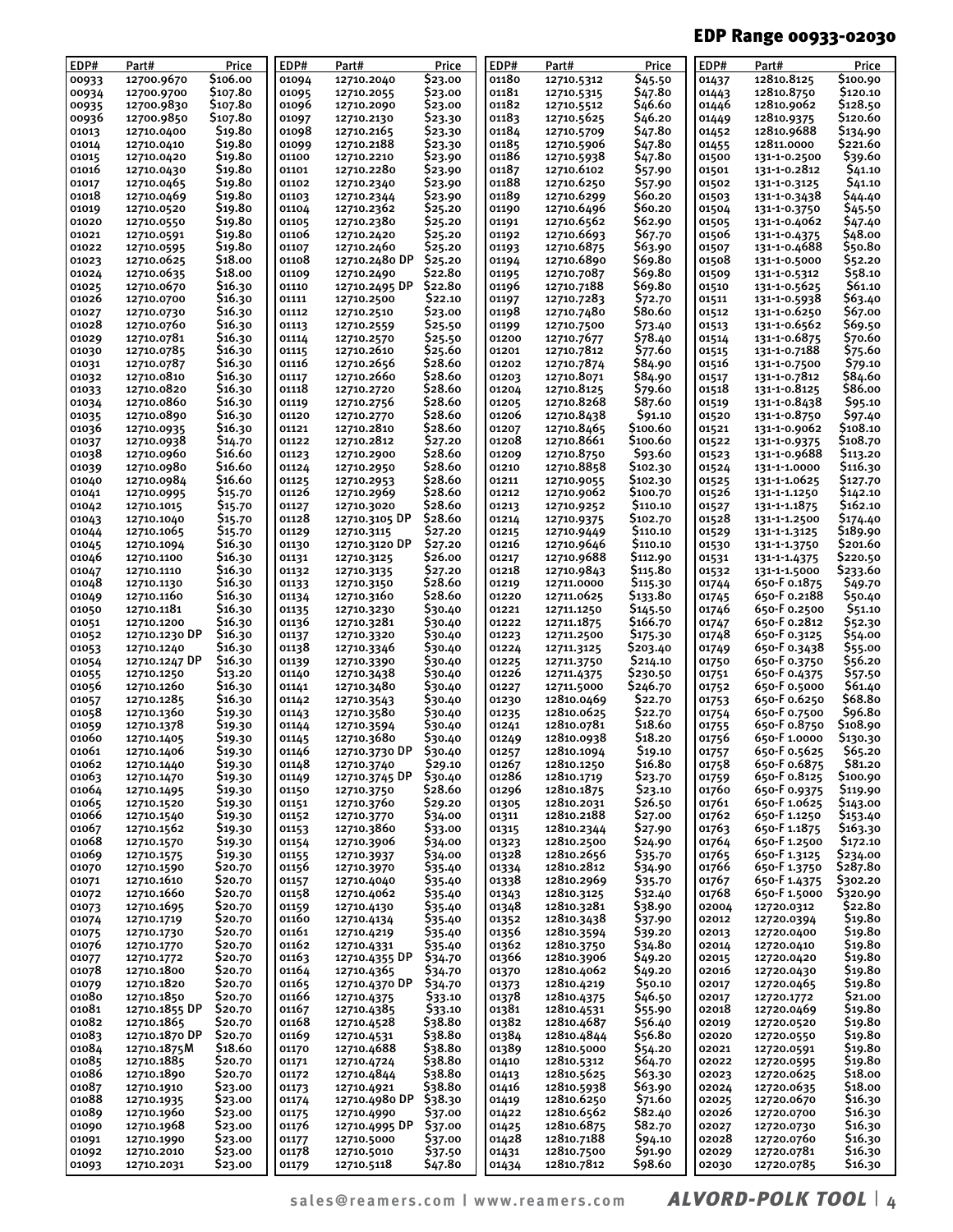## EDP Range 02031-03023

| EDP#           | Part#                       | Price              | EDP#           | Part#                       | Price                   | EDP#           | Part#                        | Price                     | EDP#           | Part#                            | Price                |
|----------------|-----------------------------|--------------------|----------------|-----------------------------|-------------------------|----------------|------------------------------|---------------------------|----------------|----------------------------------|----------------------|
| 02031          | 12720.0787                  | \$16.30            | 02117          | 12720.2660                  | \$28.60                 | 02203          | 12720.8071                   | \$69.60                   | 02627          | 101-2-0.5938                     | \$94.90              |
| 02032          | 12720.0810                  | \$16.30            | 02118          | 12720.2720                  | <b>S28.60</b>           | 02204          | 12720.8125                   | \$79.60                   | 02628          | 101-2-0.6250                     | \$92.20              |
| 02033<br>02034 | 12720.0820<br>12720.0860    | \$16.30<br>\$16.30 | 02119<br>02120 | 12720.2756<br>12720.2770    | \$25.30<br>\$28.60      | 02205<br>02206 | 12720.8268<br>12720.8438     | <b>\$76.80</b><br>\$91.10 | 02629<br>02630 | 101-2-0.6562<br>101-2-0.6875     | \$101.80<br>\$100.60 |
| 02035          | 12720.0890                  | \$16.30            | 02121          | 12720.2810                  | \$28.60                 | 02207          | 12720.8465                   | \$84.20                   | 02631          | 101-2-0.7188                     | \$111.40             |
| 02036          | 12720.0935                  | \$16.30            | 02122          | 12720.2812                  | \$27.20                 | 02208          | 12720.8661                   | \$84.20                   | 02632          | 101-2-0.7500                     | \$105.60             |
| 02037          | 12720.0938                  | \$14.70            | 02123          | 12720.2900                  | \$28.60                 | 02209          | 12720.8750                   | \$93.60                   | 02633          | 101-2-0.7812                     | \$117.70             |
| 02038          | 12720.0960                  | S16.60             | 02124          | 12720.2950                  | S <sub>28</sub> .60     | 02210          | 12720.8858                   | \$84.20                   | 02634          | 101-2-0.8125                     | \$122.70             |
| 02039          | 12720.0980                  | <b>\$16.60</b>     | 02125          | 12720.2953                  | \$25.30                 | 02211          | 12720.9055                   | \$84.20                   | 02635          | 101-2-0.8438                     | \$130.30             |
| 02040          | 12720.0984                  | \$16.90            | 02126          | 12720.2969                  | S28.60                  | 02212          | 12720.9062                   | \$100.70                  | 02636          | 101-2-0.8750                     | \$127.60             |
| 02041<br>02042 | 12720.0995                  | \$15.70<br>\$15.70 | 02127<br>02128 | 12720.3020<br>12720.3105 DP | Ş28.60<br><b>S28.60</b> | 02213<br>02213 | 12720.9252<br>12720.9646     | \$92.30<br>592.30         | 02637<br>02638 | 101-2-0.9062                     | \$131.90<br>\$130.30 |
| 02043          | 12720.1015<br>12720.1040    | \$15.70            | 02129          | 12720.3115                  | \$27.20                 | 02214          | 12720.9375                   | \$102.70                  | 02639          | 101-2-0.9375<br>101-2-0.9688     | \$156.10             |
| 02044          | 12720.1065                  | \$15.70            | 02130          | 12720.3120 DP               | \$27.20                 | 02215          | 12720.9449                   | \$92.30                   | 02640          | 101-2-1.0000                     | \$162.40             |
| 02045          | 12720.1094                  | \$16.30            | 02131          | 12720.3125                  | \$26.00                 | 02217          | 12720.9688                   | \$112.90                  | 02641          | 101-2-1.0625                     | \$190.40             |
| 02046          | 12720.1100                  | \$16.30            | 02132          | 12720.3135                  | \$27.20                 | 02218          | 12720.9843                   | \$115.80                  | 02642          | 101-2-1.1250                     | \$214.20             |
| 02047          | 12720.1110                  | \$16.30            | 02133          | 12720.3150                  | \$26.70                 | 02219          | 12721.0000                   | 5115.30                   | 02643          | 101-2-1.1875                     | \$247.20             |
| 02048          | 12720.1130                  | \$16.30            | 02134          | 12720.3160                  | \$28.60                 | 02220          | 12721.0625                   | \$133.80                  | 02644          | 101-2-1.2500                     | \$264.90             |
| 02049<br>02050 | 12720.1160<br>12720.1181    | \$16.30<br>\$16.30 | 02135<br>02136 | 12720.3230<br>12720.3281    | \$30.40<br>\$30.40      | 02221<br>02222 | 12721.1250<br>12721.1875     | \$145.50<br>\$166.70      | 02645<br>02646 | 101-2-1.3125<br>101-2-1.3750     | \$300.70<br>\$311.70 |
| 02051          | 12720.1200                  | \$16.30            | 02137          | 12720.3320                  | \$30.40                 | 02223          | 12721.2500                   | \$175.30                  | 02647          | 101-2-1.4375                     | \$342.30             |
| 02052          | 12720.1230 DP               | \$16.30            | 02138          | 12720.3346                  | \$26.70                 | 02224          | 12721.3125                   | \$203.40                  | 02648          | 101-2-1.5000                     | \$371.10             |
| 02053          | 12720.1240                  | \$16.30            | 02139          | 12720.3390                  | \$30.40                 | 02225          | 12721.3750                   | \$214.10                  | 02700          | 126-2-0.2500                     | \$206.50             |
| 02054          | 12720.1247 DP               | \$16.30            | 02140          | 12720.3438                  | \$30.40                 | 02226          | 12721.4375                   | \$230.50                  | 02701          | 126-2-0.3125                     | \$211.30             |
| 02055          | 12720.1250                  | \$13.20            | 02141          | 12720.3480                  | \$30.40                 | 02227          | 12721.5000                   | \$246.70                  | 02702          | 126-2-0.3750                     | \$219.60             |
| 02056          | 12720.1260                  | \$16.30            | 02142          | 12720.3543                  | \$26.70                 | 02500          | 131-2-0.2500<br>131-2-0.2812 | \$39.60                   | 02703          | 126-2-0.4375                     | \$227.70             |
| 02057<br>02058 | 12720.1285<br>12720.1360    | \$16.30<br>\$19.30 | 02143<br>02144 | 12720.3580<br>12720.3594    | \$30.40<br>\$30.40      | 02501<br>02502 | 131-2-0.3125                 | \$41.10<br>\$41.10        | 02704<br>02705 | 126-2-0.5000<br>126-2-0.5625     | \$237.60<br>\$245.80 |
| 02059          | 12720.1378                  | \$18.00            | 02145          | 12720.3680                  | \$30.40                 | 02503          | 131-2-0.3438                 | 544.40                    | 02706          | 126-2-0.6250                     | \$249.00             |
| 02060          | 12720.1405                  | \$19.30            | 02146          | 12720.3730 DP               | 530.40                  | 02504          | 131-2-0.3750                 | \$45.50                   | 02707          | 126-2-0.6875                     | \$262.10             |
| 02061          | 12720.1406                  | \$19.30            | 02148          | 12720.3740                  | \$29.10                 | 02505          | 131-2-0.4062                 | \$47.40                   | 02708          | 126-2-0.7500                     | \$303.10             |
| 02062          | 12720.1440                  | 519.30             | 02149          | 12720.3745 DP               | \$30.40                 | 02506          | 131-2-0.4375                 | \$48.00                   | 02709          | 126-2-0.8125                     | 5337.50              |
| 02063          | 12720.1470                  | \$19.30            | 02150          | 12720.3750                  | Ş28.60                  | 02507          | 131-2-0.4688                 | <b>\$50.80</b>            | 02710          | 126-2-0.8750                     | \$360.40             |
| 02064<br>02065 | 12720.1495                  | \$19.30<br>\$19.30 | 02151          | 12720.3760                  | \$29.20<br>\$34.00      | 02508          | 131-2-0.5000<br>131-2-0.5312 | \$52.20<br>\$58.10        | 02711<br>02712 | 126-2-0.9375<br>126-2-1.0000     | \$383.40<br>\$425.90 |
| 02066          | 12720.1520<br>12720.1540    | 519.30             | 02152<br>02153 | 12720.3770<br>12720.3860    | \$33.00                 | 02509<br>02510 | 131-2-0.5625                 | \$61.10                   | 02713          | 126-2-1.0625                     | \$443.90             |
| 02067          | 12720.1562                  | \$19.30            | 02154          | 12720.3906                  | \$34.00                 | 02511          | 131-2-0.5938                 | \$63.40                   | 02714          | 126-2-1.1250                     | \$468.50             |
| 02068          | 12720.1570                  | \$19.30            | 02155          | 12720.3937                  | \$30.30                 | 02512          | 131-2-0.6250                 | \$67.00                   | 02715          | 126-2-1.1875                     | \$478.30             |
| 02069          | 12720.1575                  | \$18.00            | 02156          | 12720.3970                  | \$34.00                 | 02513          | 131-2-0.6562                 | 569.50                    | 02716          | 126-2-1.2500                     | \$516.00             |
| 02070          | 12720.1590                  | \$20.70            | 02157          | 12720.4040                  | \$35.40                 | 02514          | 131-2-0.6875                 | \$70.60                   | 02717          | 126-2-1.3125                     | \$524.20             |
| 02071          | 12720.1610                  | \$20.70            | 02158          | 12720.4062                  | \$35.40                 | 02515          | 131-2-0.7188                 | \$75.60                   | 02718          | 126-2-1.3750                     | \$588.00             |
| 02072<br>02073 | 12720.1660<br>12720.1695    | \$20.70<br>\$20.70 | 02159<br>02160 | 12720.4130<br>12720.4134    | \$35.40<br>\$31.80      | 02516<br>02517 | 131-2-0.7500<br>131-2-0.7812 | \$79.10<br>584.60         | 02719<br>02720 | 126-2-1.4375<br>126-2-1.5000     | \$668.30<br>\$743.70 |
| 02074          | 12720.1719                  | \$20.70            | 02161          | 12720.4219                  | \$35.40                 | 02518          | 131-2-0.8125                 | \$86.00                   | 02800          | $155 - 2 - 7/0$                  | \$43.80              |
| 02075          | 12720.1730                  | \$20.70            | 02162          | 12720.4331                  | 531.80                  | 02519          | 131-2-0.8438                 | \$95.10                   | 02801          | $155 - 2 - 6/0$                  | \$43.80              |
| 02076          | 12720.1770                  | \$20.70            | 02163          | 12720.4355 DP               | \$34.70                 | 02520          | 131-2-0.8750                 | \$97.40                   | 02802          | $155 - 2 - 5/0$                  | \$42.70              |
| 02078          | 12720.1800                  | \$20.70            | 02164          | 12720.4365                  | \$34.70                 | 02521          | 131-2-0.9062                 | \$108.10                  | 02803          | $155 - 2 - 4/0$                  | S42.70               |
| 02079          | 12720.1820                  | \$20.70            | 02165          | 12720.4370 DP               | \$34.70                 | 02522          | 131-2-0.9375                 | S <sub>10</sub> 8.70      | 02804          | $155 - 2 - 3/0$                  | \$42.70              |
| 02080<br>02081 | 12720.1850<br>12720.1855 DP | \$20.70<br>\$20.70 | 02166<br>02167 | 12720.4375<br>12720.4385    | 533.10<br>533.10        | 02523<br>02524 | 131-2-0.9688<br>131-2-1.0000 | \$113.20<br>\$116.30      | 02805<br>02806 | $155 - 2 - 2/0$<br>$155 - 2 - 0$ | 538.00<br>535.80     |
| 02082          | 12720.1865                  | \$20.70            | 02168          | 12720.4528                  | \$33.80                 | 02525          | 131-2-1.0625                 | \$127.70                  | 02807          | 155-2-01                         | 535.80               |
| 02083          | 12720.1870 DP               | \$20.70            | 02169          | 12720.4531                  | 538.80                  | 02526          | 131-2-1.1250                 | \$142.10                  | 02808          | 155-2-02                         | \$35.80              |
| 02084          | 12720.1875F                 | \$18.60            | 02170          | 12720.4688                  | 538.80                  | 02527          | 131-2-1.1875                 | \$162.10                  | 02809          | 155-2-03                         | 536.70               |
| 02085          | 12720.1885                  | \$20.70            | 02171          | 12720.4724                  | \$33.80                 | 02528          | 131-2-1.2500                 | \$174.40                  | 02810          | 155-2-04                         | \$38.80              |
| 02086          | 12720.1890                  | \$20.70            | 02172          | 12720.4844                  | \$38.80                 | 02529          | 131-2-1.3125                 | \$189.90                  | 02811          | 155-2-05                         | \$42.30              |
| 02087<br>02088 | 12720.1910<br>12720.1935    | \$23.00<br>\$23.00 | 02173<br>02174 | 12720.4921<br>12720.4980 DP | \$33.80<br>\$38.30      | 02530          | 131-2-1.3750<br>131-2-1.4375 | \$201.60<br>\$220.50      | 02812<br>02813 | $155 - 2 - 06$<br>155-2-07       | \$51.60<br>\$64.60   |
| 02089          | 12720.1960                  | \$23.00            | 02175          | 12720.4990                  | \$37.00                 | 02531<br>02532 | 131-2-1.5000                 | \$233.60                  | 02814          | 155-2-08                         | \$84.40              |
| 02090          | 12720.1968                  | \$23.00            | 02176          | 12720.4995 DP               | \$37.00                 | 02600          | 101-2-0.1250                 | \$44.90                   | 02815          | 155-2-09                         | \$99.00              |
| 02091          | 12720.1990                  | \$23.00            | 02177          | 12720.5000                  | \$37.00                 | 02601          | 101-2-0.1406                 | \$44.90                   | 02816          | 155-2-10                         | \$110.40             |
| 02092          | 12720.2010                  | \$23.00            | 02178          | 12720.5010                  | \$37.50                 | 02602          | 101-2-0.1562                 | \$47.90                   | 02818          | $155 - 2 - 12$                   | \$180.00             |
| 02093<br>02094 | 12720.2031<br>12720.2040    | \$23.00            | 02179<br>02180 | 12720.5118                  | \$38.00<br>\$45.50      | 02603<br>02604 | 101-2-0.1719                 | \$47.90<br>\$47.40        | 03000          | 500-4-40                         | \$27.30              |
| 02095          | 12720.2055                  | \$23.00<br>\$23.00 | 02181          | 12720.5312<br>12720.5315    | \$38.00                 | 02605          | 101-2-0.1875<br>101-2-0.2031 | \$47.40                   | 03001<br>03002 | 400-4-40<br>300-4-40             | \$27.30<br>\$27.30   |
| 02096          | 12720.2090                  | \$23.00            | 02182          | 12720.5512                  | \$38.00                 | 02606          | 101-2-0.2188                 | \$52.30                   | 03003          | 500-5-40                         | \$27.30              |
| 02097          | 12720.2130                  | \$23.30            | 02183          | 12720.5625                  | \$46.20                 | 02607          | 101-2-0.2344                 | 552.30                    | 03004          | 400-5-40                         | \$27.30              |
| 02098          | 12720.2165                  | \$20.90            | 02184          | 12720.5709                  | \$44.40                 | 02608          | 101-2-0.2500                 | \$52.90                   | 03005          | 300-5-40                         | \$27.30              |
| 02099          | 12720.2188                  | \$23.30            | 02185          | 12720.5906                  | \$44.40                 | 02609          | 101-2-0.2656                 | \$52.90                   | 03006          | 500-6-32                         | \$27.60              |
| 02100          | 12720.2210                  | \$23.90            | 02186          | 12720.5938                  | \$47.80                 | 02610          | 101-2-0.2812                 | \$56.50                   | 03007          | 400-6-32                         | \$27.60              |
| 02101<br>02102 | 12720.2280<br>12720.2340    | \$23.90<br>\$23.90 | 02187<br>02188 | 12720.6102<br>12720.6250    | \$44.40<br>\$57.90      | 02611<br>02612 | 101-2-0.2969<br>101-2-0.3125 | \$56.50<br>\$56.50        | 03008<br>03009 | 300-6-32<br>500-8-32             | \$27.60<br>\$29.90   |
| 02103          | 12720.2344                  | \$23.90            | 02189          | 12720.6299                  | \$51.80                 | 02613          | 101-2-0.3281                 | \$59.30                   | 03010          | 400-8-32                         | \$29.90              |
| 02104          | 12720.2362                  | \$21.80            | 02190          | 12720.6496                  | \$51.80                 | 02614          | 101-2-0.3438                 | \$64.10                   | 03011          | 300-8-32                         | \$29.90              |
| 02105          | 12720.2380                  | \$25.20            | 02191          | 12720.6562                  | \$62.90                 | 02615          | 101-2-0.3594                 | \$65.70                   | 03012          | 500-10-32                        | \$30.80              |
| 02106          | 12720.2420                  | \$25.20            | 02192          | 12720.6693                  | \$51.80                 | 02616          | 101-2-0.3750                 | \$66.10                   | 03013          | 400-10-32                        | \$30.80              |
| 02107          | 12720.2460                  | \$25.20            | 02193          | 12720.6875                  | \$63.90                 | 02617          | 101-2-0.3906                 | \$71.50                   | 03014          | 300-10-32                        | \$30.80              |
| 02108<br>02109 | 12720.2480 DP<br>12720.2490 | \$25.20<br>\$22.80 | 02194<br>02195 | 12720.6890<br>12720.7087    | \$59.50<br>\$59.50      | 02618<br>02619 | 101-2-0.4062<br>101-2-0.4219 | \$74.00<br>\$74.00        | 03015<br>03016 | 500-0.2500<br>400-0.2500         | \$33.10<br>\$33.10   |
| 02110          | 12720.2495 DP               | \$22.80            | 02196          | 12720.7188                  | \$69.80                 | 02620          | 101-2-0.4375                 | 572.30                    | 03017          | 300-0.2500                       | \$33.10              |
| 02111          | 12720.2500                  | \$22.10            | 02197          | 12720.7283                  | \$59.50                 | 02621          | 101-2-0.4531                 | S76.70                    | 03018          | 500-0.3125                       | \$40.00              |
| 02112          | 12720.2510                  | \$23.00            | 02198          | 12720.7480                  | \$59.50                 | 02622          | 101-2-0.4688                 | \$78.50                   | 03019          | 400-0.3125                       | \$40.00              |
| 02113          | 12720.2559                  | \$21.80            | 02199          | 12720.7500                  | \$73.40                 | 02623          | 101-2-0.4844                 | \$78.50                   | 03020          | 300-0.3125                       | \$40.00              |
| 02114          | 12720.2570                  | \$25.50            | 02200          | 12720.7677                  | \$67.70                 | 02624          | 101-2-0.5000                 | \$76.30                   | 03021          | 500-0.3750                       | \$43.50              |
| 02115          | 12720.2610                  | \$25.60<br>\$28.60 | 02201          | 12720.7812<br>12720.7874    | \$77.60<br>\$69.60      | 02625<br>02626 | 101-2-0.5312                 | \$83.70<br>\$87.00        | 03022          | 400-0.3750                       | 543.50               |
| 02116          | 12720.2656                  |                    | 02202          |                             |                         |                | 101-2-0.5625                 |                           | 03023          | 300-0.3750                       | \$43.50              |

| *Alvord-polk tool* **1 - 8 0 0 - 4 4 1 - 2 7 5 1 | 7 1 7 - 6 9 2 - 2 1 2 8 | f a x : 7 1 7 - 6 9 2 - 2 1 2 0**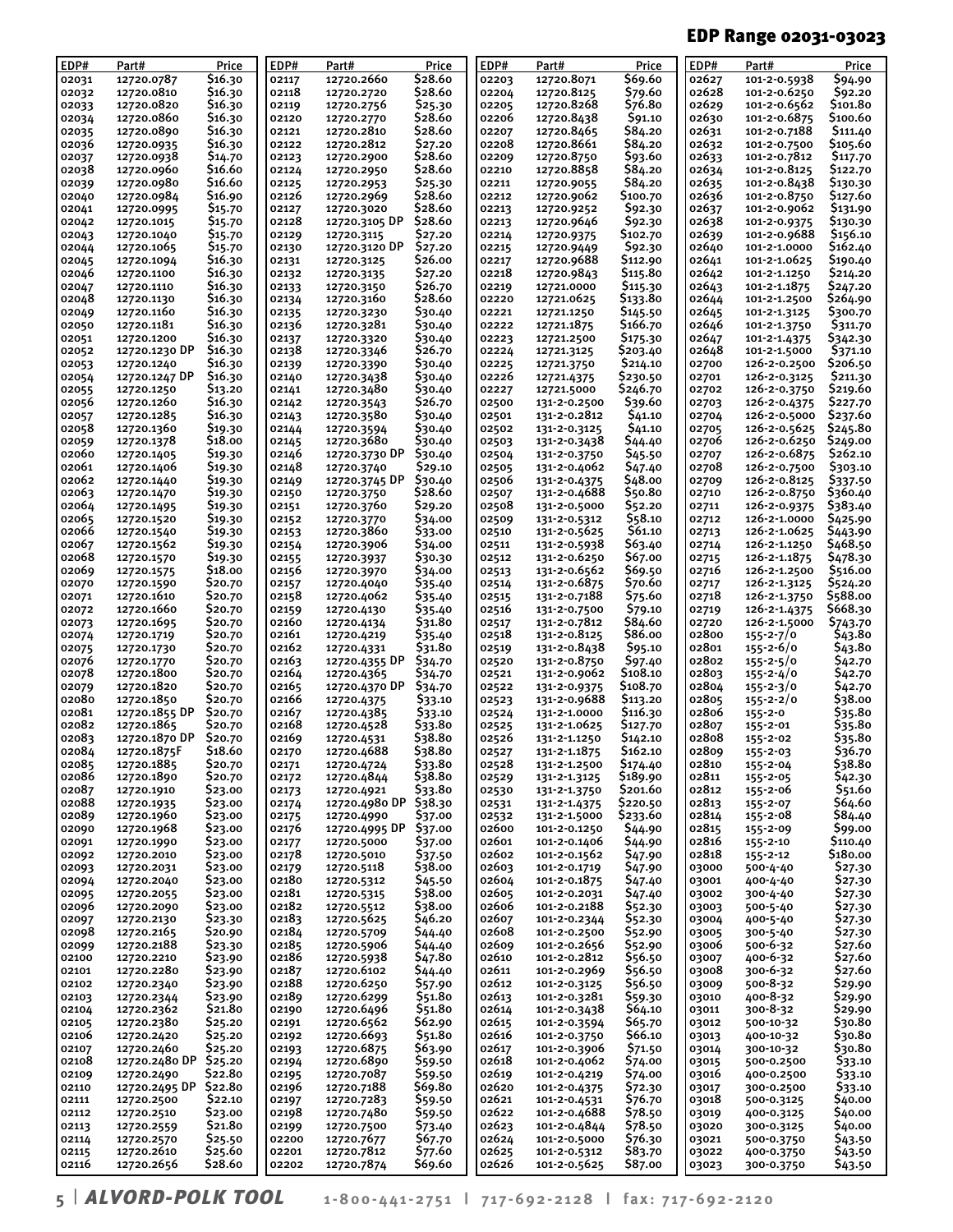## EDP Range 03024-09084

| EDP#           | Part#      | Price          | EDP#  | Part#         | Price               | EDP#  | Part#      | Price         | EDP#  | Part#      | Price          |
|----------------|------------|----------------|-------|---------------|---------------------|-------|------------|---------------|-------|------------|----------------|
| 03024          | 500-0.4375 | \$55.20        | 04021 | 661-02        | \$135.30            | 08036 | 82700.0935 | <b>S28.20</b> | 08121 | 82700.2810 | \$71.10        |
| 03025          | 400-0.4375 | \$55.20        | 04022 | 661-03        | \$265.20            | 08037 | 82700.0938 | \$28.20       | 08122 | 82700.2812 | \$71.10        |
| 03026          | 300-0.4375 | \$55.20        | 04023 | 661-04        | \$395.60            | 08038 | 82700.0960 | \$28.20       | 08123 | 82700.2900 | \$78.20        |
| 03027          | 500-0.5000 | \$63.00        | 04024 | 662-10        | \$410.70            | 08039 | 82700.0980 | 530.50        | 08124 | 82700.2950 | \$78.20        |
| 03028          | 400-0.5000 | 563.00         | 04025 | 662-11        | \$863.80            | 08040 | 82700.0984 | 530.50        | 08125 | 82700.2953 | <b>\$78.20</b> |
| 03029          | 300-0.5000 | \$63.00        | 04026 | 663-20        | \$131.00            | 08041 | 82700.0995 | 530.50        | 08126 | 82700.2969 | \$78.20        |
|                | 500-0.6250 | \$111.70       |       | 663-21        | \$239.70            | 08042 | 82700.1015 | \$30.50       | 08127 | 82700.3020 | \$78.20        |
| 03030          | 400-0.6250 |                | 04027 |               |                     |       |            |               |       |            | \$78.20        |
| 03031          |            | \$111.70       | 04028 | 663-22        | \$375.50            | 08043 | 82700.1040 | 530.50        | 08128 | 82700.3105 |                |
| 03032          | 300-0.6250 | \$111.70       | 05000 | 179-0.250--60 | \$13.00             | 08044 | 82700.1065 | \$30.50       | 08129 | 82700.3115 | \$78.20        |
| 03033          | 500-0.7500 | \$127.70       | 05001 | 179-0.375--60 | \$16.10             | 08045 | 82700.1094 | 530.50        | 08130 | 82700.3120 | <b>\$78.20</b> |
| 03034          | 400-0.7500 | \$127.70       | 05002 | 179-0.500--60 | <b>S22.60</b>       | 08046 | 82700.1100 | \$30.50       | 08131 | 82700.3125 | \$78.20        |
| 03035          | 300-0.7500 | \$127.70       | 05003 | 179-0.50-- 60 | \$22.60             | 08047 | 82700.1110 | 530.50        | 08132 | 82700.3135 | \$78.20        |
| 03036          | 500-0.8750 | \$156.30       | 05004 | 179-0.625--60 | \$34.10             | 08048 | 82700.1130 | \$31.40       | 08133 | 82700.3150 | \$78.20        |
| 03037          | 400-0.8750 | \$156.30       | 05005 | 179-0.750--60 | \$47.40             | 08049 | 82700.1160 | \$31.40       | 08134 | 82700.3160 | 592.30         |
| 03038          | 300-0.8750 | \$156.30       | 05006 | 179-1.00-- 60 | \$83.90             | 08050 | 82700.1181 | \$31.40       | 08135 | 82700.3230 | 592.30         |
| 03039          | 500-1.0000 | \$197.30       | 05010 | 179-0.250--82 | \$13.00             | 08051 | 82700.1200 | \$31.40       | 08136 | 82700.3281 | 592.30         |
| 03040          | 400-1.0000 | \$197.30       | 05011 | 179-0.375--82 | \$16.10             | 08052 | 82700.1230 | \$31.40       | 08137 | 82700.3320 | 597.20         |
| 03041          | 300-1.0000 | \$197.30       | 05012 | 179-0.500--82 | 522.60              | 08053 | 82700.1240 | \$31.40       | 08138 | 82700.3346 | 597.20         |
| 03080          | 401-03     | \$26.90        | 05013 | 179-0.50-- 82 | \$22.60             | 08054 | 82700.1247 | \$31.40       | 08139 | 82700.3390 | 597.20         |
| 03081          | 401-04     | \$29.80        | 05014 | 179-0.625--82 | \$34.10             | 08055 | 82700.1250 | \$31.40       | 08140 | 82700.3438 | 597.20         |
| 03082          | 401-05     | \$32.50        | 05015 | 179-0.750--82 | \$47.40             | 08056 | 82700.1260 | \$31.40       | 08141 | 82700.3480 | \$97.20        |
|                | 401-06     |                |       |               | <b>S66.60</b>       | 08057 |            |               | 08142 |            |                |
| 03083<br>03084 |            | \$41.00        | 05016 | 179-1.00-- 82 |                     |       | 82700.1285 | \$37.60       |       | 82700.3543 | \$97.20        |
|                | 401-08     | \$43.50        | 05020 | 179-0.250--90 | \$13.00             | 08058 | 82700.1360 | \$37.60       | 08143 | 82700.3580 | 597.20         |
| 03085          | 401-10     | \$55.20        | 05021 | 179-0.375--90 | \$16.10             | 08059 | 82700.1378 | \$37.60       | 08144 | 82700.3594 | \$97.20        |
| 03086          | 401-12     | \$63.40        | 05022 | 179-0.500--90 | \$22.60             | 08060 | 82700.1405 | \$37.60       | 08145 | 82700.3680 | 597.20         |
| 03087          | 401-14     | \$100.30       | 05023 | 179-0.50-- 90 | <b>S22.60</b>       | 08061 | 82700.1406 | \$37.60       | 08146 | 82700.3730 | \$97.20        |
| 03088          | 401-16     | \$113.70       | 05024 | 179-0.625--90 | \$34.10             | 08062 | 82700.1440 | \$37.60       | 08148 | 82700.3740 | 597.20         |
| 03089          | 401-20     | \$155.70       | 05025 | 179-0.750--90 | \$47.40             | 08063 | 82700.1470 | \$38.30       | 08149 | 82700.3745 | \$97.20        |
| 03102          | 350-4-40   | \$44.10        | 05026 | 179-1.00-- 90 | 583.90              | 08064 | 82700.1495 | 538.30        | 08150 | 82700.3750 | \$100.10       |
| 03105          | 350 5-40   | \$44.10        | 05030 | 179-0.250-100 | \$13.00             | 08065 | 82700.1520 | 538.30        | 08151 | 82700.3760 | \$102.80       |
| 03108          | 350 6-32   | \$48.60        | 05031 | 179-0.375-100 | S <sub>16</sub> .10 | 08066 | 82700.1540 | 538.30        | 08152 | 82700.3770 | \$102.80       |
| 03111          | 350 8-32   | \$53.10        | 05032 | 179-0.500-100 | \$22.60             | 08067 | 82700.1562 | 538.30        | 08153 | 82700.3860 | \$110.20       |
| 03114          | 350 10-32  | \$56.10        | 05033 | 179-0.50--100 | S22.60              | 08068 | 82700.1570 | 538.30        | 08154 | 82700.3906 | \$110.20       |
| 03117          | 350 1/4    | \$58.30        | 05034 | 179-0.625-100 | \$34.10             | 08069 | 82700.1575 | 538.30        | 08155 | 82700.3937 | \$110.20       |
| 03120          | 350 5/16   | 574.90         | 05035 | 179-0.750-100 | \$47.40             | 08070 | 82700.1590 | 538.30        | 08156 | 82700.3970 | \$110.20       |
|                |            | \$81.90        |       |               |                     |       |            |               |       |            |                |
| 03123          | 350 3/8    |                | 05036 | 179-1.00--100 | 583.90              | 08071 | 82700.1610 | \$43.10       | 08157 | 82700.4040 | \$110.20       |
| 03126          | 350 7/19   | \$91.30        | 05040 | 179-0.250-110 | \$12.50             | 08072 | 82700.1660 | \$43.10       | 08158 | 82700.4062 | \$110.20       |
| 03129          | 350 1/2    | \$109.00       | 05041 | 179-0.375-110 | \$16.10             | 08073 | 82700.1695 | \$43.10       | 08159 | 82700.4130 | \$114.80       |
| 03132          | 350 5/8    | \$160.70       | 05042 | 179-0.500-110 | 522.60              | 08074 | 82700.1719 | \$43.10       | 08160 | 82700.4134 | \$114.80       |
| 03135          | 3503/4     | \$176.50       | 05043 | 179-0.50--110 | \$22.60             | 08075 | 82700.1730 | \$43.10       | 08161 | 82700.4219 | \$114.80       |
| 03138          | 350 7/8    | \$205.30       | 05044 | 179-0.625-110 | \$34.10             | 08076 | 82700.1770 | 543.50        | 08162 | 82700.4331 | \$114.80       |
| 03141          | 350 1"     | \$246.20       | 05045 | 179-0.750-110 | \$47.40             | 08077 | 82700.1772 | 543.50        | 08163 | 82700.4355 | \$114.80       |
| 03750          | 655-0.3750 | \$66.10        | 05046 | 179-1.00--110 | 583.90              | 08078 | 82700.1800 | 543.50        | 08164 | 82700.4365 | \$114.80       |
| 03751          | 655-0.4375 | \$69.60        | 05050 | 179-0.250-120 | \$13.00             | 08079 | 82700.1820 | \$43.50       | 08165 | 82700.4370 | \$114.80       |
| 03752          | 655-0.5000 | \$71.30        | 05051 | 179-0.375-120 | \$16.10             | 08080 | 82700.1850 | \$43.50       | 08166 | 82700.4375 | \$114.80       |
| 03753          | 655-0.6250 | \$79.00        | 05052 | 179-0.500-120 | 522.60              | 08081 | 82700.1855 | 543.50        | 08167 | 82700.4385 | \$117.00       |
| 03754          | 655-0.7500 | \$112.30       | 05053 | 179-0.50--120 | \$22.60             | 08082 | 82700.1865 | 543.50        | 08168 | 82700.4528 | \$126.90       |
| 03755          | 655-0.8750 | \$126.40       | 05054 | 179-0.625-120 | \$34.10             | 08083 | 82700.1870 | \$43.50       | 08169 | 82700.4531 | \$126.90       |
| 03756          | 655-1.0000 | \$151.20       | 05055 | 179-0.750-120 | \$47.40             | 08084 | 82700.1875 | 543.50        | 08170 | 82700.4688 | \$126.90       |
|                | 655-0.5625 | \$75.60        | 05056 | 179-1.00--120 | 583.90              | 08085 | 82700.1885 | \$43.50       | 08171 | 82700.4724 | \$126.90       |
| 03757          |            |                |       |               |                     |       | 82700.1890 |               |       |            |                |
| 03758          | 655-0.6875 | 594.20         | 08001 | 82700.0280    | \$41.90             | 08086 |            | 543.50        | 08172 | 82700.4844 | \$133.20       |
| 03759          | 655-0.8125 | \$117.10       | 08002 | 82700.0292    | \$41.90             | 08087 | 82700.1910 | 543.50        | 08173 | 82700.4921 | \$133.20       |
| 03760          | 655-0.9375 | 5139.10        | 08003 | 82700.0310    | 541.90              | 08088 | 82700.1935 | \$51.30       | 08174 | 82700.4980 | \$133.20       |
| 03762          | 655-1.1250 | \$178.10       | 08004 | 82700.0312    | \$41.90             | 08089 | 82700.1960 | \$51.30       | 08175 | 82700.4990 | \$133.20       |
| 03764          | 655-1.2500 | \$199.60       | 08005 | 82700.0320    | \$41.90             | 08090 | 82700.1968 | \$51.30       | 08176 | 82700.4995 | \$133.20       |
| 03766          | 655-1.3750 | \$333.80       | 08006 | 82700.0330    | 541.90              | 08091 | 82700.1990 | \$51.30       | 08177 | 82700.5000 | \$139.40       |
| 03768          | 655-1.5000 | \$372.00       | 08007 | 82700.0350    | \$41.90             | 08092 | 82700.2010 | \$51.30       | 08178 | 82700.5010 | \$144.50       |
| 03800          | 155-H-7/0  | \$44.90        | 08008 | 82700.0360    | \$41.90             | 08093 | 82700.2031 | \$51.30       | 09050 | 127S01     | \$259.00       |
| 03801          | 155-H-6/0  | \$44.90        | 08009 | 82700.0370    | \$41.90             | 08094 | 82700.2040 | \$51.30       | 09051 | 127S02     | \$780.20       |
| 03802          | 155-H-5/0  | \$41.80        | 08010 | 82700.0380    | \$37.90             | 08095 | 82700.2055 | \$51.30       | 09052 | 127503     | \$780.20       |
| 03803          | 155-H-4/0  | \$41.80        | 08011 | 82700.0390    | \$37.90             | 08096 | 82700.2090 | 551.30        | 09053 | 127S04     | \$226.00       |
| 03804          | 155-H-3/0  | \$41.80        | 08012 | 82700.0394    | \$37.90             | 08097 | 82700.2130 | \$51.30       | 09054 | 127S05     | \$679.30       |
| 03805          | 155-H-2/0  | \$38.40        | 08013 | 82700.0400    | \$37.90             | 08098 | 82700.2165 | \$51.30       | 09055 | 127S06     | \$259.00       |
| 03806          | 155-H-0    | \$35.80        | 08014 | 82700.0410    | \$37.90             | 08099 | 82700.2188 | \$51.30       | 09056 | 127S07     | \$425.90       |
| 03807          | 155-H-01   | \$36.60        | 08015 | 82700.0420    | \$37.90             | 08100 | 82700.2210 | 551.30        | 09057 | 127S08     | \$489.00       |
| 03808          | 155-H-02   | \$40.80        | 08016 | 82700.0430    | \$37.90             | 08101 | 82700.2280 | 551.30        | 09058 | 127S09     | \$345.30       |
| 03809          | 155-H-03   | \$42.30        | 08017 | 82700.0465    | \$37.90             | 08102 | 82700.2340 | \$51.30       | 09059 | 127S10     | \$395.80       |
| 03810          |            | \$46.00        | 08018 | 82700.0469    |                     | 08103 |            |               |       |            |                |
|                | 155-H-04   |                | 08019 |               | \$37.90             | 08104 | 82700.2344 | \$59.30       | 09060 | 127S11     | \$1,159.50     |
| 03811          | 155-H-05   | \$52.90        |       | 82700.0520    | <b>\$26.70</b>      |       | 82700.2362 | 559.30        | 09061 | 127S12     | \$1,159.50     |
| 03812          | 155-H-06   | \$61.50        | 08020 | 82700.0550    | <b>\$26.70</b>      | 08105 | 82700.2380 | 559.30        | 09062 | 127S13     | \$1,006.30     |
| 03813          | 155-H-07   | <b>\$76.60</b> | 08021 | 82700.0591    | \$26.70             | 08106 | 82700.2420 | 559.30        | 09063 | 127S14     | \$767.00       |
| 03814          | 155-H-08   | S89.60         | 08022 | 82700.0595    | \$26.70             | 08107 | 82700.2460 | 559.30        | 09064 | 127S15     | \$765.70       |
| 03815          | 155-H-09   | \$95.20        | 08023 | 82700.0625    | \$26.70             | 08108 | 82700.2480 | \$59.30       | 09065 | 127S16     | \$668.20       |
| 03816          | 155-H-10   | \$121.50       | 08024 | 82700.0635    | <b>\$26.70</b>      | 08109 | 82700.2490 | 559.30        | 09066 | 127S17     | \$385.00       |
| 03817          | 155-H-11   | \$130.10       | 08025 | 82700.0670    | \$28.20             | 08110 | 82700.2495 | 559.30        | 09067 | 127S18     | \$385.00       |
| 03818          | 155-H-12   | \$198.00       | 08026 | 82700.0700    | \$28.20             | 08111 | 82700.2500 | \$61.10       | 09068 | 127S19     | \$335.40       |
| 04000          | 103-0.3750 | S56.80         | 08027 | 82700.0730    | <b>\$28.20</b>      | 08112 | 82700.2510 | \$62.10       | 09069 | 127S20     | \$343.10       |
| 04001          | 103-0.5000 | \$61.30        | 08028 | 82700.0760    | \$28.20             | 08113 | 82700.2559 | \$71.10       | 09070 | 127S21     | \$391.30       |
| 04002          | 103-0.7500 | \$87.60        | 08029 | 82700.0781    | <b>\$28.20</b>      | 08114 | 82700.2570 | \$71.10       | 09071 | 127S22     | \$391.30       |
| 04010          | 651-01     | \$63.60        | 08030 | 82700.0785    | \$28.20             | 08115 | 82700.2610 | \$71.10       | 09072 | 127S30     | \$609.40       |
| 04011          | 651-02     | \$144.30       | 08031 | 82700.0787    | <b>\$28.20</b>      | 08116 | 82700.2656 | \$71.10       | 09080 | 155S01     | \$586.90       |
| 04012          | 652-10     | S56.80         | 08032 | 82700.0810    | <b>\$28.20</b>      | 08117 | 82700.2660 | \$71.10       | 09081 | 155S02     | \$645.40       |
| 04013          | 653-20     | \$49.30        | 08033 | 82700.0820    | \$28.20             | 08118 | 82700.2720 | \$71.10       | 09082 | 155S03     | \$708.90       |
|                |            | \$148.00       |       | 82700.0860    | <b>\$28.20</b>      | 08119 | 82700.2756 |               |       |            |                |
| 04014          | 653-21     |                | 08034 |               | \$28.20             | 08120 |            | \$71.10       | 09083 | 155504     | \$279.20       |
| 04020          | 661-01     | \$96.40        | 08035 | 82700.0890    |                     |       | 82700.2770 | \$71.10       | 09084 | 155S05     | \$299.60       |

. .

- -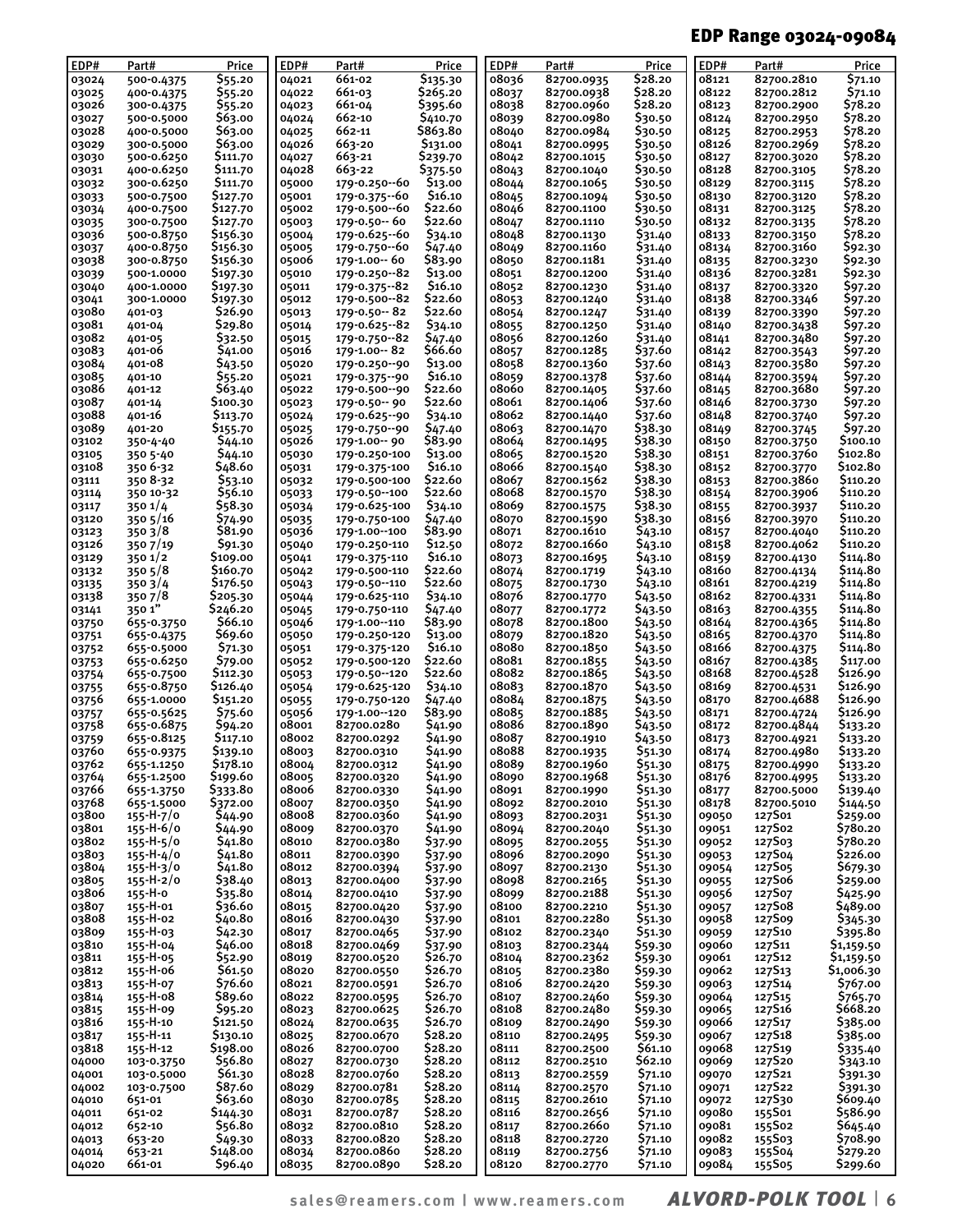## EDP Range 09085-10333

| EDP#           | Part#                  | Price              | EDP#           | Part#                    | Price               | EDP#           | Part#                    | Price              | EDP#           | Part#                    | Price                         |
|----------------|------------------------|--------------------|----------------|--------------------------|---------------------|----------------|--------------------------|--------------------|----------------|--------------------------|-------------------------------|
| 09085          | 155S06                 | \$299.90           | 10013          | 12700.0345               | \$20.40             | 10121          | 12700.0885               | \$15.50            | 10227          | 12700.1400               | \$19.60                       |
| 09086          | 155507                 | \$213.30           | 10015          | 12700.0355               | \$20.40             | 10123          | 12700.0895               | \$15.50            | 10229          | 12700.1410               | \$18.30                       |
| 09087          | 155S08                 | \$235.60           | 10017          | 12700.0365               | \$20.40             | 10124          | 12700.0900               | \$15.50            | 10230          | 12700.1415               | \$18.30                       |
| 09088          | 155509                 | \$264.70           | 10019          | 12700.0375               | \$20.40             | 10125          | 12700.0905               | \$15.50            | 10231          | 12700.1420               | \$18.30                       |
| 09100          | 103-S                  | \$216.00           | 10021          | 12700.0385               | \$20.40             | 10126          | 12700.0910               | \$15.50            | 10232          | 12700.1425               | \$18.30                       |
| 09101          | $104 - S$              | N/A                | 10023          | 12700.0395               | \$20.40             | 10127          | 12700.0915               | \$15.50            | 10233          | 12700.1430               | \$18.30                       |
| 09105          | 650S01                 | \$173.30           | 10025          | 12700.0405               | \$18.70             | 10128          | 12700.0920               | \$15.50            | 10234          | 12700.1435               | \$18.30                       |
| 09106          | 650502                 | \$550.00           | 10027          | 12700.0415               | \$18.70             | 10129          | 12700.0925               | \$15.50            | 10236          | 12700.1445               | \$18.30                       |
| 09107          | 650503                 | \$221.50           | 10029          | 12700.0425               | \$18.70             | 10130          | 12700.0930               | \$15.50            | 10237          | 12700.1450               | \$18.30                       |
| 09120          | 207S01                 | \$276.30           | 10031          | 12700.0435               | <b>\$18.70</b>      | 10132          | 12700.0940               | \$16.60            | 10238          | 12700.1455               | \$18.30                       |
| 09121          | 207502                 | N/A                | 10032          | 12700.0440               | \$18.70             | 10133          | 12700.0945               | \$16.60            | 10239          | 12700.1460               | \$18.30                       |
| 09152          | 128-S-04               | \$270.80           | 10033          | 12700.0445               | \$18.70             | 10134          | 12700.0950               | \$16.60            | 10240          | 12700.1465               | \$18.30                       |
| 09153          | 128-S-05               | \$944.30           | 10034          | 12700.0450               | <b>\$18.70</b>      | 10135          | 12700.0955               | <b>S16.60</b>      | 10242          | 12700.1475               | \$18.30                       |
| 09156          | 128-S-07               | \$547.50           | 10035          | 12700.0455               | <b>\$18.70</b>      | 10137          | 12700.0965               | <b>S16.60</b>      | 10243          | 12700.1480               | \$18.30                       |
| 09158          | 128-S-09               | \$480.00           | 10036          | 12700.0460               | \$18.70             | 10138          | 12700.0970               | \$16.60            | 10244          | 12700.1485               | \$18.30                       |
| 09162          | $128 - S - 13$         | \$1,226.80         | 10038          | 12700.0470               | \$18.70             | 10139          | 12700.0975               | <b>S16.60</b>      | 10245          | 12700.1490               | \$18.30                       |
| 09165          | 128-S-16               | \$920.80           | 10039          | 12700.0475               | \$18.70             | 10141          | 12700.0985               | \$16.60            | 10247          | 12700.1500               | \$18.30                       |
| 09168          | $128 - S - 19$         | \$472.40           | 10040          | 12700.0480               | <b>\$18.70</b>      | 10142          | 12700.0990               | <b>S16.60</b>      | 10248          | 12700.1505               | \$18.30                       |
| 09169          | 128-S-20               | \$470.50           | 10041          | 12700.0485               | \$18.70             | 10144          | 12700.1000               | \$16.60            | 10249          | 12700.1510               | \$18.30                       |
| 09172          | 128-S-30               | \$819.50           | 10042          | 12700.0490               | <b>\$18.70</b>      | 10148          | 12700.1005               | <b>S16.60</b>      | 10250          | 12700.1515               | \$18.30                       |
| 09214          | 12800.0465             | \$25.90            | 10043          | 12700.0495               | \$18.70             | 10149          | 12700.1010               | \$16.60            | 10252          | 12700.1525               | \$18.30                       |
| 09217          | 12800.0410             | \$25.90            | 10044          | 12700.0500               | \$18.70             | 10151          | 12700.1020               | <b>S16.60</b>      | 10253          | 12700.1530               | \$18.30                       |
| 09500          | STAK500                | N/A                | 10045          | 12700.0505               | <b>\$18.70</b>      | 10152          | 12700.1025               | \$16.60            | 10254          | 12700.1535               | \$18.30                       |
| 09501          | STAK501                | N/A                | 10046          | 12700.0510               | \$18.70             | 10153          | 12700.1030               | <b>S16.60</b>      | 10256          | 12700.1545               | \$18.30                       |
| 09502          | STAK502                | N/A                | 10047          | 12700.0515               | <b>\$18.70</b>      | 10154          | 12700.1035               | <b>S16.60</b>      | 10257          | 12700.1550               | \$18.30                       |
| 09503          | STAK503                | N/A                | 10049          | 12700.0525               | <b>\$18.70</b>      | 10156          | 12700.1045               | \$16.60            | 10258          | 12700.1555               | \$18.30                       |
| 09504          | STAK504                | N/A                | 10050          | 12700.0530               | <b>\$18.70</b>      | 10157          | 12700.1050               | <b>S16.60</b>      | 10259          | 12700.1560               | \$18.30                       |
| 09505          | <b>STAK505</b>         | N/A                | 10051          | 12700.0535               | \$18.70             | 10158          | 12700.1055               | \$16.60            | 10260          | 12700.1565               | \$19.60                       |
| 09506          | STAK506                | \$299.90           | 10052          | 12700.0540               | \$18.70             | 10159          | 12700.1060               | <b>S16.60</b>      | 10263          | 12700.1580               | \$19.60                       |
| 09507          | STAK507                | \$264.70           | 10053          | 12700.0545               | \$18.70             | 10161          | 12700.1070               | \$16.60            | 10264          | 12700.1585               | \$19.60                       |
| 09508          | STAK <sub>508</sub>    | \$279.20           | 10055          | 12700.0555               | \$18.70             | 10162          | 12700.1075               | <b>S16.60</b>      | 10266          | 12700.1595               | S19.60                        |
| 09509          | STAK509                | \$213.30           | 10056          | 12700.0560               | S <sub>1</sub> 8.70 | 10163          | 12700.1080               | \$16.60            | 10267          | 12700.1600               | \$19.60                       |
| 09510          | STAK510                | \$299.60           | 10057          | 12700.0565               | \$18.70             | 10164          | 12700.1085               | \$16.60            | 10268          | 12700.1605               | S19.60                        |
| 09511          | STAK <sub>511</sub>    | \$235.60           | 10058          | 12700.0570               | \$18.70             | 10165          | 12700.1090               | \$16.60            | 10270          | 12700.1615               | \$19.60                       |
| 09512          | STAK <sub>512</sub>    | N/A                | 10059          | 12700.0575               | \$18.70             | 10166          | 12700.1095               | \$15.20            | 10271          | 12700.1620               | \$19.60                       |
| 09513          | STAK <sub>513</sub>    | N/A                | 10060          | 12700.0580               | <b>\$18.70</b>      | 10168          | 12700.1105               | \$15.20            | 10272          | 12700.1625               | \$19.60                       |
| 09514          | STAK514                | \$114.20           | 10061          | 12700.0585               | \$18.70             | 10170          | 12700.1115               | \$15.20            | 10273          | 12700.1630               | \$19.60                       |
| 09515          | STAK <sub>515</sub>    | \$116.10           | 10062          | 12700.0590               | <b>\$18.70</b>      | 10171          | 12700.1120               | \$15.20            | 10274          | 12700.1635               | \$19.60                       |
| 09516          | STAK <sub>516</sub>    | \$139.50           | 10064          | 12700.0600               | \$18.70             | 10172          | 12700.1125               | \$15.20            | 10275          | 12700.1640               | \$19.60                       |
| 09517          | STAK <sub>517</sub>    | N/A                | 10065          | 12700.0605               | \$18.70             | 10174          | 12700.1135               | \$15.20            | 10276          | 12700.1645               | \$19.60                       |
| 09518          | <b>STAK518</b>         | \$132.40           | 10066          | 12700.0610               | <b>\$18.70</b>      | 10175          | 12700.1140               | \$15.20            | 10277          | 12700.1650               | \$19.60                       |
| 09519          | STAK519                | \$146.90           | 10067          | 12700.0615               | <b>\$18.70</b>      | 10176          | 12700.1145               | \$15.20            | 10278          | 12700.1655               | \$19.60                       |
| 09520          | STAK520                | N/A                | 10068          | 12700.0620               | \$18.70             | 10177          | 12700.1150               | \$15.20            | 10280          | 12700.1665               | \$19.60                       |
| 09530          | STAK530                | N/A                | 10070          | 12700.0630               | \$17.10             | 10178          | 12700.1155               | \$15.20            | 10281          | 12700.1670               | S19.60                        |
| 09531          | STAK531                | N/A                | 10072          | 12700.0640               | \$17.10             | 10180          | 12700.1165               | \$15.20            | 10282          | 12700.1675               | \$19.60                       |
| 09532          | STAK532                | \$301.60           | 10073          | 12700.0645               | \$17.10             | 10181          | 12700.1170               | \$15.20            | 10283          | 12700.1680               | S19.60                        |
| 09600          | 156-0-2MM              | \$45.40            | 10074          | 12700.0650               | \$17.10             | 10182          | 12700.1175               | \$15.20            | 10284          | 12700.1685               | \$19.60                       |
| 09601          | 156-0-2.5MM            | \$45.40            | 10075          | 12700.0655               | \$17.10             | 10183          | 12700.1180               | \$15.20            | 10285          | 12700.1690               | \$19.60                       |
| 09602          | 156-0-3MM              | \$45.40            | 10076          | 12700.0660               | \$17.10             | 10184          | 12700.1185               | \$15.20            | 10287          | 12700.1700               | \$19.60                       |
| 09603          | 156-0-4MM              | \$32.30            | 10077          | 12700.0665               | \$17.10             | 10185          | 12700.1190               | \$15.20            | 10288          | 12700.1705               | \$19.60                       |
| 09604          | 156-0-5MM<br>156-0-6MM | \$36.00            | 10079          | 12700.0675               | \$17.10             | 10186<br>10188 | 12700.1195               | \$15.20            | 10289          | 12700.1710               | \$19.60                       |
| 09605          | 156-0-8MM              | \$38.20<br>\$39.40 | 10080<br>10081 | 12700.0680               | \$17.10             | 10189          | 12700.1205               | \$15.20            | 10290          | 12700.1715               | \$19.60<br>S <sub>18.60</sub> |
| 09606<br>09607 | 156-0-10MM             | \$83.50            | 10082          | 12700.0685<br>12700.0690 | \$17.10<br>\$17.10  | 10190          | 12700.1210               | \$15.20<br>\$15.20 | 10291          | 12700.1720               | \$18.60                       |
| 09608          | 156-0-12MM             | \$102.00           |                |                          |                     |                | 12700.1215               |                    | 10292          | 12700.1725               | \$18.60                       |
|                | 156-0-13MM             | \$112.30           | 10083          | 12700.0695               | \$17.10             | 10191          | 12700.1220               | \$15.20<br>\$15.20 | 10293          | 12700.1735               | \$18.60                       |
| 09609          | 156-2-2MM              |                    | 10085          | 12700.0705               | \$17.10             | 10192          | 12700.1225               |                    | 10295          | 12700.1740               | \$18.60                       |
| 09700<br>09701 | 156-2-2.5MM            | \$47.30<br>\$47.30 | 10086<br>10087 | 12700.0710<br>12700.0715 | \$17.10<br>\$17.10  | 10193<br>10194 | 12700.1230<br>12700.1235 | \$15.20<br>\$15.20 | 10296<br>10297 | 12700.1745<br>12700.1750 | \$18.60                       |
| 09702          | 156-2-3MM              | \$47.30            | 10088          | 12700.0720               | \$17.10             | 10196          | 12700.1245               | \$15.20            | 10298          |                          | \$18.60                       |
| 09703          | 156-2-4MM              | \$36.90            | 10089          | 12700.0725               | \$17.10             | 10198          | 12700.1255               | \$19.60            | 10299          | 12700.1755<br>12700.1760 | \$18.60                       |
| 09704          | 156-2-5MM              | \$40.50            | 10091          | 12700.0735               | \$17.10             | 10200          | 12700.1265               | \$19.60            | 10300          | 12700.1765               | \$18.60                       |
| 09705          | 156-2-6MM              | \$45.30            | 10092          | 12700.0740               | \$17.10             | 10201          | 12700.1270               | \$19.60            | 10302          | 12700.1775               | \$18.60                       |
| 09706          | 156-2-8MM              | \$48.80            | 10093          | 12700.0745               | \$17.10             | 10202          | 12700.1275               | \$19.60            | 10303          | 12700.1780               | \$18.60                       |
| 09707          | 156-2-10MM             | \$93.80            | 10094          | 12700.0750               | \$17.10             | 10203          | 12700.1280               | \$19.60            | 10304          | 12700.1785               | \$18.60                       |
| 09708          | 156-2-12MM             | \$112.30           | 10095          | 12700.0755               | \$17.10             | 10205          | 12700.1290               | \$19.60            | 10305          | 12700.1790               | \$18.60                       |
| 09709          | 156-2-13MM             | \$122.70           | 10097          | 12700.0765               | \$17.10             | 10206          | 12700.1295               | \$19.60            | 10306          | 12700.1795               | \$18.60                       |
| 09800          | 156-H-2MM              | \$48.40            | 10098          | 12700.0770               | \$17.10             | 10207          | 12700.1300               | \$19.60            | 10308          | 12700.1805               | \$18.60                       |
| 09801          | 156-H-2.5MM            | \$48.40            | 10099          | 12700.0775               | \$17.10             | 10208          | 12700.1305               | \$19.60            | 10309          | 12700.1810               | \$18.60                       |
| 09802          | 156-H-3MM              | \$48.40            | 10100          | 12700.0780               | \$17.10             | 10209          | 12700.1310               | \$19.60            | 10310          | 12700.1815               | \$18.60                       |
| 09803          | 156-H-4MM              | \$41.50            | 10102          | 12700.0790               | \$15.50             | 10210          | 12700.1315               | \$19.60            | 10312          | 12700.1825               | \$18.60                       |
| 09804          | 156-H-5MM              | \$47.40            | 10103          | 12700.0795               | \$15.50             | 10211          | 12700.1320               | \$19.60            | 10313          | 12700.1830               | \$18.60                       |
| 09805          | 156-H-6MM              | \$54.80            | 10104          | 12700.0800               | \$15.50             | 10212          | 12700.1325               | \$19.60            | 10314          | 12700.1835               | \$18.60                       |
| 09806          | 156-H-8MM              | \$59.40            | 10105          | 12700.0805               | \$15.50             | 10213          | 12700.1330               | \$19.60            | 10315          | 12700.1840               | \$18.60                       |
| 09807          | 156-H-10MM             | \$104.10           | 10107          | 12700.0815               | \$15.50             | 10214          | 12700.1335               | \$19.60            | 10316          | 12700.1845               | \$18.60                       |
| 09808          | 156-H-12MM             | \$118.20           | 10109          | 12700.0825               | \$15.50             | 10215          | 12700.1340               | \$19.60            | 10318          | 12700.1855               | \$18.60                       |
| 09809          | 156-H-13MM             | \$130.00           | 10110          | 12700.0830               | \$15.50             | 10216          | 12700.1345               | \$19.60            | 10319          | 12700.1860               | \$18.60                       |
| 10001          | 12700.0285             | \$26.10            | 10111          | 12700.0835               | \$15.50             | 10217          | 12700.1350               | \$19.60            | 10321          | 12700.1870               | \$18.60                       |
| 10002          | 12700.0290             | \$26.10            | 10112          | 12700.0840               | \$15.50             | 10218          | 12700.1355               | \$19.60            | 10323          | 12700.1880               | \$18.60                       |
| 10003          | 12700.0295             | \$26.10            | 10113          | 12700.0845               | \$15.50             | 10220          | 12700.1365               | \$19.60            | 10326          | 12700.1895               | \$22.80                       |
| 10004          | 12700.0300             | \$26.10            | 10114          | 12700.0850               | \$15.50             | 10221          | 12700.1370               | \$19.60            | 10327          | 12700.1900               | \$22.80                       |
| 10005          | 12700.0305             | \$26.10            | 10115          | 12700.0855               | \$15.50             | 10222          | 12700.1375               | \$19.60            | 10328          | 12700.1905               | \$22.80                       |
| 10007          | 12700.0315             | \$20.40            | 10117          | 12700.0865               | \$15.50             | 10223          | 12700.1380               | \$19.60            | 10330          | 12700.1915               | \$22.80                       |
| 10009          | 12700.0325             | \$20.40            | 10118          | 12700.0870               | \$15.50             | 10224          | 12700.1385               | \$19.60            | 10331          | 12700.1920               | \$22.80                       |
| 10011          | 12700.0335             | \$20.40            | 10119          | 12700.0875               | \$15.50             | 10225          | 12700.1390               | \$19.60            | 10332          | 12700.1925               | \$22.80                       |
| 10012          | 12700.0340             | \$20.40            | 10120          | 12700.0880               | \$15.50             | 10226          | 12700.1395               | \$19.60            | 10333          | 12700.1930               | \$22.80                       |

| *Alvord-polk tool* **1 - 8 0 0 - 4 4 1 - 2 7 5 1 | 7 1 7 - 6 9 2 - 2 1 2 8 | f a x : 7 1 7 - 6 9 2 - 2 1 2 0**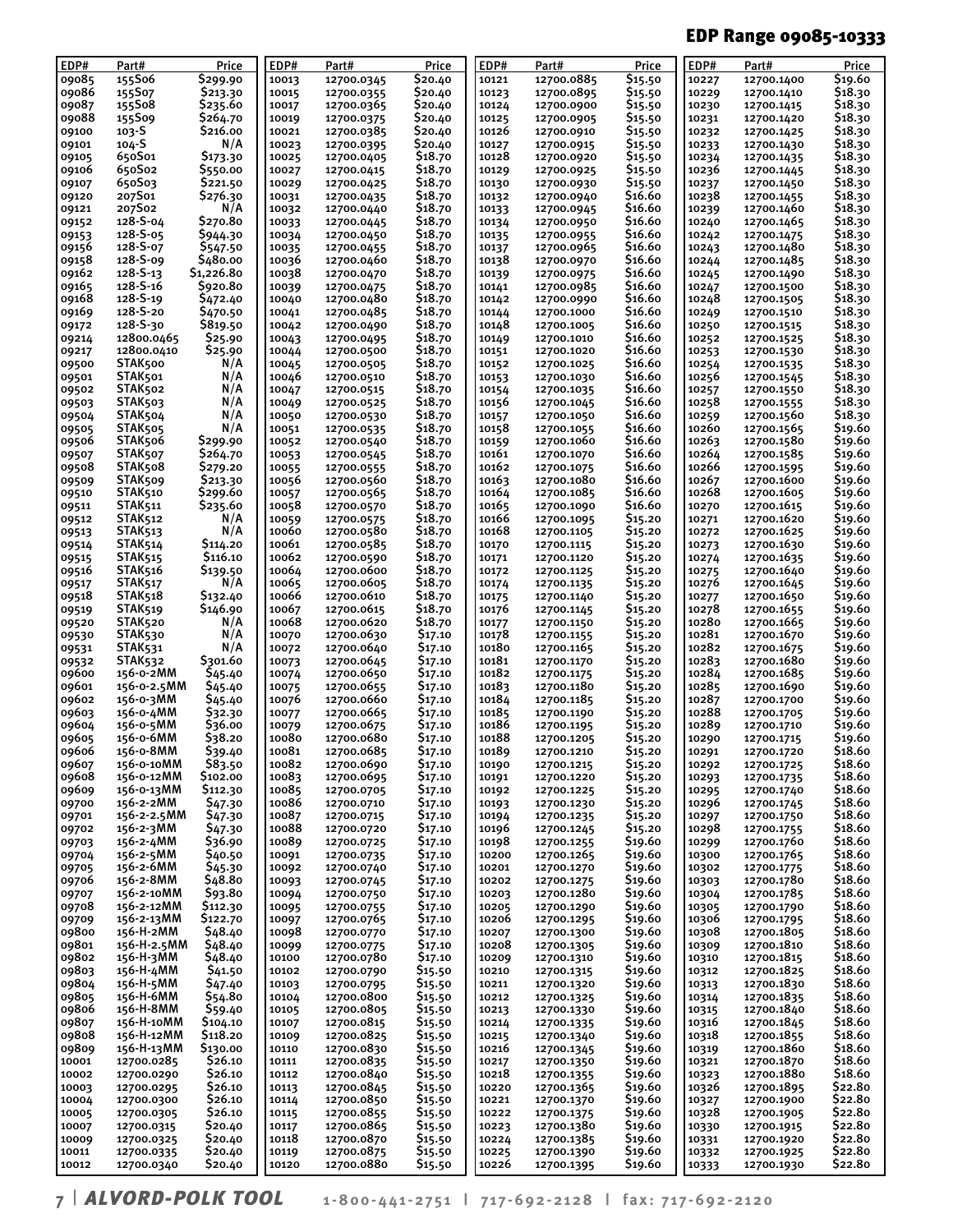## EDP Range 10335-10716

| EDP#           | Part#                    | Price                          | EDP#           | Part#                    | Price               | EDP#           | Part#                    | Price              | EDP#           | Part#                    | Price              |
|----------------|--------------------------|--------------------------------|----------------|--------------------------|---------------------|----------------|--------------------------|--------------------|----------------|--------------------------|--------------------|
| 10335          | 12700.1940               | \$22.80                        | 10434          | 12700.2430               | \$22.80             | 10530          | 12700.2910               | \$27.10            | 10624          | 12700.3380               | \$28.40            |
| 10336          | 12700.1945               | \$22.80                        | 10435          | 12700.2435               | \$22.80             | 10531          | 12700.2915               | \$27.10            | 10625          | 12700.3385               | \$28.40            |
| 10337          | 12700.1950               | S <sub>22.80</sub><br>\$22.80  | 10436          | 12700.2440               | \$22.80<br>\$22.80  | 10532          | 12700.2920               | \$27.10            | 10627          | 12700.3395               | \$28.40            |
| 10338<br>10340 | 12700.1955<br>12700.1965 | \$22.80                        | 10437<br>10438 | 12700.2445<br>12700.2450 | \$22.80             | 10533<br>10534 | 12700.2925<br>12700.2930 | \$27.10<br>\$27.10 | 10628<br>10629 | 12700.3400<br>12700.3405 | \$28.40<br>\$28.40 |
| 10341          | 12700.1970               | \$22.80                        | 10439          | 12700.2455               | \$22.80             | 10535          | 12700.2935               | \$27.10            | 10630          | 12700.3410               | \$28.40            |
| 10342          | 12700.1975               | \$22.80                        | 10441          | 12700.2465               | \$22.80             | 10536          | 12700.2940               | \$27.10            | 10631          | 12700.3415               | \$28.40            |
| 10343          | 12700.1980               | \$22.80                        | 10442          | 12700.2470               | \$22.80             | 10537          | 12700.2945               | \$27.10            | 10632          | 12700.3420               | \$28.40            |
| 10344          | 12700.1985               | \$22.80                        | 10443          | 12700.2475               | \$22.80             | 10539          | 12700.2955               | \$27.10            | 10633          | 12700.3425               | \$28.40            |
| 10346          | 12700.1995               | \$22.80                        | 10444          | 12700.2480               | \$22.80             | 10540          | 12700.2960               | \$27.10            | 10634          | 12700.3430               | \$28.40            |
| 10347          | 12700.2000               | \$22.80                        | 10445          | 12700.2485               | \$22.80             | 10541          | 12700.2965               | \$27.10            | 10635          | 12700.3435               | \$28.40            |
| 10348          | 12700.2005               | \$22.80                        | 10447          | 12700.2495               | S <sub>19</sub> .80 | 10542          | 12700.2970               | \$27.10            | 10636          | 12700.3440               | \$28.40            |
| 10350          | 12700.2015               | \$22.80                        | 10449          | 12700.2505               | \$25.60             | 10543          | 12700.2975               | \$27.10            | 10637          | 12700.3445               | \$28.40            |
| 10351          | 12700.2020               | \$22.80                        | 10451          | 12700.2515               | \$25.60             | 10544          | 12700.2980               | \$27.10            | 10638          | 12700.3450               | \$28.40            |
| 10352          | 12700.2025               | \$22.80<br>\$22.80             | 10452          | 12700.2520               | \$25.60<br>\$25.60  | 10545          | 12700.2985               | \$27.10<br>\$27.10 | 10639<br>10640 | 12700.3455<br>12700.3460 | \$28.40<br>\$28.40 |
| 10353<br>10354 | 12700.2030<br>12700.2035 | \$21.90                        | 10453<br>10454 | 12700.2525<br>12700.2530 | \$25.60             | 10546<br>10547 | 12700.2990<br>12700.2995 | \$27.10            | 10641          | 12700.3465               | \$28.40            |
| 10356          | 12700.2045               | \$21.90                        | 10455          | 12700.2535               | \$25.60             | 10548          | 12700.3000               | \$27.10            | 10642          | 12700.3470               | \$28.40            |
| 10357          | 12700.2050               | \$21.90                        | 10456          | 12700.2540               | \$25.60             | 10549          | 12700.3005               | \$27.10            | 10643          | 12700.3475               | \$28.40            |
| 10359          | 12700.2060               | \$21.90                        | 10457          | 12700.2545               | \$25.60             | 10550          | 12700.3010               | \$27.10            | 10645          | 12700.3485               | \$28.40            |
| 10360          | 12700.2065               | \$21.90                        | 10458          | 12700.2550               | \$25.60             | 10551          | 12700.3015               | \$27.10            | 10646          | 12700.3490               | \$28.40            |
| 10362          | 12700.2070               | \$21.90                        | 10459          | 12700.2555               | \$25.60             | 10553          | 12700.3025               | \$27.10            | 10647          | 12700.3495               | \$28.40            |
| 10363          | 12700.2075               | \$21.90                        | 10460          | 12700.2560               | \$25.60             | 10554          | 12700.3030               | \$27.10            | 10648          | 12700.3500               | \$28.40            |
| 10364          | 12700.2080               | \$21.90                        | 10461          | 12700.2565               | \$25.60             | 10555          | 12700.3035               | \$27.10            | 10649          | 12700.3505               | \$28.40            |
| 10365          | 12700.2085               | \$21.90                        | 10463          | 12700.2575               | \$25.60             | 10556          | 12700.3040               | \$27.10            | 10650          | 12700.3510               | \$28.40            |
| 10367          | 12700.2095               | \$21.90                        | 10464          | 12700.2580               | \$25.60             | 10557          | 12700.3045               | \$27.10            | 10651          | 12700.3515               | \$28.40            |
| 10368          | 12700.2100               | \$21.90                        | 10465          | 12700.2585               | \$25.60             | 10558          | 12700.3050               | \$27.10            | 10652          | 12700.3520               | \$28.40            |
| 10369          | 12700.2105               | S <sub>21</sub> ,90<br>\$21.90 | 10466<br>10467 | 12700.2590               | \$25.60<br>\$25.60  | 10559<br>10560 | 12700.3055<br>12700.3060 | \$27.10<br>\$27.10 | 10653<br>10654 | 12700.3525<br>12700.3530 | \$28.40<br>\$28.40 |
| 10370<br>10371 | 12700.2110<br>12700.2115 | \$21.90                        | 10468          | 12700.2595<br>12700.2600 | \$25.60             | 10561          | 12700.3065               | \$27.10            | 10655          | 12700.3535               | \$28.40            |
| 10372          | 12700.2120               | \$21.90                        | 10469          | 12700.2605               | \$25.60             | 10562          | 12700.3070               | \$27.10            | 10656          | 12700.3540               | \$28.40            |
| 10373          | 12700.2125               | \$21.90                        | 10471          | 12700.2615               | \$25.60             | 10563          | 12700.3075               | \$27.10            | 10657          | 12700.3545               | \$28.40            |
| 10375          | 12700.2135               | \$21.90                        | 10472          | 12700.2620               | \$25.60             | 10564          | 12700.3080               | \$27.10            | 10658          | 12700.3550               | \$28.40            |
| 10376          | 12700.2140               | \$21.90                        | 10473          | 12700.2625               | \$25.60             | 10565          | 12700.3085               | \$27.10            | 10659          | 12700.3555               | \$28.40            |
| 10377          | 12700.2145               | \$21.90                        | 10474          | 12700.2630               | \$25.60             | 10566          | 12700.3090               | \$27.10            | 10660          | 12700.3560               | \$28.40            |
| 10378          | 12700.2150               | \$21.90                        | 10475          | 12700.2635               | \$25.60             | 10567          | 12700.3095               | \$27.10            | 10661          | 12700.3565               | \$28.40            |
| 10379          | 12700.2155               | \$21.90                        | 10476          | 12700.2640               | \$25.60             | 10568          | 12700.3100               | \$27.10            | 10662          | 12700.3570               | \$28.40            |
| 10380          | 12700.2160               | \$21.90                        | 10477          | 12700.2645               | \$25.60             | 10569          | 12700.3105               | \$27.10            | 10663          | 12700.3575               | \$28.40            |
| 10382          | 12700.2170               | \$21.90                        | 10478          | 12700.2650               | \$25.60             | 10570          | 12700.3110               | \$27.10            | 10665          | 12700.3585               | \$29.10            |
| 10383          | 12700.2175               | \$21.90                        | 10479          | 12700.2655               | \$25.60             | 10572          | 12700.3120               | \$27.10            | 10666          | 12700.3590               | \$29.10            |
| 10384<br>10385 | 12700.2180               | \$21.90<br>\$21.90             | 10481<br>10482 | 12700.2665<br>12700.2670 | \$25.60<br>\$25.60  | 10574          | 12700.3130               | \$28.40<br>\$28.40 | 10667<br>10668 | 12700.3595<br>12700.3600 | \$29.10<br>\$29.10 |
| 10386          | 12700.2185<br>12700.2190 | \$22.80                        | 10483          | 12700.2675               | \$25.60             | 10576<br>10577 | 12700.3140<br>12700.3145 | \$28.40            | 10669          | 12700.3605               | \$29.10            |
| 10387          | 12700.2195               | \$22.80                        | 10484          | 12700.2680               | \$25.60             | 10579          | 12700.3155               | \$28.40            | 10670          | 12700.3610               | \$29.10            |
| 10388          | 12700.2200               | \$22.80                        | 10485          | 12700.2685               | \$25.60             | 10581          | 12700.3165               | \$28.40            | 10671          | 12700.3615               | \$29.10            |
| 10389          | 12700.2205               | \$22.80                        | 10486          | 12700.2690               | \$25.60             | 10582          | 12700.3170               | \$28.40            | 10672          | 12700.3620               | \$29.10            |
| 10391          | 12700.2215               | \$22.80                        | 10487          | 12700.2695               | \$25.60             | 10583          | 12700.3175               | \$28.40            | 10673          | 12700.3625               | S29.10             |
| 10392          | 12700.2220               | \$22.80                        | 10488          | 12700.2700               | \$25.60             | 10584          | 12700.3180               | \$28.40            | 10674          | 12700.3630               | \$29.10            |
| 10393          | 12700.2225               | \$22.80                        | 10489          | 12700.2705               | \$25.60             | 10585          | 12700.3185               | \$28.40            | 10675          | 12700.3635               | \$29.10            |
| 10394          | 12700.2230               | \$22.80                        | 10490          | 12700.2710               | \$25.60             | 10586          | 12700.3190               | \$28.40            | 10676          | 12700.3640               | \$29.10            |
| 10395          | 12700.2235               | \$22.80                        | 10491          | 12700.2715               | \$25.60             | 10587          | 12700.3195               | \$28.40            | 10677          | 12700.3645               | \$29.10            |
| 10396          | 12700.2240               | \$22.80<br>\$22.80             | 10493          | 12700.2725               | \$25.60<br>\$25.60  | 10588<br>10589 | 12700.3200               | \$28.40<br>\$28.40 | 10678<br>10679 | 12700.3650<br>12700.3655 | \$29.10<br>\$29.10 |
| 10397<br>10398 | 12700.2245<br>12700.2250 | \$22.80                        | 10494<br>10495 | 12700.2730<br>12700.2735 | \$25.60             | 10590          | 12700.3205<br>12700.3210 | \$28.40            | 10680          | 12700.3660               | \$29.10            |
| 10399          | 12700.2255               | \$22.80                        | 10496          | 12700.2740               | \$25.60             | 10591          | 12700.3215               | \$28.40            | 10681          | 12700.3665               | \$29.10            |
| 10400          | 12700.2260               | \$22.80                        | 10497          | 12700.2745               | \$25.60             | 10592          | 12700.3220               | \$28.40            | 10682          | 12700.3670               | \$29.10            |
| 10401          | 12700.2265               | \$22.80                        | 10498          | 12700.2750               | \$25.60             | 10593          | 12700.3225               | \$28.40            | 10683          | 12700.3675               | \$29.10            |
| 10402          | 12700.2270               | \$22.80                        | 10499          | 12700.2755               | \$25.60             | 10595          | 12700.3235               | \$28.40            | 10685          | 12700.3685               | \$29.10            |
| 10404          | 12700.2275               | \$22.80                        | 10500          | 12700.2760               | \$25.60             | 10596          | 12700.3240               | \$28.40            | 10686          | 12700.3690               | \$29.10            |
| 10405          | 12700.2285               | \$22.80                        | 10501          | 12700.2765               | \$25.60             | 10597          | 12700.3245               | \$28.40            | 10687          | 12700.3695               | \$29.10            |
| 10406          | 12700.2290               | \$22.80                        | 10503          | 12700.2775               | \$25.60             | 10598          | 12700.3250               | \$28.40            | 10688          | 12700.3700               | \$29.10            |
| 10407          | 12700.2295               | \$22.80                        | 10504          | 12700.2780               | \$25.60             | 10599          | 12700.3255               | \$28.40            | 10689          | 12700.3705               | \$29.10            |
| 10408          | 12700.2300               | \$22.80                        | 10505          | 12700.2785               | \$25.60<br>\$25.60  | 10600          | 12700.3260               | \$28.40<br>\$28.40 | 10690          | 12700.3710               | \$29.10            |
| 10409<br>10410 | 12700.2305<br>12700.2310 | \$22.80<br>\$22.80             | 10506<br>10507 | 12700.2790<br>12700.2795 | \$25.60             | 10601<br>10602 | 12700.3265<br>12700.3270 | \$28.40            | 10691<br>10692 | 12700.3715<br>12700.3720 | \$29.10<br>\$29.10 |
| 10411          | 12700.2315               | \$22.80                        | 10508          | 12700.2800               | \$25.60             | 10603          | 12700.3275               | \$28.40            | 10693          | 12700.3725               | \$29.10            |
| 10412          | 12700.2320               | \$22.80                        | 10509          | 12700.2805               | \$25.60             | 10604          | 12700.3280               | \$28.40            | 10694          | 12700.3730               | \$29.10            |
| 10413          | 12700.2325               | \$22.80                        | 10511          | 12700.2815               | \$27.10             | 10605          | 12700.3285               | \$28.40            | 10695          | 12700.3735               | \$29.10            |
| 10414          | 12700.2330               | \$22.80                        | 10512          | 12700.2820               | \$27.10             | 10606          | 12700.3290               | \$28.40            | 10697          | 12700.3745               | \$29.10            |
| 10415          | 12700.2335               | \$22.80                        | 10513          | 12700.2825               | \$27.10             | 10607          | 12700.3295               | \$28.40            | 10699          | 12700.3755               | \$30.60            |
| 10417          | 12700.2345               | \$22.80                        | 10514          | 12700.2830               | \$27.10             | 10608          | 12700.3300               | \$28.40            | 10701          | 12700.3765               | \$30.60            |
| 10418          | 12700.2350               | \$22.80                        | 10515          | 12700.2835               | \$27.10             | 10609          | 12700.3305               | \$28.40            | 10703          | 12700.3775               | \$30.60            |
| 10419          | 12700.2355               | \$22.80                        | 10516          | 12700.2840               | \$27.10             | 10610          | 12700.3310               | \$28.40            | 10704          | 12700.3780               | \$30.60            |
| 10420          | 12700.2360               | \$22.80                        | 10517          | 12700.2845               | \$27.10             | 10611          | 12700.3315               | \$28.40            | 10705          | 12700.3785               | \$30.60            |
| 10421          | 12700.2365               | \$22.80<br>\$22.80             | 10518          | 12700.2850               | \$27.10             | 10613          | 12700.3325               | \$28.40            | 10706          | 12700.3790               | \$30.60            |
| 10422<br>10423 | 12700.2370<br>12700.2375 | \$22.80                        | 10519<br>10520 | 12700.2855<br>12700.2860 | \$27.10<br>\$27.10  | 10614<br>10615 | 12700.3330<br>12700.3335 | \$28.40<br>\$28.40 | 10707<br>10708 | 12700.3795<br>12700.3800 | \$30.60<br>\$30.60 |
| 10425          | 12700.2385               | \$22.80                        | 10521          | 12700.2865               | \$27.10             | 10616          | 12700.3340               | \$28.40            | 10709          | 12700.3805               | \$30.60            |
| 10426          | 12700.2390               | \$22.80                        | 10522          | 12700.2870               | \$27.10             | 10617          | 12700.3345               | \$28.40            | 10710          | 12700.3810               | \$30.60            |
| 10427          | 12700.2395               | \$22.80                        | 10523          | 12700.2875               | \$27.10             | 10618          | 12700.3350               | \$28.40            | 10711          | 12700.3815               | \$30.60            |
| 10428          | 12700.2400               | \$22.80                        | 10524          | 12700.2880               | \$27.10             | 10619          | 12700.3355               | \$28.40            | 10712          | 12700.3820               | \$30.60            |
| 10429          | 12700.2405               | \$22.80                        | 10525          | 12700.2885               | \$27.10             | 10620          | 12700.3360               | \$28.40            | 10713          | 12700.3825               | \$30.60            |
| 10430          | 12700.2410               | \$22.80                        | 10526          | 12700.2890               | \$27.10             | 10621          | 12700.3365               | \$28.40            | 10714          | 12700.3830               | \$30.60            |
| 10431          | 12700.2415               | \$22.80                        | 10527          | 12700.2895               | \$27.10             | 10622          | 12700.3370               | \$28.40            | 10715          | 12700.3835               | \$30.60            |
| 10433          | 12700.2425               | \$22.80                        | 10529          | 12700.2905               | \$27.10             | 10623          | 12700.3375               | \$28.40            | 10716          | 12700.3840               | \$30.60            |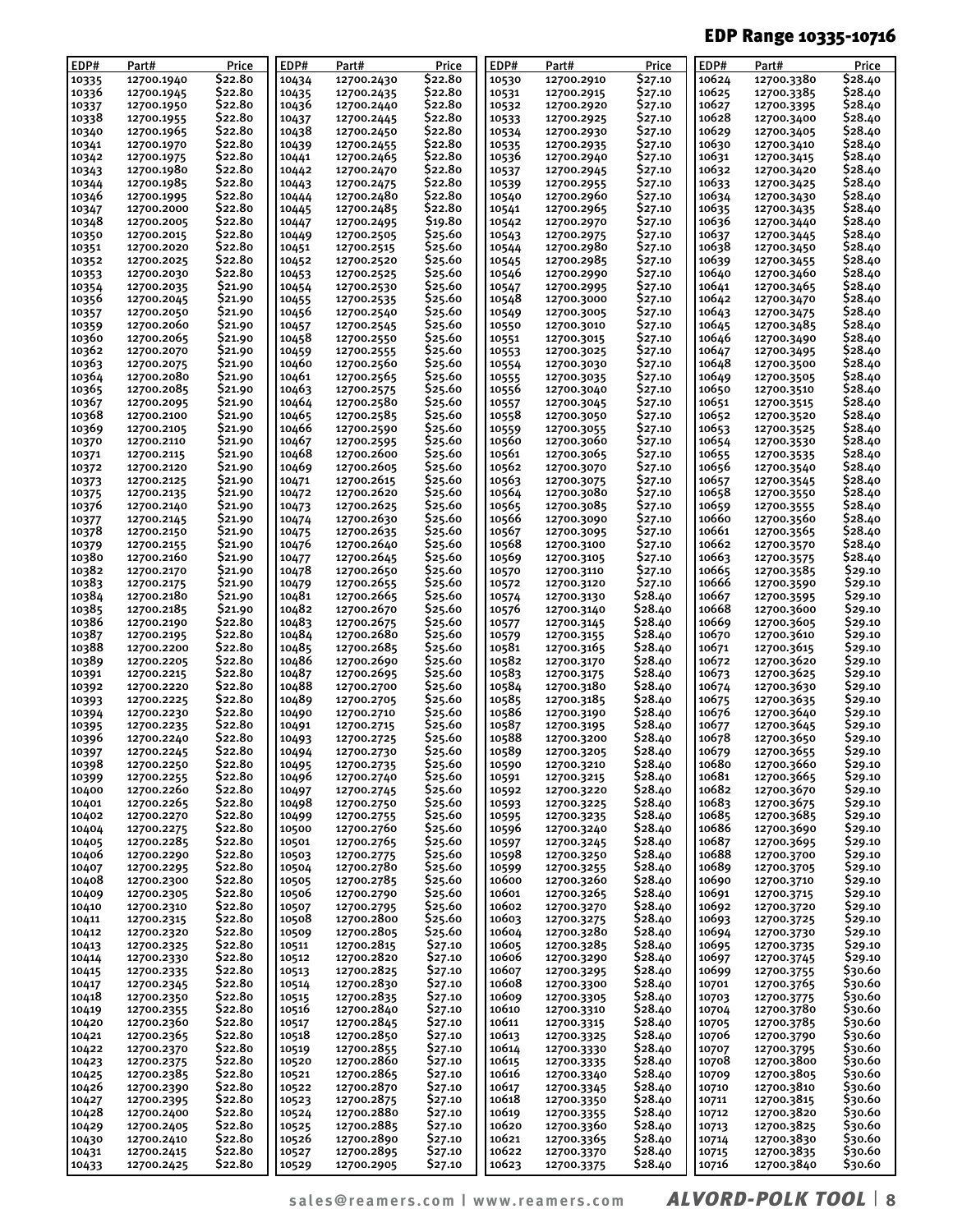## EDP Range 10717-22094

| EDP#           | Part#                    | Price              | EDP#           | Part#                    | Price              | EDP#           | Part#                        | Price                | EDP#           | Part#                        | Price               |
|----------------|--------------------------|--------------------|----------------|--------------------------|--------------------|----------------|------------------------------|----------------------|----------------|------------------------------|---------------------|
| 10717          | 12700.3845               | \$30.60            | 10806          | 12700.4290               | \$34.20            | 10894          | 12700.4730                   | \$40.10              | 12620          | 105-0-1.0000                 | \$168.30            |
| 10718          | 12700.3850               | \$30.60            | 10807          | 12700.4295               | \$34.20            | 10895          | 12700.4735                   | \$40.10              | 12621          | 105-0-1.0625                 | S196.80             |
| 10719          | 12700.3855               | \$30.60            | 10808          | 12700.4300               | \$34.20            | 10896          | 12700.4740                   | \$40.10              | 12622          | 105-0-1.1250                 | \$216.50            |
| 10721          | 12700.3865               | \$30.60            | 10809          | 12700.4305               | \$34.20            | 10897          | 12700.4745                   | \$40.10              | 12623          | 105-0-1.1875                 | \$242.80            |
| 10722          | 12700.3870               | \$30.60            | 10810          | 12700.4310               | \$34.20            | 10898          | 12700.4750                   | \$40.10              | 12624          | 105-0-1.2500                 | \$265.20            |
| 10723          | 12700.3875               | \$30.60            | 10811          | 12700.4315               | \$34.20            | 10899          | 12700.4755                   | \$40.10              | 12625          | 105-0-1.3125                 | \$341.80            |
| 10724          | 12700.3880               | \$30.60            | 10812          | 12700.4320               | \$34.20            | 10900          | 12700.4760                   | \$40.10              | 12626          | 105-0-1.3750                 | \$414.70            |
| 10725<br>10726 | 12700.3885<br>12700.3890 | \$30.60<br>\$30.60 | 10813<br>10814 | 12700.4325<br>12700.4330 | \$34.20<br>\$34.20 | 10901<br>10902 | 12700.4765<br>12700.4770     | \$40.10<br>\$40.10   | 12627<br>12628 | 105-0-1.4375<br>105-0-1.5000 | \$477.60<br>5543.40 |
| 10727          | 12700.3895               | \$30.60            | 10815          | 12700.4335               | \$34.20            | 10903          | 12700.4775                   | \$40.10              | 18040          | 207-2-0.1250                 | \$53.40             |
| 10728          | 12700.3900               | 530.60             | 10816          | 12700.4340               | \$34.20            | 10904          | 12700.4780                   | \$40.10              | 18041          | 207-2-0.2500                 | \$62.70             |
| 10729          | 12700.3905               | \$30.60            | 10817          | 12700.4345               | \$34.20            | 10905          | 12700.4785                   | \$40.10              | 18042          | 207-2-0.3750                 | S66.80              |
| 10730          | 12700.3910               | \$30.60            | 10818          | 12700.4350               | \$34.20            | 10906          | 12700.4790                   | \$40.10              | 18043          | 207-2-0.5000                 | \$83.10             |
| 10731          | 12700.3915               | \$31.70            | 10819          | 12700.4355               | \$34.20            | 10907          | 12700.4795                   | \$40.10              | 18044          | 207-2-0.7500                 | \$116.40            |
| 10732          | 12700.3920               | \$31.70            | 10820          | 12700.4360               | \$34.20            | 10908          | 12700.4800                   | \$40.10              | 18045          | 207-2-1.0000                 | \$171.20            |
| 10733          | 12700.3925               | \$31.70            | 10822          | 12700.4370               | \$34.20            | 10909          | 12700.4805                   | \$40.10              | 18046          | 207-2-1.2500                 | \$286.90            |
| 10734          | 12700.3930               | \$31.70            | 10824          | 12700.4380               | \$40.10            | 10910          | 12700.4810                   | \$40.10              | 18047          | 207-2-1.5000                 | 5363.30             |
| 10735          | 12700.3935               | \$31.70            | 10826          | 12700.4390               | \$40.10            | 10911          | 12700.4815                   | \$40.10              | 18048          | 207-2-2.0000                 | \$485.20            |
| 10736          | 12700.3940               | \$31.70            | 10827          | 12700.4395               | \$40.10            | 10912          | 12700.4820                   | \$40.10              | 18060          | 261-01                       | \$83.10             |
| 10737          | 12700.3945               | \$31.70            | 10828          | 12700.4400               | \$40.10            | 10913          | 12700.4825                   | \$40.10              | 18061          | 261-02                       | \$95.60             |
| 10738          | 12700.3950               | \$31.70            | 10829<br>10830 | 12700.4405               | \$40.10<br>\$40.10 | 10914<br>10915 | 12700.4830<br>12700.4835     | \$40.10<br>\$40.10   | 18062<br>18063 | 261-03<br>261-04             | \$98.90<br>\$108.00 |
| 10739<br>10740 | 12700.3955<br>12700.3960 | \$31.70<br>\$31.70 | 10831          | 12700.4410<br>12700.4415 | \$40.10            | 10916          | 12700.4840                   | \$40.10              | 18064          | 261-05                       | \$111.90            |
| 10741          | 12700.3965               | \$31.70            | 10832          | 12700.4420               | \$40.10            | 10917          | 12700.4845                   | \$40.10              | 18065          | 261-06                       | \$117.90            |
| 10743          | 12700.3975               | \$31.70            | 10833          | 12700.4425               | \$40.10            | 10918          | 12700.4850                   | \$40.10              | 18066          | 261-07                       | \$126.00            |
| 10744          | 12700.3980               | \$31.70            | 10834          | 12700.4430               | \$40.10            | 10919          | 12700.4855                   | \$40.10              | 18067          | 261-08                       | \$170.90            |
| 10745          | 12700.3985               | \$31.70            | 10835          | 12700.4435               | \$40.10            | 10920          | 12700.4860                   | 540.10               | 18068          | 261-09                       | <b>S218.80</b>      |
| 10746          | 12700.3990               | \$31.70            | 10836          | 12700.4440               | \$40.10            | 10921          | 12700.4865                   | \$40.10              | 18069          | 261-10                       | \$284.60            |
| 10747          | 12700.3995               | \$31.70            | 10837          | 12700.4445               | \$40.10            | 10922          | 12700.4870                   | \$40.10              | 20650          | 101-0-0.1181                 | \$41.10             |
| 10748          | 12700.4000               | \$31.70            | 10838          | 12700.4450               | \$40.10            | 10923          | 12700.4875                   | \$40.10              | 20651          | 101-0-0.1575                 | \$44.80             |
| 10749          | 12700.4005               | \$31.70            | 10839          | 12700.4455               | \$40.10            | 10924          | 12700.4880                   | \$40.10              | 20652          | 101-0-0.1968                 | \$47.20             |
| 10750          | 12700.4010               | \$31.70            | 10840          | 12700.4460               | 540.10             | 10925          | 12700.4885                   | \$40.10              | 20653          | 101-0-0.2362                 | \$47.20             |
| 10751          | 12700.4015               | \$31.70            | 10841          | 12700.4465               | \$40.10            | 10926          | 12700.4890                   | \$40.10              | 20654          | 101-0-0.2756                 | 549.70              |
| 10752          | 12700.4020               | \$31.70            | 10842          | 12700.4470               | \$40.10            | 10927          | 12700.4895                   | \$40.10              | 20655          | 101-0-0.3150                 | \$52.90             |
| 10753          | 12700.4025<br>12700.4030 | \$31.70<br>\$31.70 | 10843<br>10844 | 12700.4475<br>12700.4480 | \$40.10<br>\$40.10 | 10928<br>10929 | 12700.4900<br>12700.4905     | \$40.10<br>\$40.10   | 20656<br>20657 | 101-0-0.3543<br>101-0-0.3937 | 563.00<br>\$72.00   |
| 10754<br>10755 | 12700.4035               | \$31.70            | 10845          | 12700.4485               | \$40.10            | 10930          | 12700.4910                   | \$40.10              | 20658          | 101-0-0.4724                 | 573.30              |
| 10757          | 12700.4045               | \$31.70            | 10846          | 12700.4490               | \$40.10            | 10931          | 12700.4915                   | \$40.10              | 20659          | 101-0-0.5118                 | S86.oo              |
| 10758          | 12700.4050               | \$31.70            | 10847          | 12700.4495               | \$40.10            | 10932          | 12700.4920                   | \$40.10              | 20660          | 101-0-0.5512                 | \$92.00             |
| 10759          | 12700.4055               | \$31.70            | 10848          | 12700.4500               | \$40.10            | 10933          | 12700.4925                   | \$40.10              | 20661          | 101-0-0.6299                 | \$111.10            |
| 10760          | 12700.4060               | \$31.70            | 10849          | 12700.4505               | \$40.10            | 10934          | 12700.4930                   | \$40.10              | 20662          | 101-0-0.7087                 | \$119.00            |
| 10761          | 12700.4065               | 533.50             | 10850          | 12700.4510               | \$40.10            | 10935          | 12700.4935                   | \$40.10              | 20663          | 101-0-0.7874                 | \$151.50            |
| 10762          | 12700.4070               | \$33.50            | 10851          | 12700.4515               | \$40.10            | 10936          | 12700.4940                   | \$40.10              | 22001          | 12700.5005                   | \$43.10             |
| 10763          | 12700.4075               | \$33.50            | 10852          | 12700.4520               | \$40.10            | 10937          | 12700.4945                   | \$40.10              | 22002          | 12700.5015                   | \$46.30             |
| 10764          | 12700.4080               | \$33.50            | 10853          | 12700.4525               | \$40.10            | 10938          | 12700.4950                   | \$40.10              | 22004          | 12700.5020                   | 546.30              |
| 10765          | 12700.4085               | \$33.50            | 10854          | 12700.4530               | \$40.10            | 10939          | 12700.4955                   | \$40.10              | 22005          | 12700.5025                   | \$46.30             |
| 10766          | 12700.4090               | \$33.50            | 10855          | 12700.4535               | \$40.10            | 10940          | 12700.4960                   | \$40.10              | 22006          | 12700.5030                   | \$46.30             |
| 10767<br>10768 | 12700.4095<br>12700.4100 | 533.50<br>533.50   | 10856<br>10857 | 12700.4540<br>12700.4545 | \$40.10<br>\$40.10 | 10941<br>10942 | 12700.4965<br>12700.4970     | \$40.10<br>\$40.10   | 22007<br>22008 | 12700.5035<br>12700.5040     | \$46.30<br>\$46.30  |
| 10769          | 12700.4105               | \$33.50            | 10858          | 12700.4550               | \$40.10            | 10943          | 12700.4975                   | \$40.10              | 22009          | 12700.5045                   | 546.30              |
| 10770          | 12700.4110               | \$33.50            | 10859          | 12700.4555               | \$40.10            | 10944          | 12700.4980                   | \$40.10              | 22010          | 12700.5050                   | \$46.30             |
| 10771          | 12700.4115               | \$33.50            | 10860          | 12700.4560               | <b>S40.10</b>      | 10945          | 12700.4985                   | 540.10               | 22011          | 12700.5055                   | \$46.30             |
| 10772          | 12700.4120               | \$33.50            | 10861          | 12700.4565               | \$40.10            | 10947          | 12700.4995                   | \$40.10              | 22012          | 12700.5060                   | \$46.30             |
| 10773          | 12700.4125               | \$33.50            | 10862          | 12700.4570               | \$40.10            | 12500          | 161-0                        | \$67.90              | 22013          | 12700.5065                   | 546.30              |
| 10775          | 12700.4135               | \$33.50            | 10863          | 12700.4575               | \$40.10            | 12501          | 161-1                        | \$88.10              | 22014          | 12700.5070                   | \$46.30             |
| 10776          | 12700.4140               | \$33.50            | 10864          | 12700.4580               | \$40.10            | 12502          | $161 - 2$                    | \$101.00             | 22016          | 12700.5080                   | \$46.30             |
| 10777          | 12700.4145               | \$33.50            | 10865          | 12700.4585               | \$40.10            | 12503          | 161-3                        | \$147.30             | 22018          | 12700.5090                   | \$46.30             |
| 10778          | 12700.4150               | \$33.50            | 10866          | 12700.4590               | \$40.10            | 12504          | 161-4                        | \$212.40             | 22020          | 12700.5100                   | \$46.30             |
| 10779          | 12700.4155               | \$33.50            | 10867<br>10868 | 12700.4595               | \$40.10            | 12505          | 161-5                        | \$380.00             | 22021<br>22022 | 12700.5140                   | \$46.30             |
| 10780<br>10781 | 12700.4160<br>12700.4165 | \$33.50<br>\$33.50 | 10869          | 12700.4600<br>12700.4605 | \$40.10<br>\$40.10 | 12506<br>12507 | 163-0<br>$163 - 1$           | \$100.90<br>\$111.30 | 22024          | 12700.5190<br>12700.5250     | \$46.30<br>\$46.30  |
| 10782          | 12700.4170               | \$33.50            | 10870          | 12700.4610               | \$40.10            | 12508          | 163-2                        | \$133.70             | 22026          | 12700.5270                   | \$46.30             |
| 10783          | 12700.4175               | \$33.50            | 10871          | 12700.4615               | \$40.10            | 12509          | 163-3                        | \$183.50             | 22028          | 12700.5460                   | \$49.40             |
| 10784          | 12700.4180               | \$33.50            | 10872          | 12700.4620               | \$40.10            | 12510          | 163-4                        | \$285.70             | 22029          | 12700.5550                   | \$49.40             |
| 10785          | 12700.4185               | \$33.50            | 10873          | 12700.4625               | \$40.10            | 12511          | 163-5                        | \$580.20             | 22030          | 12700.5580                   | \$49.40             |
| 10786          | 12700.4190               | \$33.50            | 10874          | 12700.4630               | \$40.10            | 12600          | 105-0-0.2500                 | \$62.30              | 22032          | 12700.5615                   | 549.40              |
| 10787          | 12700.4195               | \$33.50            | 10875          | 12700.4635               | \$40.10            | 12601          | 105-0-0.2812                 | \$63.70              | 22033          | 12700.5670                   | \$55.90             |
| 10788          | 12700.4200               | \$33.50            | 10876          | 12700.4640               | \$40.10            | 12602          | 105-0-0.3125                 | \$64.50              | 22034          | 12700.6865                   | \$59.70             |
| 10789          | 12700.4205               | \$33.50            | 10877          | 12700.4645               | \$40.10            | 12603          | 105-0-0.3438                 | \$68.00              | 22035          | 12700.5750                   | \$55.90             |
| 10790          | 12700.4210               | \$33.50            | 10878          | 12700.4650               | \$40.10            | 12604          | 105-0-0.3750                 | \$71.20              | 22038          | 12700.5830                   | \$55.90             |
| 10791<br>10792 | 12700.4215<br>12700.4220 | \$33.50<br>\$34.20 | 10879<br>10880 | 12700.4655<br>12700.4660 | \$40.10<br>\$40.10 | 12605<br>12606 | 105-0-0.4062<br>105-0-0.4375 | 573.30<br>574.30     | 22039<br>22042 | 12700.5850<br>12700.6120     | \$55.90<br>\$55.90  |
| 10793          | 12700.4225               | \$34.20            | 10881          | 12700.4665               | \$40.10            | 12607          | 105-0-0.4688                 | \$77.70              | 22043          | 12700.6150                   | \$55.90             |
| 10794          | 12700.4230               | \$34.20            | 10882          | 12700.4670               | \$40.10            | 12608          | 105-0-0.5000                 | \$82.70              | 22045          | 12700.6220                   | \$55.90             |
| 10795          | 12700.4235               | \$34.20            | 10883          | 12700.4675               | \$40.10            | 12609          | 105-0-0.5312                 | \$88.40              | 22046          | 12700.6230                   | \$55.90             |
| 10796          | 12700.4240               | \$34.20            | 10884          | 12700.4680               | \$40.10            | 12610          | 105-0-0.5625                 | \$91.30              | 22048          | 12700.6240                   | S50.80              |
| 10797          | 12700.4245               | \$34.20            | 10885          | 12700.4685               | \$40.10            | 12611          | 105-0-0.5938                 | \$94.80              | 22049          | 12700.6245                   | \$55.90             |
| 10798          | 12700.4250               | \$34.20            | 10886          | 12700.4690               | \$40.10            | 12612          | 105-0-0.6250                 | \$96.40              | 22050          | 12700.6255                   | \$66.00             |
| 10799          | 12700.4255               | \$34.20            | 10887          | 12700.4695               | \$40.10            | 12613          | 105-0-0.6562                 | \$101.90             | 22052          | 12700.6260                   | \$58.10             |
| 10800          | 12700.4260               | \$34.20            | 10888          | 12700.4700               | \$40.10            | 12614          | 105-0-0.6875                 | \$106.70             | 22053          | 12700.6270                   | \$66.00             |
| 10801          | 12700.4265               | \$34.20            | 10889          | 12700.4705               | \$40.10            | 12615          | 105-0-0.7188                 | \$110.50             | 22054          | 12700.6280                   | \$66.00             |
| 10802<br>10803 | 12700.4270               | \$34.20            | 10890<br>10891 | 12700.4710               | \$40.10            | 12616          | 105-0-0.7500                 | \$113.00             | 22076          | 12700.6850                   | \$67.80             |
| 10804          | 12700.4275<br>12700.4280 | \$34.20<br>\$34.20 | 10892          | 12700.4715<br>12700.4720 | \$40.10<br>\$40.10 | 12617<br>12618 | 105-0-0.8125<br>105-0-0.8750 | \$127.20<br>\$140.50 | 22092<br>22093 | 12700.7495<br>12700.7505     | \$71.60<br>\$79.80  |
| 10805          | 12700.4285               | \$34.20            | 10893          | 12700.4725               | \$40.10            | 12619          | 105-0-0.9375                 | \$154.90             | 22094          | 12700.7520                   | \$79.80             |
|                |                          |                    |                |                          |                    |                |                              |                      |                |                              |                     |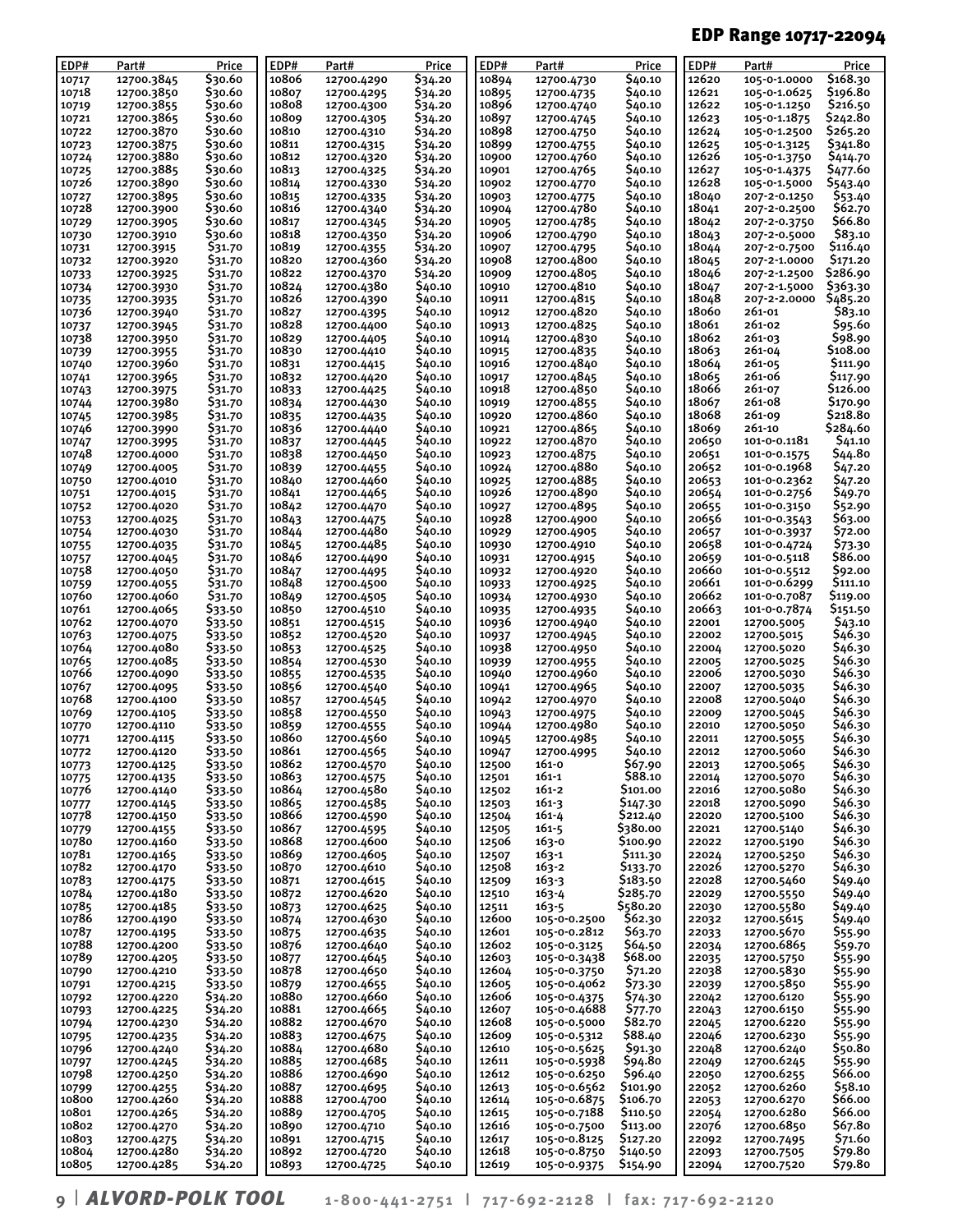## EDP Range 22498-48008

| EDP#           | Part#                    | Price               | EDP#           | Part#                    | Price                | EDP#           | Part#                    | Price              | EDP#           | Part#                    | Price                |
|----------------|--------------------------|---------------------|----------------|--------------------------|----------------------|----------------|--------------------------|--------------------|----------------|--------------------------|----------------------|
| 22498          | 12700.7490               | <b>S68.60</b>       | 28449          | 12800.2505               | \$30.60              | 33083          | 471-06                   | \$55.80            | 44108          | 12700.3898               | \$32.60              |
| 22502          | 12700.7510               | 574.40              | 28451          | 12800.2515               | \$30.60              | 33084          | 471-08                   | \$62.10            | 44109          | 12701.0039               | \$159.00             |
| 22748          | 12700.8740               | \$84.10             | 28452          | 12800.2520               | \$30.60              | 33085          | 471-10                   | \$81.00            | 44110          | 12701.0236               | \$159.00             |
| 22752          | 12700.8760               | \$91.50             | 28453          | 12800.2525               | \$30.60              | 33086          | 471-12                   | \$92.90            | 44111          | 12701.0433               | S <sub>159</sub> .00 |
| 22998          | 12700.9990               | \$102.50            | 28454          | 12800.2530               | \$30.60              | 33087          | 471-14                   | \$139.30           | 44112          | 12701.0630               | \$179.30             |
| 23002          | 12701.0010               | \$106.60            | 28456          | 12800.2540               | 530.60               | 44003          | 12700.0354               | \$20.20            | 44113          | 12701.0827               | \$179.30             |
| 28040          | 12800.0480               | \$23.80             | 28458          | 12800.2550               | \$30.60              | 44004          | 12700.0374               | \$20.20            | 44114          | 12701.1024               | \$179.30             |
| 28042          | 12800.0490               | \$23.80             | 28460          | 12800.2560               | \$30.60              | 44005          | 12700.0413               | \$20.20            | 44115          | 12701.1220               | \$179.30             |
| 28043          | 12800.0495               | \$23.80             | 28468          | 12800.2600               | \$30.60              | 44006          | 12700.0433               | \$20.20            | 44116          | 12701.1417               | \$193.80             |
| 28044<br>28046 | 12800.0500<br>12800.0510 | \$23.80<br>\$23.80  | 28564<br>28568 | 12800.3080<br>12800.3100 | \$40.40              | 44007          | 12700.0453               | \$20.20<br>\$20.00 | 44117          | 12701.1614<br>12701.1811 | \$193.80<br>\$193.80 |
| 28052          | 12800.0540               | \$23.80             | 28570          | 12800.3110               | \$40.40<br>\$40.40   | 44008<br>44009 | 12700.0472<br>12700.0492 | \$20.00            | 44118<br>44119 | 12701.2008               | \$211.20             |
| 28056          | 12800.0560               | \$23.80             | 28574          | 12800.3130               | \$40.40              | 44010          | 12700.0512               | \$20.00            | 44120          | 12701.2205               | \$211.20             |
| 28064          | 12800.0600               | \$23.80             | 28576          | 12800.3140               | \$40.40              | 44011          | 12700.0531               | \$20.00            | 44121          | 12701.2402               | 5211.20              |
| 28065          | 12800.0400               | \$23.80             | 28577          | 12800.3145               | <b>S40.40</b>        | 44012          | 12700.0551               | \$20.00            | 44122          | 12701.2598               | \$294.40             |
| 28066          | 12800.0610               | \$23.80             | 28579          | 12800.3155               | <b>S40.40</b>        | 44013          | 12700.0571               | \$20.00            | 44123          | 12701.2795               | \$294.40             |
| 28067          | 12800.0615               | 523.80              | 28584          | 12800.3180               | \$43.10              | 44017          | 12700.0669               | \$18.30            | 44124          | 12701.2992               | \$294.40             |
| 28068          | 12800.0620               | \$23.80             | 28586          | 12800.3190               | \$43.10              | 44018          | 12700.0689               | \$18.30            | 44125          | 12701.3189               | \$294.40             |
| 28069          | 12800.0420               | \$23.80             | 28588          | 12800.3200               | 543.10               | 44019          | 12700.0709               | \$18.30            | 44126          | 12701.3386               | 5294.40              |
| 28070          | 12800.0430               | \$23.80             | 28695          | 12800.3735               | \$43.10              | 44020          | 12700.0728               | \$17.50            | 44127          | 12701.3583               | \$294.40             |
| 28071          | 12800.0630               | \$23.80             | 28699          | 12800.3755               | \$46.70              | 44021          | 12700.0748               | \$18.30            | 44128          | 12701.3780               | \$319.00             |
| 28072          | 12800.0640               | \$23.80             | 28704          | 12800.3780               | \$57.40              | 44022          | 12700.0768               | \$17.40            | 44129          | 12701.3976               | \$319.00             |
| 28073          | 12800.0645               | <b>S20.20</b>       | 28706          | 12800.3790               | \$57.40              | 44023          | 12700.0807               | \$17.60            | 44130          | 12701.4173               | 5319.00              |
| 28074          | 12800.0650               | 520.20              | 28708          | 12800.3800               | \$57.40              | 44024          | 12700.0827               | \$17.50            | 44131          | 12701.4370               | \$319.00             |
| 28076          | 12800.0660               | S <sub>20</sub> .20 | 28734          | 12800.3930               | \$57.40              | 44025          | 12700.0846               | \$17.50            | 44132          | 12701.4567               | 5343.80              |
| 28082          | 12800.0690               | <b>S20.20</b>       | 28942          | 12800.4970               | 565.90               | 44026          | 12700.0866               | \$17.50            | 44133          | 12701.4764               | 5343.80              |
| 28098<br>28100 | 12800.0770<br>12800.0780 | 520.20<br>520.20    | 28945          | 12800.4985               | \$65.90<br>\$92.20   | 44027          | 12700.0886<br>12700.0906 | \$17.50<br>\$17.50 | 44134          | 12701.4961<br>80010.1250 | 5343.80<br>\$18.90   |
| 28102          | 12800.0790               | <b>S20.20</b>       | 28949<br>28952 | 12800.5005<br>12800.5020 | \$92.20              | 44028          | 12700.1024               | \$18.40            | 47000          | 80010.1406               | \$19.40              |
| 28103          | 12800.0795               | 520.20              | 28954          | 12800.5030               | \$92.20              | 44032<br>44033 | 12700.1063               | \$18.40            | 47001<br>47002 | 80010.1562               | \$20.40              |
| 28104          | 12800.0800               | 520.20              | 28956          | 12800.5040               | \$92.20              | 44034          | 12700.1083               | \$18.40            | 47003          | 80010.1719               | Ş20.80               |
| 28110          | 12800.0830               | \$20.20             | 28958          | 12800.5050               | \$92.20              | 44035          | 12700.1102               | \$18.40            | 47004          | 80010.1875               | \$21.20              |
| 28124          | 12800.0900               | \$20.20             | 29130          | 300S10                   | \$387.80             | 44036          | 12700.1142               | \$18.40            | 47005          | 80010.2031               | \$21.90              |
| 28126          | 12800.0910               | <b>S20.20</b>       | 29131          | 400S10                   | \$387.80             | 44040          | 12700.1299               | \$19.60            | 47006          | 80010.2188               | \$23.70              |
| 28128          | 12800.0920               | \$20.20             | 29132          | 500S10                   | \$387.80             | 44041          | 12700.1339               | \$19.60            | 47007          | 80010.2344               | \$23.70              |
| 28129          | 12800.0925               | <b>S20.20</b>       | 29133          | 401S10                   | \$402.70             | 44042          | 12700.1417               | \$19.60            | 47008          | 80010.2500               | \$24.90              |
| 28130          | 12800.0930               | 520.20              | 29140          | 307510                   | 5527.40              | 44043          | 12700.1457               | \$19.60            | 47009          | 80010.2656               | \$25.60              |
| 28132          | 12800.0940               | \$25.10             | 29141          | 407S10                   | 5527.40              | 44044          | 12700.1476               | \$19.60            | 47010          | 80010.2812               | S26.20               |
| 28133          | 12800.0945               | \$25.10             | 29142          | 507S10                   | 5527.40              | 44045          | 12700.1496               | \$19.60            | 47011          | 80010.2969               | \$27.00              |
| 28134          | 12800.0950               | \$25.10             | 29143          | 471510                   | \$518.80             | 44047          | 12700.1614               | \$19.60            | 47012          | 80010.3125               | \$27.60              |
| 28135          | 12800.0955               | \$25.10             | 33000          | 507-4-40                 | \$34.80              | 44048          | 12700.1654               | \$19.60            | 47013          | 80010.3281               | S28.20               |
| 28137          | 12800.0965               | \$25.10             | 33001          | 407-4-40                 | 534.80               | 44049          | 12700.1673               | \$19.60            | 47014          | 80010.3438               | \$29.20              |
| 28138          | 12800.0970               | \$25.10             | 33002          | 307-4-40                 | \$34.80              | 44050          | 12700.1693               | \$19.60            | 47015          | 80010.3594               | \$29.70              |
| 28142<br>28144 | 12800.0990<br>12800.1000 | \$25.10<br>\$25.10  | 33003<br>33004 | 507-5-40<br>407-5-40     | \$34.80<br>534.80    | 44051<br>44053 | 12700.1732<br>12700.1811 | \$19.60<br>\$19.60 | 47016<br>47017 | 80010.3750<br>80010.3906 | 531.50<br>\$32.10    |
| 28181          | 12800.1170               | \$25.10             | 33005          | 307-5-40                 | 534.80               | 44057          | 12700.1929               | \$22.80            | 47018          | 80010.4062               | 532.90               |
| 28182          | 12800.1175               | \$25.10             | 33006          | 507-6-32                 | \$35.30              | 44058          | 12700.2008               | \$22.80            | 47019          | 80010.4219               | \$33.40              |
| 28183          | 12800.1180               | \$25.10             | 33007          | 407-6-32                 | \$35.30              | 44059          | 12700.2047               | 522.80             | 47020          | 80010.4375               | \$34.20              |
| 28185          | 12800.1190               | \$25.10             | 33008          | 307-6-32                 | \$35.30              | 44060          | 12700.2067               | <b>S22.80</b>      | 47021          | 80010.4531               | \$35.80              |
| 28189          | 12800.1210               | \$25.10             | 33009          | 507-8-32                 | \$37.40              | 44061          | 12700.2087               | \$22.80            | 47022          | 80010.4688               | \$36.40              |
| 28191          | 12800.1220               | \$25.10             | 33010          | 407-8-32                 | \$37.40              | 44062          | 12700.2126               | \$22.80            | 47023          | 80010.4844               | S38.80               |
| 28196          | 12800.1245               | \$25.10             | 33011          | 307-8-32                 | \$37.40              | 44064          | 12700.2244               | \$22.80            | 47024          | 80010.5000               | \$43.30              |
| 28198          | 12800.1255               | \$25.10             | 33012          | 507-10-32                | 539.30               | 44065          | 12700.2264               | \$22.80            | 47025          | 80010.5312               | \$50.00              |
| 28200          | 12800.1265               | \$25.10             | 33013          | 407-10-32                | \$39.30              | 44066          | 12700.2283               | \$22.80            | 47026          | 80010.5625               | \$54.40              |
| 28201          | 12800.1270               | \$25.10             | 33014          | 307-10-32                | \$39.30              | 44067          | 12700.2323               | \$22.80            | 47027          | 80010.5938               | \$59.30              |
| 28202          | 12800.1275               | \$25.10             | 33015          | 507-0.2500               | \$44.50              | 44068          | 12700.2402               | \$22.80            | 47028          | 80010.6250               | \$66.20              |
| 28203          | 12800.1280               | \$25.10             | 33016          | 407-0.2500               | \$44.50              | 44069          | 12700.2441               | \$22.30            | 47029          | 80010.6562               | \$72.60              |
| 28205<br>28207 | 12800.1290<br>12800.1300 | \$26.50<br>\$26.50  | 33017          | 307-0.2500               | \$44.50<br>\$54.70   | 44070          | 12700.2461<br>12700.2598 | \$22.30<br>\$27.10 | 47030          | 80010.6875<br>80010.7188 | \$77.30<br>\$84.20   |
| 28209          | 12800.1310               | \$26.50             | 33018<br>33019 | 507-0.3125<br>407-0.3125 | \$54.70              | 44074<br>44075 | 12700.2638               | \$27.10            | 47031<br>47032 | 80010.7500               | 589.90               |
| 28211          | 12800.1320               | \$26.50             | 33020          | 307-0.3125               | \$54.70              | 44076          | 12700.2657               | \$27.10            | 47033          | 80010.7812               | \$101.10             |
| 28215          | 12800.1340               | \$26.50             | 33021          | 507-0.3750               | \$62.10              | 44077          | 12700.2677               | \$27.10            | 47034          | 80010.8125               | \$115.40             |
| 28217          | 12800.1350               | \$26.50             | 33022          | 407-0.3750               | \$62.10              | 44078          | 12700.2717               | \$27.10            | 47035          | 80010.8438               | \$120.50             |
| 28221          | 12800.1370               | \$26.50             | 33023          | 307-0.3750               | \$62.10              | 44081          | 12700.2854               | \$27.10            | 47036          | 80010.8750               | \$126.00             |
| 28229          | 12800.1410               | \$26.50             | 33024          | 507-0.4375               | <b>\$81.00</b>       | 44082          | 12700.2874               | \$27.10            | 47037          | 80010.9062               | \$137.90             |
| 28257          | 12800.1550               | \$26.50             | 33025          | 407-0.4375               | <b>\$81.00</b>       | 44083          | 12700.2913               | \$27.10            | 47038          | 80010.9375               | \$142.50             |
| 28258          | 12800.1555               | \$26.50             | 33026          | 307-0.4375               | \$81.00              | 44084          | 12700.2992               | \$27.10            | 47039          | 80010.9688               | \$158.30             |
| 28259          | 12800.1560               | \$26.50             | 33027          | 507-0.5000               | \$93.30              | 44085          | 12700.3031               | \$27.10            | 47040          | 80011.0000               | \$164.00             |
| 28260          | 12800.1565               | \$26.50             | 33028          | 407-0.5000               | 593.30               | 44086          | 12700.3051               | \$27.10            | 47041          | 80011.0312               | \$196.20             |
| 28263          | 12800.1580               | \$26.50             | 33029          | 307-0.5000               | 593.30               | 44087          | 12700.3071               | \$27.10            | 47042          | 80011.0625               | \$204.60             |
| 28277          | 12800.1650               | \$25.50             | 33030          | 507-0.6250               | \$147.30             | 44089          | 12700.3189               | \$28.40            | 47043          | 80011.0938               | \$230.10             |
| 28319<br>28323 | 12800.1860<br>12800.1880 | \$25.50<br>\$25.50  | 33031          | 407-0.6250<br>307-0.6250 | \$147.30<br>\$147.30 | 44090          | 12700.3228<br>12700.3248 | \$28.40<br>\$28.40 | 47044          | 80011.1250<br>80011.1562 | \$243.80<br>\$256.30 |
| 28326          | 12800.1895               | \$25.50             | 33032<br>33033 | 507-0.7500               | \$174.00             | 44091<br>44092 | 12700.3268               | \$28.40            | 47045<br>47046 | 80011.1875               | \$268.90             |
| 28327          | 12800.1900               | \$28.10             | 33034          | 407-0.7500               | \$174.00             | 44093          | 12700.3307               | \$28.40            | 47047          | 80011.2188               | \$285.40             |
| 28331          | 12800.1920               | \$28.10             | 33035          | 307-0.7500               | \$174.00             | 44094          | 12700.3386               | \$28.40            | 47048          | 80011.2500               | \$309.10             |
| 28340          | 12800.1965               | \$28.10             | 33036          | 507-0.8750               | \$216.70             | 44098          | 12700.3504               | \$28.40            | 47049          | 80010.5156               | \$47.10              |
| 28341          | 12800.1970               | \$28.10             | 33037          | 407-0.8750               | \$216.70             | 44099          | 12700.3583               | \$29.10            | 48001          | 42700.0280               | \$23.50              |
| 28342          | 12800.1975               | <b>\$28.10</b>      | 33038          | 307-0.8750               | \$216.70             | 44100          | 12700.3622               | \$29.10            | 48002          | 42700.0292               | \$23.50              |
| 28347          | 12800.2000               | \$28.10             | 33039          | 507-1.0000               | \$276.20             | 44101          | 12700.3642               | \$29.10            | 48003          | 42700.0310               | \$23.50              |
| 28384          | 12800.2180               | \$28.10             | 33040          | 407-1.0000               | \$276.20             | 44102          | 12700.3661               | \$29.10            | 48004          | 42700.0312               | \$18.60              |
| 28388          | 12800.2200               | \$30.60             | 33041          | 307-1.0000               | \$276.20             | 44103          | 12700.3701               | \$29.10            | 48005          | 42700.0320               | \$19.20              |
| 28418          | 12800.2350               | \$30.60             | 33080          | 471-03                   | \$33.20              | 44105          | 12700.3819               | \$32.60            | 48006          | 42700.0330               | \$19.20              |
| 28420          | 12800.2360               | \$30.60             | 33081          | 471-04                   | 538.50               | 44106          | 12700.3939               | \$32.60            | 48007          | 42700.0350               | \$19.20              |
| 28445          | 12800.2485               | \$30.60             | 33082          | 471-05                   | \$44.70              | 44107          | 12700.3858               | \$32.60            | 48008          | 42700.0360               | \$19.20              |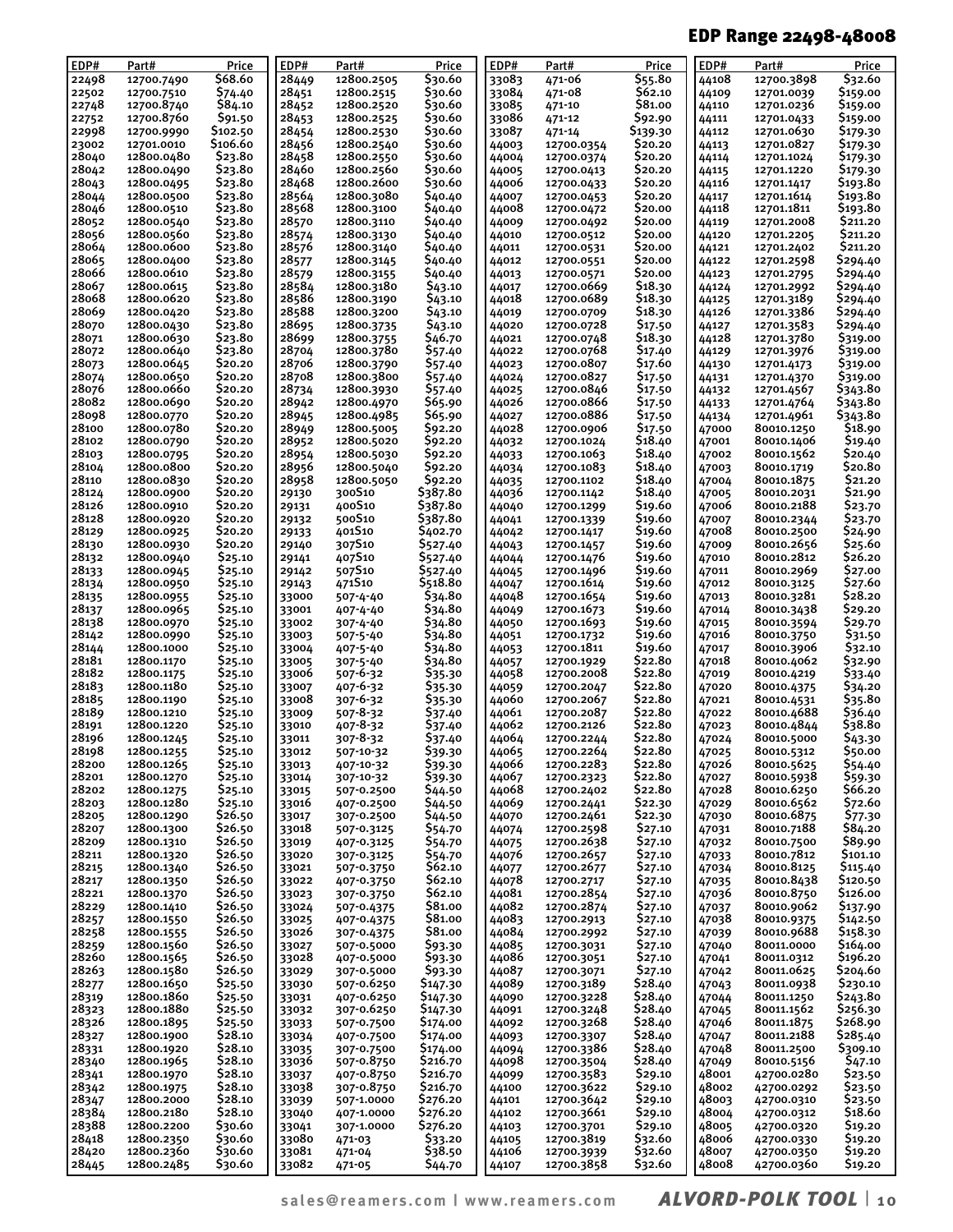## EDP Range 48009-53185

| EDP#           | Part#                    | Price              | EDP#           | Part#                    | Price              | EDP#           | Part#                    | Price              | EDP#           | Part#                    | Price              |
|----------------|--------------------------|--------------------|----------------|--------------------------|--------------------|----------------|--------------------------|--------------------|----------------|--------------------------|--------------------|
| 48009          | 42700.0370               | \$19.20            | 48094          | 42700.2040               | \$18.50            | 49014          | 42710.0410               | \$16.30            | 49099          | 42710.2188               | \$20.10            |
| 48010          | 42700.0380               | \$19.20            | 48095          | 42700.2055               | \$18.50            | 49015          | 42710.0420               | \$16.30            | 49100          | 42710.2210               | S20.10             |
| 48011          | 42700.0390               | \$19.20            | 48096          | 42700.2090               | \$18.50            | 49016          | 42710.0430               | \$16.30            | 49101          | 42710.2280               | S20.10             |
| 48012          | 42700.0394               | \$13.50            | 48097          | 42700.2130               | \$18.50            | 49017          | 42710.0465               | \$16.30            | 49102          | 42710.2340               | \$20.10            |
| 48013          | 42700.0400               | \$14.90            | 48098          | 42700.2165               | \$18.50            | 49018          | 42710.0469               | \$16.30            | 49103          | 42710.2344               | \$20.10            |
| 48014          | 42700.0410               | \$14.90            | 48099          | 42700.2188               | \$18.30            | 49019          | 42710.0520               | \$16.30            | 49104          | 42710.2362               | <b>S20.10</b>      |
| 48015          | 42700.0420               | \$14.90            | 48100          | 42700.2210               | \$18.30            | 49020          | 42710.0550               | \$16.30            | 49105          | 42710.2380               | \$21.90            |
| 48016          | 42700.0430               | \$14.90            | 48101          | 42700.2280               | \$18.30            | 49021          | 42710.0591               | \$16.30            | 49106          | 42710.2420               | 521.90             |
| 48017          | 42700.0465               | \$14.90            | 48102          | 42700.2340               | \$18.30            | 49022          | 42710.0595               | \$16.30            | 49107          | 42710.2460               | \$21.90            |
| 48018          | 42700.0469               | \$14.90            | 48103          | 42700.2344               | \$18.30            | 49023          | 42710.0625               | \$15.30            | 49108          | 42710.2480               | \$21.90            |
| 48019          | 42700.0520               | \$14.90            | 48104          | 42700.2362               | \$18.30            | 49024          | 42710.0635               | \$15.30            | 49109          | 42710.2490               | S19.70             |
| 48020          | 42700.0550               | \$14.90            | 48105          | 42700.2380               | \$19.90            | 49025          | 42710.0670               | \$13.60            | 49110          | 42710.2495               | \$21.90            |
| 48021          | 42700.0591               | \$14.90            | 48106          | 42700.2420               | \$19.90            | 49026          | 42710.0700               | \$13.60            | 49111          | 42710.2500               | \$18.50            |
| 48022          | 42700.0595               | \$14.90            | 48107          | 42700.2460               | \$19.90            | 49027          | 42710.0730               | \$13.60            | 49112          | 42710.2510               | \$21.20            |
| 48023          | 42700.0625               | \$14.00            | 48108          | 42700.2480               | \$19.90            | 49028          | 42710.0760               | \$13.60            | 49113          | 42710.2559               | \$21.20            |
| 48024          | 42700.0635               | \$14.00            | 48109          | 42700.2490               | \$17.80            | 49029          | 42710.0781               | \$13.60            | 49114          | 42710.2570               | \$21.20            |
| 48025          | 42700.0670               | \$12.50            | 48110          | 42700.2495               | \$19.90            | 49030          | 42710.0785               | \$13.60            | 49115          | 42710.2610               | S21.20             |
| 48026          | 42700.0700               | \$12.50            | 48111          | 42700.2500               | \$16.90            | 49031          | 42710.0787               | \$13.60            | 49116          | 42710.2656               | \$21.20            |
| 48027          | 42700.0730               | \$12.50            | 48112          | 42700.2510               | \$19.40            | 49032          | 42710.0810               | \$13.60            | 49117          | 42710.2660               | \$23.90            |
| 48028          | 42700.0760               | \$12.50            | 48113          | 42700.2559               | \$19.40            | 49033          | 42710.0820               | \$13.60            | 49118          | 42710.2720               | \$23.90            |
| 48029          | 42700.0781               | \$12.50            | 48114          | 42700.2570               | \$19.40            | 49034          | 42710.0860               | \$13.60            | 49119          | 42710.2756               | \$23.90            |
| 48030          | 42700.0785               | \$12.50<br>\$12.50 | 48115<br>48116 | 42700.2610               | \$19.40<br>\$19.40 | 49035          | 42710.0890               | \$13.30            | 49120          | 42710.2770               | \$23.90<br>\$23.90 |
| 48031<br>48032 | 42700.0787<br>42700.0810 | \$12.50            | 48117          | 42700.2656<br>42700.2660 | <b>S21.80</b>      | 49036<br>49037 | 42710.0935<br>42710.0938 | \$13.30<br>\$13.30 | 49121<br>49122 | 42710.2810<br>42710.2812 | \$23.90            |
| 48033          | 42700.0820               | \$12.50            | 48118          | 42700.2720               | \$21.80            | 49038          | 42710.0960               | \$13.30            | 49123          | 42710.2900               | \$23.90            |
| 48034          | 42700.0860               | \$12.50            | 48119          | 42700.2756               | \$21.80            | 49039          | 42710.0980               | \$13.30            | 49124          | 42710.2950               | \$23.90            |
| 48035          | 42700.0890               | \$12.10            | 48120          | 42700.2770               | <b>S21.80</b>      |                | 42710.0984               | \$13.30            |                |                          | 523.90             |
| 48036          | 42700.0935               | \$12.10            | 48121          | 42700.2810               | S <sub>21.80</sub> | 49040<br>49041 | 42710.0995               | \$13.30            | 49125<br>49126 | 42710.2953<br>42710.2969 | \$23.90            |
| 48037          | 42700.0938               | \$12.10            | 48122          | 42700.2812               | S <sub>21.80</sub> | 49042          | 42710.1015               | \$13.30            | 49127          | 42710.3020               | 523.90             |
| 48038          | 42700.0960               | \$12.10            | 48123          | 42700.2900               | \$21.80            | 49043          | 42710.1040               | \$13.30            | 49128          | 42710.3105               | 523.90             |
| 48039          | 42700.0980               | \$12.10            | 48124          | 42700.2950               | <b>S21.80</b>      | 49044          | 42710.1065               | \$13.30            | 49129          | 42710.3115               | \$22.30            |
| 48040          | 42700.0984               | \$12.10            | 48125          | 42700.2953               | \$21.80            | 49045          | 42710.1094               | \$13.60            | 49130          | 42710.3120               | \$23.90            |
| 48041          | 42700.0995               | \$12.10            | 48126          | 42700.2969               | S <sub>21.80</sub> | 49046          | 42710.1100               | \$13.60            | 49131          | 42710.3125               | \$20.90            |
| 48042          | 42700.1015               | \$12.10            | 48127          | 42700.3020               | <b>S21.80</b>      | 49047          | 42710.1110               | \$13.60            | 49132          | 42710.3135               | \$22.30            |
| 48043          | 42700.1040               | \$12.10            | 48128          | 42700.3105               | <b>S21.80</b>      | 49048          | 42710.1130               | \$13.60            | 49133          | 42710.3150               | \$25.50            |
| 48044          | 42700.1065               | \$12.10            | 48129          | 42700.3115               | S20.20             | 49049          | 42710.1160               | \$13.60            | 49134          | 42710.3160               | \$25.50            |
| 48045          | 42700.1094               | \$12.50            | 48130          | 42700.3120               | \$21.80            | 49050          | 42710.1181               | \$13.60            | 49135          | 42710.3230               | \$25.50            |
| 48046          | 42700.1100               | \$12.50            | 48131          | 42700.3125               | <b>\$18.90</b>     | 49051          | 42710.1200               | \$13.60            | 49136          | 42710.3281               | \$25.50            |
| 48047          | 42700.1110               | \$12.50            | 48132          | 42700.3135               | \$20.20            | 49052          | 42710.1230               | \$13.60            | 49137          | 42710.3320               | \$25.50            |
| 48048          | 42700.1130               | \$12.50            | 48133          | 42700.3150               | \$23.20            | 49053          | 42710.1240               | \$13.60            | 49138          | 42710.3346               | \$25.50            |
| 48049          | 42700.1160               | \$12.50            | 48134          | 42700.3160               | \$23.20            | 49054          | 42710.1247               | \$13.60            | 49139          | 42710.3390               | \$25.50            |
| 48050          | 42700.1181               | \$12.50            | 48135          | 42700.3230               | 523.20             | 49055          | 42710.1250               | \$10.90            | 49140          | 42710.3438               | \$25.50            |
| 48051          | 42700.1200               | \$12.50            | 48136          | 42700.3281               | \$23.20            | 49056          | 42710.1260               | \$14.00            | 49141          | 42710.3480               | \$25.50            |
| 48052          | 42700.1230               | \$12.50            | 48137          | 42700.3320               | \$23.20            | 49057          | 42710.1285               | \$14.00            | 49142          | 42710.3543               | \$25.50            |
| 48053          | 42700.1240               | \$12.50            | 48138          | 42700.3346               | \$23.20            | 49058          | 42710.1360               | \$17.90            | 49143          | 42710.3580               | \$25.50            |
| 48054          | 42700.1247               | \$12.50            | 48139          | 42700.3390               | \$23.20            | 49059          | 42710.1378               | \$17.90            | 49144          | 42710.3594               | \$25.50            |
| 48055          | 42700.1250               | \$10.00            | 48140          | 42700.3438               | 523.20             | 49060          | 42710.1405               | \$17.90            | 49145          | 42710.3680               | \$25.50            |
| 48056          | 42700.1260               | \$12.70            | 48141          | 42700.3480               | \$23.20            | 49061          | 42710.1406               | \$17.90            | 49146          | 42710.3730               | \$25.50            |
| 48057          | 42700.1285               | \$12.70            | 48142          | 42700.3543               | \$23.20            | 49062          | 42710.1440               | \$17.90            | 49148          | 42710.3740               | \$24.10            |
| 48058          | 42700.1360               | \$16.30            | 48143          | 42700.3580               | \$23.20            | 49063          | 42710.1470               | \$17.90            | 49149          | 42710.3745               | \$24.10            |
| 48059          | 42700.1378               | \$16.30            | 48144          | 42700.3594               | \$23.20            | 49064          | 42710.1495               | \$17.90            | 49150          | 42710.3750               | S22.40             |
| 48060          | 42700.1405               | \$16.30            | 48145          | 42700.3680               | \$23.20            | 49065          | 42710.1520               | \$17.90            | 49151          | 42710.3760               | \$24.10            |
| 48061          | 42700.1406               | \$16.30            | 48146          | 42700.3730               | \$23.20            | 49066          | 42710.1540               | \$17.90            | 49152          | 42710.3770               | \$28.40            |
| 48062          | 42700.1440               | \$16.30            | 48148          | 42700.3740               | \$22.00            | 49067          | 42710.1562               | \$17.90            | 49153          | 42710.3860               | \$28.40            |
| 48063          | 42700.1470               | \$16.30            | 48149          | 42700.3745               | \$22.00            | 49068          | 42710.1570               | \$16.30            | 49154          | 42710.3906               | \$28.40            |
| 48064          | 42700.1495               | \$16.30            | 48150          | 42700.3750               | \$20.40            | 49069          | 42710.1575               | \$16.30            | 49155          | 42710.3937               | \$28.40            |
| 48065          | 42700.1520               | \$16.30            | 48151          | 42700.3760               | \$22.00            | 49070          | 42710.1590               | \$17.80            | 49156          | 42710.3970               | \$28.40            |
| 48066          | 42700.1540               | \$16.30            | 48152          | 42700.3770               | \$25.70            | 49071          | 42710.1610               | \$17.80            | 49157          | 42710.4040               | \$29.20            |
| 48067          | 42700.1562               | \$16.30            | 48153          | 42700.3860               | \$25.70            | 49072          | 42710.1660               | \$17.80            | 49158          | 42710.4062               | \$29.20            |
| 48068          | 42700.1570               | \$14.90            | 48154          | 42700.3906               | \$25.70            | 49073          | 42710.1695               | \$17.80            | 49159          | 42710.4130               | \$29.20            |
| 48069          | 42700.1575               | \$14.90            | 48155          | 42700.3937               | \$25.70            | 49074          | 42710.1719               | \$17.80            | 49160          | 42710.4134               | \$29.20            |
| 48070          | 42700.1590               | \$16.20            | 48156          | 42700.3970               | \$25.70            | 49075          | 42710.1730               | \$17.80            | 49161          | 42710.4219               | \$29.20            |
| 48071          | 42700.1610               | \$16.20            | 48157          | 42700.4040               | \$26.50            | 49076          | 42710.1770               | \$17.80            | 49162          | 42710.4331               | \$29.20            |
| 48072          | 42700.1660               | \$16.20<br>\$16.20 | 48158          | 42700.4062               | \$26.50            | 49077          | 42710.1772<br>42710.1800 | \$17.80            | 49163          | 42710.4355               | \$28.80<br>\$28.80 |
| 48073          | 42700.1695               |                    | 48159          | 42700.4130               | \$26.50            | 49078          |                          | \$19.30            | 49164          | 42710.4365               | \$28.80            |
| 48074          | 42700.1719               | \$16.20            | 48160          | 42700.4134               | \$26.50            | 49079          | 42710.1820               | \$19.30            | 49165          | 42710.4370               | \$27.60            |
| 48075          | 42700.1730               | <b>\$16.20</b>     | 48161          | 42700.4219               | \$26.50            | 49080          | 42710.1850               | \$19.30            | 49166          | 42710.4375               | \$28.80            |
| 48076<br>48077 | 42700.1770               | \$16.20<br>\$16.20 | 48162<br>48163 | 42700.4331               | \$26.50<br>\$26.20 | 49081<br>49082 | 42710.1855               | \$19.30<br>\$19.30 | 49167          | 42710.4385               | \$32.40            |
| 48078          | 42700.1772<br>42700.1800 | \$17.50            | 48164          | 42700.4355<br>42700.4365 | Ş26.20             | 49083          | 42710.1865<br>42710.1870 | \$19.30            | 49168<br>49169 | 42710.4528<br>42710.4531 | \$32.40            |
| 48079          | 42700.1820               | \$17.50            | 48165          | 42700.4370               | \$26.20            | 49084          | 42710.1875               | \$15.10            | 49170          | 42710.4688               | \$32.40            |
| 48080          | 42700.1850               | \$17.50            | 48166          | 42700.4375               | \$25.10            | 49085          | 42710.1885               | \$19.30            | 49171          | 42710.4724               | \$32.40            |
| 48081          | 42700.1855               | \$17.50            | 48167          | 42700.4385               | Ş26.20             | 49086          | 42710.1890               | \$17.70            | 49172          | 42710.4844               | \$32.40            |
| 48082          | 42700.1865               | \$17.50            | 48168          | 42700.4528               | \$29.50            | 49087          | 42710.1910               | \$20.40            | 49173          | 42710.4921               | \$31.70            |
| 48083          | 42700.1870               | \$17.50            | 48169          | 42700.4531               | \$29.50            | 49088          | 42710.1935               | \$20.40            | 49174          | 42710.4980               | \$31.70            |
| 48084          | 42700.1875               | \$13.60            | 48170          | 42700.4688               | \$29.50            | 49089          | 42710.1960               | \$20.40            | 49175          | 42710.4990               | \$31.70            |
| 48085          | 42700.1885               | \$17.50            | 48171          | 42700.4724               | \$29.50            | 49090          | 42710.1968               | \$20.40            | 49176          | 42710.4995               | \$31.70            |
| 48086          | 42700.1890               | \$16.10            | 48172          | 42700.4844               | \$29.50            | 49091          | 42710.1990               | \$20.40            | 49177          | 42710.5000               | \$29.90            |
| 48087          | 42700.1910               | \$18.50            | 48173          | 42700.4921               | \$28.80            | 49092          | 42710.2010               | \$20.40            | 49178          | 42710.5010               | \$31.70            |
| 48088          | 42700.1935               | \$18.50            | 48174          | 42700.4980               | \$28.80            | 49093          | 42710.2031               | \$20.40            | 53180          | 420 3MM                  | \$44.10            |
| 48089          | 42700.1960               | \$18.50            | 48175          | 42700.4990               | \$28.80            | 49094          | 42710.2040               | \$20.40            | 53181          | 420 4 MM                 | \$51.10            |
| 48090          | 42700.1968               | \$18.50            | 48176          | 42700.4995               | \$28.80            | 49095          | 42710.2055               | \$20.40            | 53182          | 420 5MM                  | \$56.50            |
| 48091          | 42700.1990               | \$18.50            | 48177          | 42700.5000               | \$27.20            | 49096          | 42710.2090               | \$20.40            | 53183          | 420 6MM                  | \$64.20            |
| 48092          | 42700.2010               | \$18.50            | 48178          | 42700.5010               | \$28.80            | 49097          | 42710.2130               | \$20.40            | 53184          | 420 8MM                  | 569.10             |
| 48093          | 42700.2031               | \$18.50            | 49013          | 42710.0400               | \$16.30            | 49098          | 42710.2165               | \$20.40            | 53185          | 420 10MM                 | \$91.30            |
|                |                          |                    |                |                          |                    |                |                          |                    |                |                          |                    |

11 | **ALVORD-POLK TOOL 1-800-441-2751** | 717-692-2128 | fax: 717-692-2120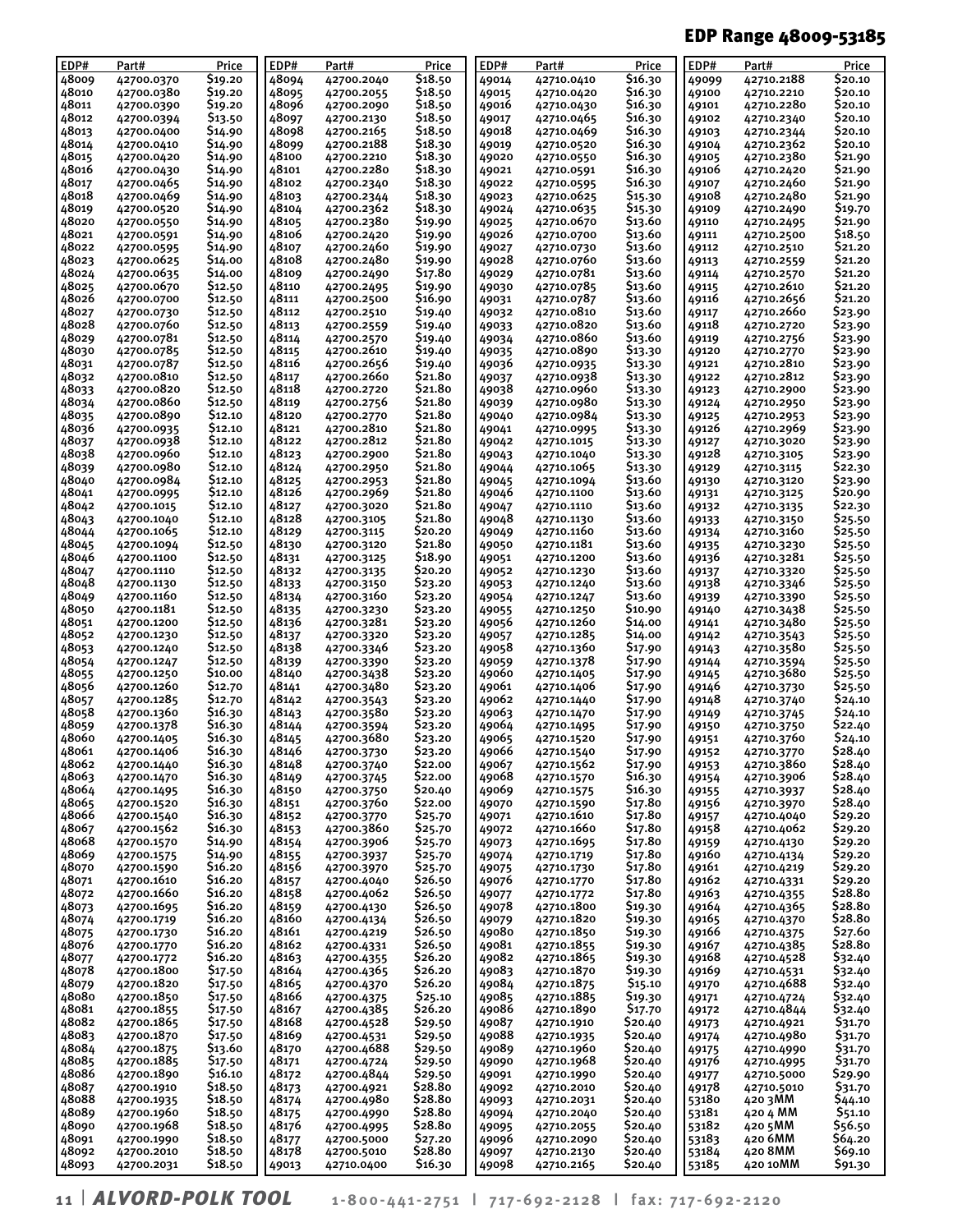## EDP Range 53186-94099

| EDP#           | Part#                        | Price                           | EDP#           | Part#                        | Price               | EDP#           | Part#                        | Price                | EDP#           | Part#                        | Price                |
|----------------|------------------------------|---------------------------------|----------------|------------------------------|---------------------|----------------|------------------------------|----------------------|----------------|------------------------------|----------------------|
| 53186          | 420 12MM                     | \$105.00                        | 72093          | 727-1-0.2031                 | \$43.60             | 75191          | 757-1-0.6562                 | \$109.00             | 76190          | 767-1-0.6496                 | \$128.60             |
| 53187<br>53188 | 420 14MM<br>420 16MM         | \$146.10<br>\$162.60            | 72099<br>72103 | 727-1-0.2188<br>727-1-0.2344 | \$43.60<br>547.90   | 75192<br>75193 | 757-1-0.6693<br>757-1-0.6875 | \$130.50<br>\$109.00 | 76191<br>76192 | 767-1-0.6562<br>767-1-0.6693 | \$148.00<br>\$128.60 |
| 53189          | 420 20MM                     | \$214.40                        | 72111          | 727-1-0.2500                 | 549.30              | 75194          | 757-1-0.6890                 | \$130.50             | 76193          | 767-1-0.6875                 | \$148.00             |
| 53190          | 420 24MM                     | \$246.20                        | 72116          | 727-1-0.2656                 | \$52.00             | 75195          | 757-1-0.7087                 | \$130.50             | 76194          | 767-1-0.6890                 | \$146.60             |
| 60013          | C-FCRB-01                    | \$101.50                        | 72122          | 727-1-0.2812                 | \$52.00             | 75196          | 757-1-0.7188                 | \$121.80             | 76195          | 767-1-0.7087                 | \$146.60             |
| 60150<br>60152 | C-ACBRB-01<br>C-ACBRB-02     | \$188.70<br>\$205.80            | 72126<br>72131 | 727-1-0.2969<br>727-1-0.3125 | \$54.30             | 75197          | 757-1-0.7283<br>757-1-0.7480 | \$130.50<br>\$130.50 | 76196<br>76197 | 767-1-0.7188<br>767-1-0.7283 | \$164.90<br>\$146.60 |
| 60154          | C-ACBRB-03                   | \$273.90                        | 72136          | 727-1-0.3281                 | \$54.30<br>559.20   | 75198<br>75199 | 757-1-0.7500                 | \$123.90             | 76198          | 767-1-0.7480                 | \$146.60             |
| 60156          | C-ACBRB-04                   | \$391.30                        | 72140          | 727-1-0.3438                 | 559.20              | 75200          | 757-1-0.7677                 | \$187.50             | 76199          | 767-1-0.7500                 | \$167.70             |
| 60158          | C-ACBRB-05                   | \$507.70                        | 72144          | 727-1-0.3594                 | 559.20              | 75202          | 757-1-0.7874                 | \$187.50             | 76200          | 767-1-0.7677                 | \$231.40             |
| 60160          | C-AHCRB-01                   | S-                              | 72150          | 727-1-0.3750                 | \$60.90             | 75203          | 757-1-0.8071                 | \$187.50             | 76202          | 767-1-0.7874                 | \$231.40             |
| 60163<br>60165 | C-AHCRB-02<br>C-AHCRB-03     | s-<br>\$.                       | 72154<br>72158 | 727-1-0.3906<br>727-1-0.4062 | 569.70<br>569.70    | 75205<br>75207 | 757-1-0.8268<br>757-1-0.8465 | \$197.90<br>\$197.90 | 76203<br>76205 | 767-1-0.8071<br>767-1-0.8268 | \$231.40<br>\$241.80 |
| 60167          | C-AHCRB-04                   | S-                              | 72161          | 727-1-0.4219                 | \$72.10             | 75208          | 757-1-0.8661                 | \$197.90             | 76207          | 767-1-0.8465                 | \$241.80             |
| 60169          | C-AHCRB-05                   | \$-                             | 72166          | 727-1-0.4375                 | \$72.10             | 75210          | 757-1-0.8858                 | \$218.20             | 76208          | 767-1-0.8661                 | \$241.80             |
| 60178          | C-AHCRB-06                   | \$-                             | 72169          | 727-1-0.4531                 | <b>S81.70</b>       | 75211          | 757-1-0.9055                 | \$225.80             | 76210          | 767-1-0.8858                 | \$263.90             |
| 60800<br>60801 | 625-0-0.3750<br>625-0-0.4375 | \$45.10<br>\$49.80              | 72170<br>72172 | 727-1-0.4688<br>727-1-0.4844 | \$81.70<br>\$81.70  | 75213<br>75215 | 757-1-0.9252<br>757-1-0.9449 | \$225.80<br>\$238.70 | 76211<br>76213 | 767-1-0.9055<br>767-1-0.9252 | \$276.00<br>\$276.00 |
| 60802          | 625-0-0.5000                 | \$56.70                         | 72177          | 727-1-0.5000                 | 585.20              | 75216          | 757-1-0.9646                 | \$238.70             | 76215          | 767-1-0.9449                 | \$288.00             |
| 60803          | 625-0-0.5625                 | \$64.80                         | 75004          | 757-1-0.0312                 | 530.80              | 75218          | 757-1-0.9843                 | \$238.70             | 76216          | 767-1-0.9646                 | \$288.00             |
| 60804          | 625-0-0.6250                 | \$79.30                         | 75018          | 757-1-0.0469                 | 529.30              | 76004          | 767-1-0.0312                 | \$41.70              | 76218          | 767-1-0.9843                 | \$288.00             |
| 60805<br>60806 | 625-0-0.6875<br>625-0-0.7500 | \$90.40<br>\$104.50             | 75023          | 757-1-0.0625<br>757-1-0.0781 | 529.30<br>529.30    | 76018<br>76023 | 767-1-0.0469<br>767-1-0.0625 | \$39.90              | 77004          | 777-1-0.0312                 | \$45.10              |
| 60807          | 625-0-0.8125                 | \$107.00                        | 75029<br>75031 | 757-1-0.0787                 | 529.30              | 76029          | 767-1-0.0781                 | \$39.90<br>\$39.90   | 77018<br>77023 | 777-1-0.0469<br>777-1-0.0625 | 543.20<br>543.20     |
| 60808          | 625-0-0.8750                 | \$119.10                        | 75037          | 757-1-0.0938                 | 529.30              | 76031          | 767-1-0.0787                 | \$33.10              | 77029          | 777-1-0.0781                 | 538.60               |
| 60809          | 625-0-0.9375                 | \$123.60                        | 75040          | 757-1-0.0984                 | \$29.30             | 76037          | 767-1-0.0938                 | \$39.90              | 77037          | 777-1-0.0938                 | 538.60               |
| 60810          | 625-0-1.0000                 | \$137.40                        | 75045          | 757-1-0.1094                 | 529.30              | 76040          | 767-1-0.0984                 | \$33.10              | 77045          | 777-1-0.1094                 | 538.60               |
| 60811<br>60812 | 625-0-1.0625<br>625-0-1.1250 | \$150.80<br>\$175.20            | 75050          | 757-1-0.1181                 | 529.30<br>529.30    | 76045<br>76050 | 767-1-0.1094<br>767-1-0.1181 | \$39.90<br>\$33.10   | 77055          | 777-1-0.1250<br>777-1-0.1406 | 538.60<br>543.20     |
| 60813          | 625-0-1.2500                 | \$217.50                        | 75055<br>75059 | 757-1-0.1250<br>757-1-0.1378 | \$31.00             | 76055          | 767-1-0.1250                 | \$39.90              | 77061<br>77067 | 777-1-0.1562                 | 543.20               |
| 60814          | 625-0-1.3750                 | \$291.50                        | 75061          | 757-1-0.1406                 | 529.30              | 76059          | 767-1-0.1378                 | \$35.00              | 77074          | 777-1-0.1719                 | \$43.20              |
| 60815          | 625-0-1.5000                 | \$323.90                        | 75067          | 757-1-0.1562                 | 529.30              | 76061          | 767-1-0.1406                 | \$39.90              | 77084          | 777-1-0.1875                 | 543.20               |
| 60900          | 627-2-0.3750                 | \$48.30                         | 75069          | 757-1-0.1575                 | \$31.00             | 76067          | 767-1-0.1562                 | \$39.90              | 77093          | 777-1-0.2031                 | \$48.40              |
| 60901<br>60902 | 627-2-0.4375<br>627-2-0.5000 | \$53.60<br>\$61.00              | 75074<br>75077 | 757-1-0.1719<br>757-1-0.1772 | 529.30<br>534.30    | 76069<br>76074 | 767-1-0.1575<br>767-1-0.1719 | \$35.00<br>\$39.90   | 77099<br>77103 | 777-1-0.2188<br>777-1-0.2344 | \$48.40<br>\$54.10   |
| 60903          | 627-2-0.5625                 | \$69.70                         | 75084          | 757-1-0.1875                 | 529.30              | 76077          | 767-1-0.1772                 | \$38.30              | 77111          | 777-1-0.2500                 | \$55.70              |
| 60904          | 627-2-0.6250                 | \$85.30                         | 75090          | 757-1-0.1968                 | \$35.50             | 76084          | 767-1-0.1875                 | \$39.90              | 77116          | 777-1-0.2656                 | 558.50               |
| 60905          | 627-2-0.6875                 | \$97.20                         | 75093          | 757-1-0.2031                 | \$33.60             | 76090          | 767-1-0.1968                 | \$39.30              | 77122          | 777-1-0.2812                 | S58.50               |
| 60906<br>60907 | 627-2-0.7500<br>627-2-0.8125 | \$112.30<br>\$115.00            | 75098<br>75099 | 757-1-0.2165<br>757-1-0.2188 | \$35.50<br>\$33.60  | 76093<br>76098 | 767-1-0.2031<br>767-1-0.2165 | \$45.10<br>\$39.30   | 77126          | 777-1-0.2969                 | \$61.60<br>\$61.60   |
| 60908          | 627-2-0.8750                 | \$127.90                        | 75103          | 757-1-0.2344                 | 536.80              | 76099          | 767-1-0.2188                 | \$45.10              | 77131<br>77136 | 777-1-0.3125<br>777-1-0.3281 | S66.90               |
| 60909          | 627-2-0.9375                 | \$132.90                        | 75104          | 757-1-0.2362                 | \$38.70             | 76103          | 767-1-0.2344                 | \$49.70              | 77140          | 777-1-0.3438                 | S66.90               |
| 60910          | 627-2-1.0000                 | \$147.80                        | 75111          | 757-1-0.2500                 | 538.00              | 76104          | 767-1-0.2362                 | \$43.60              | 77144          | 777-1-0.3594                 | S66.90               |
| 60911<br>60912 | 627-2-1.0625                 | \$162.20<br>\$188.50            | 75113          | 757-1-0.2559                 | 539.90              | 76111<br>76113 | 767-1-0.2500                 | \$51.10              | 77150          | 777-1-0.3750<br>777-1-0.3906 | \$68.90              |
| 60913          | 627-2-1.1250<br>627-2-1.2500 | \$233.90                        | 75116<br>75119 | 757-1-0.2656<br>757-1-0.2756 | \$51.10<br>543.80   | 76116          | 767-1-0.2559<br>767-1-0.2656 | \$44.90<br>\$51.10   | 77154<br>77158 | 777-1-0.4062                 | 579.20<br>579.20     |
| 60914          | 627-2-1.3750                 | \$271.00                        | 75122          | 757-1-0.2812                 | \$41.80             | 76119          | 767-1-0.2756                 | \$49.10              | 77161          | 777-1-0.4219                 | \$81.60              |
| 60915          | 627-2-1.5000                 | \$348.30                        | 75125          | 757-1-0.2953                 | 543.80              | 76122          | 767-1-0.2812                 | \$53.80              | 77166          | 777-1-0.4375                 | \$81.60              |
| 61000          | C-ACBSS-01                   | \$560.60                        | 75126          | 757-1-0.2969                 | \$41.80             | 76125          | 767-1-0.2953                 | \$49.10              | 77169          | 777-1-0.4531                 | \$91.60              |
| 61001<br>61002 | C-ACBSS-02<br>C-ACBSS-03     | \$563.30<br>\$640.70            | 75131<br>75133 | 757-1-0.3125<br>757-1-0.3150 | \$41.80<br>547.90   | 76126<br>76131 | 767-1-0.2969<br>767-1-0.3125 | \$53.80<br>553.80    | 77170<br>77172 | 777-1-0.4688<br>777-1-0.4844 | \$91.60<br>\$91.60   |
| 61003          | C-ACBSS-04                   | \$838.70                        | 75136          | 757-1-0.3281                 | \$45.80             | 76133          | 767-1-0.3150                 | \$49.10              | 77177          | 777-1-0.5000                 | 595.80               |
| 61004          | C-ACBTS-01                   | \$588.60                        | 75138          | 757-1-0.3346                 | \$47.90             | 76136          | 767-1-0.3281                 | \$61.70              | 94089          | 12700.0135                   | \$24.40              |
| 61005          | C-ACBTS-02                   | \$628.30                        | 75140          | 757-1-0.3438                 | \$45.80             | 76138          | 767-1-0.3346                 | 549.10               | 94090          | 12700.0145                   | \$24.40              |
| 61006<br>61007 | C-ACBTS-03<br>C-ACBTS-04     | \$628.30<br>\$704.40            | 75142<br>75144 | 757-1-0.3543<br>757-1-0.3594 | \$47.90<br>\$45.80  | 76140<br>76142 | 767-1-0.3438<br>767-1-0.3543 | \$61.70<br>549.10    | 94091<br>94092 | 12700.0156<br>12700.0160     | \$24.40<br>\$24.40   |
| 61008          | C-ACBTS-05                   | \$903.40                        | 75148          | 757-1-0.3740                 | \$47.90             | 76144          | 767-1-0.3594                 | \$61.70              | 94093          | 12700.0180                   | \$24.40              |
| 61009          | C-ACBTS-06                   | \$1,143.40                      | 75150          | 757-1-0.3750                 | \$47.00             | 76148          | 767-1-0.3740                 | \$49.10              | 94094          | 12700.0200                   | \$24.40              |
| 61300          | C-AHC-01                     | s-                              | 75154          | 757-1-0.3906                 | \$55.30             | 76150          | 767-1-0.3750                 | \$63.40              | 94095          | 12700.0210                   | \$24.40              |
| 61301<br>61302 | C-AHC-02<br>C-AHC-03         | \$-                             | 75155<br>75158 | 757-1-0.3937<br>757-1-0.4062 | \$57.10<br>\$55.30  | 76154<br>76155 | 767-1-0.3906<br>767-1-0.3937 | \$73.00<br>\$64.30   | 94096<br>94097 | 12700.0225<br>12700.0240     | \$24.40<br>\$24.40   |
| 61303          | C-AHC-04                     | <b>s</b><br>sp: sp: sp: sp: sp: | 75160          | 757-1-0.4134                 | 558.50              | 76158          | 767-1-0.4062                 | \$73.00              | 94098          | 12700.0250                   | \$24.40              |
| 61304          | C-AHC-05                     |                                 | 75161          | 757-1-0.4219                 | \$55.30             | 76160          | 767-1-0.4134                 | \$65.60              | 94099          | 12700.0260                   | \$24.40              |
| 61305          | C-AHC-06                     |                                 | 75162          | 757-1-0.4331                 | 558.50              | 76161          | 767-1-0.4219                 | 573.00               |                |                              |                      |
| 61306<br>61307 | C-AHC-07<br>C-AHC-08         |                                 | 75166          | 757-1-0.4375<br>757-1-0.4528 | \$55.30             | 76162<br>76166 | 767-1-0.4331<br>767-1-0.4375 | \$65.60              |                |                              |                      |
| 61308          | C-AHC-09                     | \$.                             | 75168<br>75169 | 757-1-0.4531                 | \$65.90<br>\$62.70  | 76168          | 767-1-0.4528                 | \$73.00<br>\$73.40   |                |                              |                      |
| 61309          | C-AHC-10                     | \$-                             | 75170          | 757-1-0.4688                 | \$62.70             | 76169          | 767-1-0.4531                 | \$86.30              |                |                              |                      |
| 61400          | $C$ -F $C$ -01               | \$551.50                        | 75171          | 757-1-0.4724                 | 565.90              | 76170          | 767-1-0.4688                 | \$86.30              |                |                              |                      |
| 61401          | $C-FC-02$                    | \$631.70                        | 75172          | 757-1-0.4844                 | \$62.70             | 76171          | 767-1-0.4724                 | \$73.40              |                |                              |                      |
| 61402<br>61403 | $C-FC-03$<br>$C$ -FC-04      | \$631.70<br>\$758.60            | 75173<br>75177 | 757-1-0.4921<br>757-1-0.5000 | 569.60<br>\$65.40   | 76172<br>76173 | 767-1-0.4844<br>767-1-0.4921 | \$86.30<br>\$77.80   |                |                              |                      |
| 61404          | $C-FC-05$                    | \$758.60                        | 75179          | 757-1-0.5118                 | \$78.70             | 76177          | 767-1-0.5000                 | \$90.40              |                |                              |                      |
| 72004          | 727-1-0.0312                 | \$40.40                         | 75180          | 757-1-0.5312                 | \$75.60             | 76179          | 767-1-0.5118                 | \$88.40              |                |                              |                      |
| 72018          | 727-1-0.0469                 | \$38.20                         | 75181          | 757-1-0.5315                 | \$78.70             | 76180          | 767-1-0.5312                 | \$101.50             |                |                              |                      |
| 72023<br>72029 | 727-1-0.0625<br>727-1-0.0781 | \$38.20<br>\$36.80              | 75182<br>75183 | 757-1-0.5512<br>757-1-0.5625 | \$78.70<br>\$75.60  | 76181<br>76182 | 767-1-0.5315<br>767-1-0.5512 | \$88.40<br>\$88.40   |                |                              |                      |
| 72037          | 727-1-0.0938                 | \$36.80                         | 75184          | 757-1-0.5709                 | 594.50              | 76183          | 767-1-0.5625                 | \$101.50             |                |                              |                      |
| 72045          | 727-1-0.1094                 | \$36.80                         | 75185          | 757-1-0.5906                 | 594.50              | 76184          | 767-1-0.5709                 | \$104.50             |                |                              |                      |
| 72055          | 727-1-0.1250                 | \$36.80                         | 75186          | 757-1-0.5938                 | \$90.00             | 76185          | 767-1-0.5906                 | \$104.50             |                |                              |                      |
| 72061          | 727-1-0.1406                 | \$38.20                         | 75187          | 757-1-0.6102                 | \$94.50             | 76186<br>76187 | 767-1-0.5938<br>767-1-0.6102 | \$120.10<br>\$104.50 |                |                              |                      |
| 72067<br>72074 | 727-1-0.1562<br>727-1-0.1719 | \$38.20<br>\$38.20              | 75188<br>75189 | 757-1-0.6250<br>757-1-0.6299 | \$92.40<br>\$114.20 | 76188          | 767-1-0.6250                 | \$123.20             |                |                              |                      |
| 72084          | 727-1-0.1875                 | \$38.20                         | 75190          | 757-1-0.6496                 | \$114.20            | 76189          | 767-1-0.6299                 | \$128.60             |                |                              |                      |
|                |                              |                                 |                |                              |                     |                |                              |                      |                |                              |                      |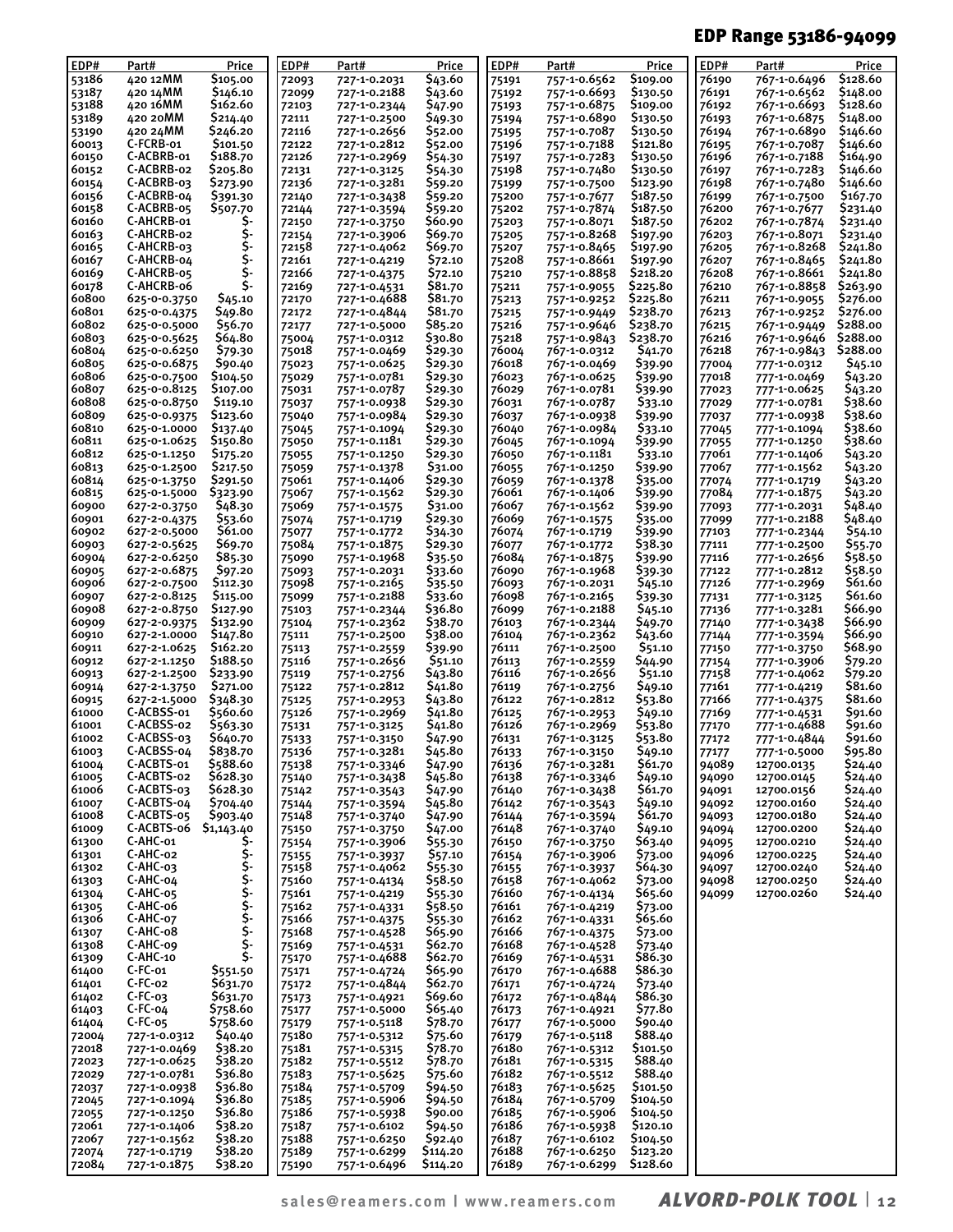| 127-0 SPECIAL DIAMETERS |        |        |        |         |        |        |           |        |        |        |           |        |
|-------------------------|--------|--------|--------|---------|--------|--------|-----------|--------|--------|--------|-----------|--------|
| Range                   | 1      | 2      | 3      | $4 - 5$ | 6-11   | 12-23  | $24 - 35$ | 36-47  | 48-59  | 60-71  | $72 - 95$ | 96+    |
| .0281-.0305             | 108.70 | 71.10  | 52.60  | 47.00   | 38.50  | 30.40  | 25.00     | 23.10  | 22.10  | 22.10  | 22.10     | 22.00  |
| .0306-.0395             | 98.70  | 64.40  | 48.10  | 41.30   | 31.30  | 27.20  | 23.90     | 21.00  | 20.10  | 19.60  | 19.40     | 18.80  |
| .0396-.0625             | 96.30  | 62.30  | 47.30  | 40.10   | 28.80  | 25.00  | 22.10     | 19.40  | 18.40  | 17.90  | 17.70     | 17.30  |
| .0626-.0781             | 95.30  | 60.90  | 47.10  | 39.70   | 28.70  | 24.80  | 20.70     | 18.40  | 17.80  | 17.30  | 17.30     | 16.70  |
| .0782-.0938             | 94.00  | 59.70  | 44.80  | 38.30   | 28.40  | 24.10  | 19.60     | 17.50  | 16.10  | 16.70  | 16.70     | 16.20  |
| .0939-.1094             | 93.00  | 58.60  | 43.60  | 37.30   | 27.90  | 23.00  | 18.40     | 16.70  | 16.70  | 16.10  | 16.10     | 15.80  |
| .1095-.1250             | 91.90  | 58.40  | 43.20  | 36.90   | 27.60  | 22.20  | 16.60     | 16.30  | 16.10  | 15.70  | 15.40     | 15.30  |
| .1251-.1406             | 97.90  | 63.80  | 43.20  | 39.70   | 34.50  | 27.50  | 22.40     | 20.80  | 19.90  | 19.50  | 19.30     | 18.50  |
| .1407-.1562             | 96.30  | 62.80  | 47.80  | 42.00   | 33.60  | 26.30  | 21.20     | 20.10  | 19.70  | 19.30  | 18.70     | 18.30  |
| .1563-.1719             | 96.00  | 59.90  | 46.70  | 41.50   | 34.00  | 27.00  | 22.00     | 20.40  | 20.10  | 19.80  | 19.60     | 19.30  |
| .1720-.1875             | 92.10  | 57.50  | 46.40  | 40.60   | 31.60  | 25.40  | 20.70     | 20.50  | 20.10  | 19.90  | 19.40     | 19.20  |
| .1876-.2031             | 98.50  | 65.70  | 51.60  | 46.10   | 38.10  | 30.90  | 26.10     | 24.30  | 23.00  | 22.60  | 22.30     | 22.20  |
| .2032-.2188             | 97.70  | 65.10  | 50.50  | 45.20   | 37.00  | 30.00  | 25.20     | 23.50  | 22.20  | 21.90  | 21.70     | 21.50  |
| .2189-.2344             | 98.10  | 65.50  | 51.00  | 45.60   | 37.60  | 30.40  | 25.60     | 24.00  | 23.00  | 22.70  | 22.60     | 22.30  |
| .2345-.2500             | 98.10  | 65.50  | 48.40  | 43.00   | 34.80  | 27.80  | 23.10     | 21.40  | 21.20  | 20.90  | 20.70     | 20.70  |
| .2501-.2812             | 101.90 | 69.30  | 54.50  | 49.30   | 41.40  | 34.20  | 29.50     | 27.70  | 26.30  | 26.10  | 25.70     | 25.50  |
| .2813-.2969             | 105.60 | 87.90  | 75.40  | 61.50   | 40.70  | 35.20  | 31.00     | 29.10  | 28.50  | 28.10  | 27.30     | 27.80  |
| .2970-.3125             | 98.10  | 65.70  | 51.30  | 45.90   | 38.10  | 30.90  | 26.10     | 26.00  | 25.70  | 25.60  | 25.50     | 25.30  |
| .3126-.3594             | 103.00 | 70.20  | 55.60  | 49.20   | 39.50  | 35.50  | 30.70     | 28.90  | 27.70  | 25.10  | 27.30     | 27.10  |
| $.3595 - .3750$         | 100.00 | 67.50  | 53.00  | 47.80   | 39.90  | 32.90  | 27.90     | 27.80  | 27.70  | 27.60  | 27.50     | 27.40  |
| -3751--3906             | 104.50 | 72.30  | 57.80  | 52.70   | 45.20  | 38.50  | 33.70     | 32.10  | 30.30  | 30.20  | 30.00     | 29.70  |
| -3907--4062             | 105.90 | 73.50  | 59.00  | 54.00   | 46.40  | 39.10  | 34.40     | 32.90  | 31.50  | 31.10  | 30.90     | 30.90  |
| .4063-.4219             | 133.50 | 72.30  | 57.60  | 55.00   | 51.40  | 38.00  | 33.30     | 32.50  | 31.70  | 31.60  | 31.00     | 30.90  |
| .4220-.4375             | 103.80 | 71.60  | 57.00  | 52.00   | 44.50  | 37.10  | 32.30     | 32.10  | 31.90  | 31.80  | 31.10     | 30.80  |
| .4376-.4531             | 108.70 | 76.50  | 61.90  | 57.00   | 49.70  | 42.20  | 36.60     | 35.90  | 34.70  | 34.40  | 34.10     | 33.80  |
| -4532-.4688             | 153.70 | 128.10 | 109.70 | 89.50   | 59.10  | 51.30  | 45.30     | 42.30  | 41.50  | 40.90  | 39.60     | 37.90  |
| .4689-.4844             | 156.00 | 130.00 | 111.40 | 90.90   | 60.00  | 52.00  | 45.90     | 43.00  | 42.20  | 41.50  | 40.30     | 37.90  |
| .4845-.5000             | 106.10 | 73.90  | 59.20  | 54.30   | 46.90  | 39.30  | 34.40     | 34.20  | 34.10  | 33.80  | 33.70     | 33.60  |
| .5001-.5312             | 122.80 | 86.80  | 69.30  | 63.80   | 55.20  | 46.30  | 41.10     | 40.00  | 39.50  | 39.00  | 38.80     | 38.60  |
| .5313-.5626             | 129.10 | 92.20  | 73.30  | 67.60   | 59.10  | 49.40  | 44.10     | 42.50  | 41.60  | 41.10  | 40.70     | 40.50  |
| .5627-.6250             | 137.20 | 98.20  | 79.10  | 72.40   | 62.20  | 55.90  | 50.80     | 48.90  | 48.10  | 47.50  | 47.20     | 46.70  |
| .6251-.6562             | 148.20 | 106.00 | 86.50  | 80.10   | 70.30  | 66.00  | 58.10     | 56.30  | 55.30  | 54.90  | 54.60     | 54.30  |
| .6563-.6875             | 151.30 | 108.90 | 89.40  | 84.50   | 77.20  | 67.80  | 60.20     | 59.00  | 58.30  | 57.90  | 57.60     | 57.30  |
| .6876-.7188             | 155.70 | 111.20 | 92.00  | 88.50   | 83.50  | 69.20  | 64.00     | 62.20  | 61.30  | 60.70  | 60.20     | 60.00  |
| .7189-.7500             | 158.60 | 113.30 | 94.00  | 90.80   | 85.80  | 71.60  | 67.90     | 67.80  | 67.80  | 67.60  | 67.40     | 67.20  |
| .7501-.8125             | 169.60 | 121.30 | 101.80 | 98.50   | 93.50  | 79.80  | 74.40     | 72.60  | 71.80  | 71.30  | 70.80     | 70.30  |
| .8126-.8438             | 179.20 | 127.90 | 108.70 | 105.40  | 100.40 | 87.30  | 82.00     | 80.10  | 79.40  | 78.70  | 78.30     | 77.90  |
| .8439-.8750             | 181.70 | 129.80 | 110.30 | 106.90  | 101.90 | 89.30  | 84.10     | 83.40  | 81.10  | 80.40  | 80.10     | 78.60  |
| .8751-.9375             | 191.60 | 136.90 | 117.30 | 114.00  | 109.00 | 96.90  | 91.50     | 89.90  | 89.60  | 89.50  | 89.30     | 89.10  |
| .9376-.9688             | 201.80 | 144.10 | 125.50 | 122.20  | 117.30 | 106.00 | 100.60    | 98.80  | 98.00  | 97.20  | 97.10     | 96.50  |
| .9689-1.0000            | 205.20 | 146.70 | 127.20 | 123.80  | 118.80 | 107.80 | 102.50    | 100.70 | 99.70  | 99.20  | 98.80     | 98.40  |
| 1.0001-1.0625           | 224.00 | 183.80 | 164.80 | 163.40  | 161.40 | 152.30 | 145.00    | 138.40 | 137.50 | 134.50 | 133.50    | 132.20 |
| 1.0626-1.1250           | 236.70 | 196.60 | 176.80 | 175.60  | 173.90 | 167.30 | 155.30    | 148.20 | 140.90 | 140.40 | 139.60    | 138.90 |
| 1.1251-1.1875           | 252.70 | 229.90 | 195.20 | 193.40  | 190.40 | 184.00 | 173.90    | 166.80 | 159.70 | 152.60 | 145.40    | 141.30 |
| 1.1876-1.2500           | 266.80 | 243.10 | 208.30 | 206.50  | 203.40 | 196.40 | 184.00    | 177.40 | 169.90 | 162.40 | 154.40    | 146.60 |
| 1.2501-1.3750           | 303.60 | 260.70 | 240.80 | 239.20  | 236.80 | 229.40 | 219.60    | 211.20 | 203.10 | 201.10 | 198.90    | 197.20 |
| 1.3751-1.4375           | 335.40 | 294.90 | 275.70 | 274.10  | 271.60 | 264.50 | 251.60    | 242.40 | 233.30 | 230.80 | 227.50    | 223.50 |
| 1.4376-1.5000           | 337.60 | 306.40 | 287.20 | 284.80  | 282.40 | 275.40 | 262.40    | 253.40 | 244.20 | 240.40 | 238.20    | 233.10 |

**13** | **ALVORD-POLK TOOL 1-800-441-2751** | 717-692-2128 | fax: 717-692-2120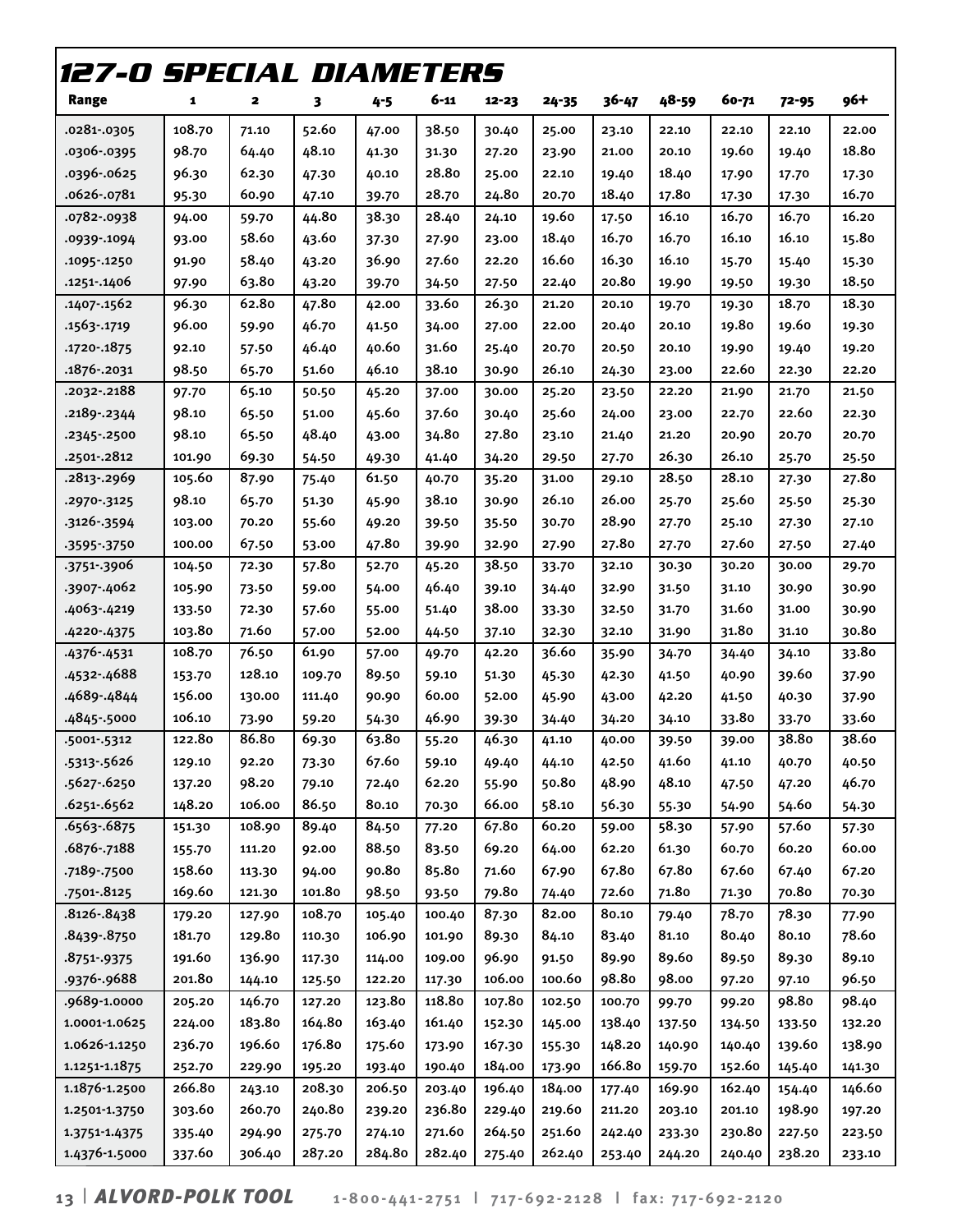| 127-1, 127-2 SPECIAL DIAMETERS |        |        |        |        |        |           |        |           |        |        |           |        |
|--------------------------------|--------|--------|--------|--------|--------|-----------|--------|-----------|--------|--------|-----------|--------|
| Range                          | 1      | 2      | 3      | 4-5    | 6-11   | $12 - 23$ | 24-35  | $36 - 47$ | 48-59  | 60-71  | $72 - 95$ | 96+    |
| .0281-.0305                    | 119.50 | 78.10  | 57.90  | 51.70  | 42.50  | 33.60     | 27.50  | 25.40     | 24.30  | 24.30  | 24.30     | 24.10  |
| .0306-.0395                    | 108.70 | 70.80  | 52.90  | 45.50  | 34.40  | 29.90     | 26.30  | 23.10     | 22.20  | 21.50  | 21.20     | 20.70  |
| .0396-.0625                    | 106.00 | 68.60  | 52.00  | 43.90  | 31.70  | 27.50     | 24.30  | 21.20     | 20.20  | 19.80  | 19.50     | 18.90  |
| .0626-.0781                    | 104.70 | 66.90  | 51.80  | 43.70  | 31.60  | 27.30     | 22.80  | 20.20     | 19.70  | 18.90  | 18.90     | 18.40  |
| .0782-.0938                    | 103.50 | 65.60  | 49.30  | 42.00  | 31.30  | 26.50     | 21.50  | 19.30     | 17.70  | 18.40  | 18.40     | 17.80  |
| .0939-.1094                    | 102.30 | 64.40  | 48.00  | 41.10  | 30.70  | 25.30     | 20.20  | 18.40     | 18.40  | 17.70  | 17.70     | 17.50  |
| .1095-.1250                    | 101.00 | 64.20  | 47.50  | 40.70  | 30.30  | 24.40     | 18.20  | 17.90     | 17.70  | 17.40  | 17.00     | 16.90  |
| .1251-.1406                    | 107.60 | 70.20  | 47.50  | 43.70  | 38.10  | 30.20     | 24.80  | 22.90     | 21.90  | 21.40  | 21.10     | 20.40  |
| .1407-.1562                    | 106.00 | 69.10  | 52.50  | 46.20  | 36.80  | 28.90     | 23.40  | 22.20     | 21.70  | 21.10  | 20.60     | 20.10  |
| .1563-.1719                    | 105.70 | 65.90  | 51.40  | 45.70  | 37.50  | 29.60     | 24.10  | 22.40     | 22.20  | 21.80  | 21.50     | 21.10  |
| .1720-.1875                    | 101.30 | 63.30  | 51.30  | 44.60  | 34.80  | 27.90     | 22.80  | 22.60     | 22.20  | 21.90  | 21.20     | 21.00  |
| .1876-.2031                    | 108.40 | 72.30  | 56.70  | 50.70  | 41.70  | 34.00     | 28.70  | 26.60     | 25.30  | 24.90  | 24.50     | 24.40  |
| .2032-.2188                    | 107.30 | 71.60  | 55.60  | 49.60  | 40.80  | 33.00     | 27.70  | 26.00     | 24.40  | 24.00  | 23.80     | 23.70  |
| .2189-.2344                    | 108.00 | 72.10  | 56.10  | 50.10  | 41.30  | 33.60     | 28.10  | 26.40     | 25.30  | 25.00  | 24.90     | 24.50  |
| $.2345-.2500$                  | 108.00 | 72.10  | 53.30  | 47.20  | 38.30  | 30.60     | 25.40  | 23.50     | 23.40  | 23.00  | 22.80     | 22.80  |
| .2501-.2812                    | 112.10 | 76.10  | 60.00  | 54.20  | 45.60  | 37.70     | 32.40  | 30.40     | 28.90  | 28.70  | 28.30     | 28.00  |
| .2813-.2969                    | 116.10 | 96.60  | 82.90  | 67.70  | 44.70  | 38.70     | 34.20  | 31.90     | 31.50  | 30.90  | 30.00     | 30.60  |
| .2970-.3125                    | 108.00 | 72.30  | 56.40  | 50.50  | 41.70  | 34.00     | 28.70  | 28.60     | 28.30  | 28.10  | 28.00     | 27.80  |
| $.3126 - .3594$                | 113.40 | 77.30  | 61.10  | 54.10  | 43.60  | 39.00     | 33.80  | 31.80     | 30.40  | 27.60  | 30.00     | 29.80  |
| $.3595 - .3750$                | 109.90 | 74.30  | 58.40  | 52.50  | 43.80  | 36.20     | 30.70  | 30.60     | 30.40  | 30.30  | 30.20     | 30.10  |
| .3751-.3906                    | 114.90 | 79.60  | 63.60  | 58.20  | 49.60  | 42.50     | 36.90  | 35.30     | 33.30  | 33.20  | 33.00     | 32.60  |
| -3907--4062                    | 116.50 | 80.80  | 64.80  | 59.30  | 51.30  | 43.10     | 38.00  | 36.20     | 34.50  | 34.20  | 34.00     | 34.00  |
| .4063-.4219                    | 146.80 | 79.60  | 63.40  | 60.70  | 56.50  | 41.60     | 36.60  | 35.80     | 34.90  | 34.80  | 34.10     | 34.00  |
| .4220-.4375                    | 114.30 | 78.70  | 62.80  | 57.10  | 49.00  | 40.90     | 35.50  | 35.30     | 35.20  | 35.00  | 34.20     | 33.90  |
| $.4376 - .4531$                | 119.50 | 84.20  | 68.00  | 62.80  | 54.60  | 46.30     | 40.40  | 39.30     | 38.20  | 38.00  | 37.60     | 37.00  |
| -4532-.4688                    | 169.10 | 140.90 | 120.90 | 98.40  | 65.10  | 56.40     | 49.80  | 46.40     | 45.70  | 45.10  | 43.60     | 41.50  |
| .4689-.4844                    | 171.60 | 143.10 | 122.60 | 100.00 | 66.00  | 57.20     | 50.50  | 47.20     | 46.30  | 45.70  | 44.40     | 41.50  |
| .4845-.5000                    | 116.80 | 81.20  | 65.20  | 59.70  | 51.60  | 43.30     | 38.00  | 37.70     | 37.60  | 37.00  | 36.90     | 36.80  |
| .5001-.5312                    | 135.20 | 95.40  | 76.30  | 70.00  | 60.80  | 51.00     | 45.20  | 44.00     | 43.50  | 43.10  | 42.80     | 42.50  |
| .5313-.5626                    | 142.20 | 101.40 | 80.60  | 74.40  | 65.00  | 54.40     | 48.60  | 46.70     | 45.80  | 45.20  | 44.80     | 44.40  |
| .5627-.6250                    | 150.90 | 108.00 | 87.10  | 79.80  | 68.50  | 61.50     | 55.90  | 53.70     | 53.00  | 52.30  | 51.90     | 51.30  |
| .6251-.6562                    | 163.10 | 116.50 | 95.20  | 88.20  | 77.40  | 72.50     | 63.90  | 61.90     | 60.80  | 60.30  | 60.00     | 59.90  |
| .6563-.6875                    | 166.50 | 119.60 | 98.40  | 93.00  | 85.00  | 74.60     | 66.40  | 65.00     | 64.20  | 63.70  | 63.40     | 63.00  |
| .6876-.7188                    | 171.20 | 122.30 | 101.10 | 97.40  | 91.70  | 76.00     | 70.30  | 68.30     | 67.40  | 66.80  | 66.40     | 66.00  |
| .7189-.7500                    | 174.50 | 124.70 | 103.60 | 100.00 | 94.50  | 78.70     | 74.70  | 74.60     | 74.60  | 74.40  | 74.20     | 74.10  |
| .7501-.8125                    | 186.60 | 133.30 | 112.00 | 108.40 | 102.80 | 87.80     | 81.80  | 79.90     | 79.00  | 78.30  | 77.90     | 77.40  |
| .8126-.8438                    | 197.20 | 140.90 | 119.50 | 115.90 | 110.40 | 96.10     | 90.00  | 88.20     | 87.20  | 86.70  | 86.20     | 85.70  |
| .8439-.8750                    | 199.90 | 142.80 | 121.30 | 117.60 | 112.10 | 98.20     | 92.40  | 91.60     | 89.30  | 88.50  | 88.20     | 86.50  |
| .8751-.9375                    | 210.70 | 150.50 | 129.00 | 125.30 | 119.90 | 106.60    | 100.80 | 98.90     | 98.50  | 98.40  | 98.20     | 98.10  |
| .9376-.9688                    | 221.90 | 158.40 | 138.10 | 134.50 | 129.00 | 116.60    | 110.60 | 108.70    | 107.80 | 106.90 | 106.70    | 106.20 |
| .9689-1.0000                   | 225.80 | 161.30 | 140.00 | 136.20 | 130.60 | 118.50    | 112.70 | 110.70    | 109.70 | 109.10 | 108.70    | 108.20 |
| 1.0001-1.0625                  | 246.60 | 202.10 | 181.30 | 179.70 | 177.50 | 167.60    | 159.60 | 152.30    | 151.40 | 148.00 | 146.70    | 145.40 |
| 1.0626-1.1250                  | 260.40 | 216.20 | 194.40 | 193.10 | 191.30 | 184.00    | 170.70 | 163.00    | 155.10 | 154.40 | 153.50    | 152.80 |
| 1.1251-1.1875                  | 278.00 | 252.70 | 214.90 | 212.70 | 209.50 | 202.30    | 191.30 | 183.60    | 175.60 | 167.80 | 160.00    | 155.40 |
| 1.1876-1.2500                  | 293.50 | 267.30 | 229.20 | 227.20 | 223.70 | 215.90    | 202.30 | 195.20    | 186.70 | 178.60 | 170.00    | 161.20 |
| 1.2501-1.3750                  | 333.90 | 286.90 | 264.80 | 263.10 | 260.50 | 252.30    | 241.50 | 232.40    | 223.30 | 221.00 | 218.70    | 216.90 |
| 1.3751-1.4375                  | 369.00 | 324.30 | 303.30 | 301.50 | 298.70 | 291.00    | 276.70 | 266.70    | 256.70 | 253.90 | 250.10    | 245.90 |
| 1.4376-1.5000                  | 371.40 | 337.00 | 315.90 | 313.30 | 310.60 | 302.90    | 288.50 | 278.60    | 268.50 | 264.40 | 262.00    | 256.40 |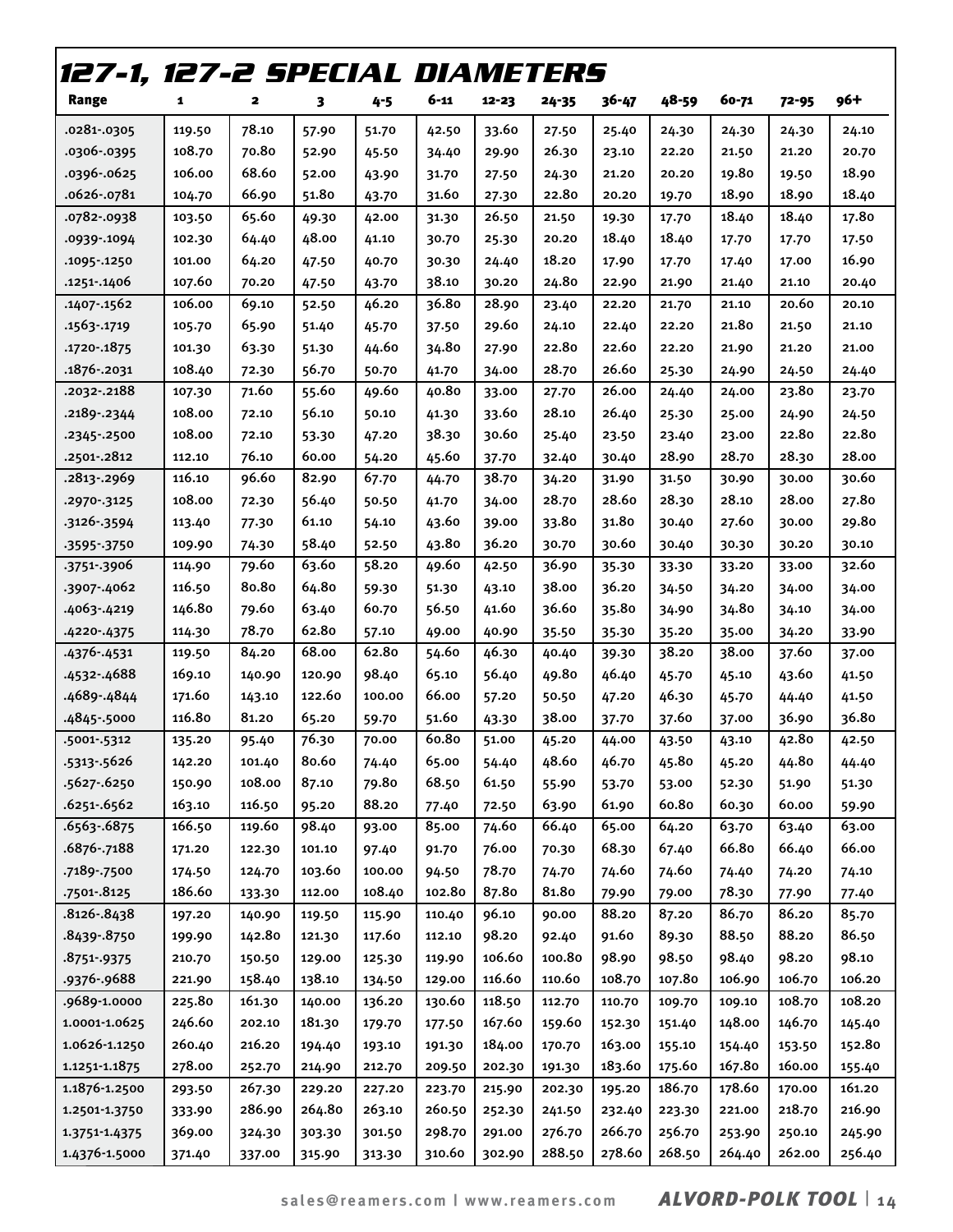| <b>128-0 SPECIAL DIAMETERS</b> |        |        |        |         |        |        |        |        |        |        |        |        |
|--------------------------------|--------|--------|--------|---------|--------|--------|--------|--------|--------|--------|--------|--------|
| Range                          | 1      | 2      | 3      | $4 - 5$ | 6-11   | 12-23  | 24-35  | 36-47  | 48-59  | 60-71  | 72-95  | 96+    |
| .0281-.0305                    | 161.40 | 85.30  | 63.30  | 56.20   | 45.50  | 33.30  | 27.30  | 25.30  | 25.20  | 25.10  | 25.10  | 25.00  |
| .0306-.0395                    | 146.70 | 77.50  | 57.50  | 47.30   | 32.20  | 27.90  | 24.70  | 23.00  | 22.20  | 21.40  | 21.10  | 20.70  |
| .0396-.0625                    | 140.60 | 76.00  | 56.10  | 45.50   | 29.70  | 25.60  | 22.70  | 21.30  | 20.50  | 20.20  | 19.90  | 19.70  |
| .0626-.0781                    | 139.20 | 75.50  | 55.60  | 45.10   | 29.60  | 25.40  | 22.50  | 20.70  | 19.80  | 19.50  | 19.30  | 19.20  |
| .0782-.0938                    | 135.70 | 74.40  | 54.70  | 41.40   | 30.70  | 25.80  | 21.40  | 20.20  | 18.90  | 19.10  | 18.90  | 16.70  |
| .0939-.1094                    | 133.20 | 74.10  | 54.20  | 47.50   | 37.80  | 26.90  | 21.30  | 19.70  | 18.60  | 18.50  | 18.50  | 18.30  |
| .1095 -. 1250                  | 130.10 | 70.90  | 51.20  | 44.40   | 34.40  | 23.50  | 18.10  | 17.80  | 17.60  | 17.40  | 16.90  | 16.80  |
| .1251-.1406                    | 136.10 | 76.90  | 56.80  | 50.50   | 40.90  | 30.10  | 24.70  | 22.50  | 21.90  | 21.20  | 20.90  | 20.50  |
| .1407-.1562                    | 134.90 | 75.60  | 55.90  | 49.30   | 39.50  | 28.70  | 23.30  | 21.30  | 20.60  | 20.30  | 20.30  | 20.20  |
| .1563-.1719                    | 133.70 | 75.40  | 56.00  | 49.70   | 40.30  | 29.60  | 24.00  | 22.40  | 21.40  | 21.20  | 21.10  | 21.00  |
| .1720-.1875                    | 132.70 | 74.60  | 55.10  | 48.80   | 39.20  | 28.40  | 23.20  | 21.30  | 21.20  | 21.10  | 21.00  | 21.00  |
| .1876-.2031                    | 138.20 | 79.90  | 60.40  | 54.30   | 45.10  | 34.40  | 29.10  | 27.40  | 26.30  | 25.90  | 25.50  | 25.40  |
| .2032-.2188                    | 136.90 | 79.30  | 59.90  | 53.90   | 44.70  | 33.90  | 28.70  | 27.80  | 27.60  | 26.70  | 26.30  | 25.90  |
| .2189-.2344                    | 136.30 | 78.70  | 59.30  | 53.30   | 44.20  | 33.50  | 28.20  | 28.10  | 27.90  | 27.70  | 27.50  | 27.00  |
| .2345-.2500                    | 134.00 | 76.60  | 57.10  | 51.10   | 41.70  | 31.00  | 27.50  | 27.30  | 27.00  | 26.90  | 26.20  | 26.00  |
| .2501-.2812                    | 145.80 | 88.20  | 68.90  | 63.30   | 54.60  | 44.10  | 38.70  | 37.00  | 36.20  | 35.80  | 35.30  | 35.20  |
| .2813-.2969                    | 142.80 | 85.00  | 66.10  | 60.50   | 51.90  | 41.40  | 37.00  | 36.40  | 35.80  | 35.40  | 35.20  | 35.10  |
| .2970-.3125                    | 140.70 | 83.70  | 64.60  | 58.80   | 50.00  | 39.50  | 35.90  | 35.70  | 35.50  | 35.20  | 35.10  | 35.00  |
| $.3126 - .3594$                | 146.10 | 89.10  | 70.00  | 64.50   | 56.10  | 45.70  | 40.30  | 38.60  | 38.30  | 38.10  | 37.80  | 37.60  |
| $.3595 - .3750$                | 143.10 | 86.00  | 67.00  | 61.30   | 52.70  | 42.10  | 38.60  | 38.30  | 38.20  | 38.20  | 38.20  | 38.10  |
| -3751--3906                    | 156.20 | 99.20  | 80.20  | 75.10   | 67.30  | 56.80  | 51.50  | 49.70  | 48.90  | 48.40  | 48.10  | 47.50  |
| .3907-.4062                    | 158.30 | 101.30 | 82.30  | 77.10   | 69.50  | 58.90  | 53.70  | 51.90  | 51.20  | 50.60  | 50.10  | 49.70  |
| .4063-.4219                    | 157.00 | 99.40  | 80.60  | 75.10   | 66.70  | 57.20  | 50.80  | 50.10  | 49.90  | 48.50  | 47.20  | 47.00  |
| .4220-.4375                    | 155.30 | 98.20  | 79.20  | 74.00   | 66.00  | 55.60  | 50.40  | 48.60  | 47.70  | 47.10  | 46.70  | 46.30  |
| $.4376 - .4531$                | 162.80 | 105.70 | 86.70  | 81.70   | 74.40  | 63.90  | 58.60  | 56.90  | 56.00  | 55.60  | 55.10  | 54.60  |
| .4532-.4688                    | 158.10 | 131.80 | 113.00 | 92.10   | 60.80  | 52.70  | 46.50  | 43.50  | 42.80  | 42.00  | 40.80  | 38.90  |
| .4689-.4844                    | 160.40 | 133.70 | 114.60 | 93.50   | 61.70  | 53.50  | 47.20  | 44.20  | 43.40  | 42.80  | 41.40  | 38.90  |
| .4845-.5000                    | 158.60 | 101.60 | 82.50  | 77.40   | 69.80  | 59.20  | 54.00  | 53.90  | 53.70  | 53.50  | 53.50  | 53.40  |
| .5001-.5312                    | 160.70 | 104.60 | 86.20  | 80.40   | 72.20  | 64.70  | 61.00  | 59.90  | 58.70  | 57.50  | 56.30  | 55.30  |
| .5313-.5626                    | 162.60 | 107.50 | 89.80  | 83.70   | 74.40  | 70.00  | 67.90  | 65.70  | 63.60  | 61.40  | 59.20  | 57.10  |
| .5627-.6250                    | 165.70 | 110.30 | 92.10  | 85.80   | 76.60  | 71.80  | 69.40  | 67.00  | 64.60  | 62.10  | 59.80  | 57.40  |
| .6251-.6562                    | 172.60 | 116.80 | 99.00  | 93.20   | 84.20  | 79.80  | 77.60  | 75.50  | 73.20  | 71.20  | 69.00  | 66.90  |
| .6563-.6875                    | 178.20 | 122.10 | 105.30 | 99.50   | 91.00  | 87.10  | 85.10  | 83.00  | 81.10  | 79.90  | 77.20  | 75.20  |
| .6876-.7188                    | 183.60 | 127.40 | 109.50 | 104.00  | 96.00  | 92.60  | 91.10  | 89.60  | 88.10  | 86.40  | 85.90  | 85.80  |
| .7189-.7500                    | 190.10 | 134.50 | 117.70 | 112.30  | 104.00 | 99.20  | 95.60  | 94.20  | 92.00  | 89.50  | 87.00  | 84.50  |
| .7501-.8125                    | 200.00 | 144.10 | 126.60 | 119.90  | 109.70 | 106.40 | 102.70 | 100.40 | 98.00  | 95.60  | 93.40  | 91.00  |
| .8126-.8438                    | 210.10 | 154.70 | 136.40 | 131.20  | 123.20 | 119.10 | 116.10 | 115.00 | 113.00 | 110.90 | 108.90 | 106.90 |
| .8439-.8750                    | 221.00 | 165.10 | 147.50 | 141.30  | 131.80 | 127.20 | 123.60 | 120.80 | 118.10 | 115.40 | 112.70 | 110.10 |
| .8751-.9375                    | 229.90 | 173.60 | 155.80 | 149.70  | 140.30 | 135.00 | 132.00 | 129.30 | 126.40 | 123.80 | 122.50 | 121.40 |
| .9376-.9688                    | 241.60 | 184.10 | 166.60 | 163.00  | 157.80 | 151.50 | 146.30 | 145.30 | 142.00 | 138.90 | 137.30 | 135.80 |
| .9689-1.0000                   | 249.90 | 194.00 | 176.80 | 173.60  | 168.50 | 160.00 | 154.40 | 151.50 | 147.40 | 143.20 | 139.00 | 134.80 |
| 1.0001-1.0625                  | 269.00 | 213.10 | 194.80 | 191.90  | 187.40 | 178.00 | 171.40 | 168.50 | 163.80 | 158.90 | 154.30 | 149.60 |
| 1.0626-1.1250                  | 288.60 | 232.50 | 213.70 | 211.60  | 208.00 | 196.10 | 190.10 | 183.90 | 178.10 | 171.90 | 165.90 | 159.90 |
| 1.1251-1.1875                  | 306.80 | 249.90 | 233.80 | 231.40  | 228.00 | 217.30 | 209.50 | 206.70 | 201.50 | 196.10 | 190.80 | 185.50 |
| 1.1876-1.2500                  | 326.10 | 271.30 | 253.80 | 251.90  | 248.90 | 236.00 | 229.80 | 223.20 | 216.80 | 210.30 | 203.90 | 197.40 |
| 1.2501-1.3750                  | 345.70 | 293.60 | 276.30 | 274.60  | 271.70 | 263.30 | 258.60 | 254.90 | 250.90 | 246.60 | 246.40 | 245.70 |
| 1.3751-1.4375                  | 365.00 | 308.80 | 295.20 | 294.10  | 292.40 | 289.60 | 287.00 | 286.20 | 285.60 | 285.00 | 284.40 | 283.80 |
| 1.4376-1.5000                  | 376.30 | 322.10 | 306.70 | 279.60  | 304.30 | 300.80 | 299.90 | 297.80 | 297.40 | 296.80 | 296.10 | 295.70 |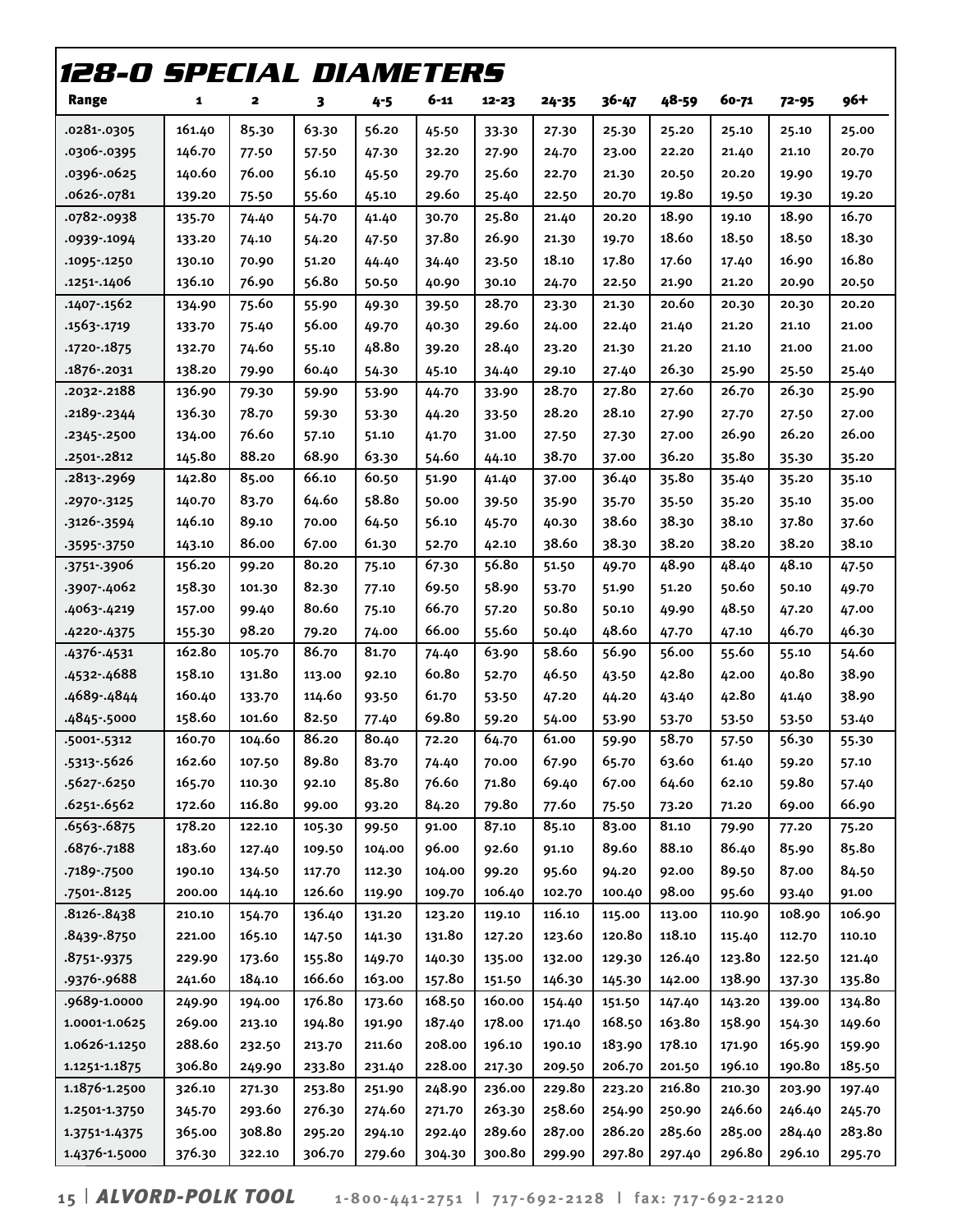| <i>128-1 SPECIAL DIAMETERS</i> |        |        |        |         |        |           |           |        |        |        |                      |        |
|--------------------------------|--------|--------|--------|---------|--------|-----------|-----------|--------|--------|--------|----------------------|--------|
| Range                          | 1      | 2      | 3      | $4 - 5$ | 6-11   | $12 - 23$ | $24 - 35$ | 36-47  | 48-59  | 60-71  | $72 - 95$            | 96+    |
| .0281-.0305                    | 177.50 | 93.80  | 69.70  | 61.80   | 50.00  | 36.60     | 29.90     | 27.80  | 27.70  | 27.60  | 27.60                | 27.50  |
| .0306-.0395                    | 161.30 | 85.30  | 63.30  | 52.00   | 35.40  | 30.70     | 27.10     | 25.20  | 24.50  | 23.60  | 23.30                | 22.80  |
| .0396-.0625                    | 154.70 | 83.80  | 61.70  | 50.00   | 32.60  | 28.20     | 25.00     | 23.50  | 22.50  | 22.20  | 21.90                | 21.70  |
| .0626-.0781                    | 153.10 | 83.00  | 61.10  | 49.50   | 32.50  | 28.00     | 24.80     | 22.80  | 21.80  | 21.40  | 21.10                | 21.00  |
| .0782-.0938                    | 149.20 | 81.80  | 60.20  | 45.50   | 33.80  | 28.20     | 23.60     | 22.20  | 20.80  | 20.90  | 20.80                | 18.30  |
| .0939-.1094                    | 146.60 | 81.50  | 59.60  | 52.20   | 41.60  | 29.60     | 23.50     | 21.70  | 20.60  | 20.50  | 20.50                | 20.30  |
| .1095-.1250                    | 143.10 | 78.00  | 56.20  | 48.90   | 37.80  | 25.90     | 19.90     | 19.50  | 19.30  | 19.10  | 18.50                | 18.40  |
| .1251-.1406                    | 149.70 | 84.50  | 62.50  | 55.60   | 44.90  | 33.00     | 27.10     | 24.80  | 24.00  | 23.40  | 23.10                | 22.50  |
| .1407-.1562                    | 148.40 | 83.10  | 61.40  | 54.30   | 43.60  | 31.60     | 25.60     | 23.50  | 22.60  | 22.30  | 22.30                | 22.20  |
| .1563-.1719                    | 147.10 | 82.90  | 61.50  | 54.60   | 44.30  | 32.50     | 26.40     | 24.70  | 23.60  | 23.40  | 23.30                | 23.20  |
| .1720-.1875                    | 146.00 | 82.10  | 60.70  | 53.60   | 43.10  | 31.20     | 25.50     | 23.50  | 23.40  | 23.30  | 23.20                | 23.20  |
| .1876-.2031                    | 152.00 | 87.90  | 66.40  | 59.80   | 49.50  | 37.80     | 32.10     | 30.10  | 28.90  | 28.40  | 28.10                | 28.00  |
| .2032-.2188                    | 150.50 | 87.10  | 65.90  | 59.20   | 49.20  | 37.40     | 31.60     | 30.60  | 30.30  | 29.50  | 28.90                | 28.40  |
| .2189-.2344                    | 150.00 | 86.70  | 65.30  | 58.60   | 48.60  | 36.80     | 31.00     | 30.90  | 30.70  | 30.40  | 30.20                | 29.70  |
| .2345 - .2500                  | 147.40 | 84.20  | 62.80  | 56.10   | 45.90  | 34.20     | 30.20     | 29.90  | 29.70  | 29.60  | 28.80                | 28.60  |
| .2501-.2812                    | 160.40 | 96.90  | 75.70  | 69.70   | 60.10  | 48.50     | 42.50     | 40.60  | 39.90  | 39.30  | 38.90                | 38.80  |
| .2813-.2969                    | 157.10 | 93.50  | 72.70  | 66.60   | 57.10  | 45.50     | 40.60     | 40.10  | 39.30  | 39.00  | 38.80                | 38.70  |
| .2970-.3125                    | 154.80 | 92.10  | 71.10  | 64.70   | 55.00  | 43.60     | 39.40     | 39.20  | 39.10  | 38.80  | 38.70                | 38.60  |
| .3126-.3594                    | 160.80 | 98.10  | 77.00  | 70.90   | 61.70  | 50.10     | 44.30     | 42.30  | 42.20  | 41.90  | 41.60                | 41.40  |
| -3595 - 3750                   | 157.40 | 94.70  | 73.70  | 67.40   | 57.90  | 46.40     | 42.30     | 42.20  | 42.00  | 42.00  | 42.00                | 41.90  |
| -3751-.3906                    | 172.00 | 109.10 | 88.30  | 82.60   | 74.10  | 62.50     | 56.70     | 54.60  | 53.70  | 53.20  | 53.00                | 52.20  |
| .3907-.4062                    | 174.10 | 111.50 | 90.60  | 84.80   | 76.50  | 64.80     | 59.10     | 57.10  | 56.20  | 55.70  | 55.30                | 54.60  |
| .4063-.4219                    | 172.60 | 109.40 | 88.60  | 82.60   | 73.30  | 63.00     | 55.90     | 55.30  | 54.80  | 53.30  | 51.90                | 51.70  |
| -4220--4375                    | 170.90 | 108.00 | 87.00  | 81.30   | 72.60  | 61.10     | 55.50     | 53.40  | 52.30  | 51.80  | 51.50                | 50.90  |
| .4376-.4531                    | 179.10 | 116.40 | 95.30  | 89.80   | 81.80  | 70.20     | 64.50     | 62.60  | 61.50  | 61.10  | 60.70                | 60.10  |
| .4532-.4688                    | 173.90 | 144.90 | 124.30 | 101.20  | 67.00  | 57.90     | 51.30     | 47.80  | 47.00  | 46.30  | 44.80                | 42.80  |
| .4689-.4844                    | 176.50 | 147.20 | 126.20 | 102.80  | 67.90  | 58.90     | 51.90     | 48.60  | 47.70  | 47.00  | 45.70                | 42.80  |
| .4845-.5000                    | 174.60 | 111.80 | 90.80  | 85.20   | 76.80  | 65.20     | 59.30     | 59.20  | 59.10  | 58.80  | 58.80                | 58.70  |
| .5001-.5312                    | 176.70 | 115.00 | 94.80  | 88.50   | 79.40  | 71.20     | 67.10     | 65.90  | 64.60  | 63.30  | 61.90                | 60.80  |
| .5313-.5626                    | 178.90 | 118.10 | 98.80  | 92.10   | 81.80  | 77.00     | 74.70     | 72.40  | 70.00  | 67.50  | 65.20                | 62.80  |
| .5627-.6250                    | 182.40 | 121.30 | 101.20 | 94.30   | 84.20  | 79.00     | 76.40     | 73.70  | 71.10  | 68.30  | 65.70                | 63.10  |
| .6251-.6562                    | 189.80 | 128.60 | 108.90 | 102.50  | 92.50  | 87.80     | 85.40     | 83.00  | 80.60  | 78.20  | 75.90                | 73.50  |
| .6563-.6875                    | 196.00 | 134.40 | 115.80 | 109.50  | 100.10 | 95.80     | 93.60     | 91.30  | 89.30  | 87.90  | 84.90                | 82.70  |
| .6876-.7188                    | 202.00 | 140.20 | 120.50 | 114.50  | 105.50 | 101.90    | 100.30    | 98.50  | 96.80  | 95.00  | 94.50                | 94.30  |
| .7189-.7500                    | 209.10 | 148.00 | 129.50 | 123.60  | 114.50 | 109.10    | 105.20    | 103.70 | 101.10 | 98.40  | 95.70                | 93.00  |
| .7501-.8125                    | 220.00 | 158.40 | 139.20 | 131.90  | 120.70 | 117.10    | 113.00    | 110.40 | 107.80 | 105.20 | 102.70               | 100.10 |
| .8126-.8438                    | 231.10 | 170.10 | 150.10 | 144.20  | 135.50 | 131.00    | 127.60    | 126.60 | 124.30 | 122.00 | 119.70               | 117.60 |
| .8439-.8750                    | 243.00 | 181.50 | 162.30 | 155.40  | 145.00 | 140.00    | 135.90    | 132.90 | 129.90 | 127.00 | 124.10               | 120.90 |
| .8751-.9375                    | 252.70 | 190.90 | 171.40 | 164.50  | 154.40 | 148.60    | 145.30    | 142.40 | 139.00 | 136.20 | 134.80               | 133.50 |
| .9376-.9688                    | 265.70 | 202.50 | 183.30 | 179.30  | 173.60 | 166.80    | 161.00    | 159.80 | 156.10 | 152.80 | 151.00               | 149.50 |
| .9689-1.0000                   | 275.00 | 213.50 | 194.60 | 190.90  | 185.30 | 176.10    | 169.70    | 166.80 | 162.20 | 157.50 | 152.90               | 148.30 |
| 1.0001-1.0625                  | 295.90 | 234.40 | 214.30 | 211.10  | 206.10 | 195.70    | 188.50    | 185.30 | 180.30 | 174.80 | 169.60               | 164.40 |
| 1.0626-1.1250                  | 317.40 | 255.70 | 235.20 | 232.70  | 228.80 | 215.70    | 209.10    | 202.30 | 195.90 | 189.10 | 182.50               | 175.90 |
| 1.1251-1.1875                  | 337.50 | 275.00 | 257.10 | 254.50  | 250.70 | 239.00    | 230.50    | 227.40 | 221.50 | 215.70 | 209.90               | 204.00 |
| 1.1876-1.2500                  | 358.80 | 298.50 | 279.20 | 277.20  | 273.70 | 259.60    | 252.60    | 245.50 | 238.40 | 231.30 | 224.20               | 217.10 |
| 1.2501-1.3750                  | 380.20 | 322.90 | 304.00 | 301.90  | 298.80 | 289.60    | 284.50    | 280.40 | 275.90 | 271.10 | 270.90               | 270.30 |
| 1.3751-1.4375                  | 401.40 | 339.70 | 324.70 | 323.50  | 321.70 | 318.60    | 315.60    | 314.80 | 314.10 | 313.50 | 312.70               | 312.30 |
| 1.4376-1.5000                  | 413.90 | 354.10 | 337.30 | 307.50  | 334.80 | 330.80    | 329.80    | 327.70 | 327.10 |        | 326.60 325.60 325.20 |        |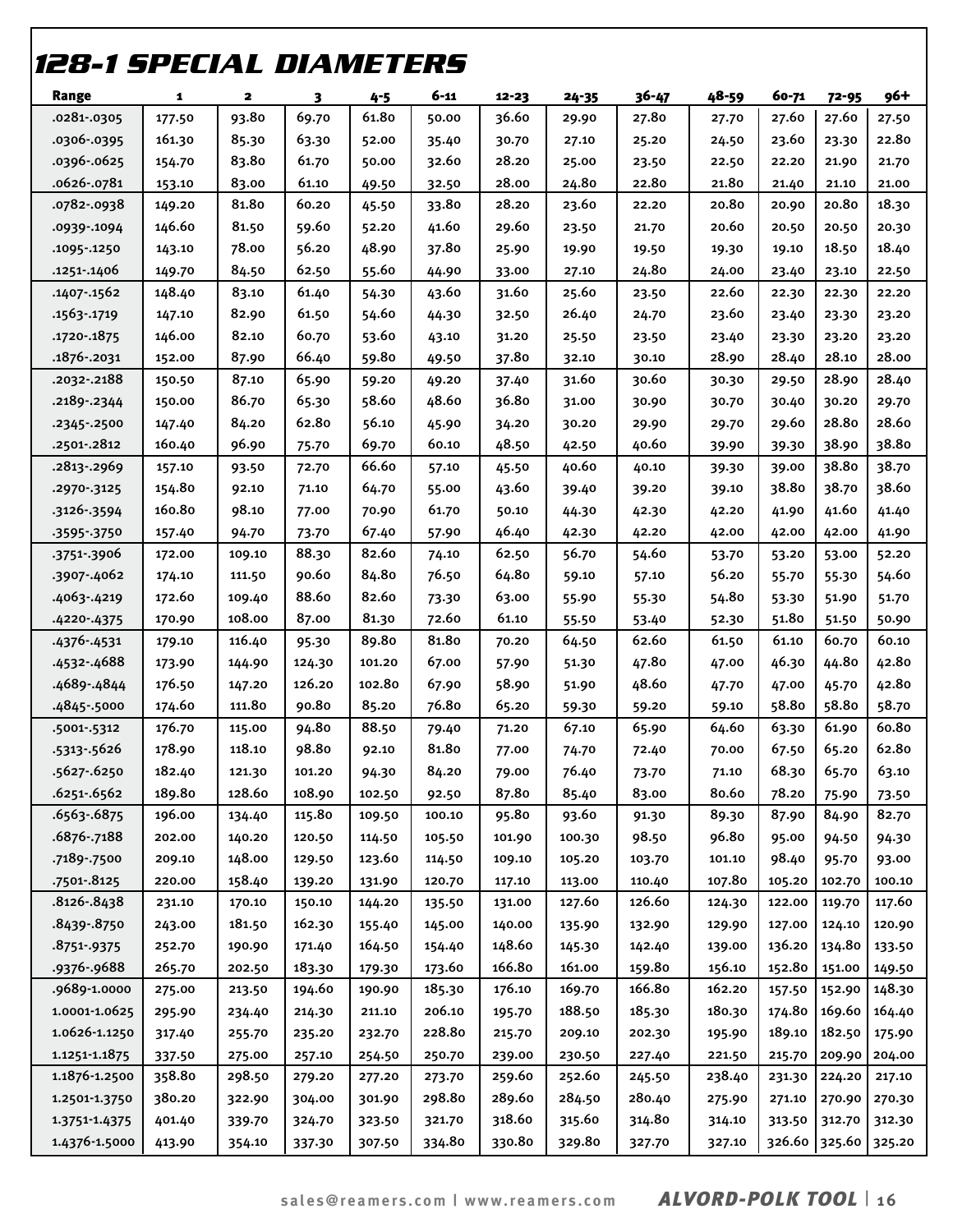|                 |          | 131-0 SPECIAL DIAMETERS |          |          |          |          |
|-----------------|----------|-------------------------|----------|----------|----------|----------|
| Range           | 1        | 2                       | 3        | 4-5      | $6 - 11$ | $12+$    |
| .2340-.2499     | \$141.00 | 5112.90                 | \$90.10  | 576.80   | 565.20   | \$58.70  |
| .2501-.2811     | \$145.00 | \$116.00                | \$92.80  | \$79.00  | \$67.10  | \$60.30  |
| .2813-.3124     | \$145.00 | \$116.00                | \$92.80  | \$79.00  | \$67.10  | \$60.30  |
| .3126-.3437     | \$145.00 | \$116.00                | \$92.80  | \$79.00  | \$67.10  | \$60.30  |
| $.3439 - .3749$ | \$145.00 | \$116.00                | \$92.80  | \$79.00  | \$67.10  | \$60.30  |
| $.3751 - .4374$ | \$149.10 | \$119.30                | \$95.50  | \$81.20  | \$68.90  | \$62.10  |
| .4376-.4688     | \$171.30 | \$137.10                | \$109.70 | \$93.30  | \$79.30  | \$71.30  |
| .4689-.4999     | \$171.30 | \$137.10                | \$109.70 | \$93.30  | \$79.30  | \$71.30  |
| .5001-.5311     | \$210.70 | \$168.60                | \$134.80 | \$114.80 | \$97.70  | \$87.80  |
| $.5313 - .5624$ | \$210.70 | \$168.60                | \$134.80 | \$114.80 | \$97.70  | \$87.80  |
| .5626-.5937     | \$210.70 | S <sub>168.60</sub>     | \$134.80 | \$114.80 | \$97.70  | \$87.80  |
| .5939-.6249     | \$210.70 | S <sub>168.60</sub>     | \$134.80 | \$114.80 | \$97.70  | \$87.80  |
| .6251-.6561     | \$281.10 | \$225.00                | \$179.80 | \$153.00 | \$130.00 | \$117.10 |
| .6563-.6874     | \$281.10 | \$225.00                | \$179.80 | \$153.00 | \$130.00 | \$117.10 |
| .6876-.7187     | \$281.10 | \$225.00                | \$179.80 | \$153.00 | \$130.00 | \$117.10 |
| .7189-.7499     | \$281.10 | \$225.00                | \$179.80 | \$153.00 | \$130.00 | \$117.10 |
| .7501-.8124     | \$363.30 | \$248.00                | \$209.50 | \$190.30 | \$171.10 | \$151.90 |
| .8126-.8437     | \$363.30 | \$248.00                | \$209.50 | \$190.30 | \$171.10 | \$151.90 |
| .8439-.8749     | \$363.30 | \$248.00                | \$209.50 | \$190.30 | \$171.10 | \$151.90 |
| .8751-.9374     | \$403.90 | \$288.50                | \$250.10 | \$230.90 | \$211.70 | \$192.40 |
| .9376-.9687     | \$446.90 | \$331.60                | \$293.10 | \$274.00 | \$254.70 | \$235.50 |
| .9689-.9999     | \$446.90 | \$331.60                | \$293.10 | \$274.00 | \$254.70 | \$235.50 |
| 1.0001-1.0624   | \$540.60 | \$425.30                | \$386.80 | \$367.70 | \$348.40 | \$329.20 |
| 1.0626-1.1249   | \$540.60 | \$425.30                | \$386.80 | \$367.70 | \$348.40 | \$329.20 |
| 1.1251-1.1874   | \$607.10 | \$491.70                | \$453.30 | \$434.10 | \$414.90 | \$395.60 |
| 1.1876-1.2499   | \$655.00 | \$539.70                | \$501.20 | \$482.10 | \$462.80 | \$443.60 |
| 1.2501-1.3124   | \$807.30 | \$691.90                | \$653.50 | \$634.30 | \$615.10 | \$595.80 |
| 1.3126-1.3749   | \$836.10 | \$720.70                | \$682.40 | \$663.10 | \$643.90 | \$624.60 |
| 1.3751-1.4374   | \$891.70 | \$776.40                | \$737.90 | \$718.70 | \$699.50 | \$680.30 |
| 1.4376-1.4999   | \$940.90 | \$825.60                | \$787.10 | \$767.90 | \$748.70 | \$729.50 |

# **131-1, 131-2 SPECIAL Diameters**

| Range           | 1                     | $\overline{\mathbf{2}}$ | 3        | $4 - 5$  | $6 - 11$ | $12 +$   |
|-----------------|-----------------------|-------------------------|----------|----------|----------|----------|
| .2340-.2499     | $\overline{5}$ 155.20 | $\overline{5}$ 124.20   | \$99.10  | \$84.40  | 571.70   | \$64.60  |
| .2501-.2811     | \$159.60              | \$127.50                | \$102.00 | \$86.90  | \$73.80  | \$66.30  |
| .2813-.3124     | \$159.60              | \$127.50                | \$102.00 | \$86.90  | \$73.80  | \$66.30  |
| 3126-3437       | \$159.60              | \$127.50                | \$102.00 | \$86.90  | \$73.80  | \$66.30  |
| $.3439 - .3749$ | \$159.60              | \$127.50                | \$102.00 | \$86.90  | \$73.80  | \$66.30  |
| $.3751 - .4374$ | \$164.00              | \$131.30                | \$105.10 | \$89.40  | \$75.70  | \$68.30  |
| .4376-.4688     | \$188.40              | \$150.80                | \$120.70 | \$102.60 | \$87.10  | \$78.30  |
| .4689-.4999     | \$188.40              | \$150.80                | \$120.70 | \$102.60 | \$87.10  | \$78.30  |
| .5001-.5311     | \$231.80              | \$185.30                | \$148.30 | \$126.40 | \$107.30 | \$96.50  |
| $.5313 - .5624$ | \$231.80              | \$185.30                | \$148.30 | \$126.40 | \$107.30 | \$96.50  |
| .5626-.5937     | \$231.80              | \$185.30                | \$148.30 | \$126.40 | \$107.30 | \$96.50  |
| .5939 - .6249   | \$231.80              | \$185.30                | \$148.30 | \$126.40 | \$107.30 | \$96.50  |
| .6251-.6561     | \$309.30              | \$247.30                | \$197.90 | \$168.20 | \$143.00 | \$128.80 |
| .6563-.6874     | \$309.30              | \$247.30                | \$197.90 | \$168.20 | \$143.00 | \$128.80 |
| .6876 - .7187   | \$309.30              | \$247.30                | \$197.90 | \$168.20 | \$143.00 | \$128.80 |
| .7189-.7499     | \$309.30              | \$247.30                | \$197.90 | \$168.20 | \$143.00 | \$128.80 |
| .7501-.8124     | \$399.70              | \$272.80                | \$230.50 | \$209.30 | \$188.30 | \$167.00 |
| .8126-.8437     | \$399.70              | \$272.80                | \$230.50 | \$209.30 | \$188.30 | \$167.00 |
| .8439-.8749     | \$399.70              | \$272.80                | \$230.50 | \$209.30 | \$188.30 | \$167.00 |
| .8751-.9374     | \$444.30              | \$317.40                | \$275.20 | \$254.00 | \$232.90 | \$211.70 |
| .9376-.9687     | \$491.60              | \$364.70                | \$322.40 | \$301.40 | \$280.20 | \$259.10 |
| .9689-.9999     | \$491.60              | \$364.70                | \$322.40 | \$301.40 | \$280.20 | \$259.10 |
| 1.0001-1.0624   | \$594.70              | \$467.80                | \$425.50 | \$404.50 | \$383.30 | \$362.10 |
| 1.0626-1.1249   | \$594.70              | \$467.80                | \$425.50 | \$404.50 | \$383.30 | \$362.10 |
| 1.1251-1.1874   | \$667.70              | \$540.80                | \$498.60 | \$477.50 | \$456.30 | \$435.20 |
| 1.1876-1.2499   | \$720.40              | \$593.50                | \$551.30 | \$530.20 | \$509.00 | \$487.90 |
| 1.2501-1.3124   | \$888.00              | \$761.20                | \$718.90 | \$697.80 | \$676.60 | \$655.40 |
| 1.3126-1.3749   | \$919.70              | \$792.80                | \$750.60 | \$729.50 | \$708.30 | \$687.10 |
| 1.3751-1.4374   | \$980.80              | \$854.10                | \$811.70 | \$790.50 | \$769.40 | \$748.30 |
| 1.4376-1.4999   | \$1,034.90            | \$908.00                | \$865.80 | \$844.70 | \$823.50 | \$802.40 |

**1 7** | *Alvord-polk tool* **1 - 8 0 0 - 4 4 1 - 2 7 5 1 | 7 1 7 - 6 9 2 - 2 1 2 8 | f a x : 7 1 7 - 6 9 2 - 2 1 2 0**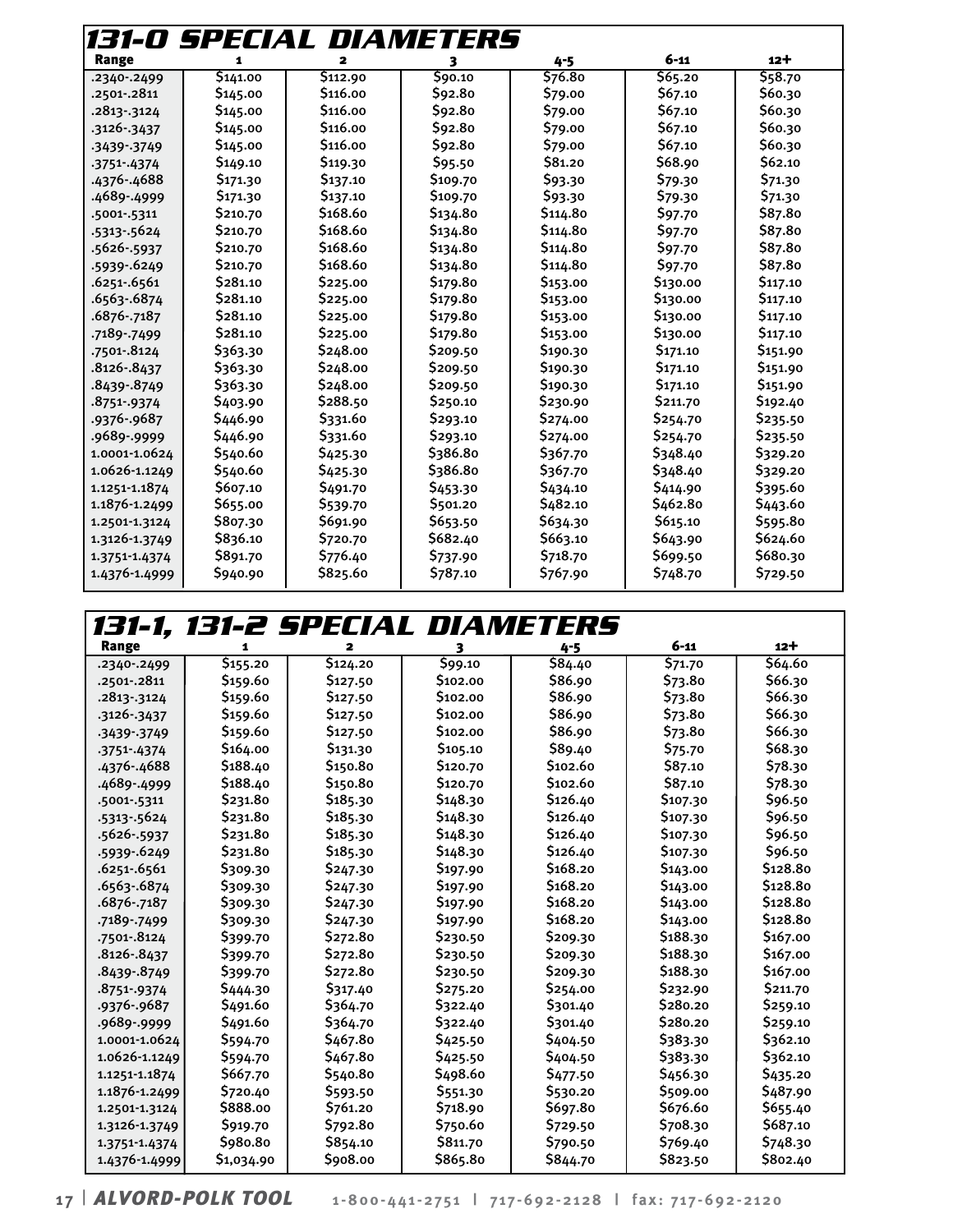| 827-0 SPECIAL DIAMETERS CARBIDE |          |          |          |          |          |           |           |           |          |
|---------------------------------|----------|----------|----------|----------|----------|-----------|-----------|-----------|----------|
| Range                           | 1        | 2        | 3        | 4-5      | $6 - 11$ | $12 - 23$ | $24 - 35$ | $36 - 47$ | 48+      |
| .0485-.0574                     | \$69.00  | \$63.20  | \$54.50  | \$51.50  | \$47.70  | \$37.80   | \$35.20   | \$33.80   | \$32.00  |
| .0575-.0654                     | \$69.00  | \$63.20  | \$54.50  | \$51.50  | \$47.70  | \$37.80   | \$35.20   | \$33.80   | \$32.00  |
| .0655-.0804                     | \$70.40  | \$64.50  | \$55.70  | \$52.50  | \$48.60  | \$39.70   | \$37.00   | \$35.50   | \$33.60  |
| .0805-.0964                     | \$70.40  | \$64.50  | \$55.70  | \$52.50  | \$48.60  | \$39.70   | \$37.00   | \$35.50   | \$33.60  |
| .0965-.1124                     | \$73.70  | \$67.80  | \$59.00  | \$55.80  | \$51.90  | \$42.70   | \$39.90   | \$37.40   | \$36.60  |
| .1125-.1284                     | \$75.40  | \$69.50  | \$60.70  | \$57.30  | \$53.10  | \$44.10   | \$41.30   | \$39.70   | \$37.70  |
| .1285-.1444                     | \$84.80  | \$78.90  | \$70.10  | \$66.20  | \$61.50  | \$52.30   | \$49.50   | \$47.90   | \$45.90  |
| .1445-.1594                     | \$85.50  | \$79.60  | \$70.70  | \$66.80  | \$61.90  | \$53.00   | \$50.30   | \$48.70   | \$46.80  |
| .1595 - .1744                   | \$92.70  | \$86.60  | \$78.00  | \$73.70  | \$68.40  | \$58.00   | \$56.80   | \$55.20   | \$53.20  |
| .1745-.1914                     | \$93.90  | \$88.10  | \$79.30  | \$74.90  | \$69.60  | \$58.60   | \$57.50   | \$56.10   | \$54.30  |
| .1915 - .2234                   | \$105.20 | \$99.30  | \$90.40  | \$85.40  | \$79.30  | \$70.10   | \$67.40   | \$65.80   | \$63.90  |
| $.2235-.2544$                   | \$124.50 | \$115.80 | \$102.60 | \$97.00  | \$90.10  | \$81.10   | \$78.10   | \$76.60   | \$74.70  |
| .2545-.2844                     | \$130.00 | \$124.10 | \$115.20 | \$108.90 | \$101.10 | \$92.30   | \$88.90   | \$87.60   | \$85.90  |
| .2845-.3164                     | \$140.70 | \$134.80 | \$126.00 | \$119.20 | \$110.80 | \$101.50  | \$98.80   | \$97.30   | \$95.40  |
| .3165-.3484                     | \$161.70 | \$154.60 | \$144.00 | \$136.50 | \$127.30 | \$118.40  | \$115.50  | \$113.30  | \$110.90 |
| -3485--3794                     | \$168.90 | \$162.30 | \$152.40 | \$144.00 | \$133.70 | \$124.50  | \$121.10  | \$119.90  | \$118.40 |
| $.3795 - .4104$                 | \$179.20 | \$172.60 | \$162.70 | \$153.40 | \$142.00 | \$133.70  | \$130.90  | \$129.30  | \$127.30 |
| .4105 - .4414                   | \$184.70 | \$178.10 | \$168.20 | \$158.90 | \$147.60 | \$138.60  | \$136.30  | \$134.50  | \$132.20 |
| $.4415 - .4724$                 | \$196.70 | \$190.10 | \$180.10 | \$170.10 | \$157.90 | \$148.90  | \$146.20  | \$144.60  | \$142.70 |
| -4725 - 5050                    | \$207.00 | \$200.50 | \$190.60 | \$180.10 | \$167.10 | \$157.90  | \$155.10  | \$153.60  | \$151.80 |

## **Threaded Shank Reamers**

Long Series, Threaded Shank Reamers Piloted, Straight Flute, Right Hand Cut (USA)

865-0 High Speed Steel

| EDP#<br><b>HSS</b><br>865-0 | <b>Size</b><br>Range<br><b>Inches</b> | $3 - 4$<br>List<br><b>Price</b> | 5-6<br>List<br><b>Price</b> | $7 - 8$<br>List<br><b>Price</b> | $9 - 12$<br>List<br>Price | $13 - 15$<br>List<br><b>Price</b> | 16-25<br>List<br>Price | 26-49<br>List<br>Price | 50 <sup>+</sup><br>List<br>Price |
|-----------------------------|---------------------------------------|---------------------------------|-----------------------------|---------------------------------|---------------------------|-----------------------------------|------------------------|------------------------|----------------------------------|
|                             |                                       |                                 |                             |                                 |                           |                                   |                        |                        |                                  |
| 21000                       | .1500-.1632                           | \$102.50                        | \$74.40                     | \$60.00                         | \$46.80                   | \$40.60                           | \$36.10                | \$34.00                | \$32.10                          |
| 21001                       | .1633-.1789                           | <b>\$102.60</b>                 | \$74.50                     | \$60.10                         | \$46.90                   | \$40.70                           | \$36.20                | \$34.10                | \$32.20                          |
| 21002                       | .1790-.1945                           | \$102.70                        | \$74.60                     | \$60.20                         | \$47.00                   | \$40.80                           | \$36.30                | \$34.20                | \$32.30                          |
| 21003                       | .1946-.2101                           | <b>\$102.80</b>                 | \$74.80                     | \$60.30                         | \$47.10                   | \$40.90                           | \$36.40                | \$34.40                | \$32.50                          |
| 21004                       | .2102-.2258                           | <b>\$102.90</b>                 | \$74.90                     | \$60.40                         | \$47.30                   | \$41.00                           | \$36.50                | \$34.50                | \$32.60                          |
| 21005                       | .2259-.2414                           | \$103.10                        | <b>S75.00</b>               | \$60.50                         | \$47.40                   | \$41.10                           | \$36.60                | \$34.80                | \$32.70                          |
| 21006                       | .2415-.2570                           | \$103.20                        | \$75.10                     | \$60.70                         | \$47.50                   | \$41.20                           | \$36.80                | \$34.90                | \$32.80                          |
| 21007                       | .2571-.2720                           | \$106.30                        | \$77.30                     | \$62.40                         | \$49.00                   | \$42.50                           | \$37.90                | \$35.70                | \$33.70                          |
| 21008                       | .2721-.2880                           | <b>\$106.50</b>                 | \$77.40                     | \$62.50                         | \$49.10                   | \$42.60                           | \$38.00                | \$35.90                | \$35.00                          |
| 21009                       | .2881-.3040                           | \$106.60                        | \$77.50                     | \$62.60                         | \$49.20                   | \$42.80                           | \$38.20                | \$36.00                | \$35.10                          |
| 21010                       | .3041-.3190                           | \$106.80                        | \$77.70                     | \$62.80                         | \$49.30                   | \$42.90                           | \$38.30                | \$36.10                | \$35.20                          |
| 21011                       | .3191-.3350                           | \$107.00                        | \$77.90                     | \$63.00                         | \$49.40                   | \$44.20                           | \$38.50                | \$36.30                | \$35.40                          |
| 21012                       | $-3351 - 3479$                        | \$107.10                        | \$78.00                     | \$63.40                         | \$49.60                   | \$44.30                           | \$38.60                | \$36.40                | \$35.50                          |
| 21013                       | .3480-.3660                           | <b>S107.50</b>                  | \$78.50                     | \$63.70                         | \$50.00                   | \$44.70                           | \$38.90                | \$37.00                | \$36.00                          |
| 21014                       | .3661-.3820                           | <b>\$108.00</b>                 | \$78.90                     | \$64.00                         | S50.50                    | \$45.30                           | \$39.50                | \$37.40                | \$36.30                          |
| 21015                       | .3821-.3980                           | \$110.50                        | \$80.90                     | \$65.90                         | \$52.00                   | \$46.60                           | \$40.70                | \$38.30                | \$37.60                          |
| 21016                       | .3981-.4129                           | \$110.90                        | \$81.30                     | \$66.30                         | \$52.40                   | \$47.00                           | \$41.20                | \$39.00                | \$38.00                          |

*\*Overall length is measured from seating angle to tip.*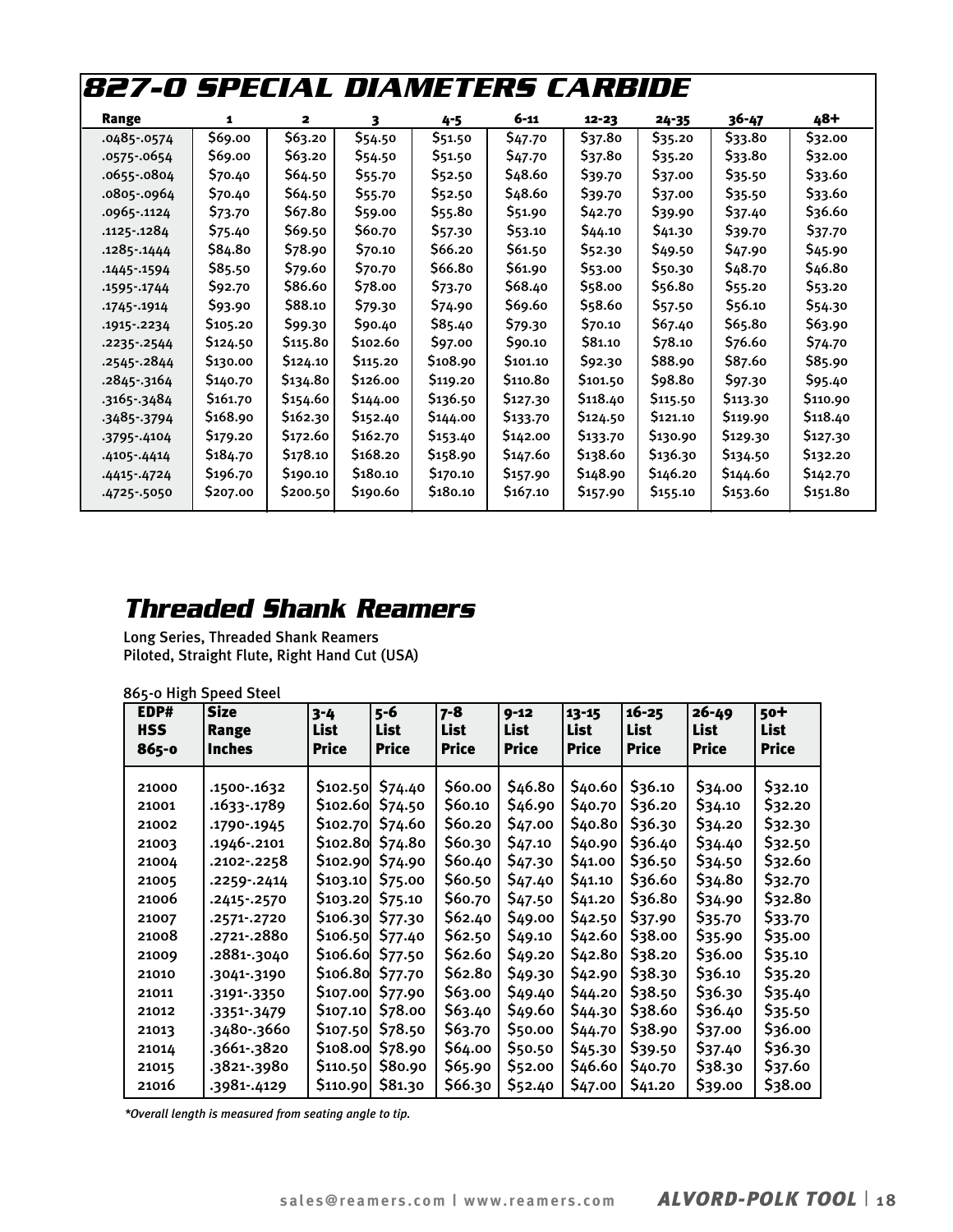## **Threaded Shank Reamers**

Long Series, Threaded Shank Reamers Piloted, Straight Flute, Right Hand Cut (USA)

#### 866-0 M42 Cobalt Steel

| EDP#<br><b>Cobalt</b><br>866-0 | <b>Size</b><br>Range<br><b>Inches</b> | $3 - 4$<br><b>List</b><br>Price | 5-6<br><b>List</b><br><b>Price</b> | $7 - 8$<br><b>List</b><br><b>Price</b> | $9 - 12$<br><b>List</b><br><b>Price</b> | $13 - 15$<br>List<br><b>Price</b> | $16 - 25$<br><b>List</b><br><b>Price</b> | $26 - 49$<br><b>List</b><br><b>Price</b> | 50 <sup>+</sup><br>List<br><b>Price</b> |
|--------------------------------|---------------------------------------|---------------------------------|------------------------------------|----------------------------------------|-----------------------------------------|-----------------------------------|------------------------------------------|------------------------------------------|-----------------------------------------|
| 21200                          | .1500-.1632                           | \$107.60                        | \$78.30                            | \$62.90                                | \$49.20                                 | \$42.60                           | \$37.90                                  | \$35.70                                  | \$33.60                                 |
| 21201                          | .1633-.1789                           | \$107.70                        | \$78.40                            | \$63.00                                | \$49.30                                 | \$42.80                           | \$38.00                                  | \$35.90                                  | \$33.70                                 |
| 21202                          | .1790-.1945                           | \$107.80                        | \$78.50                            | \$63.40                                | \$49.40                                 | \$42.90                           | \$38.20                                  | \$36.00                                  | \$33.80                                 |
| 21203                          | .1946-.2101                           | \$108.00                        | \$78.60                            | \$63.50                                | \$49.60                                 | \$43.00                           | \$38.30                                  | \$36.10                                  | \$33.90                                 |
| 21204                          | .2102-.2258                           | \$108.10                        | \$78.70                            | \$63.60                                | \$49.70                                 | \$43.10                           | \$38.40                                  | \$36.20                                  | \$34.00                                 |
| 21205                          | .2259-.2414                           | \$108.40                        | \$78.90                            | \$63.70                                | \$49.80                                 | \$43.20                           | \$38.50                                  | \$36.30                                  | \$34.10                                 |
| 21206                          | .2415-.2570                           | \$108.50                        | \$79.00                            | \$63.80                                | \$49.90                                 | \$43.30                           | \$38.60                                  | \$36.40                                  | \$34.20                                 |
| 21207                          | .2571-.2720                           | \$113.90                        | \$82.80                            | \$66.90                                | \$52.30                                 | \$45.50                           | \$40.50                                  | \$38.40                                  | \$36.10                                 |
| 21208                          | .2721-.2880                           | \$114.10                        | \$82.90                            | \$67.10                                | \$52.40                                 | \$45.60                           | \$40.60                                  | \$38.50                                  | \$37.40                                 |
| 21209                          | .2881-.3040                           | \$114.20                        | \$83.00                            | \$67.20                                | \$52.50                                 | \$45.70                           | \$40.80                                  | \$38.60                                  | \$37.50                                 |
| 21210                          | .3041-.3190                           | \$114.30                        | \$83.10                            | \$67.30                                | \$52.60                                 | \$45.80                           | \$40.90                                  | \$38.70                                  | \$37.60                                 |
| 21211                          | .3191-.3350                           | \$114.40                        | \$83.30                            | \$67.40                                | \$52.90                                 | \$47.30                           | \$41.20                                  | \$38.80                                  | \$37.80                                 |
| 21212                          | -3351--3479                           | \$114.50                        | \$83.50                            | \$67.50                                | \$53.10                                 | \$47.40                           | \$41.30                                  | \$38.90                                  | \$38.00                                 |
| 21213                          | .3480-.3660                           | \$117.20                        | \$85.60                            | \$69.30                                | \$54.60                                 | \$48.70                           | \$42.50                                  | \$40.20                                  | \$39.00                                 |
| 21214                          | .3661-.3820                           | \$117.60                        | \$86.00                            | \$69.80                                | \$54.90                                 | \$49.20                           | \$43.00                                  | \$40.80                                  | \$39.70                                 |
| 21215                          | .3821-.3980                           | \$120.30                        | \$88.20                            | <b>\$71.80</b>                         | \$56.70                                 | \$50.60                           | \$44.50                                  | \$42.00                                  | \$40.90                                 |
| 21216                          | .3981-.4129                           | S <sub>121.00</sub>             | \$88.70                            | \$72.10                                | \$57.10                                 | \$51.40                           | \$44.80                                  | \$42.60                                  | \$41.10                                 |

*\*Overall length is measured from seating angle to tip.*

#### Long Series, Threaded Shank Reamers Piloted, Straight Flute, Right Hand Cut (USA)

#### 829-0 Carbide

| EDP#           | <b>Size</b>     | $3 - 4$              | 5-6                              | 7-8          | $9 - 12$     | 13-15           | $16 - 25$    | $26 - 49$            | $50+$        |
|----------------|-----------------|----------------------|----------------------------------|--------------|--------------|-----------------|--------------|----------------------|--------------|
| <b>Carbide</b> | Range           | List                 | List                             | List         | <b>List</b>  | List            | List         | <b>List</b>          | <b>List</b>  |
| $829 - 0$      | <b>Inches</b>   | <b>Price</b>         | Price                            | <b>Price</b> | <b>Price</b> | <b>Price</b>    | <b>Price</b> | <b>Price</b>         | <b>Price</b> |
| 82900          | .1500-.1632     | \$184.20             | \$262.00                         | \$123.60     | \$108.40     | \$93.10         | \$83.10      | \$77.90              | \$70.30      |
| 82901          | .1633-.1789     | S <sub>190</sub> .00 | \$159.70                         | \$129.20     | \$114.10     | \$98.90         | \$88.80      | \$83.60              | \$76.30      |
| 82902          | .1790-.1945     | \$195.70             | \$165.50                         | \$135.10     | \$119.90     | \$104.90        | \$94.60      | \$89.50              | \$81.90      |
| 82903          | .1946-.2101     | <b>S200.00</b>       | \$169.70                         | \$139.30     | \$124.20     | \$109.10        | \$98.80      | \$93.70              | \$86.20      |
| 82904          | .2102-.2258     | \$204.30             | \$174.00                         | \$143.50     | \$128.60     | \$113.20        | \$103.10]    | \$98.00              | \$90.40      |
| 82905          | $.2259 - .2414$ | S <sub>20</sub> 8.40 | S <sub>17</sub> 8. <sub>10</sub> | \$147.80     | \$132.50     | \$117.40        | \$107.30     | S <sub>102</sub> .40 | \$94.60      |
| 82906          | .2415-.2570     | <b>\$212.70</b>      | \$182.30                         | \$152.00     | \$136.80     | \$121.70        | \$111.50     | \$106.50             | \$98.80      |
| 82907          | .2571-.2720     | \$222.40             | \$191.10                         | \$159.80     | \$144.20     | <b>\$128.60</b> | \$118.30     | \$112.90             | \$105.20     |
| 82908          | .2721-.2880     | S225.80              | \$194.50                         | \$164.30     | \$147.70     | \$132.10        | \$121.70     | \$116.50             | \$108.60     |
| 82909          | .2881-.3040     | S229.30              | \$198.10                         | \$166.80     | \$151.20     | <b>\$135.60</b> | \$125.20     | \$119.90             | \$112.10     |
| 82910          | .3041-.3190     | 5232.90              | \$201.60                         | \$170.40     | \$154.90     | \$139.20        | \$128.70     | \$123.60             | \$115.60     |
| 82911          | .3191-.3350     | S236.60              | \$205.30                         | \$174.00     | \$158.40     | \$142.90        | \$132.30     | \$127.00             | \$119.20     |
| 82912          | $-3351 - 3479$  | S <sub>240.10</sub>  | \$208.70                         | \$177.40     | \$161.90     | \$146.20        | \$136.10     | \$130.60             | \$122.90     |
| 82913          | .3480-.3660     | \$244.80             | \$213.50                         | \$182.30     | \$166.70     | \$151.00        | \$140.70     | \$135.40             | \$127.70     |
| 82914          | .3661-.3820     | S <sub>252.60</sub>  | \$221.60                         | \$190.40     | \$174.80     | \$159.00        | \$148.70     | \$143.10             | \$135.70     |
| 82915          | .3821-.3980     | \$265.30             | \$234.10                         | \$202.10     | \$186.30     | \$170.40        | \$159.80     | \$143.50             | \$146.30     |
| 82916          | .3981-.4129     | \$273.60             | \$242.30                         | \$210.40     | \$194.50     | \$178.70        | \$168.10     | \$162.70             | \$155.00     |

*\*Overall length is measured from seating angle to tip.*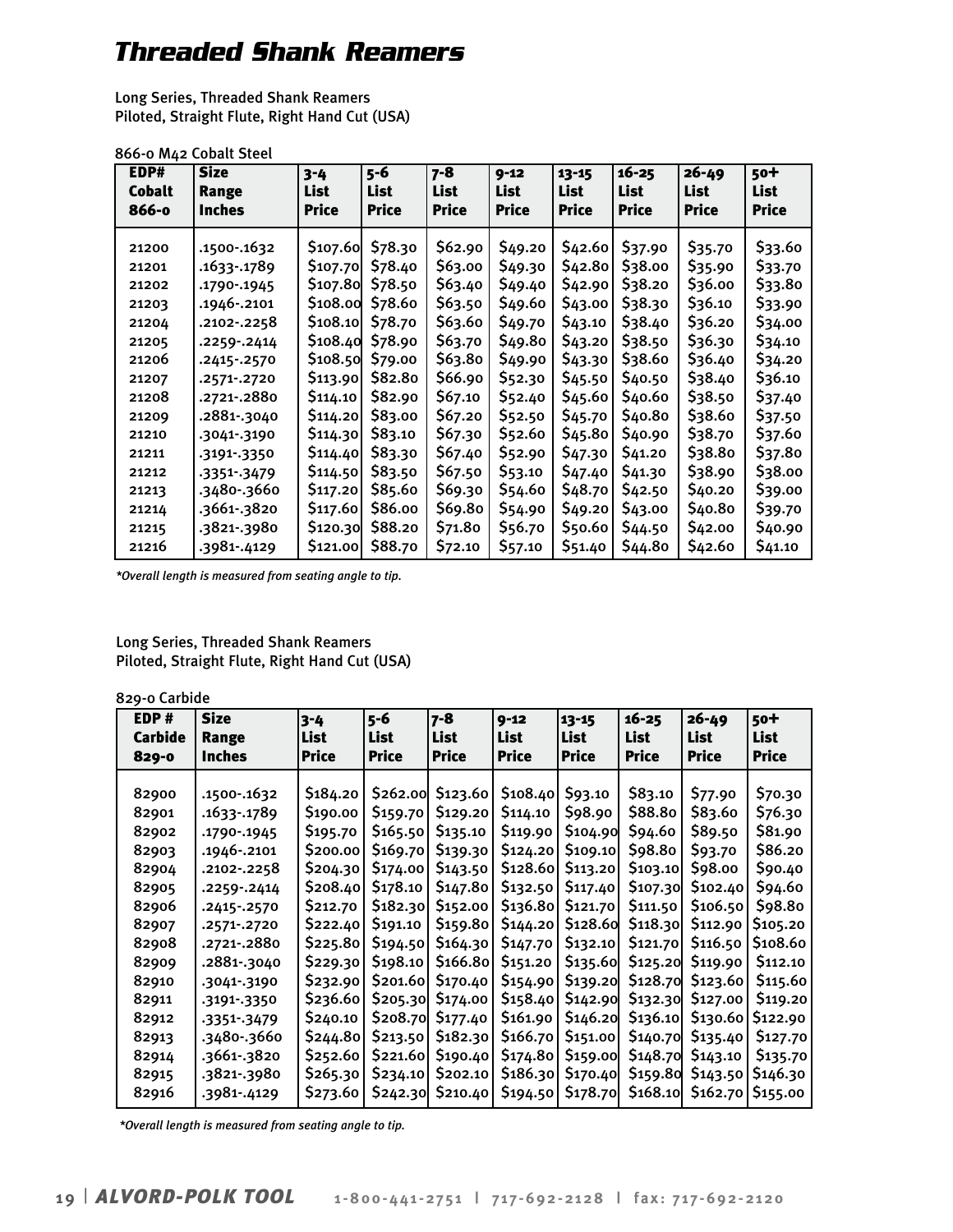## **Threaded Shank Reamers**

Short Series, Threaded Shank Reamers Piloted, Straight Flute, Right Hand Cut (USA)

| EDP#       | <b>Size</b>     | $3 - 4$         | 5-6          | $7 - 8$      | $9 - 12$     | $13 - 15$    | $16 - 25$    | $26 - 49$    | 50+          |
|------------|-----------------|-----------------|--------------|--------------|--------------|--------------|--------------|--------------|--------------|
| <b>HSS</b> | Range           | List            | <b>List</b>  | <b>List</b>  | List         | List         | <b>List</b>  | <b>List</b>  | <b>List</b>  |
| 867-0      | Inches          | <b>Price</b>    | <b>Price</b> | <b>Price</b> | <b>Price</b> | <b>Price</b> | <b>Price</b> | <b>Price</b> | <b>Price</b> |
| 21100      | .1500-.1632     | <b>S112.80</b>  | \$81.90      | \$66.10      | \$51.50      | \$44.60      | \$39.70      | \$37.50      | \$35.20      |
| 21101      | .1633-.1789     | <b>\$112.90</b> | \$82.00      | \$66.20      | \$51.60      | \$44.70      | \$39.90      | \$37.60      | \$35.30      |
| 21102      | .1790-.1945     | \$113.00        | \$82.10      | \$66.30      | \$51.70      | \$44.80      | \$40.00      | \$37.80      | \$35.50      |
| 21103      | .1946-.2101     | \$113.10        | \$82.20      | \$66.40      | \$51.90      | \$45.10      | \$40.10      | \$37.90      | \$35.60      |
| 21104      | .2102-.2258     | \$113.20        | \$82.30      | \$66.50      | \$52.00      | \$45.20      | \$40.20      | \$38.00      | \$35.70      |
| 21105      | .2259-.2414     | \$113.40        | \$82.50      | \$66.60      | \$52.10      | \$45.30      | \$40.30      | \$38.20      | \$35.90      |
| 21106      | $.2415-.2570$   | \$113.50        | \$82.80      | \$66.80      | \$52.20      | \$45.40      | \$40.50      | \$38.30      | \$36.00      |
| 21107      | .2571-.2720     | \$113.80        | \$82.90      | \$66.90      | \$52.30      | \$45.50      | \$40.60      | \$38.40      | \$36.10      |
| 21108      | .2721-.2880     | \$113.90        | \$83.00      | \$67.00      | \$52.40      | \$45.60      | \$40.70      | \$38.50      | \$37.40      |
| 21109      | .2881-.3040     | \$114.00        | \$83.10      | \$67.10      | \$52.60      | \$45.70      | \$40.80      | \$38.60      | \$37.50      |
| 21110      | .3041-.3190     | \$114.10        | \$83.20      | \$67.20      | \$52.70      | \$45.80      | \$40.90      | \$38.70      | \$37.70      |
| 21111      | .3191-.3350     | \$114.30        | \$83.30      | \$67.30      | \$52.90      | \$47.30      | \$41.10      | \$38.80      | \$37.90      |
| 21112      | $.3351 - .3479$ | \$114.40        | \$83.50      | \$67.40      | \$53.10      | \$47.40      | \$41.20      | \$38.90      | \$38.00      |
| 21113      | .3480-.3660     | \$115.00        | \$83.90      | \$68.10      | \$53.50      | \$47.90      | \$41.70      | \$39.40      | \$38.50      |
| 21114      | .3661-.3820     | \$115.50        | \$84.40      | \$68.60      | \$54.00      | \$48.30      | \$42.20      | \$40.10      | \$38.80      |
| 21115      | .3821-.3980     | \$116.20        | \$85.10      | \$69.20      | \$54.50      | \$49.00      | \$42.80      | \$40.60      | \$39.50      |
| 21116      | .3981-.4129     | \$116.50        | \$85.50      | \$69.50      | \$55.00      | \$49.40      | \$43.30      | \$41.00      | \$40.10      |

867-0 High Speed Steel

*\*Overall length is measured from seating angle to tip.*

#### Short Series, Threaded Shank Reamers Piloted, Straight Flute, Right Hand Cut (USA)

|                                | 868-0 M42 Cobalt Steel                |                                 |                                        |                                        |                                         |                                   |                                   |                                   |                                    |
|--------------------------------|---------------------------------------|---------------------------------|----------------------------------------|----------------------------------------|-----------------------------------------|-----------------------------------|-----------------------------------|-----------------------------------|------------------------------------|
| EDP#<br><b>Cobalt</b><br>868-0 | <b>Size</b><br>Range<br><b>Inches</b> | $3 - 4$<br>List<br><b>Price</b> | $5 - 6$<br><b>List</b><br><b>Price</b> | $7 - 8$<br><b>List</b><br><b>Price</b> | $9 - 12$<br><b>List</b><br><b>Price</b> | $13 - 15$<br>List<br><b>Price</b> | $16 - 25$<br>List<br><b>Price</b> | $26 - 49$<br>List<br><b>Price</b> | 50+<br><b>List</b><br><b>Price</b> |
|                                |                                       |                                 |                                        |                                        |                                         |                                   |                                   |                                   |                                    |
| 21300                          | .1500-.1632                           | \$118.40                        | \$86.00                                | \$69.30                                | \$54.00                                 | \$46.90                           | \$41.80                           | \$39.40                           | \$37.00                            |
| 21301                          | .1633-.1789                           | <b>S118.60</b>                  | \$86.20                                | \$69.40                                | \$54.20                                 | \$47.00                           | \$41.90                           | S39.50                            | \$37.10                            |
| 21302                          | .1790-.1945                           | \$118.70                        | \$86.30                                | \$69.50                                | \$54.30                                 | \$47.10                           | \$42.00                           | \$39.60                           | \$37.30                            |
| 21303                          | .1946-.2101                           | S118.80                         | \$86.40                                | \$69.60                                | \$54.40                                 | \$47.30                           | \$42.10                           | \$39.70                           | \$37.40                            |
| 21304                          | .2102-.2258                           | \$118.90                        | \$86.50                                | \$69.70                                | \$54.50                                 | \$47.40                           | \$42.20                           | S39.90                            | \$37.50                            |
| 21305                          | $.2259 - .2414$                       | \$119.20                        | \$86.70                                | \$69.80                                | \$54.60                                 | \$47.50                           | \$42.30                           | \$40.00                           | \$37.70                            |
| 21306                          | .2415-.2570                           | \$119.40                        | \$86.80                                | \$70.00                                | \$54.80                                 | \$47.70                           | \$42.50                           | \$40.10                           | \$37.80                            |
| 21307                          | .2571-.2720                           | \$121.70                        | \$88.50                                | \$71.60                                | \$55.90                                 | \$48.70                           | \$43.30                           | \$41.00                           | \$38.60                            |
| 21308                          | .2721-.2880                           | \$121.90                        | <b>\$88.60</b>                         | \$71.70                                | \$56.10                                 | \$48.90                           | \$43.40                           | \$41.10                           | \$40.10                            |
| 21309                          | .2881-.3040                           | 5122.10                         | \$88.70                                | \$71.80                                | \$56.30                                 | \$49.00                           | \$43.60                           | \$41.20                           | \$40.20                            |
| 21310                          | .3041-.3190                           | \$122.20                        | \$88.80                                | \$71.90                                | \$56.50                                 | \$49.10                           | \$43.70                           | \$41.30                           | \$40.30                            |
| 21311                          | .3191-.3350                           | \$122.30                        | \$89.30                                | \$72.10                                | \$56.70                                 | \$49.40                           | \$44.10                           | \$41.40                           | \$40.60                            |
| 21312                          | $-3351 - 3479$                        | \$122.40                        | \$89.40                                | \$72.20                                | \$56.80                                 | \$50.80                           | \$44.20                           | \$41.80                           | \$40.70                            |
| 21313                          | .3480-.3660                           | \$125.30                        | \$91.50                                | \$74.20                                | \$58.30                                 | \$52.20                           | \$45.40                           | \$43.00                           | \$41.90                            |
| 21314                          | .3661-.3820                           | \$125.90                        | \$92.20                                | \$74.60                                | \$58.90                                 | \$52.70                           | \$45.90                           | \$43.50                           | \$42.30                            |
| 21315                          | .3821-.3980                           | \$126.50                        | \$92.60                                | \$75.30                                | \$59.50                                 | \$53.30                           | \$46.60                           | \$44.20                           | \$43.10                            |
| 21316                          | .3981-.4129                           | \$127.00                        | \$93.20                                | \$75.70                                | \$60.00                                 | \$53.90                           | \$47.10                           | <u>\$44.70</u>                    | <u>\$43.50</u>                     |

*\*Overall length is measured from seating angle to tip.*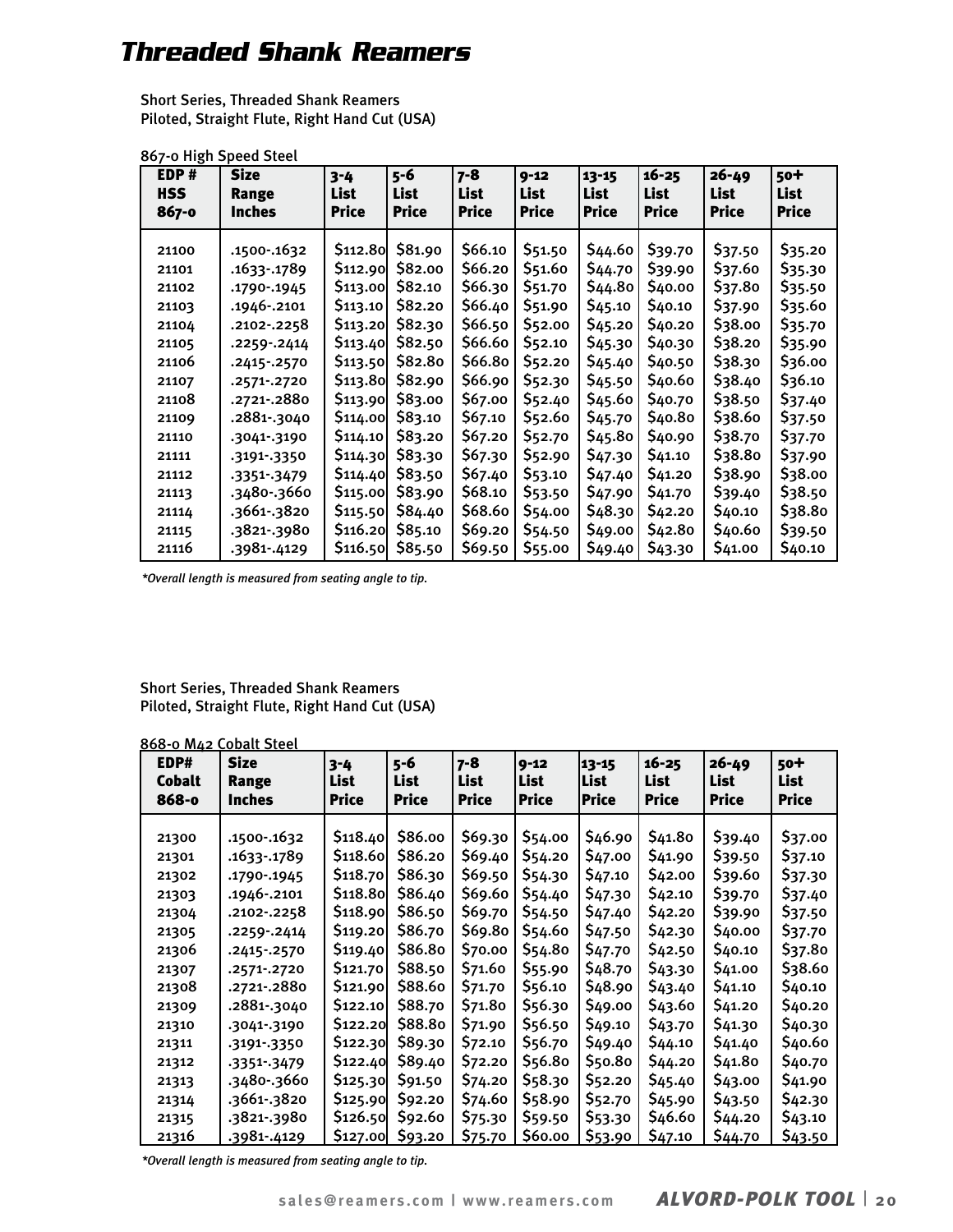## **Threaded Shank Core Drills**

High Speed Steel Piloted, 18 Degree Helix

| 965-1 Long Series |
|-------------------|
|-------------------|

| <b>EDP</b><br>Number<br>965-1 | <b>Size</b><br>Range<br><b>Inches</b> | $3 - 4$<br>List<br><b>Price</b> | 5-6<br>List<br><b>Price</b> | $7 - 8$<br><b>List</b><br><b>Price</b> | $9 - 12$<br>List<br>Price | $13 - 15$<br>List<br><b>Price</b> | $16 - 25$<br>List<br><b>Price</b> | $26 - 49$<br>List<br><b>Price</b> | $50+$<br><b>List</b><br><b>Price</b> |
|-------------------------------|---------------------------------------|---------------------------------|-----------------------------|----------------------------------------|---------------------------|-----------------------------------|-----------------------------------|-----------------------------------|--------------------------------------|
| 21400                         | .1500-.1632                           | S102.50                         | \$74.50                     | \$60.00                                | \$46.80                   | \$40.60                           | \$36.10                           | \$34.00                           | \$32.10                              |
| 21401                         | .1633-.1789                           | \$102.60                        | \$74.60                     | \$60.10                                | \$46.90                   | \$40.70                           | \$36.20                           | \$34.10                           | \$32.20                              |
| 21402                         | .1790-.1945                           | \$102.70                        | \$74.80                     | \$60.20                                | \$47.00                   | \$40.80                           | \$36.30                           | \$34.20                           | \$32.30                              |
| 21403                         | .1946-.2101                           | \$102.80                        | \$74.90                     | \$60.30                                | \$47.10                   | \$40.90                           | \$36.40                           | \$34.40                           | \$32.50                              |
| 21404                         | .2102-.2258                           | \$102.90                        | \$75.00                     | \$60.40                                | \$47.30                   | \$41.00                           | \$36.50                           | \$34.50                           | \$32.60                              |
| 21405                         | .2259-.2414                           | \$103.10                        | \$75.10                     | \$60.50                                | \$47.40                   | \$41.10                           | \$36.60                           | \$34.80                           | \$32.70                              |
| 21406                         | .2415-.2570                           | \$103.20                        | \$75.30                     | \$60.70                                | \$47.50                   | \$41.20                           | \$36.80                           | \$34.90                           | \$32.80                              |
| 21407                         | .2571-.2720                           | \$106.30                        | \$77.40                     | \$62.40                                | \$48.90                   | \$42.60                           | \$37.80                           | \$35.70                           | \$33.70                              |
| 21408                         | .2721-.2880                           | <b>\$106.50</b>                 | \$77.50                     | \$62.50                                | \$49.10                   | \$42.80                           | \$38.00                           | \$35.90                           | \$34.90                              |
| 21409                         | .2881-.3040                           | <b>\$106.60</b>                 | \$77.70                     | \$62.60                                | \$49.20                   | \$42.90                           | \$38.20                           | \$36.00                           | \$35.00                              |
| 21410                         | .3041-.3190                           | \$106.80                        | \$77.80                     | \$62.80                                | \$49.30                   | \$43.00                           | \$38.30                           | \$36.10                           | \$35.10                              |
| 21411                         | .3191-.3350                           | <b>S107.00</b>                  | \$77.90                     | \$62.90                                | \$49.40                   | \$44.20                           | \$38.50                           | \$36.30                           | \$35.40                              |
| 21412                         | $-3351 - 3479$                        | \$107.10                        | \$78.00                     | \$63.00                                | \$49.60                   | \$44.30                           | \$38.60                           | \$36.40                           | \$35.50                              |
| 21413                         | .3480-.3660                           | <b>\$107.50</b>                 | <b>\$78.50</b>              | \$63.70                                | \$49.90                   | \$44.60                           | \$38.90                           | \$37.00                           | \$35.90                              |
| 21414                         | .3661-.3820                           | <b>\$107.80</b>                 | <b>\$78.90</b>              | \$64.00                                | \$50.50                   | \$45.30                           | \$39.50                           | \$37.40                           | \$36.30                              |
| 21415                         | .3821-.3980                           | \$110.50                        | \$80.90                     | \$65.90                                | \$52.00                   | \$46.60                           | \$40.70                           | \$38.60                           | \$37.60                              |
| 21416                         | .3981-.4129                           | S110.90                         | \$81.30                     | \$66.30                                | \$52.40                   | \$47.00                           | \$41.20                           | \$39.00                           | \$38.00                              |

High Speed Steel Piloted, 18 Degree Helix

969-1 Extra Long Series

| <b>EDP</b><br>Number | <b>Size</b><br>Range | $3 - 4$<br>List | 5-6<br><b>List</b> | 7-8<br><b>List</b> | $9 - 12$<br><b>List</b> | 13-15<br>lList. | $16 - 25$<br><b>List</b> | $26 - 49$<br><b>List</b> | $50+$<br><b>List</b> |
|----------------------|----------------------|-----------------|--------------------|--------------------|-------------------------|-----------------|--------------------------|--------------------------|----------------------|
| 969-1                | <b>Inches</b>        | Price           | Price              | <b>Price</b>       | <b>Price</b>            | Price           | <b>Price</b>             | <b>Price</b>             | <b>Price</b>         |
| 21500                | .1500-.1632          | \$112.80        | \$81.90            | \$66.10            | \$51.50                 | \$44.60         | \$39.70                  | \$37.50                  | \$35.20              |
| 21501                | .1633-.1789          | \$112.90        | \$82.00            | \$66.20            | \$51.60                 | \$44.70         | \$39.90                  | \$37.60                  | \$35.30              |
| 21502                | .1790-.1945          | \$113.00        | \$82.10            | \$66.30            | \$51.70                 | \$44.80         | \$40.00                  | \$37.70                  | \$35.50              |
| 21503                | .1946-.2101          | \$113.10        | \$82.20            | \$66.40            | \$51.90                 | \$45.10         | \$40.10                  | \$37.80                  | \$35.60              |
| 21504                | .2102-.2258          | \$113.20        | \$82.30            | \$66.50            | \$52.00                 | \$45.20         | \$40.20                  | \$37.90                  | \$35.70              |
| 21505                | .2259-.2414          | \$113.40        | \$82.50            | \$66.60            | \$52.10                 | \$45.30         | \$40.30                  | \$38.00                  | \$35.90              |
| 21506                | .2415-.2570          | \$113.50        | \$82.60            | \$66.80            | \$52.20                 | \$45.40         | \$40.50                  | \$38.20                  | \$36.00              |
| 21507                | .2571-.2720          | \$113.80        | \$82.80            | \$66.90            | \$52.30                 | \$45.50         | \$40.60                  | \$38.30                  | \$36.10              |
| 21508                | .2721-.2880          | \$114.00        | \$82.90            | \$67.00            | \$52.40                 | \$45.60         | \$40.70                  | \$38.40                  | \$37.40              |
| 21509                | .2881-.3040          | \$114.10        | \$83.00            | \$67.10            | \$52.50                 | \$45.70         | \$40.80                  | \$38.50                  | \$37.50              |
| 21510                | .3041-.3190          | \$114.20        | \$83.10            | \$67.20            | \$52.70                 | \$45.80         | \$40.90                  | \$38.60                  | \$37.70              |
| 21511                | .3191-.3350          | \$114.30        | \$83.30            | \$67.30            | \$52.90                 | \$47.30         | \$41.10                  | <b>Ş38.80</b>            | \$37.90              |
| 21512                | $-3351 - 3479$       | \$114.40        | \$83.40            | \$67.40            | \$53.10                 | \$47.40         | \$41.20                  | \$38.90                  | \$38.00              |
| 21513                | .3480-.3660          | \$114.90        | \$83.90            | \$68.10            | \$53.50                 | \$47.90         | \$41.70                  | \$39.40                  | \$38.50              |
| 21514                | .3661-.3820          | \$115.40        | \$84.40            | \$68.50            | \$54.00                 | \$48.30         | \$42.20                  | \$40.00                  | \$38.80              |
| 21515                | .3821-.3980          | \$116.00        | \$85.10            | \$69.20            | \$54.50                 | \$48.90         | \$42.80                  | \$40.60                  | \$39.40              |
| 21516                | .3981-.4129          | \$116.50        | \$85.50            | \$69.50            | \$55.00                 | \$49.40         | \$43.30                  | \$41.00                  | \$40.00              |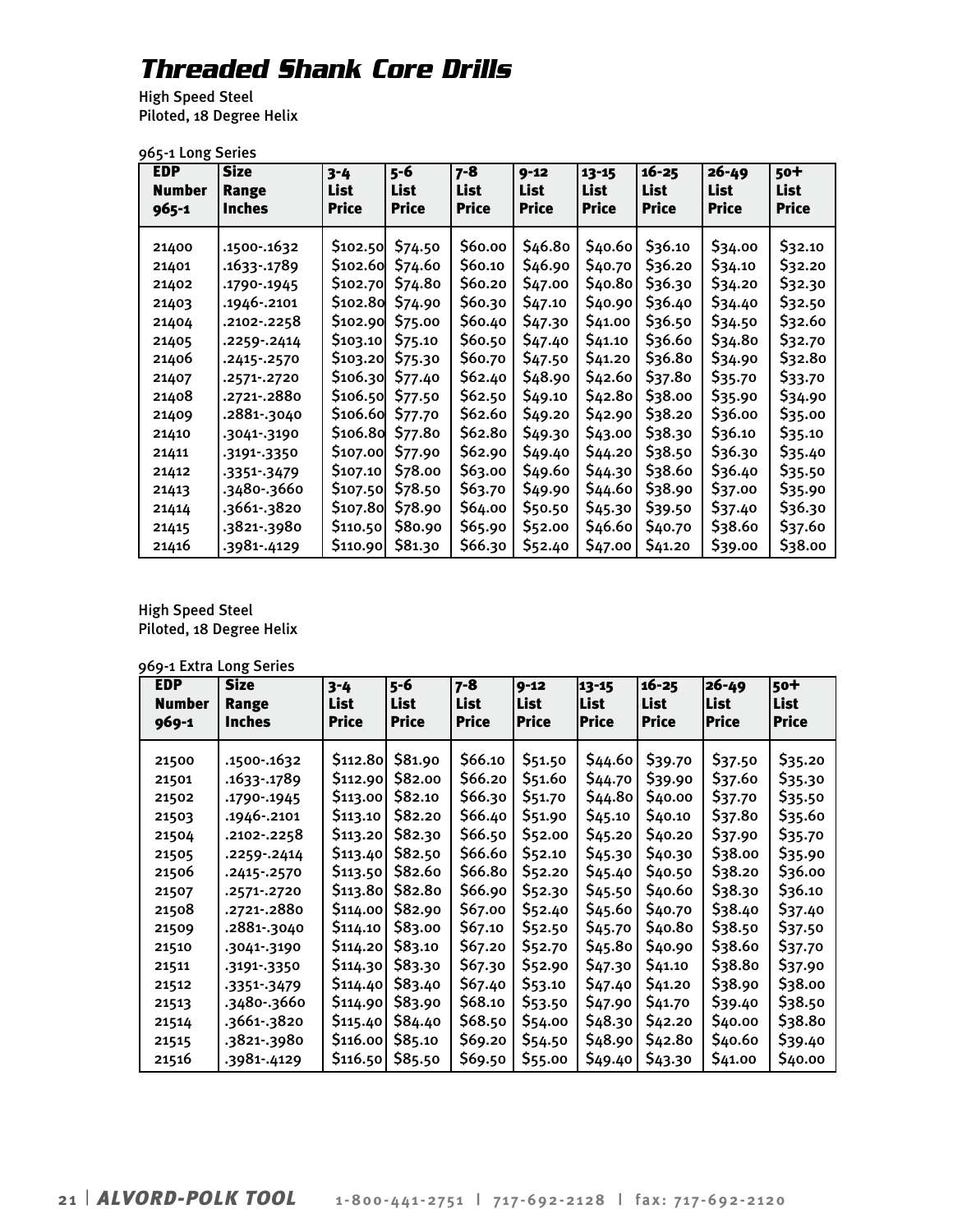# **Core Drills, Special Diameter**

High Speed Steel Piloted, 18 Degree Helix

| 8001 Series   |              |                         |                         |          |          |           |           |           |          |          |           |          |
|---------------|--------------|-------------------------|-------------------------|----------|----------|-----------|-----------|-----------|----------|----------|-----------|----------|
| Range         | $\mathbf{1}$ | $\overline{\mathbf{2}}$ | $\overline{\mathbf{3}}$ | $4 - 5$  | $6 - 11$ | $12 - 23$ | $24 - 35$ | $36 - 47$ | 48-59    | 60-71    | $72 - 95$ | $96+$    |
| .1180-.1300   | \$83.00      | \$68.30                 | \$60.00                 | \$49.70  | \$39.40  | \$34.30   | \$28.00   | \$22.80   | \$22.50  | \$21.90  | \$21.20   | \$20.80  |
| .1301-.1455   | \$84.20      | \$69.60                 | \$61.40                 | \$50.90  | \$40.40  | \$35.00   | \$28.80   | \$23.70   | \$23.20  | \$22.50  | \$21.90   | \$21.30  |
| .1456-.1630   | \$86.00      | \$71.30                 | \$62.60                 | \$52.00  | \$41.50  | \$36.30   | \$29.80   | \$24.50   | \$23.90  | \$23.40  | \$22.60   | \$22.30  |
| .1631-.1780   | \$87.20      | \$72.40                 | \$63.50                 | \$53.00  | \$42.30  | \$37.10   | \$30.50   | \$25.20   | \$24.90  | \$23.90  | \$23.40   | \$22.80  |
| .1781-.1940   | \$87.60      | \$72.80                 | \$64.30                 | \$53.60  | \$43.00  | \$37.60   | \$31.20   | \$25.60   | \$25.20  | \$24.60  | \$23.80   | \$23.30  |
| .1941-.2100   | \$89.50      | \$74.50                 | \$65.40                 | \$54.70  | \$43.90  | \$38.80   | \$32.10   | \$26.50   | \$25.90  | \$25.30  | \$24.60   | \$24.00  |
| .2101-.2250   | \$93.50      | \$78.10                 | \$68.80                 | \$57.50  | \$46.70  | \$41.50   | \$34.50   | \$28.70   | \$28.00  | \$27.30  | \$26.50   | \$25.90  |
| .2251-.2410   | \$93.50      | \$78.10                 | \$68.80                 | \$57.50  | \$46.70  | \$41.50   | \$34.50   | \$28.70   | \$28.00  | \$27.30  | \$26.50   | \$25.90  |
| .2411-.2570   | \$93.60      | \$78.40                 | \$69.40                 | \$58.40  | \$47.30  | \$41.90   | \$35.00   | \$29.10   | \$28.70  | \$27.90  | \$27.10   | \$26.50  |
| .2571-.2720   | \$97.10      | \$81.50                 | \$71.90                 | \$60.30  | \$49.20  | \$43.60   | \$36.50   | \$30.50   | \$29.90  | \$29.10  | \$28.20   | \$27.70  |
| .2721-.2880   | \$100.60     | \$84.40                 | \$74.50                 | \$62.50  | \$51.10  | \$45.20   | \$38.10   | \$31.90   | \$31.10  | \$30.30  | \$29.50   | \$28.80  |
| .2881-.3030   | \$100.60     | \$84.40                 | \$74.50                 | \$62.50  | \$51.10  | \$45.20   | \$38.10   | \$31.90   | \$31.10  | \$30.30  | \$29.50   | \$28.80  |
| .3031-.3190   | \$102.40     | \$86.20                 | \$75.90                 | \$64.30  | \$52.90  | \$47.40   | \$39.90   | \$33.30   | \$32.60  | \$32.10  | \$30.90   | \$30.30  |
| .3191-.3350   | \$104.70     | \$88.30                 | \$77.90                 | \$66.10  | \$54.40  | \$48.90   | \$41.30   | \$34.50   | \$33.80  | \$33.10  | \$32.10   | \$31.40  |
| -3351-.3500   | \$107.00     | \$90.50                 | \$79.80                 | \$67.90  | \$56.00  | \$50.50   | \$42.70   | \$35.80   | \$35.10  | \$34.20  | \$33.10   | \$32.40  |
| .3501-.3660   | \$109.50     | \$92.60                 | \$81.80                 | \$69.70  | \$57.60  | \$51.90   | \$44.10   | \$37.00   | \$36.40  | \$35.30  | \$34.20   | \$33.50  |
| .3661-.3820   | \$111.50     | \$94.30                 | \$83.40                 | \$70.90  | \$58.70  | \$53.00   | \$44.80   | \$37.70   | \$37.10  | \$36.00  | \$34.90   | \$34.20  |
| .3821-.3970   | \$111.80     | \$94.80                 | \$83.80                 | \$71.30  | \$59.30  | \$53.50   | \$45.70   | \$38.30   | \$37.70  | \$36.50  | \$35.80   | \$34.90  |
| -3971-.4130   | \$113.00     | \$96.00                 | \$84.90                 | \$72.60  | \$60.20  | \$54.70   | \$46.70   | \$39.30   | \$38.90  | \$37.70  | \$36.50   | \$35.90  |
| .4131-.4280   | \$113.30     | \$96.50                 | \$85.40                 | \$73.10  | \$61.20  | \$55.70   | \$47.50   | \$40.30   | \$39.50  | \$38.30  | \$37.40   | \$36.60  |
| .4281-.4440   | \$113.60     | \$96.90                 | \$85.90                 | \$73.70  | \$61.90  | \$56.50   | \$48.50   | \$41.30   | \$40.30  | \$39.10  | \$38.10   | \$37.40  |
| .4441-.4600   | \$113.80     | \$97.60                 | \$86.40                 | \$74.30  | \$62.70  | \$57.50   | \$49.20   | \$41.90   | \$41.40  | \$40.20  | \$39.00   | \$38.10  |
| .4601-.4750   | \$114.30     | \$98.10                 | \$86.90                 | \$75.10  | \$63.40  | \$58.40   | \$50.40   | \$42.90   | \$42.00  | \$41.10  | \$40.00   | \$39.00  |
| -4751-.4910   | \$119.20     | \$102.60                | \$91.00                 | \$78.70  | \$67.20  | \$61.80   | \$53.50   | \$45.70   | \$44.80  | \$43.60  | \$42.30   | \$41.50  |
| -4911-.5070   | \$124.40     | \$107.50                | \$95.50                 | \$82.60  | \$70.50  | \$65.30   | \$56.80   | \$48.60   | \$47.50  | \$46.20  | \$45.20   | \$44.20  |
| .5071-.5380   | \$145.30     | \$125.90                | \$111.90                | \$97.30  | \$83.60  | \$77.20   | \$67.50   | \$57.90   | \$56.80  | \$55.30  | \$53.60   | \$52.50  |
| .5381-.5690   | \$155.10     | \$134.80                | \$119.70                | \$104.60 | \$90.50  | \$83.90   | \$73.50   | \$63.00   | \$61.80  | \$60.00  | \$58.70   | \$57.10  |
| .5691-.6000   | \$167.30     | \$145.70                | \$129.50                | \$113.20 | \$98.10  | \$91.20   | \$80.00   | \$68.70   | \$67.50  | \$65.40  | \$63.90   | \$62.50  |
| .6001-.6320   | \$179.40     | \$156.70                | \$139.30                | \$121.80 | \$105.90 | \$98.60   | \$86.50   | \$74.40   | \$73.10  | \$70.90  | \$69.00   | \$67.70  |
| .6321-.6630   | \$194.70     | \$170.10                | \$151.50                | \$132.70 | \$116.00 | \$108.50  | \$95.50   | \$81.50   | \$81.10  | \$78.30  | \$76.00   | \$75.00  |
| .6631-.6940   | \$202.50     | \$177.90                | \$158.50                | \$139.40 | \$122.20 | \$114.90  | \$101.30  | \$87.60   | \$85.90  | \$83.00  | \$81.50   | \$79.70  |
| .6941-.7250   | \$215.70     | \$190.20                | \$169.50                | \$149.80 | \$132.00 | \$124.60  | \$110.20  | \$95.50   | \$93.80  | \$91.10  | \$88.50   | \$86.80  |
| .7251-.7570   | \$221.70     | \$196.30                | \$175.10                | \$155.20 | \$137.60 | \$130.20  | \$115.80  | \$100.50  | \$98.80  | \$95.80  | \$93.20   | \$91.20  |
| -7571-.7800   | \$248.60     | \$220.50                | \$196.80                | \$174.60 | \$155.50 | \$147.40  | \$131.20  | \$114.00  | \$112.00 | \$108.90 | \$105.70  | \$103.60 |
| .7881-.8190   | \$275.30     | \$244.80                | \$218.60                | \$194.00 | \$173.40 | \$164.40  | \$146.60  | \$127.60  | \$125.10 | \$121.90 | \$118.30  | \$116.00 |
| .8191-.8500   | \$280.30     | \$250.00                | \$223.60                | \$199.50 | \$179.10 | \$170.50  | \$152.50  | \$133.00  | \$130.50 | \$127.00 | \$123.50  | \$120.90 |
| .8501-.8820   | \$285.90     | \$256.30                | \$229.20                | \$205.30 | \$185.20 | \$179.10  | \$158.60  | \$139.00  | \$136.50 | \$132.90 | \$129.00  | \$126.60 |
| .8821-.9130   | \$294.20     | \$264.30                | \$236.70                | \$212.30 | \$192.20 | \$185.10  | \$165.40  | \$144.90  | \$142.40 | \$138.30 | \$134.50  | \$131.90 |
| .9131-.9440   | \$302.50     | \$272.40                | \$244.00                | \$219.10 | \$199.20 | \$191.10  | \$172.00  | \$150.90  | \$148.10 | \$143.90 | \$140.00  | \$137.20 |
| .9441-.9750   | \$268.80     | \$296.50                | \$265.60                | \$240.10 | \$218.90 | \$211.20  | \$190.50  | \$167.70  | \$164.70 | \$160.20 | \$155.30  | \$152.50 |
| .9751-1.0070  | \$330.70     | \$301.00                | \$269.90                | \$244.80 | \$224.90 | \$217.50  | \$196.90  | \$173.60  | \$170.50 | \$165.70 | \$161.20  | \$157.90 |
| 1.0071-1.0380 | \$353.60     | \$322.60                | \$289.50                | \$263.20 | \$242.70 | \$235.20  | \$213.40  | \$188.30  | \$184.90 | \$179.70 | \$174.70  | \$171.20 |
| 1.0381-1.0690 | \$376.50     | \$344.40                | \$309.00                | \$281.70 | \$260.40 | \$252.60  | \$230.00  | \$203.00  | \$199.40 | \$193.70 | \$188.30  | \$184.50 |
| 1.0691-1.1000 | \$406.30     | \$372.80                | \$334.90                | \$305.70 | \$283.60 | \$276.10  | \$251.60  | \$222.60  | \$218.50 | \$212.30 | \$206.40  | \$202.20 |
| 1.1001-1.1320 | \$436.20     | \$401.00                | \$360.70                | \$329.80 | \$307.00 | \$299.40  | \$273.30  | \$242.10  | \$237.70 | \$231.00 | \$224.50  | \$220.00 |
| 1.1321-1.1630 | \$451.80     | \$416.70                | \$374.90                | \$343.70 | \$321.20 | \$314.00  | \$287.10  | \$254.50  | \$249.80 | \$242.90 | \$235.90  | \$231.30 |
| 1.1631-1.1940 | \$467.30     | \$432.60                | \$389.20                | \$357.70 | \$335.20 | \$328.50  | \$300.70  | \$266.90  | \$262.00 | \$254.80 | \$247.20  | \$242.70 |
| 1.1941-1.2250 | \$494.90     | \$459.10                | \$413.60                | \$381.10 | \$358.30 | \$352.10  | \$322.70  | \$287.00  | \$281.80 | \$273.90 | \$265.90  | \$260.90 |
| 1.2251-1.2570 | \$522.30     | \$485.70                | \$438.00                | \$404.40 | \$381.50 | \$375.60  | \$344.80  | \$306.90  | \$301.40 | \$293.00 | \$284.70  | \$278.90 |
|               |              |                         |                         |          |          |           |           |           |          |          |           |          |